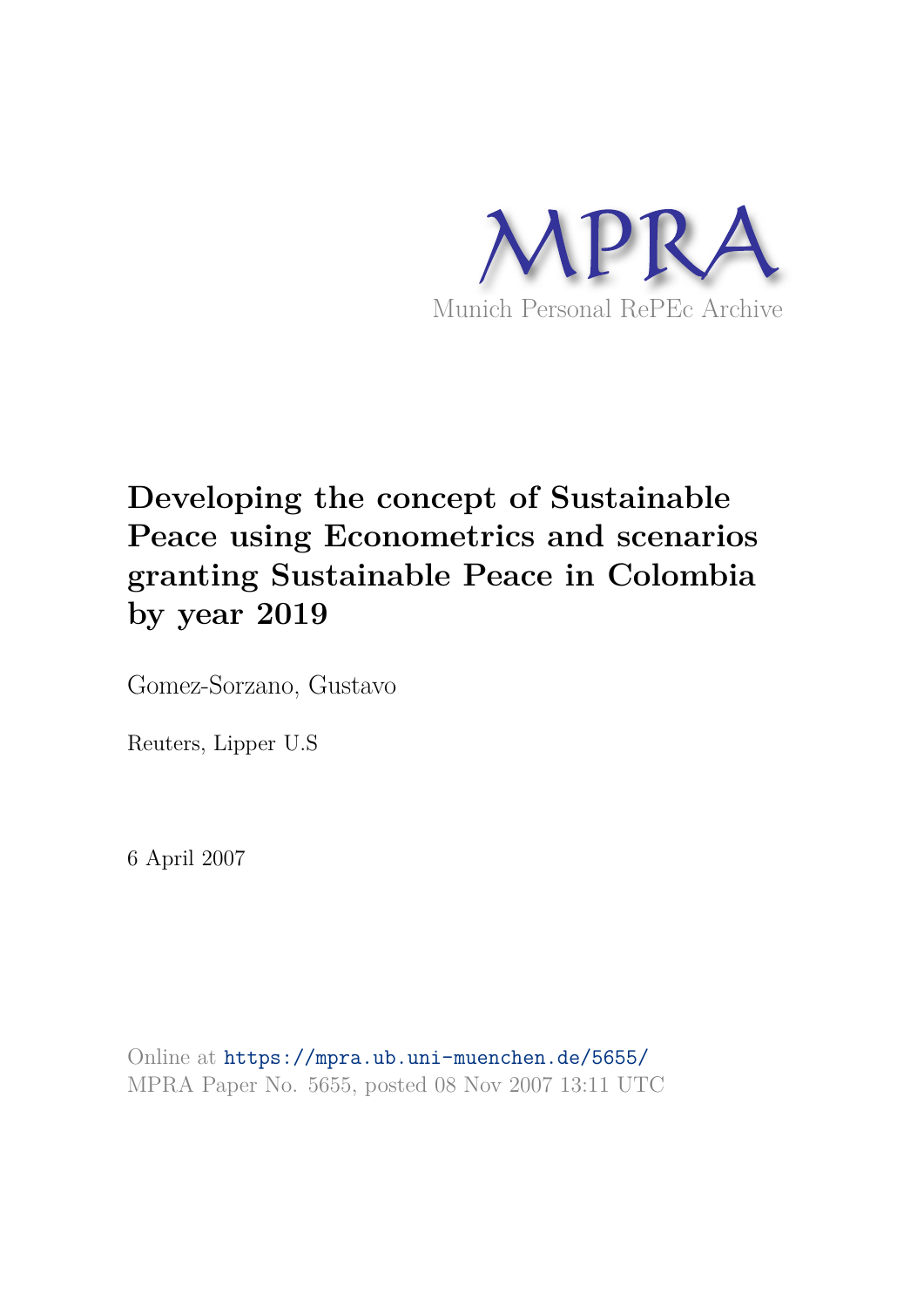# **DEVELOPING THE CONCEPT OF SUSTAINABLE PEACE USING ECONOMETRICS AND SCENARIOS GRANTING SUSTAINABLE PEACE IN COLOMBIA BY YEAR 2019**

*By Gustavo Alejandro GÛmez-Sorzano\** 

#### *Abstract*

This paper belongs to my research program on violence and terrorism started in 1993, as a consequence of the growing concern regarding the increase in Colombian violence, and especially for its escalation during the 1990's. After 14 years of research, particularly after developing *a model of cyclical terrorist murder in Colombia 1950-2004, forecasts 2005-2019* (Gómez-Sorzano 2005, http://mpra.ub.uni-muenchen.de/134/01/MPRA paper 134.pdf), *the econometrics of violence, terrorism, and scenarios for peace in Colombia from 1950 to 2019*  (Gómez-Sorzano 2006, http://mpra.ub.uni-muenchen.de/539/01/MPRA paper 539.pdf), and Scenarios for Sustainable Peace in Colombia by year 2019 (Gómez-Sorzano 2006B, http://mpra.ub.uni-muenchen.de/135/01/MPRA\_paper\_135.pdf) *,* I claim in this paper that I have formally developed the concept of *Sustainable Peace* using advanced econometrics. The concept of Sustainable Peace is thus presented to the international academic community, and is based in the construction of a structural econometric model for National murder, and a model for cyclical terrorist murder that have been simultaneously used for designing Scenarios granting Sustainable Peace in Colombia by year 2019.

*Keywords:* sustainable peace; scenarios for sustainable peace; scenarios granting sustainable peace; a model of cyclical terrorist murder in Colombia 1950-2004. Forecasts 2005-2019; democratic security policy; using the Beveridge and Nelson decomposition of economic time series for pointing out the occurrence of terrorist attacks; the econometrics of violence, terrorism and scenarios for peace in Colombia from 1950 to 2019; scenarios for sustainable peace in Colombia by year 2019.

*JEL classification codes*: C22, C50, C53, D63, D74, D78, H42, H56, K42, N46, O54.

**Draft (November 7th, 2007).** Paper presented at the Colombian National Planning Department (DNP). Seminario técnico. November 15<sup>th</sup> 2007, Bogotá, Colombia. Econometrician, Reuters, Lipper. Gustavo.gomez-sorzano@reuters.com, alexgosorzano@yahoo.com. PO BOX 976 DENVER, CO 80201 The opinions expressed do not compromise the company for which I currently work.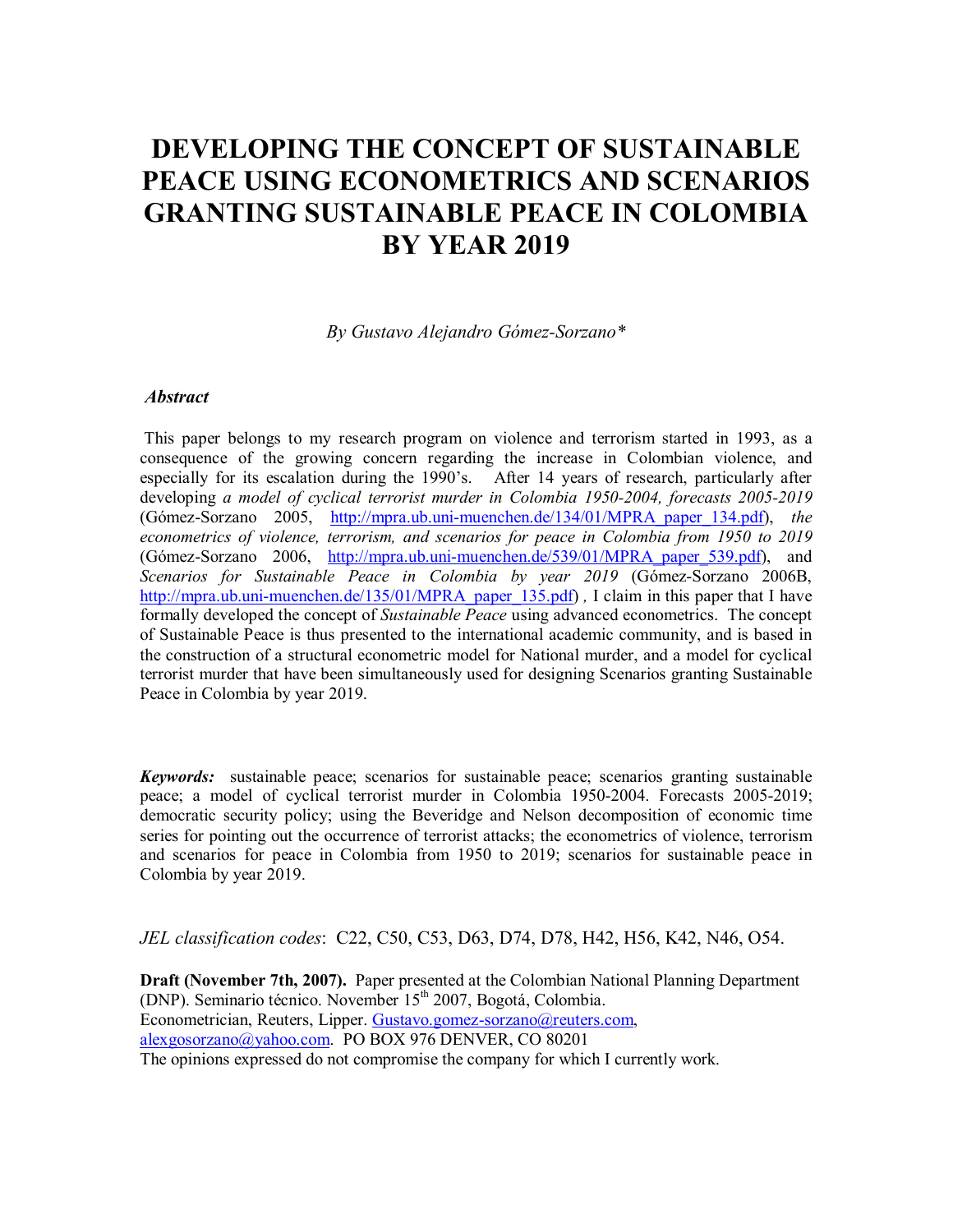#### **DEVELOPING THE CONCEPT OF SUSTAINABLE PEACE USING ECONOMETRICS AND SCENARIOS GRANTING SUSTAINABLE PEACE IN COLOMBIA BY YEAR 2019**

#### **Introduction**

After creating a model for cyclical terrorist murder (Gómez-Sorzano 2005), and the Econometrics of violence, terrorism and scenarios for peace in Colombia from 1950 to 2019 (Gómez-Sorzano 2006), this paper continues that methodology research applied to the case of creating a structural model for murder, and re-estimating the model for terrorist murder for Colombia, designing scenarios granting sustainable peace by year 2019., i.e., scenarios 11 and 11A.

The current exercise takes advantage of the fact that from 1993 to 2006 the per capita series of murder for Colombia decreases continually turning this data series as stationary, a fact permitting for first time to estimate a structural model for the raw per capita murder series of Colombia, using the same theoretical predictors used in the model for cyclical terrorist murder (Gómez-Sorzano 2005). The main purpose of this paper is to formulate the concept of *Sustainable Peace* in order to help the Colombian National Planning Department (DNP) with the design of a State policy drawing the lineaments reaching sustainable peace by year 2019.

According to Colombian National Police statistics, homicides increased from around 5,000 per year in the 1950s, and 1960s to about 10,000 per year by 1980, and 30,000 per year in the early 1990s. During the last years however, this tendency has changed. Now murder declines abruptly from 28,781 in 2002 (around 66 murders per 100,000 people) to 22,973 in 2003 (52 murders per capita), 20,133 in 2004 (44.4 per capita), 18,363 in 2005 (40 per capita), and 17,672 in  $2006(38$  per capita–Figure 1).

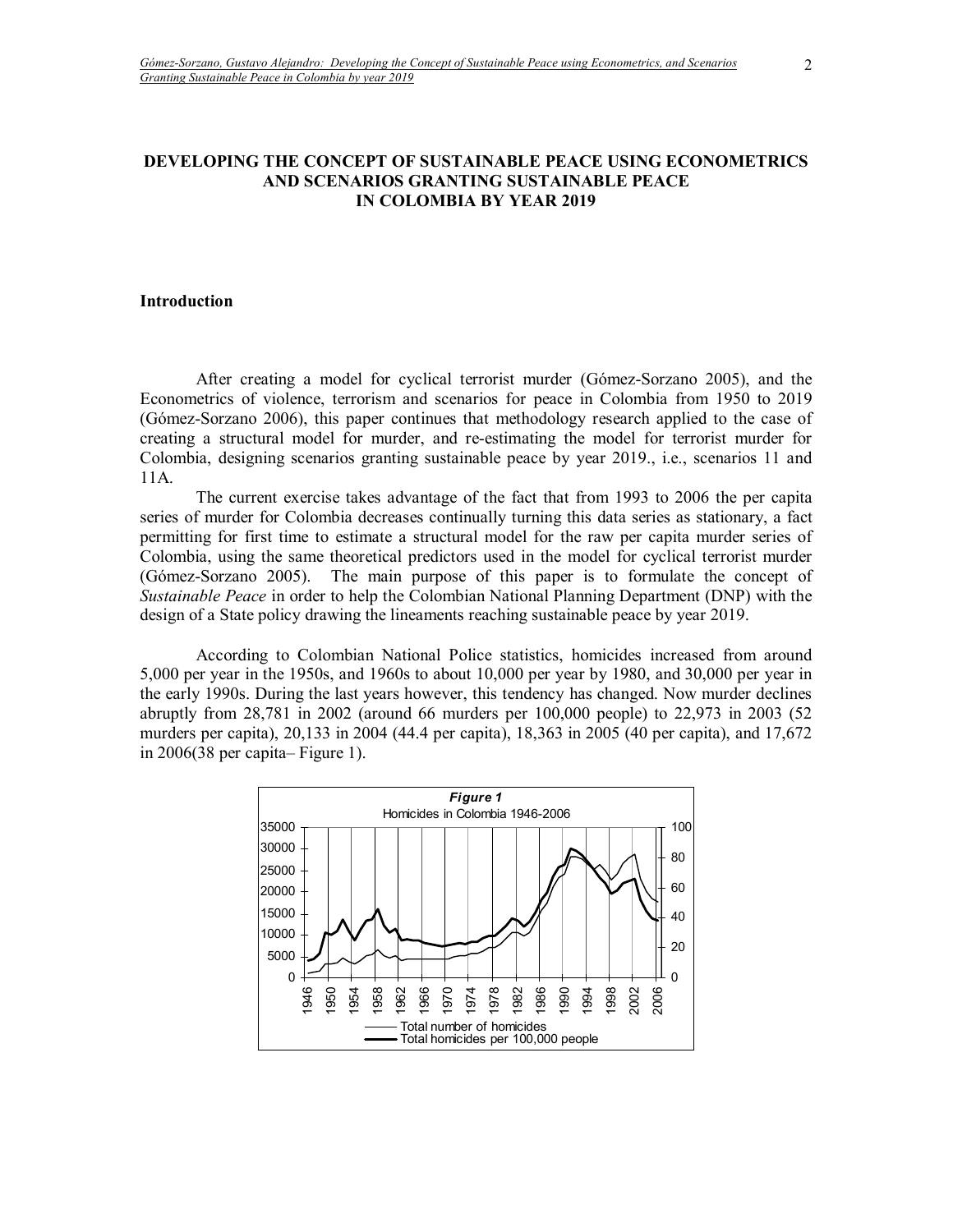A further reduction emerges when analyzing cyclical terrorist murder per capita figures<sup>1</sup> of  $-8.11$  (2002),  $-9.6$  (2003),  $-16.76$  (2004),  $-16.79$  (2005), and  $-18.77$  (2006)<sup>2</sup> for those years respectively (figure 1A) suggesting both that terrorist murder is being eradicated, and that Colombiaís civil conflict is dying. I claim that after 14 years of research I have found a way to construct two theoretically, and statistically good models, for cyclical terrorist murder, and for murder per-capita than can be applied to other countries infected by terrorism. The term cyclical terrorist component of murder or Cyclical murder should be interpreted as an index created after splitting the original per capita murder series from 1946 to 1999, or from 1946 to 2003 when still that series was not stationary. Enlarging the sample from 1946 to 2006 and testing for unit roots, proves that the dying civil conflict is turning the series stationary technically allowing to use as dependent variable the raw series of per-capita homicides.



In the present exercise both dependent variables shown on figure 1A: the cyclical terrorist murder and attacks index, and the original raw series of per capita murder are used independently with the same set of predictors to construct scenarios granting sustainable peace for Colombia by year 2019.

#### **Data and methods**

 $\overline{a}$ 

Data were collected in Colombia from various Colombia sources and adjusted for inflation and population growth (see data source appendix for a detailed description). The estimation method used is linear multiple regression.

<sup>&</sup>lt;sup>1</sup> The re-estimation of the cyclical terrorist murder per  $100,000$  people is presented in the section for data and methods.

 $2<sup>2</sup>$  There are no negative murders. Negative murders in this case represent homicides falling below the trend line as a consequence of an agonizing civil conflict. The cyclical terrorist component of murder or Cyclical murder should be interpreted as an index created after splitting the per capita murder series from 1946 to 1999, when still that series was not stationary. In the present paper it is the stationarity of per capita homicides what is allowing me to construct a model for the original raw series of homicides.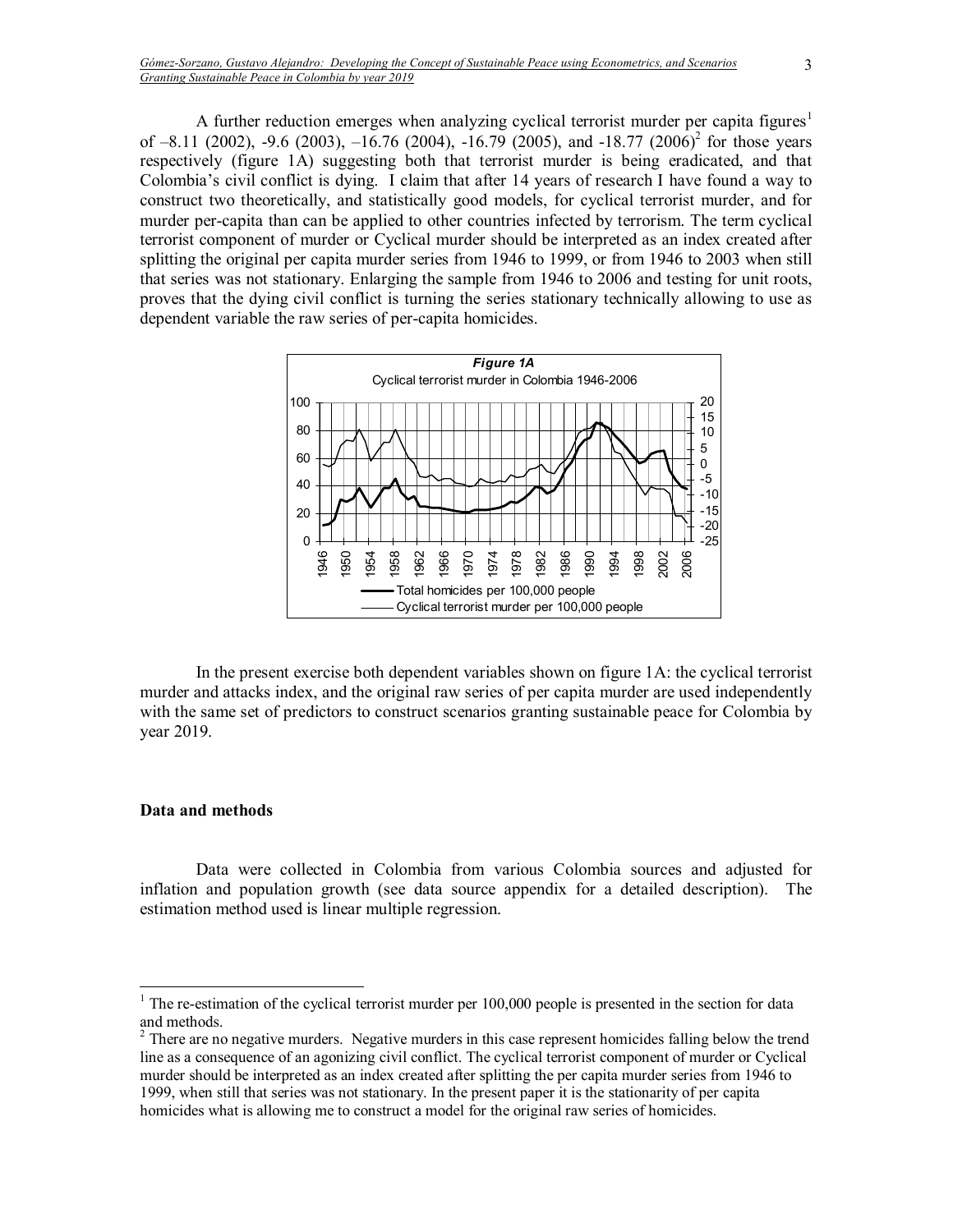#### **Decomposition of Colombian murder into permanent and transitory components<sup>3</sup>**

#### *Beveridge and Nelson decomposition*

I use the augmented Dickey Fuller (1981), test to verify the existence of a unit root on the logarithm of the time series of murder 1946-2006. It presents the structural form shown in equation (1).

$$
\Delta L \hom_t = \alpha + \theta \cdot t + \phi \ L \hom_{t-i} + \sum_{i=1}^k \gamma_i \ \Delta L \hom_{t-i} + \varepsilon_t \tag{1}
$$

The existence of a unit root, is given by (phi)  $\phi=0$ . I use the methodology by Campbell and Perron (1991) in which an auto-regression process of order k is previously selected in order to capture possible seasonality of the series, and lags are eliminated sequentially if: a) after estimating a regression the last lag does not turn out to be significant, or b) if the residuals pass a white noise test at the 0.05 significance level. The results are reported on Table 2.

| Table 2 Dickey & Fuller test for Unit Roots                                                                                                                                                |   |        |        |           |            |
|--------------------------------------------------------------------------------------------------------------------------------------------------------------------------------------------|---|--------|--------|-----------|------------|
| Series                                                                                                                                                                                     | Κ | Alpha  | Theta  | Phi       | Stationary |
| D(Lthompc) – murder series                                                                                                                                                                 | 9 | 0.5937 | 0.0047 | $-0.2151$ | Yes        |
| Colombia, 1946-2006<br>(3.85)<br>(3.26)<br>(-3.97)                                                                                                                                         |   |        |        |           |            |
| Notes: 1. K is the chosen lag length. T-tests in parentheses refer                                                                                                                         |   |        |        |           |            |
| To the null hypothesis that a coefficient is equal to zero.                                                                                                                                |   |        |        |           |            |
| Under the null of non-stationarity, it is necessary to use the Dickey-<br>Fuller critical value that at the 0.05 level, for the t-statistic is -3.50, -3.45 (sample size of 50 and<br>100) |   |        |        |           |            |

After accepting the null for a unit root (accepting the series is stationary), I technically can not perform the BN decomposition which begins by fitting the logarithm of the per capita murder series to an ARIMA model of the form (2). The BN decomposition however is performed, being able to split the per-capita murder series getting the cyclical component of murder or terrorist murder. Table 6 presents the Arima model selected where its constant appears as not statistically significant for the fact the series is stationary; the cyclical component of murder or cyclical terrorist and attacks index obtained is used ahead in the paper for re-estimating the model of cyclical terrorist murder:

$$
\Delta Lt \text{ hom}_{t} = \mu + \sum_{i=1}^{k} \gamma_{i} \Delta Lt \text{ hom}_{t-i} + \sum_{i=1}^{h} \psi_{i} \varepsilon_{t-i} + \varepsilon_{t} \qquad (2)
$$

Where k, and h are respectively the autoregressive and moving average components. The selection of the ARIMA model is computationally intense. My search for the right model stopped

<sup>&</sup>lt;sup>3</sup> The technical reason for decomposing murder to create and estimate a model for cyclical terrorist murder stems in the fact that the series rejects the existence of a unit root. Enlarging the sample from 1946 to 2006 turns the original murder series stationary allowing the construction of a model using the original per capita murder series.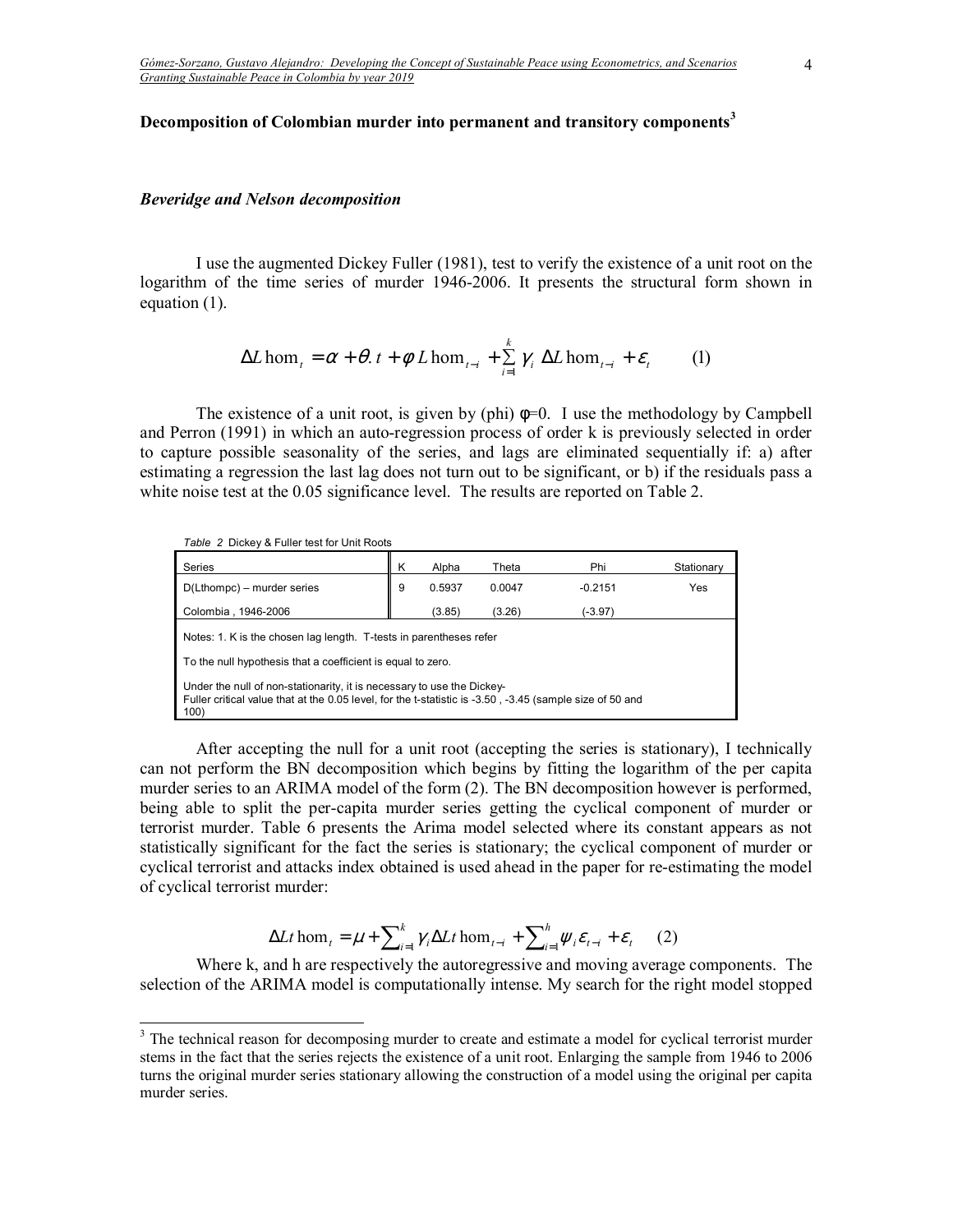with an ARIMA  $(0,1,13)$  ran with RATS 4, and shown below on tables 3,4,5, and 6 (samples 1946-2002, 1946-2003, 1946-2004, and 1946-2006 respectively), including a moving average structure of order 1,5, and  $13<sup>4</sup>$ , and no autoregressive structure, the model is unique at providing a cyclical component oscillating around a zero average, and coinciding amazingly well with mayor cycles of violence, and guerrilla terrorist attacks and clashes occurred in Colombia from 1946 to 2006. It is important to note that tables 3,4,5,6, show the fact that as the Colombia civil conflict is agonizing and so, murder decreasing the model estimated and shown has turned out its constant, or intercept statistically insignificant, as well as the series of murder stationary.

| Table 3. Estimated ARIMA model for murder per capita for Colombia<br>Annual data from 1946 to 2002 |           |                |                  |        |  |
|----------------------------------------------------------------------------------------------------|-----------|----------------|------------------|--------|--|
| <b>Variables</b>                                                                                   | Coeff     | <b>T-stats</b> | <b>Std Error</b> | Signif |  |
| Constant                                                                                           | 0.0300    | 2.44           | 0.0120           | 0.1772 |  |
| MA(1)                                                                                              | 0.2376    | 1.97           | 0.1204           | 0.0530 |  |
| MA(5)                                                                                              | $-0.3318$ | $-2.67$        | 0.1242           | 0.0100 |  |
| MA(13)                                                                                             | $-0.3365$ | $-2.55$        | 0.1316           | 0.0130 |  |
| Centered $R^2 = 0.92$                                                                              |           |                |                  |        |  |
| $DW = 2.07$                                                                                        |           |                |                  |        |  |
| Significance level of $Q = 0.5758$                                                                 |           |                |                  |        |  |
| Usable observations $= 56$                                                                         |           |                |                  |        |  |
|                                                                                                    |           |                |                  |        |  |

| Table 4. Estimated ARTMA model for murder per capita for Colombia |           |                |                  |               |
|-------------------------------------------------------------------|-----------|----------------|------------------|---------------|
| Annual data from 1946 to 2003                                     |           |                |                  |               |
| <b>Variables</b>                                                  | Coeff     | <b>T-stats</b> | <b>Std Error</b> | <b>Signif</b> |
| Constant                                                          | 0.0250    | 1.72           | 0.0140           | 0.0890        |
| MA(1)                                                             | 0.2747    | 2.14           | 0.1281           | 0.0360        |
| MA(5)                                                             | $-0.2863$ | $-2.18$        | 0.1312           | 0.0330        |
| MA(13)                                                            | $-0.2929$ | $-2.14$        | 0.1363           | 0.0360        |
| Centered $R^2 = 0.91$                                             |           |                |                  |               |
| $DW = 2.01$                                                       |           |                |                  |               |
| Significance level of $Q = 0.5881$                                |           |                |                  |               |
| Usable observations $= 57$                                        |           |                |                  |               |

*Table 4. Estimated ARIMA model for murder per capita for Colombia* 

*Table 5. Estimated ARIMA model for murder per capita for Colombia*   $A = 1146 - 1046 + 2004$ 

| Annual data from 1946 to 2004      |                            |                |                  |        |  |
|------------------------------------|----------------------------|----------------|------------------|--------|--|
| <b>Variables</b>                   | Coeff                      | <b>T-stats</b> | <b>Std Error</b> | Signif |  |
| Constant                           | 0.0250                     | 1.7392         | 0.0144           | 0.0870 |  |
| MA(1)                              | 0.2789                     | 2.27           | 0.1224           | 0.0260 |  |
| MA(5)                              | $-0.2898$                  | $-2.24$        | 0.1290           | 0.0280 |  |
| MA(13)                             | $-0.2994$                  | $-2.27$        | 0.1315           | 0.0260 |  |
| Centered $R^2 = 0.91$              |                            |                |                  |        |  |
| $DW = 2.09$                        |                            |                |                  |        |  |
| Significance level of $Q = 0.5587$ |                            |                |                  |        |  |
|                                    | Usable observations $= 58$ |                |                  |        |  |
|                                    |                            |                |                  |        |  |

 4 The same autoregressive structure used in a Model of Cyclical Terrorist Murder in Colombia http://mpra.ub.uni-muenchen.de/134/01/MPRA paper 134.pdf, and the Econometrics of Violence, Terrorism and Scenarios for Peace in Colombia from 1950 to 2019 online at http://mpra.ub.unimuenchen.de/539/01/MPRA\_paper\_539.pdf,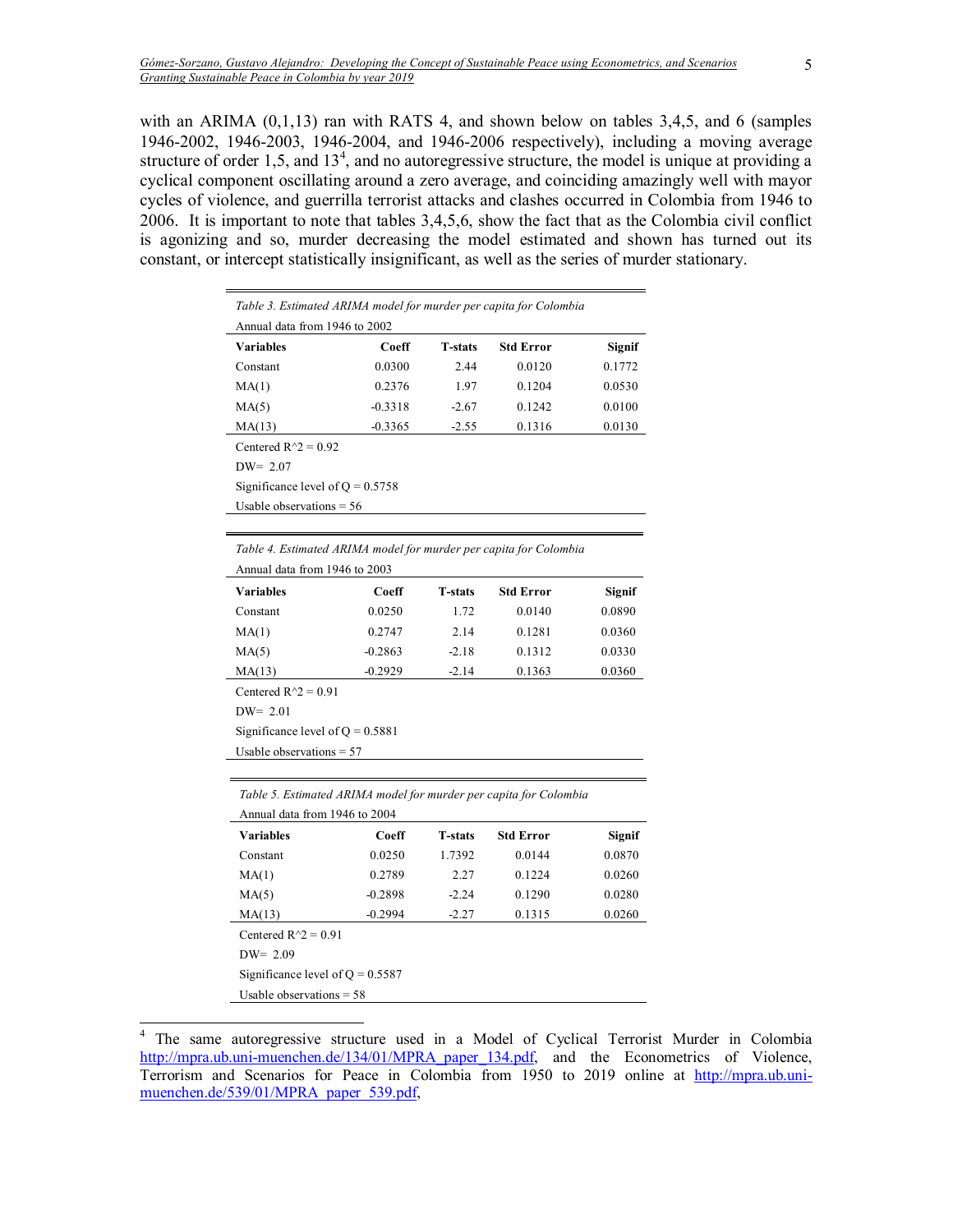| Table 6. Estimated ARIMA model for murder per capita for Colombia<br>Annual data from 1946 to 2006 |           |                |                  |               |  |  |
|----------------------------------------------------------------------------------------------------|-----------|----------------|------------------|---------------|--|--|
| <b>Variables</b>                                                                                   | Coeff     | <b>T-stats</b> | <b>Std Error</b> | <b>Signif</b> |  |  |
| Constant                                                                                           | 0.0220    | 1.5217         | 0.0146           | 0.1336        |  |  |
| MA(1)                                                                                              | 0.2729    | 2.24           | 0.1215           | 0.0280        |  |  |
| MA(5)                                                                                              | $-0.2701$ | $-2.07$        | 0.1301           | 0.0420        |  |  |
| MA(13)                                                                                             | $-0.2744$ | $-2.09$        | 0.1307           | 0.0400        |  |  |
| Centered $R^2 = 0.91$                                                                              |           |                |                  |               |  |  |
| $DW = 2.05$                                                                                        |           |                |                  |               |  |  |
| Significance level of $Q = 0.5527$                                                                 |           |                |                  |               |  |  |
| Usable observations $= 60$                                                                         |           |                |                  |               |  |  |

The four model parameters from table 6 are replaced in the equation for the permanent component of murder shown in  $(3)^5$ :

$$
L \text{ hom}_t^{PC} = L \text{ hom}_0 + \frac{\mu \cdot t}{1 - \gamma_1 - \ldots \gamma_k} + \frac{1 + \Psi_1 + \ldots + \Psi_h}{1 - \gamma_1 - \ldots \gamma_k} \sum_{i=1}^t \varepsilon_i \tag{3}
$$

The transitory or cyclical terrorist murder estimate is found by means of the difference between the original series, and the exponential of the permanent per capita component  $(L \text{hom}^{PC}_{t})^6$ , and is shown on Figure 1B below. The estimated cyclical index matches qualitative description of known waves of organized crime, internal tensions, crime legislation, political unrest as well as government guerrilla clashes and paramilitary guerrilla clashes, and disentangles the timing for terrorist attacks, and terrorist murder in Colombia. To compare this historical narrative of events with my estimates for cyclical terrorist murder, and attacks I use chronologies, and description of facts taken from Bushnell (1993) and Valencia (1997).



<sup>&</sup>lt;sup>5</sup> The extraction of permanent and cyclical components from the original series is theoretically shown in BN (1981), Cuddington and Winters (1987), Miller (1998), Newbold (1990), and Cárdenas (1991). I show the mathematical details for Colombia in appendix A.

Eq.3 above, turns out to be Eq.17 in appendix A.

<sup>&</sup>lt;sup>6</sup> Turning the estimated permanent per capita component into the level of the permanent component.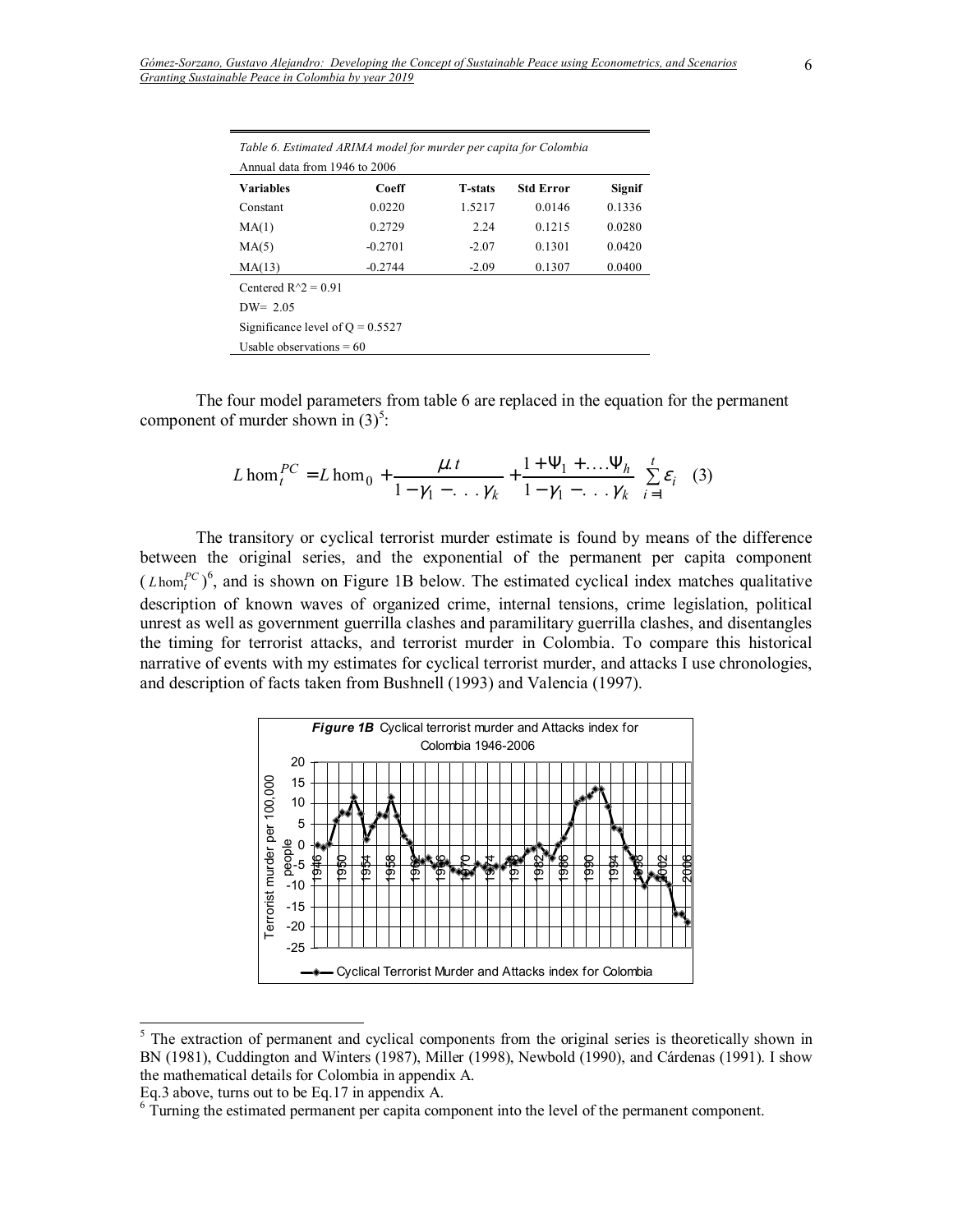# Historical adjustment of the estimated cyclical component of murder or "Cyclical terrorist murder and attacks index", with major political events, government guerrilla, and guerrilla **paramilitary clashes in the country form 1946 to 2006**

The Liberal party was in power for 16 consecutive years from 1930 to 1946, and this period was called the *Liberal Republic.* Although the country historically has had one of the longest electoral traditions in the continent and the world (Uribe Vélez, 2005, p. 16)<sup>7</sup> and in spite that at that time the Colombian two party system, was superficially taken as evidence of the countryís political stability, it was a handy way of keeping alive old grudges and passing them from father to son to grandson. This caused a rising cycle of violence just in time for the presidential elections of 1946 (figure 1B). This year begins a struggle for bureaucratic positions, the winners in elections wish to dominate all the positions, while the losers fight hard not to lose them; in 1948 *Gaitán*, a charismatic liberal leader is assassinated starting what was called *The Bogotazo*, defined as an outburst of mass rioting in Bogotá and all over the country (cyclical terrorist murder per capita passes from 0.25 in 1948 to 5.88 in 1949, 7.74 in 1950, 7.57 in 1951, and to 11.38 in 1952).

Gaitán was disliked by most of the liberal party establishment. His assassination caused that the army became tainted by politics and so, in a battle in 1952 at the peak of the cyclical component (figure 1B) they left an estimated of 1,500 people dead in El LÌbano, State of Tolima.

 In 1953 the country had a second military government. General Gustavo Rojas Pinilla becomes president (cyclical terrorist murder reduces to 7.51 in 1953, and 1.19 in 1954). During his regime thousands of guerrillas surrendered their weapons from 1953 to 1954 and that led to this  $\text{declining cycle}^8$ .

 Then from 1958 to 1974 the country had the system of presidential alternation in power called the *National Front*, this was a new era of political reconciliation and domestic peace the institutionalization of a bipartisan rule put an end to the electoral competition (decreasing cycle, figure 1B). It is in this period, (specifically years 1963-1965-1967 and 1970) that guerrilla groups appeared: in 1963 the *Revolutionary armed Forces of Colombia* (FARC) is born, in 1965 the *National Liberation Army* (ELN), in 1967 the *Popular Liberation Army* (EPL), and in 1970 the *M-19 Group*.

The M-19 Group's life was ephemeral. In 1979 they stole 5,000 weapons from an army canton in the north of Bogotá. Later in 1980 they used them for taking over the Dominican Republic's Embassy in Bogotá in the midst of a diplomatic reception and holding hostage 14 ambassadors including the U.S envoy.

From 1982 to 1986 the country experienced a *first peace process* (cyclical terrorist murder accordingly decreases to 0.03 per capita in 1982, -2.12 in 1983, -3.16 in 1984, -0.17 in 1985, and jumps to 1.55, after the pact broke up)*.* There were intensive efforts by the government during this period to reach cease fire agreements with guerrilla groups, excepting the ELN, resulting in a decreasing cycle as shown in figure 1B. However, in these agreements substantial items were not clearly resolved, particularly regarding demobilization, and surrendering of

 $\overline{a}$ 

 $<sup>7</sup>$  This paper is a presidential address to the Colombians in regards to the social and economic</sup> improvements that the country must reach by year 2019.

<sup>&</sup>lt;sup>8</sup> The time period 1947-60 is generally referred to as *La Violencia*, defined as a period of intense power clashes between the Liberal and Conservative parties mingled with a Roja's military intervention 1953-57. A paradoxical phenomenon of these years was a surge of economic growth, homicides were going up but so was the GDP, at a rate of five percent annually from 1945-1955. Industrial output showed even sharper growth at a yearly rate of nine percent.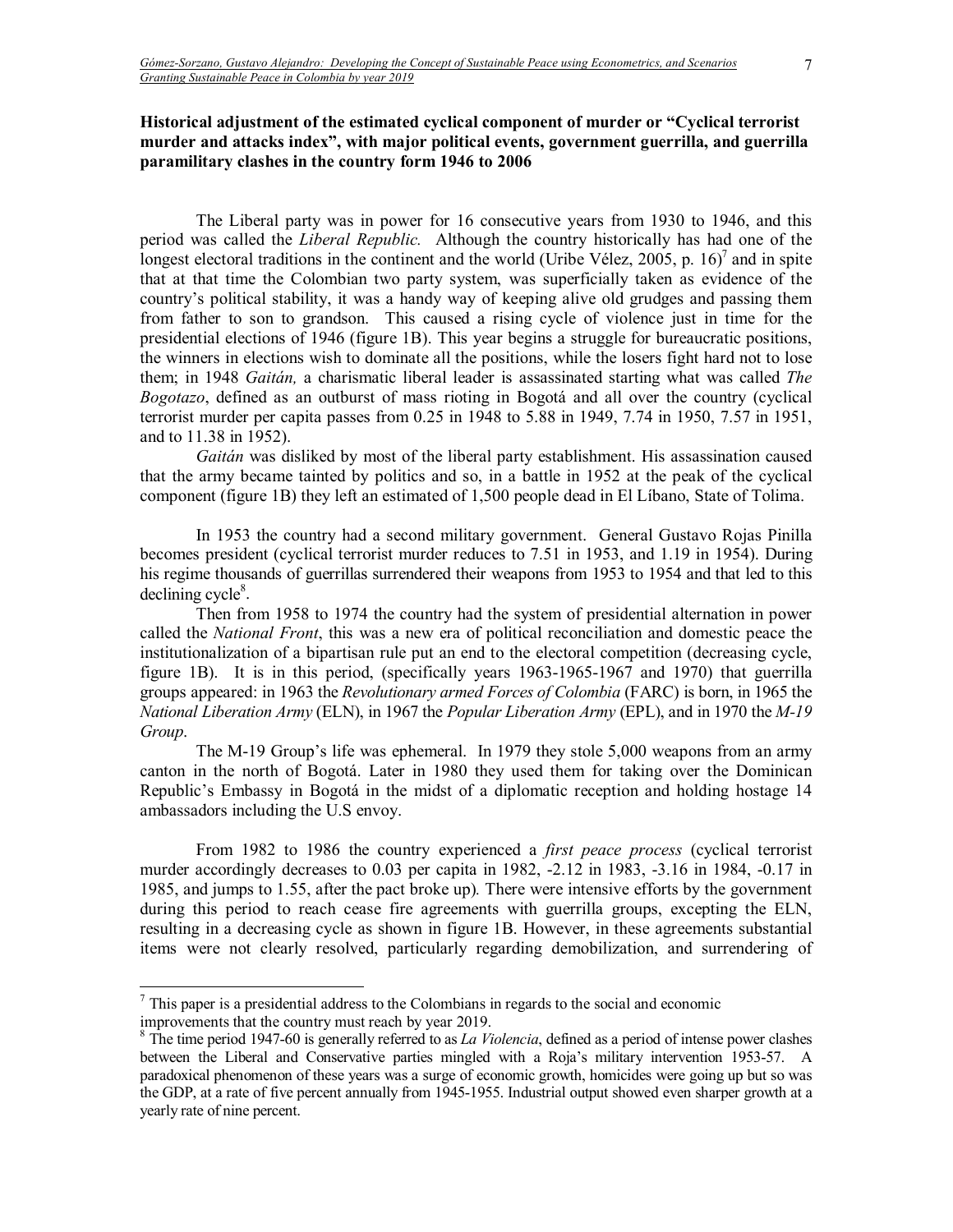weapons; the agreements generated positive advantages for the groups, by paralyzing military operations, and leaving large empty geographical gaps that were occupied by new guerrilla cells.

 In 1984 the Justice Minister increased pressure on the drug industry causing the destruction of the largest clandestine laboratory being later assassinated by the Medellín Cartel. Later in 1985 and, during peace talks the M-19 Group seized the Justice Palace, seat of the Supreme Court, holding as hostage magistrates that by the end of the night were assassinated<sup>9</sup>. The assault to the Justice Palace was the final blow to the frustrated peace process and so, from 1986 to 1991 cyclical terrorist murder takes the form of a general conflict, made up of the confrontation between the government, drug traffickers and guerrillas, which caused hundreds of deaths in the Communist Party (Unión Patriótica), and the assassination of the Attorney General and three presidential candidates (Bernardo Jaramillo, Luis Carlos Galán and Carlos Pizarro). My estimates for cyclical terrorist murder pass from 5.03 in 1987 to 10.23 in 1988, 11.34 in 1989, getting its highest historical point in 1991 with 13.53 per capita.

In 1990, Liberal CÈsar Gaviria is elected president starting a process of constitutional reform. He changed the Constitution and the policy toward drugs traffickers, he rejected extradition as a mean of countering the drug traffic and unveiled a program for dealing with the drug problem that produced concrete results: any trafficker that voluntarily surrender to Colombian authorities and plead guilty to one or more charges would not be extradited to the U.S. but instead tried in Colombia. The Medellín Cartel organization declared a truce, and Pablo Escobar gave himself up in 1992. Figure 1B captures this declining cycle with 13.45 per capita.

In 1993, as the U.S. presses for his extradition, Escobar escaped prison launching another terrorist campaign, but was killed by Los Pepes a group belonging to the Cali Cartel.

In 1994, Liberal Ernesto Samper is elected president and Colombia is decertified by Washington for the alleged involvement of drug money in the electoral campaign. A new actor in the conflict appeared this year; a Federation of Paramilitary groups led by Carlos Castaño, and called Self Defense Units of Colombia (AUC). As a consequence of this, murder and displacement of civilians from the countryside increases sharply. Cyclical terrorist murder begins its abrupt descent in 1996.

In 1998, Conservative Andrés Pastrana is elected president starting a second Peace *Process,* and an ambitious plan to establish a negotiated peace without a cease fire agreement. Pastrana's government gave a demilitarized zone (DMZ) the size of Switzerland to the FARC, and restricted the presence of the army and the police within such zones. Cyclical murder continues descending. Pastrana's government started an ambitious modernization plan for the Army (Figure 1B).

In 2002, independent Liberal Alvaro Uribe VÈlez is elected president, enacting a strong policy to confront guerrillas and paramilitary, his *Democratic Security Policy* proves effective at diminishing the intensity of the conflict; the country lowers total and transitory murder per capita.

As the estimated component coincides with the historical political narrative I have called it *Cyclical Terrorist Murder and Attacks index,* and began the construction of a Structural National model for murder, and a model for cyclical terrorist murder, that can be adapted to other countries suffering terrorism.

-

 $9<sup>9</sup>$  There was intensive fire between the groups and the military who used tanks to get into the Palace. At the end of the nigth The Palace was completely destroyed and burned out.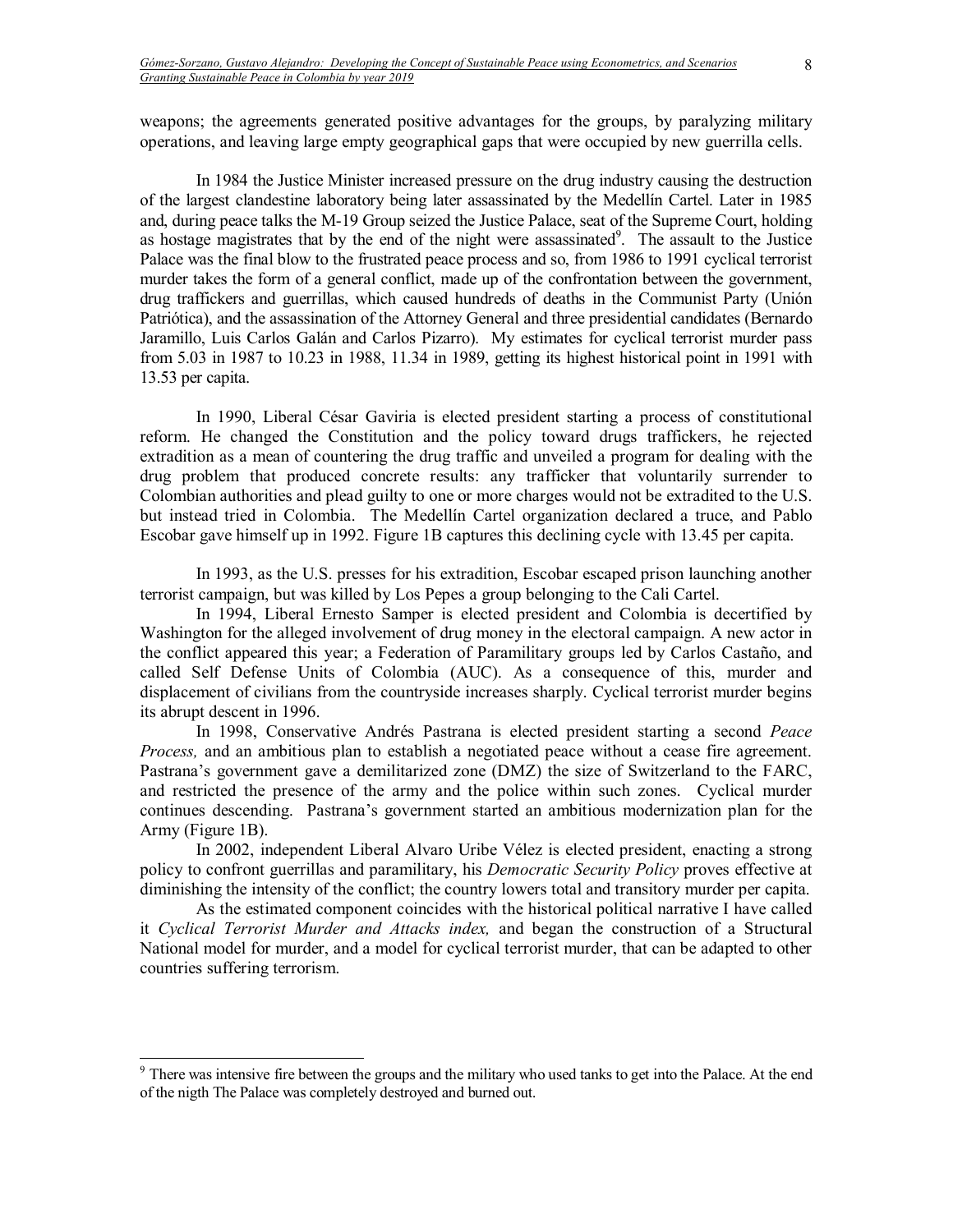#### **Forecasting capability of the model for cyclical terrorist murder**

 Figure 1C below, shows the forecasting capability of the model for cyclical terrorist murder. Both forecasted series are highly sensible to the number of displaced people feeding up the model for forecasting purposes<sup>10</sup>. The black line jumps abruptly since its based on displacement by the DNP that decreases from 2003 to 2004 from 212,000 to 117,000 people, and so terrorist murder jumped to 12.9 in 2004; while the gray line shows forecasted terrorist murder based on displaced by national police that jumps from 541,000 to 641,000 to 1,027,000 people from 2003 to 2004 and 2005, and so terrorist murder decreased abruptly from 6.9 in 2003 to 6.93 in 2004 and to -33.32 in 2005. For 2006 both forecasted series converge closely to the reestimated terrorist murder shown on this paper.



# **Designing a structural National model for murder, and a model for Cyclical Terrorist Murder**

#### **Initial model**

 $\overline{a}$ 

 Experience has taught me that complicated time series must be modeled with a combination of trending, and cyclical predictors. The present case of constructing, and estimating a Structural National model for murder in Colombia, and a model for Cyclical terrorist murder belongs to this category. Both models are so, assembled using a highly interesting combination of political, effective, economic, and social variables allowing me to formulate the concept of *Sustainable Peace*, and constructing scenarios for Colombia granting peace by year 2019. The theoretical basis of these model were developed in Gómez-Sorzano (2005, and 2006A).

<sup>&</sup>lt;sup>10</sup> This forecasts were realized in the Econometrics of Violence, Terrorism, and Scenarios for Peace in Colombia from 1950 to 2006. http://mpra.ub.uni-muenchen.de/539/01/MPRA\_paper\_539.pdf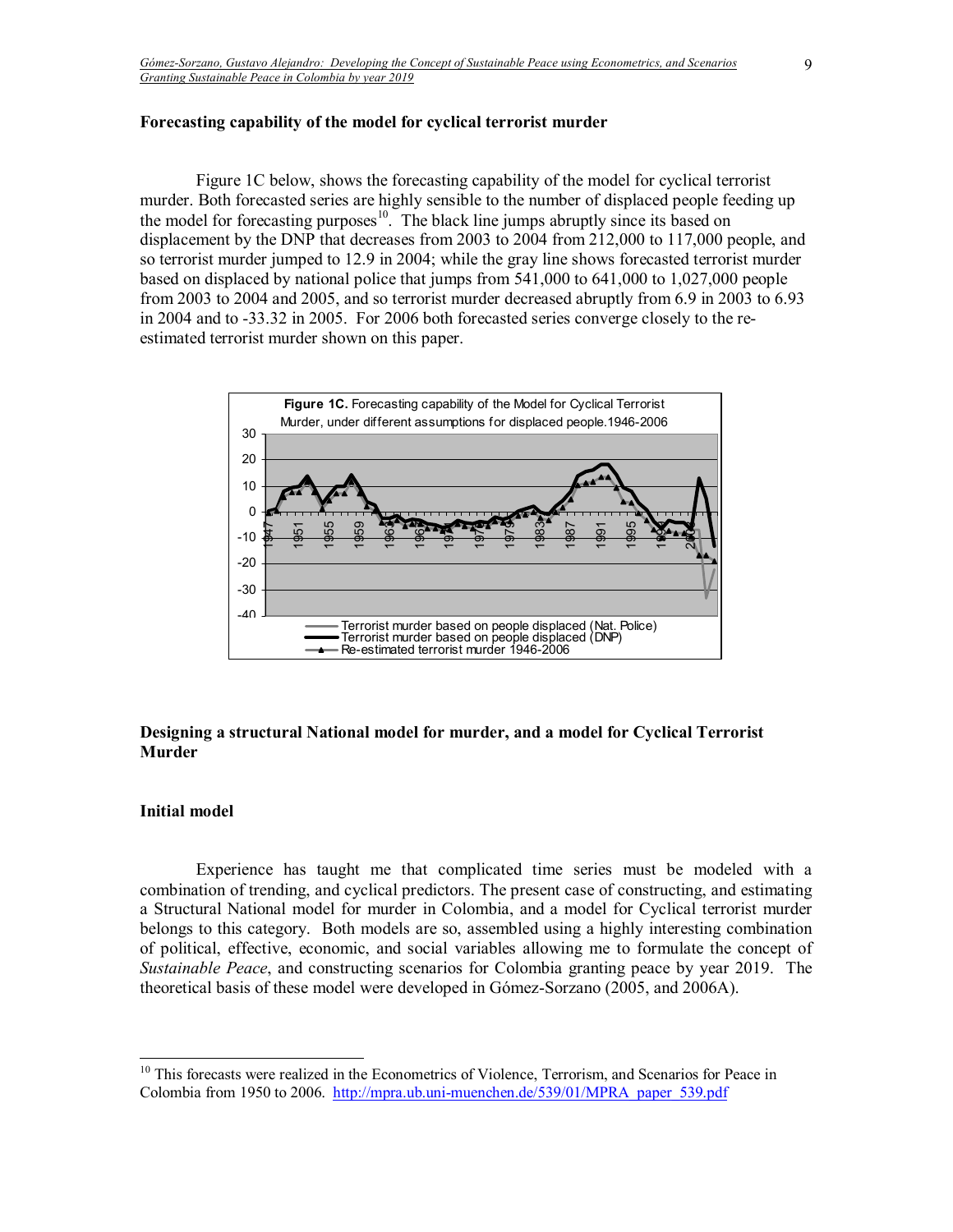#### **Political variables**

Cyclical terrorist murder might be thought of as a "combined mixture" of politically motivated violence and guerrilla activity. In Colombia, the time-period from 1946 to 1957 (or in Bushnell's, 1993, discussion from 1947 to 1960) is generally referred to as *La Violencia*, a period of intense power clashes between the "liberal" and "conservative" parties, mingled with a brief, over military intervention (1954-1958) and incipient guerrilla activity. But from 1958 to 1978, the two main establishment parties came to a peace of sort and, under the name of National Front, arrived at a power-sharing agreement according to which the presidency would be swapped between the parties every four years, and  $-$  within each four-year term  $-$  cabinet and other highranking political posts would be divided up as well. During those years, political murder fell, even as guerrilla activity continued and intensified. After 1978, the power sharing arrangement broke down. Intense struggles and political dominance reemerged, now intensified by cocaine riches. The latter brought drug cartels into the political struggle as well, as drug-lords sought control over land to grow coca leaves. This, in turn, appears to have drawn owners of large-scale land-holdings into the conflict and various para-military groups emerged to participate in the struggle. $1112$ 

A mode l explaining cyclical terrorist murder then should contain variables for the *La Violencia* (a time period characterized by intense clashes between traditional political parties) and *National Front* years (the time period where the peasant self-defense movements or communist guerrilla appears). This is done in the simplest and most effective way with the use of dummy variables. Following Gómez-Sorzano (2005 and 2006A), I code *La Violencia* equal to 1 for 1947 to 1960, and call the variable "B" (for *Bogotazo*, which refers to the violent, murderous rioting in Bogotá and the whole country on April 9 1948). The National Front years ("CL"  $$ conservative/liberal) are coded equal to 1 to 1958 to 1978.

# *Effective variables – armed forces*

-

Whereas I do have numbers on the strength of the police and armed (i.e., military) forces, I am not in possession of large series for para-military, guerrillas, and drug-gangs.<sup>13</sup> It might be argued, however, that the police and military personnel numbers reflect information about the strength and intensity of the various opposing forces so that, from a modeling perspective, the police and military forces could stand as a proxy for all armed groups in the country.

<sup>&</sup>lt;sup>11</sup>. On the role and links between and among police, army, and para-military troops in the Colombian conflict see, e.g., Giraldo (1996).

 $12$ . The information in this paragraph is uncontroversial. For a history of Colombia see, e.g., Bushnell (1993).

 $13$ . Following reports in The Wall Street Journal and The Economist, numbers for 2002 run about 22,000 members for FARC and ELN, the two largest rebel groups, perhaps 10,000 to 12,000 para-military troops, and another 5,000 or so drug-related troops. The Colombian armed forces weigh in about 150,000 (including 50,000 salaried, professional troops) and the police force at 100,000.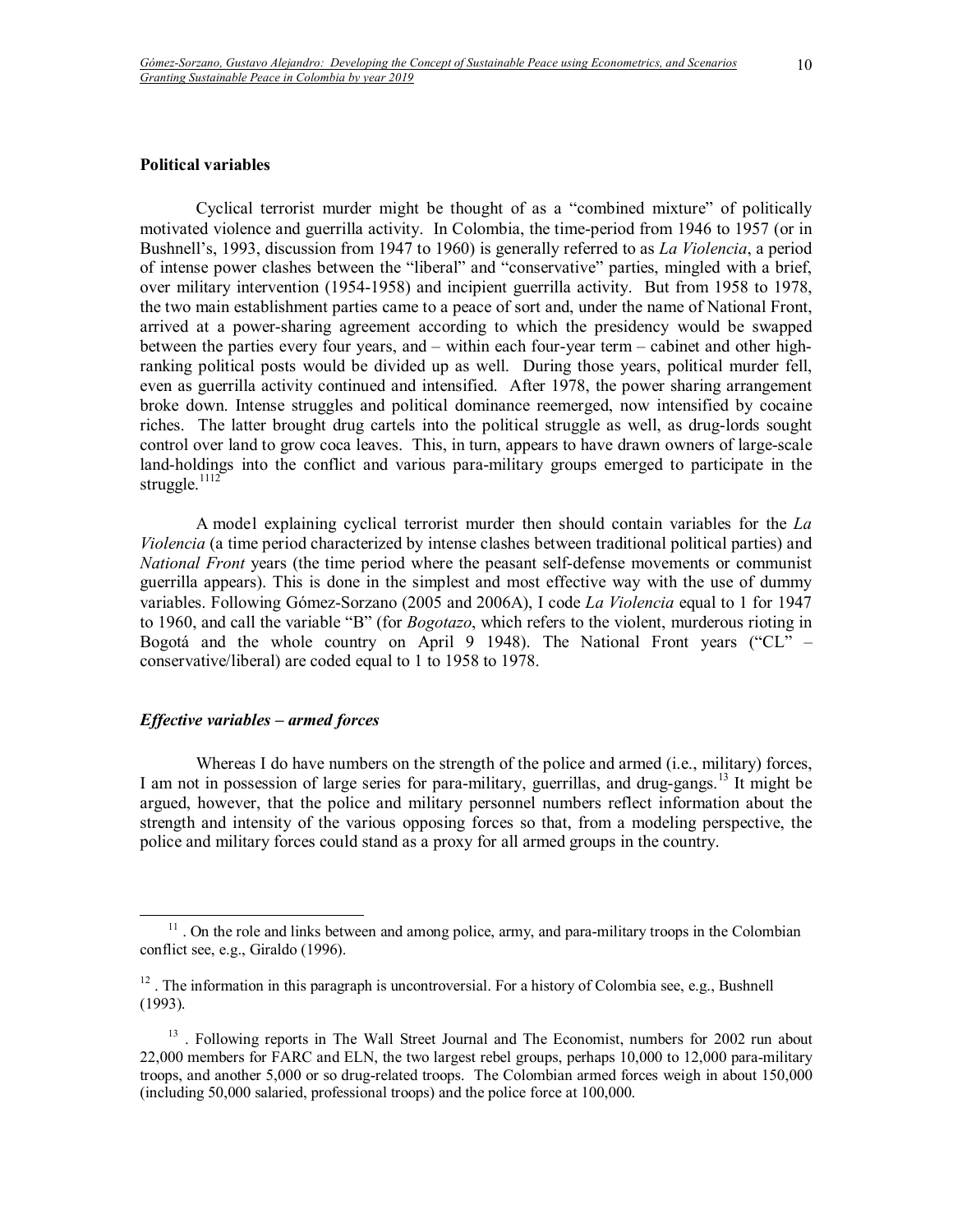

Figure 2 does show a constant level of armed forces during the National Front years, 1958 to 1978 and an ascending one for police forces. Thereafter, I note a drastic force increase, lasting, especially from 1983 to 1990. This was the time when cocaine became so profitable as to spur competition for control over land and corresponding political influence. This mingling of old and new economic interests and political control, in which established political parties, the police and military, the drug-lords, and landowners and paramilitary participated, lasted, roughly, from 1978 to 1989 with a minor stop in the pace of violence from 1990 to 1991, when respectively the M-19 guerrilla movement agreed to a cease-fire in order to create the political party Democratic Alliance M-19 and when Colombia adopted a new Constitution. The post-1991 period was politically calm but shows a growing level of security forces because of the continued conflict among the drug cartels and later on during president Pastrana's government (1998-2002), between the paramilitaries and drug traffickers<sup>14</sup>. Bushnell (1993) is explicit in referring to the post-1991 era as the "end of war" period.

Although after examining figure 2, it does appear as if police and armed forces strength respond to different underlying motivations. In particular, note that during the National Front years, the armed force variables remains relatively stable, picking up in 1979 (7.6%) a year later after the National Front consensus broke apart, and increases drastically during the 1980s. The police force variable moves quite differently, decreasing in 1979  $(-4.8\%)^{15}$ . Since both variables respond to different motives, a priori, the movement of the total security personnel (police + army = Taf99) is more closely associated with the historical series of National murder, and cyclical terrorist homicide observed in Colombia during 1950–2006 (figure 2A) because it also responds to different motives (political, economical and social motives) and it is this variable therefore what I will use in my model. It also has the advantage of reaching back to 1950, giving me additional degrees of freedom. In fact, the sharp rise in this variable in the early fifties is entirely consistent with the initial *La Violencia* years, increasing under the military General Rojas Pinilla (1953-1957). A different way to characterize the post-1978 period might be with the further use

-

<sup>&</sup>lt;sup>14</sup>. E.g., In 1993 Pablo Escobar escapes from prison launching a terrorist campaign as a the debate over extradition is pressed in Colombia by the U.S; also a new group, "Los Pepes," (victims of Pablo Escobar), emerges, connected to the Cali Cartel, Los Pepes carried out acts of terrorism against Escobarís organization and collaborated with the security forces in the search of Escobar up to his death by December this year. (NACLA, Report on the Americas Vol 35, No.1 pp 24-27)

<sup>&</sup>lt;sup>15</sup>. The different movement of both series would be suggesting that in times of political clashes police forces increase while armed forces diminish; in similar way in times of guerrilla  $-$  drug traffickers and paramilitaries activities the armed forces increase while the police forces diminishes.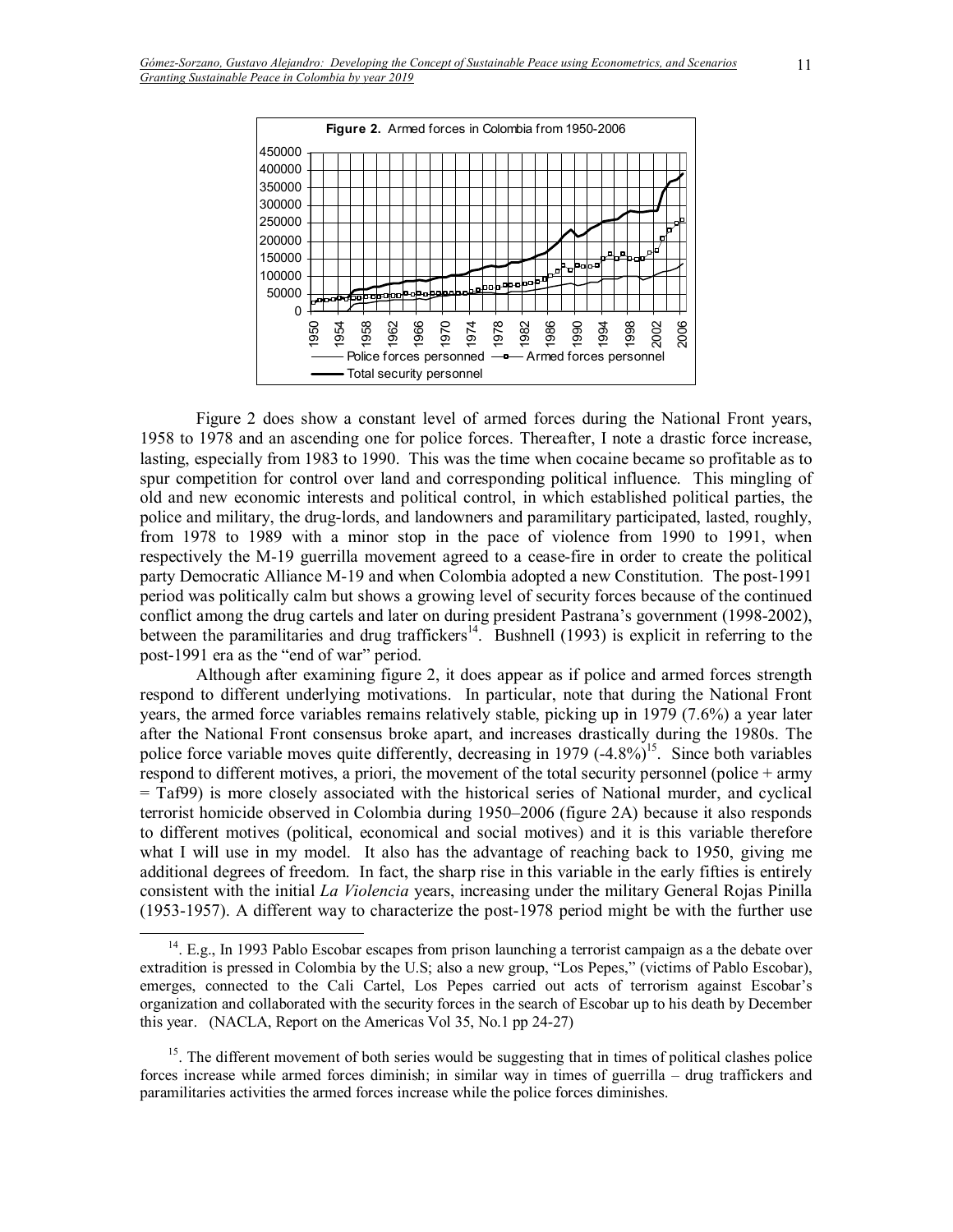of dummy variables such as "all-out-war"  $(1979-1991)$  and "end-of-war" (post-1991) but the use of a continuous, relevant variable such as Taf1 that stretches across almost the entire time-period (1950-2006) is statistically preferred.



# *Economic variables*

 $\overline{a}$ 

The Colombian literature has noted a seemingly curious link between commodity-export booms and political violence, i.e., between economic well-being and increases in murder. Recent evidence finds for the seven biggest cities and their MSA's a strong relation between criminality and narco-traffic income (Sánchez, F and J. Núñez, 2000). One hypothesis is that commodity booms increase the pot-of-gold over which it is "worth fighting"<sup>16</sup>. One might therefore speculate and test the hypothesis that, for Colombia, movements in the inflation-adjusted trade balance (Rtb99) is an explanatory variable for National, and cyclically motivated terrorist murder. An inspection of the descriptive graph (in figure 3) is suggestive. There are four time-periods of improvements in the balance of trade:  $1955-1959$ ;  $1971-1975$ ;  $1982-1991$ ; and  $1997-2001$  – figures 3, and 3A. Levels of cyclical violence in all of them are strongly directly associated with trade balance improvements and for this reason I am including this variable in my final model.

 $16$ . We know from the African experience that natural-resource riches may exert powerful effects to attract contestants (see Sambanis, 2002, for a literature review on this and other aspects of the economics of civil wars).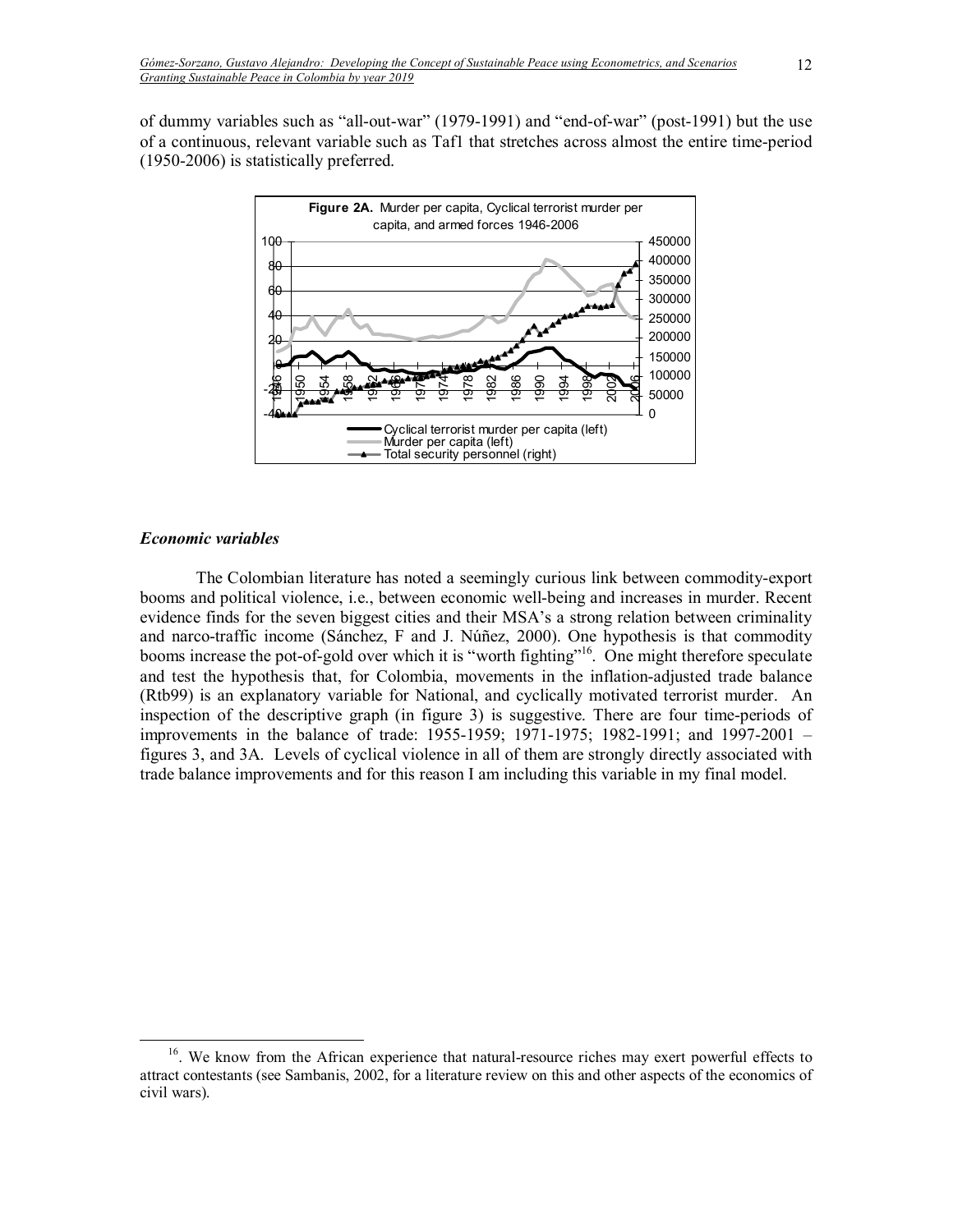

#### *Social variables*

-

-8000

As Jimeno (2001) cites there is a growing line of thought in Colombia that views violence as a non-specific, all-pervasive, non-historical phenomenon – the very essence of evil in Colombian society. This tendency runs parallel to the reasoning of those who view violence as an endemic disease of the Colombian social structure, the product of its social inequalities. General Alvaro Valencia Tovar (1997) considers violence as a continuous chain of violences, possibly having remote origin in the acts of the Spaniard conquest, during those times inequality was essentially the product of clashes between the Spaniards invaders and the native rebellious Comuneros captains. I therefore include in this model a historical social inequality variable using as a proxy for it *education* measured by the number of students matriculated in all modalities in Colombia (pre-elementary, elementary and high school)<sup>17</sup>. My expected coefficient between enrollment and

Cyclical terrorist murder per 100,000 people (right scale)

Real trade balance (left scale)

-25 -20

<sup>&</sup>lt;sup>17</sup>. The National Demography and Health Care Survey (Profamilia, 1995) examined domestic violence in relation to the level of schooling and the number of children, both for spouse and child abuse, and found that the lower the level of education and the greater the number of children in the family, the greater the likelihood of domestic violence. (See Violence and Social Life in Colombia in Critique of Anthropology Vol. 21, No. 3 (2001) pp. 221-246)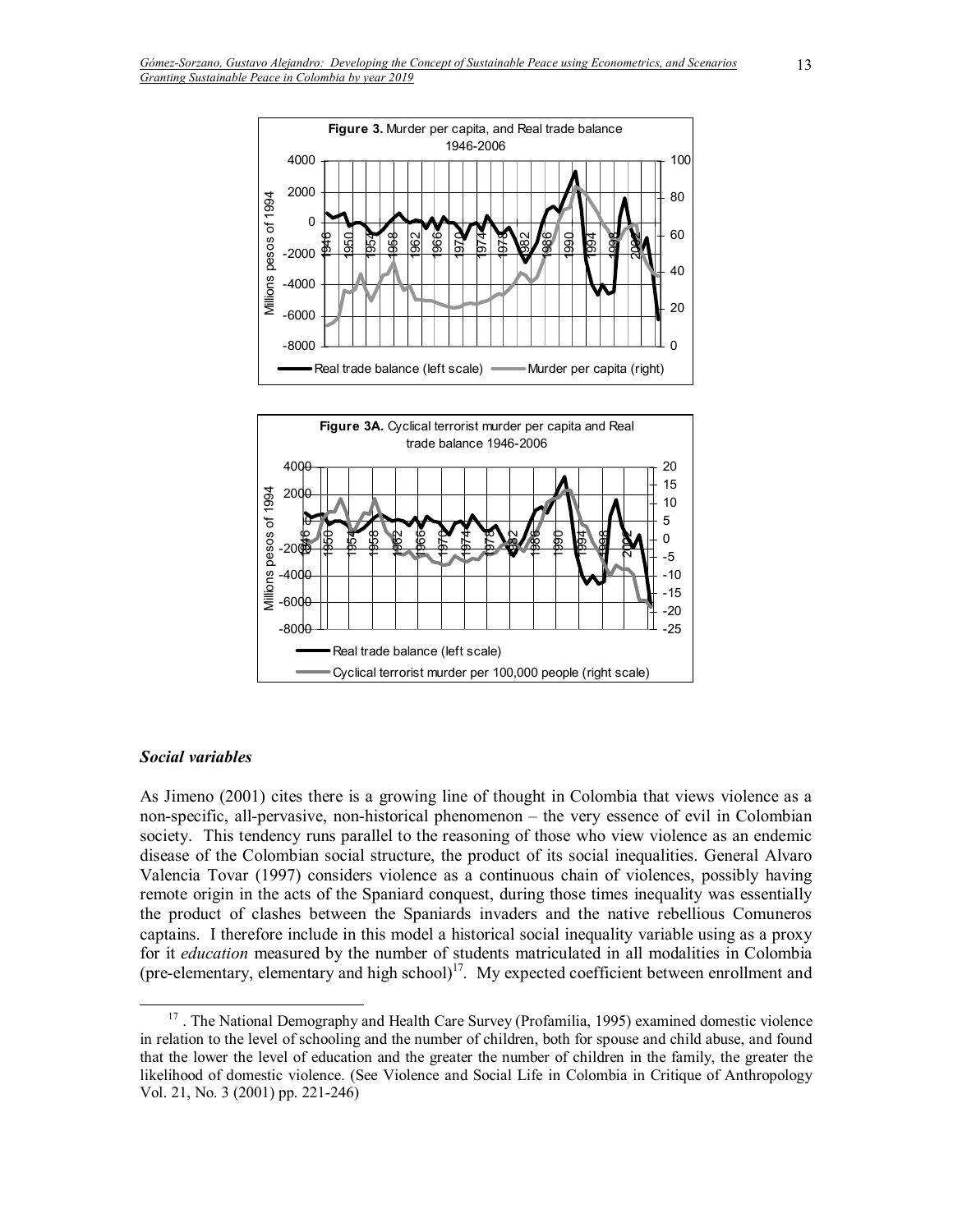cyclical terrorist murder is negative. Figures 4 and 4A present the historical movement of students enrolled in all modalities versus National murder and cyclical terrorist murder





#### *Forced displacement of people and the unemployment rate*

The problem of internal displaced people in Colombia is one of the greatest facing the country today<sup>18</sup>. Nowadays, there are more than a million people affected by it and, this number is increasing daily as a consequence of the internal war. In general terms these people lose everything, abandoning their homes and possessions, keeping themselves in permanent danger because of retaliation or the possibility that a new surge of cyclical terrorist murder force them to move again. The Law 387 of 1997 defines *displaced people* as, "any person that has been forced to migrate inside the national territory, abandoning its quality shelter and its permanent economic activities because, his life, physical integrity, security and personal freedom have been wounded, or because they are directly threatened as a consequence of the internal war, disturbances and

-

<sup>&</sup>lt;sup>18</sup>. Revista Criminalidad, Policía Nacional de Colombia, 2002.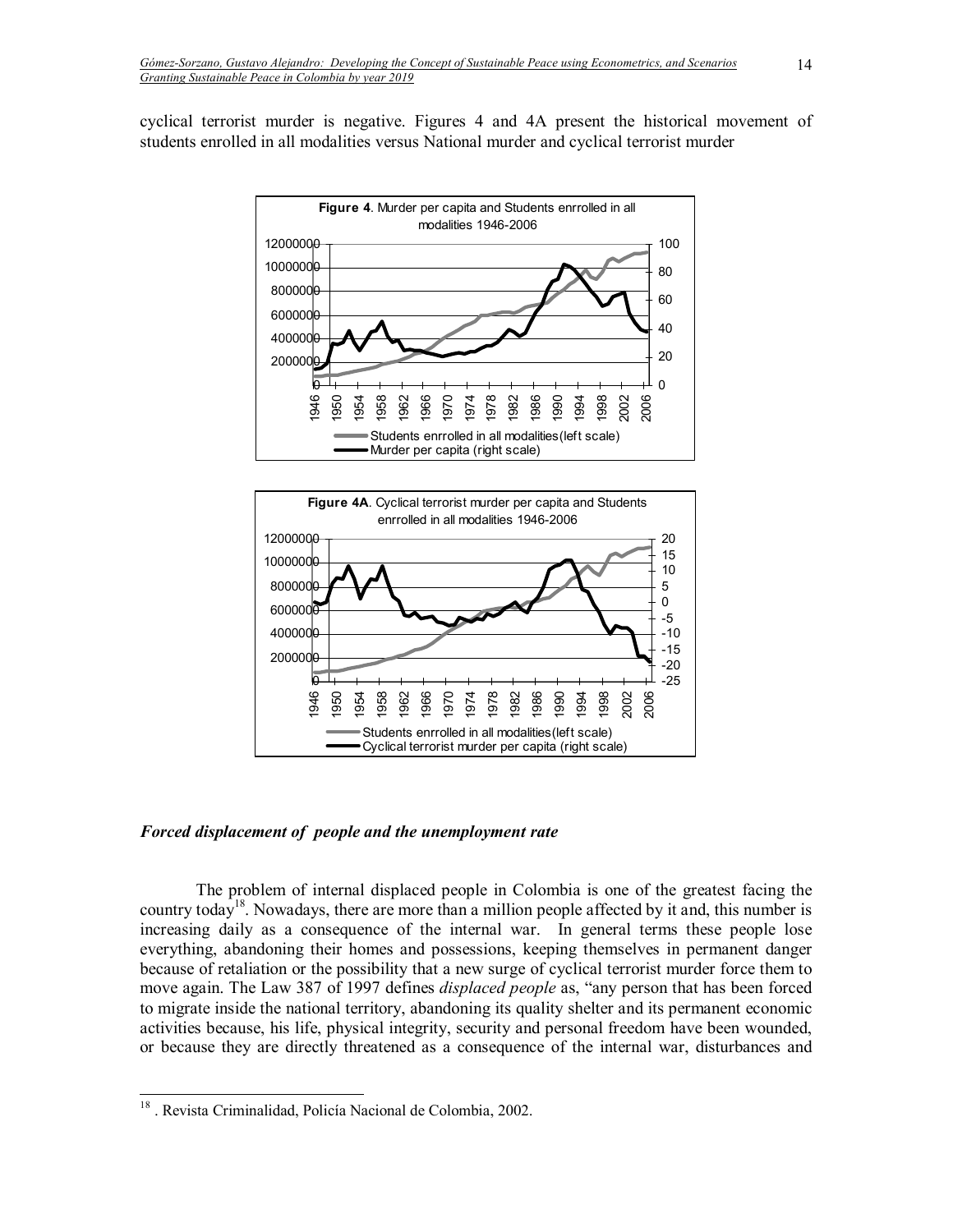internal tensions, massive violations of the human rights and transgressions to the international humanitarian law".

The Colombian Police has identified a total of five main causes generating displaced people: clashes between illegal armed groups disputing the possession of the territory in certain areas of the country. Normally these confrontations occur in strategic drug producing areas of the country or close to the international frontiers between Colombia and the neighboring countries since these borders favor the international drug trafficking; second, selective homicides accompanied by threatens and pressure forcing people to leave, splitting their families; third, massacres in which the delinquents deliberately killed peasants accusing them of being informants to guerrillas groups, to self defense groups or to the army; fourth, fumigations to coca crops affecting also basic plantations for human consumption and, fifth, the breaking of peace talks between the government or the guerrillas and paramilitary organizations (figure 5 shows the almost perfect statistical relationship between displacement of people and the unemployment rate).



In regards to the consequences of displaced people, the Colombian Police also mentions, family splitting; political, social and cultural ruptures of the population, migration and most importantly the increase in the unemployment rate. It is for this reason that I have included the number of displaced people along with the unemployment rate in the four main cities of the country as predictors for cyclical terrorist violence. The logic is that displaced people coming to the four main cities is the result of clashes in cyclical terrorist murder in the countryside (so I expect a negative correlation between cyclical terrorist murder, and forced displaced people); these new migrants to the cities in turn boost the unemployment rate<sup>19</sup> reducing the social pressure and killing in the countryside (so I expect to find a negative relation between the unemployment rate and cyclical terrorist murder in the countryside. Figures 5A and  $5B<sup>20</sup>$ .

 $\overline{a}$ 

<sup>&</sup>lt;sup>19</sup> The unemployment rate for 2003 is assumed to be  $23.2\% + 2.1\% = 25.4\%$ . The 2.1% is the total growth in informal employment (April to June) from 2002 to 2003.

<sup>&</sup>lt;sup>20</sup> Figures assembled with information taken from The Econometrics of Violence, Terrorism and Scenarios for Peace in Colombia from 1950 to 2019, pp. 26, figure 10 producing forecasts for terrorist murder shown on figure 10B. Despla-police from figure 5A, and Despla2-DNP from figure 5B, are used for creating the forecasts shown in these graphs and as well presented in figure 10B http://mpra.ub.unimuenchen.de/539/01/MPRA\_paper\_539.pdf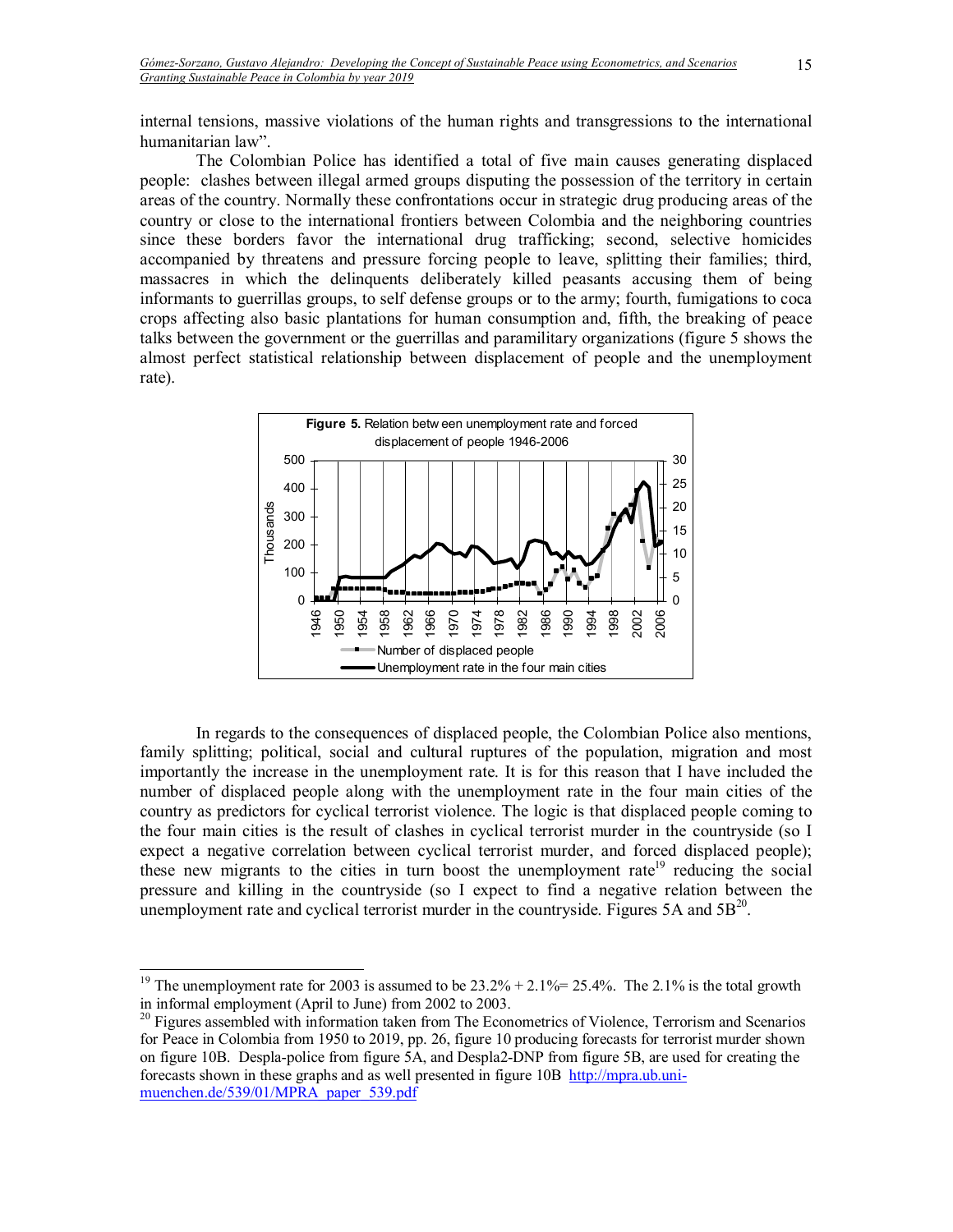



One more time figure 5 shows the direct relationship particularly starting in the 1990ís between displaced families for innovations in cyclical terrorist murder in the countryside and its output or consequence, the increase in the unemployment rate  $2<sup>1</sup>$ . For these reasons both variables are selected for inclusion.

#### **Results and interpretation**

-

My models to be tested this are (with expected signs preceding the variable):

### **A STRUCTURAL NATIONAL MODEL FOR MURDER IN COLOMBIA**

<sup>&</sup>lt;sup>21</sup>. The theoretical reasons for this relationship are explained in Revista Criminalidad, Policía Nacional de Colombia #45, 2002 pp 86-91. It contains a description of the phenomenon of displaced people, generalities, legal background, causes generating displaced people, consequences of having these people displaced, and forms of displacement.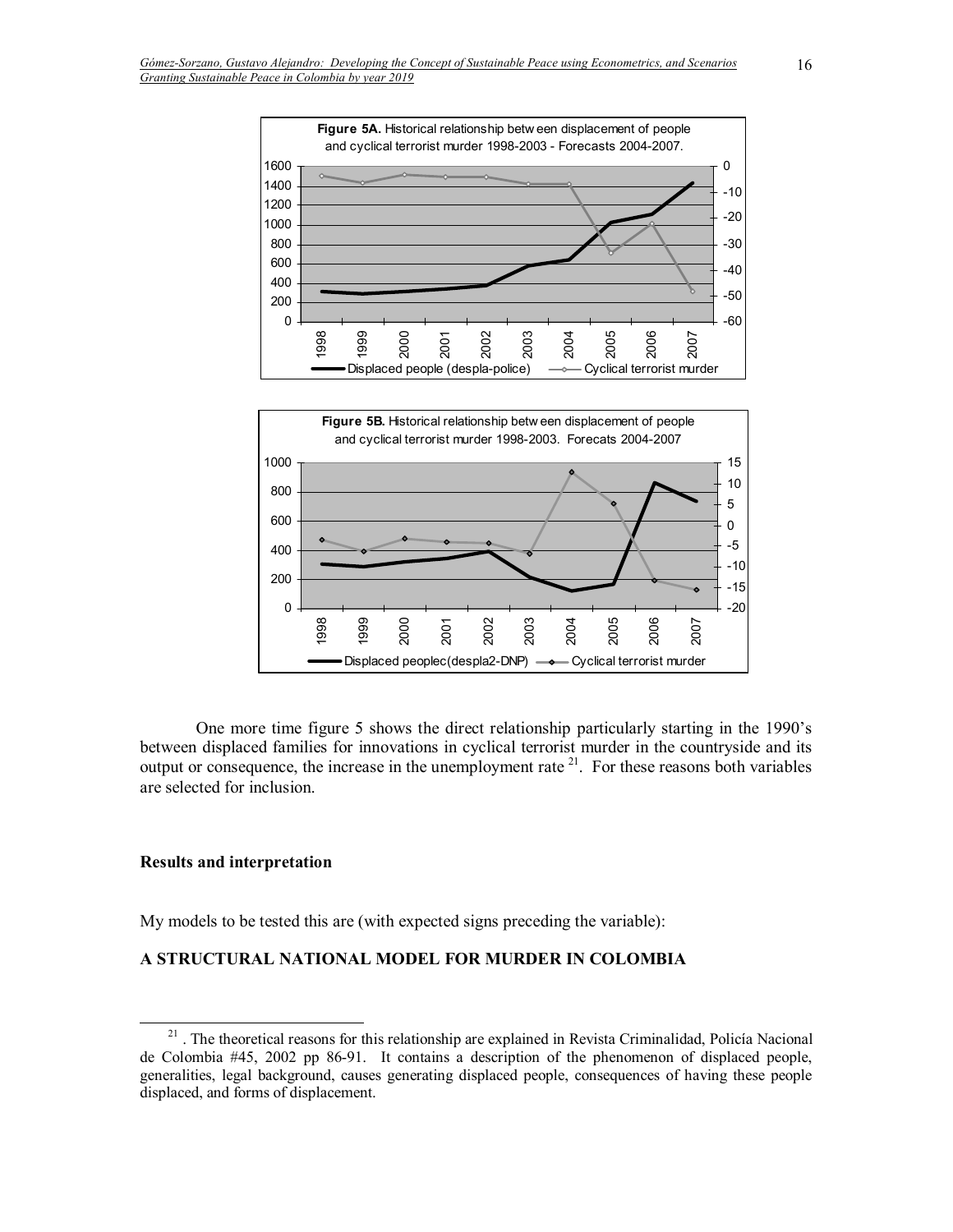$$
T \text{ hom } pc_t = F \left( + \text{Cons }\tan t, + B_t, -CL1_t, + Rtb9_t, + Taff99_t, -U9_t, -\text{Students9}_t, -\text{Despla99}_t \right)
$$

Where

| Thompc            | Murder per 100,000 people for Colombia                         |
|-------------------|----------------------------------------------------------------|
| B                 | Years of La Violencia (1947-1960, following Bushnell's dating) |
| CL <sub>1</sub>   | Years of National Front (1958-1978) and (1994 to $2006^{22}$   |
| R <sub>tb</sub> 9 | Real trade balance (millions of pesos of 1994)                 |
| Taf99             | Total number of armed forces (police $+$ army)                 |
| U9                | Unemployment rate (four main cities)                           |
| Students9         | Number of students matriculated in all modalities.             |
| Despla99          | number of displaced persons (source: Colombian Presidency)     |
|                   |                                                                |

# **A MODEL FOR CYCLICAL TERRORIS MURDER OR TERRORIST ATTACKS**

 $CVPC1B_{t} = F(+Cons \tan t, +B_{t}, -CL1_{t}, +Rtb9_{t}, +Taff99_{t}, -U9_{t},$ 

− *Students* 9<sub>*t*</sub>, − *Despla* 99)

Where

 $\overline{a}$ 

| CVPC1B            | Cyclical terrorist murder per 100,000 people for Colombia      |
|-------------------|----------------------------------------------------------------|
| В                 | Years of La Violencia (1947-1960, following Bushnell's dating) |
| CL <sub>1</sub>   | Years of National Front (1958-1978) and (1994 to 2006)         |
| R <sub>tb</sub> 9 | Real trade balance (millions of pesos of 1994)                 |
| Taf99             | Total number of armed forces (police $+$ army)                 |
| U9                | Unemployment rate (four main cities)                           |
| Students9         | Number of students matriculated in all modalities.             |
| Despla99          | number of displaced persons (source: Colombian Presidency)     |
|                   |                                                                |

Tables 7 and 8, show the estimated results using RATS4

Table 7 - A STRUCTURAL NATIONAL MODEL FOR MURDER

| Table 7. Estimated results - Annual data 1946 -2006<br>Dependent variable Thompc |             |                |                  |               |  |
|----------------------------------------------------------------------------------|-------------|----------------|------------------|---------------|--|
| <b>Variables</b>                                                                 | Coefficient | <b>T-stats</b> | <b>Std Error</b> | <b>Signif</b> |  |
| <b>CONSTANT</b>                                                                  | 19.220000   | 5.521          | 3.48130          | 0.00000       |  |
| B                                                                                | 9.030000    | 2.7999         | 3.22570          | 0.00710       |  |
| CL1                                                                              | -4.500000   | $-2.2259$      | 2.02480          | 0.03029       |  |
| RT <sub>B9</sub>                                                                 | 0.002400    | 4.3618         | 0.00055          | 0.00006       |  |
| TAF99                                                                            | 0.000460    | 12.8485        | 0.00004          | 0.00000       |  |
| U <sub>9</sub>                                                                   | $-1.962000$ | $-6.8196$      | 0.28770          | 0.00000       |  |
| <b>STUDENTS9</b>                                                                 | $-0.000004$ | $-3.3276$      | 0.00000          | 0.00160       |  |
| DESPLA99                                                                         | $-0.014480$ | $-0.9458$      | 0.01531          | 0.34850       |  |
| $\sim$ $\sim$ $\sim$ $\sim$<br>$\wedge$ $\wedge$ $\wedge$ $\wedge$               |             |                |                  |               |  |

Centered  $R^2 = 0.9423$ 

 $22$  As a curious remark Colombia has had alternation in power again from 1994 to 2006 (From 1994 to 1998) Liberal Samper was in power, from 1998 to 2002 Conservative Pastrana, and from 2002 to 2006, independent liberal Uribe)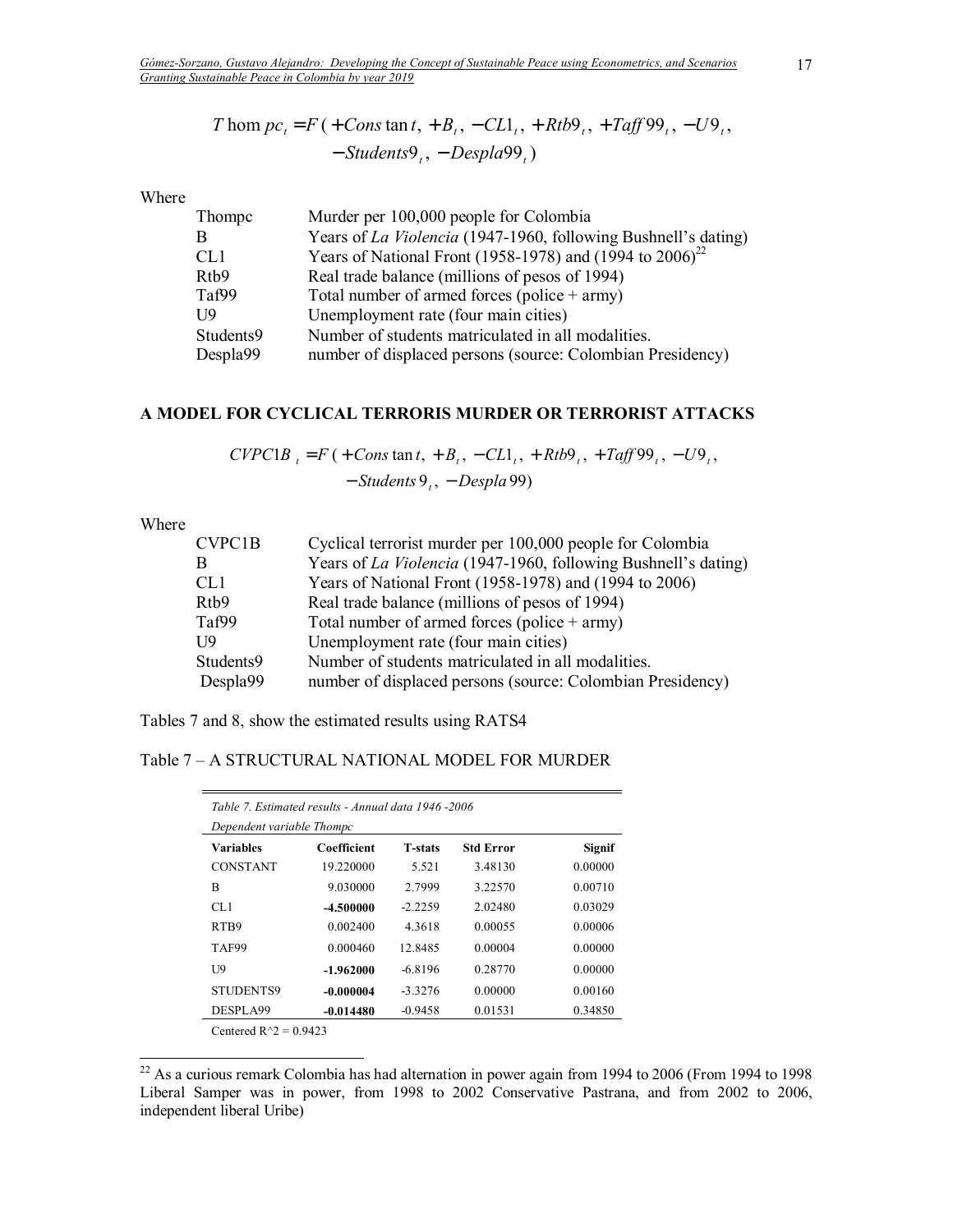DW= 1.71 Significance level of  $Q = 0.7992$ Usable observations  $= 61$ 

| Table 8. Estimated results - Annual data 1946 - 2006 |             |                |                  |          |  |  |
|------------------------------------------------------|-------------|----------------|------------------|----------|--|--|
| Dependent variable Cypc1B                            |             |                |                  |          |  |  |
| Variables                                            | Coefficient | <b>T-stats</b> | <b>Std Error</b> | Signif   |  |  |
| B                                                    | 7.674400    | 9.811          | 0.78220          | 0.000000 |  |  |
| CL1                                                  | $-3.126800$ | $-3.6117$      | 0.86570          | 0.000660 |  |  |
| RT <sub>B9</sub>                                     | 0.001178    | 4.6049         | 0.00026          | 0.000025 |  |  |
| TAF99                                                | 0.000157    | 10.1552        | 0.00002          | 0.000000 |  |  |
| U <sub>9</sub>                                       | $-0.790834$ | $-6.3956$      | 0.12365          | 0.000000 |  |  |
| <b>STUDENTS9</b>                                     | $-0.000002$ | $-4.7773$      | 0.00000          | 0.000014 |  |  |
| DESPLA99                                             | $-0.034463$ | $-5.7606$      | 0.00598          | 0.000000 |  |  |
| Centered $R^2 = 0.8442$                              |             |                |                  |          |  |  |
| $DW = 1.85$                                          |             |                |                  |          |  |  |
| Significance level of $Q = 0.8732$                   |             |                |                  |          |  |  |
| Usable observations $= 61$                           |             |                |                  |          |  |  |

# Table 8. A MODEL FOR CYCLICAL TERRORIST MURDER

All coefficient estimates conform to my prior expectations. The *La violencia* dummy is positive and statistically significant; the National Front dummy is negative and statistically significant, proving the reason to regard the inherited partisan rivalry of Liberals and Conservatives as one of the most important causes of National murder, and cyclical terrorist murder.

As to the monetary variables, the trade balance effect is positive, as predicted, and is also statistically significant. The total number of armed forces variable is statistically significant and carries the expected positive sign. The unemployment variable shows the expected negative sign indicating the trade-off between the deceleration in murder, and cyclical terrorist murder in the countryside, and the increase in unemployment in the four main cities. The number of students matriculated carries the expected negative sign being statistically significant; in regard to displacement of people both models provide the expected negative sign indicating how people coming to the main cities diminish pressure in the countryside reducing terrorist murder, and National murder, but boosting the unemployment rate. Both models display a good adjusted  $R^2$ of 0.94 (National model for murder), and 0.84 for the model for Cyclical terrorist murder and good Durbin-Watson indexes of 1.71 and 1.85 respectively.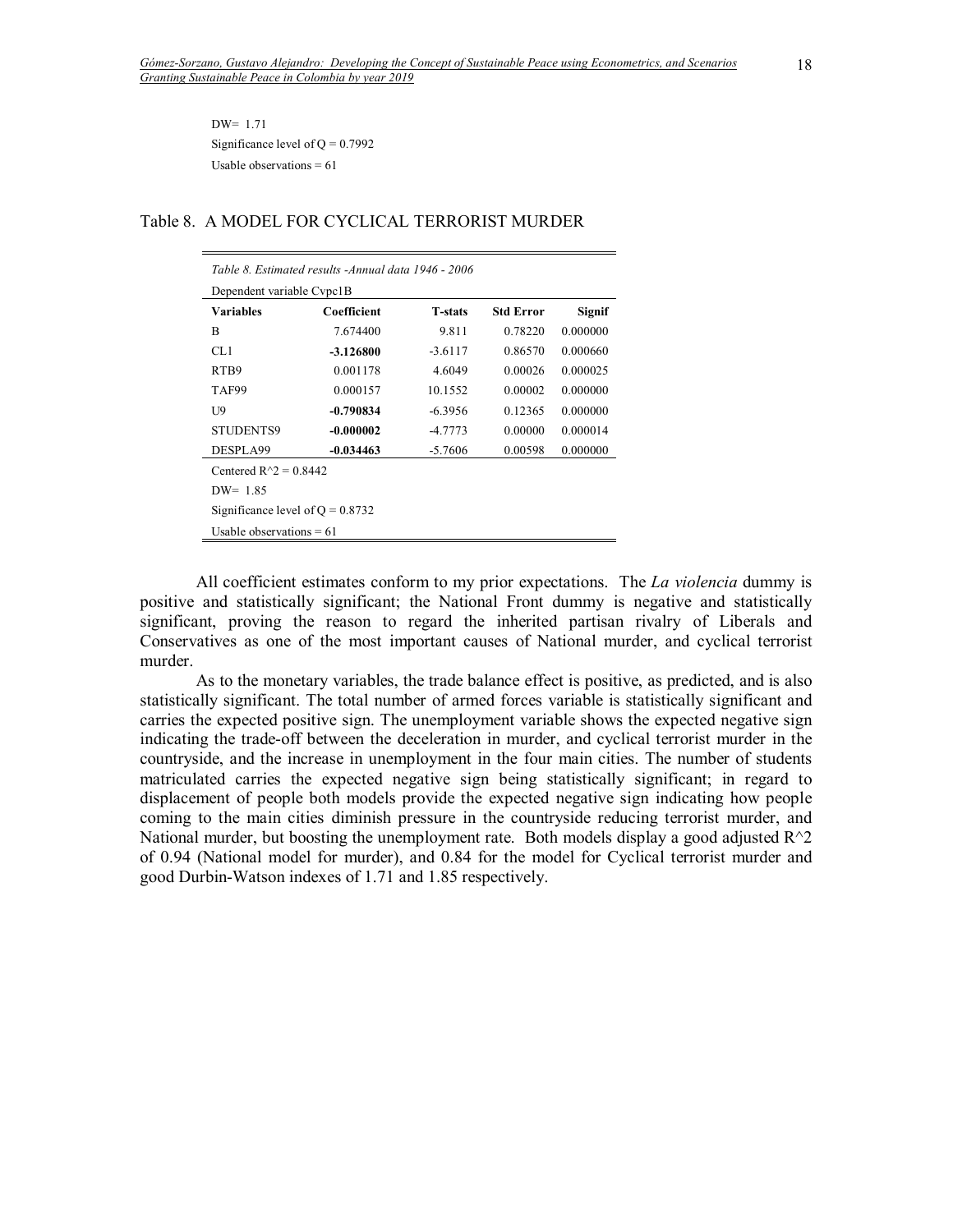# **THE CONCEPT OF SUSTAINABLE PEACE**

Sustainable peace is a socio-economic, political-cultural, process consciously adopted by a democratic country, characterized by the decision to move towards equality, justice and human rights for all inhabitants of this geographical area, or country while breaking up the cycles of terrorist murder, and terrorist assaults, reducing total National murder indefinitely.

 The movement towards equality, justice, and human rights is implemented when, a country, increases students enrolled in all modalities, reduces the unemployment rate, and grants security, allowing its urban and rural inhabitants to get permanent homes, or provisional lands preventing processes of forced displacement of people.

 The concept was developed by me after 16 years of continued research, and concretely after designing *the model of cyclical terrorist murder in Colombia, 1950-2004. Forecasts 2005-* 2019 online at http://mpra.ub.uni-muenchen.de/134/01/MPRA paper 134.pdf, applying it for designing *Scenarios granting sustainable peace in Colombia by year 2019,* online at http://mpra.ub.uni-muenchen.de/135/01/MPRA\_paper\_135.pdf.

 The variables comprising this concept are carefully explained in *The Econometrics of Violence, Terrorism and Scenarios for Peace in Colombia from 1950 to 2019*, online at http://mpra.ub.uni-muenchen.de/539/01/MPRA\_paper\_539.pdf.

 The concept of sustainable peace sustains itself through 4 main pillars: political, effective, social, and economic variables.

Political variables refer to the fact that alternation in power is essential in modern democracies for maintaining sustainable peace preventing the concentration of excessive power by a particular political party or person. Exception to this rule is the recent Colombia case where through Democratic elections, President Alvaro Uribe was re-elected and trusted to continue his Democratic Security Policy for a second period, and possibly for a third period.

Effective variables refer to the adequate total defense forces (army, navy, police officers), and defense infrastructure a country must have for protecting its territories against internal, and external attacks.

Economic variables represented by the real trade balance that keeps the internal economy in equilibrium allowing a country to start, and attain sustainable peace, both forces work together. Once a country has decided to start a process of sustainable peace based on the four pillars above mentioned, the process starts driving the real trade balance to equilibrium

The remaining social variables are composed by the triplet: students enrolled, unemployment rate, and forced displacement of people. Education measured by students enrolled in all modalities, and the reduction of the unemployment rate guarantee the right a country must grant all its citizens preventing them from finding their living through illicit activities, while the reduction of forced displacement of people is achieved through governmental policies granting security in the countryside, homes or lands work together providing population stability preventing forced displacement processes giving a sense of fulfillment of human rights.

 Scenarios 11 and 11A appear as breaking the cycle of Terrorist murder in Colombia granting sustainable peace by year 2019 (Figures 38 and 89).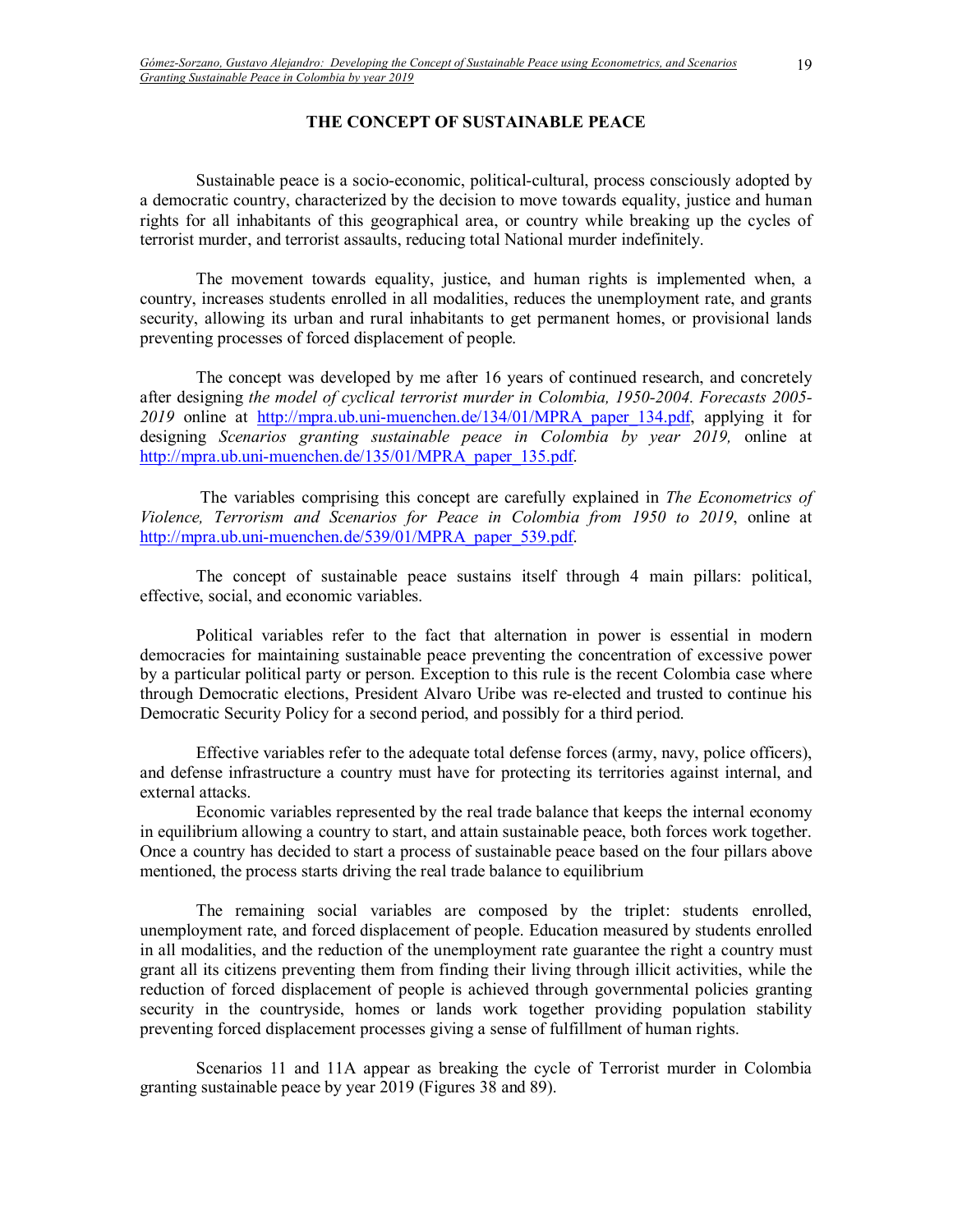# *A STRUCTURAL MODEL FOR NATIONAL MURDER IN COLOMBIA, 1950-2006 SCENARIOS GRANTING SUSTAINABLE PEACE BY YEAR 2019*

#### **Introduction**

 $\mathbb{R}^{\mathbb{Z}}$ 

This first section presents 17 scenarios that show the forecasting capability of the Structural model for National murder. Each scenario is accompanied by the assumptions for the independent variables feeding up the model up to year 2019.

Each of the 17 scenarios assume that up to year 2019 the country is not having additional outburst of violence as the one experienced in 1948 (so the independent dummy variable B for *Bogotazo* continues with the value of zero up to 2019), and after the second presidential period of Dr. Alvaro Uribe the country starts again the alternation in power every 4 years (so the dummy CL1 for National Front years becomes 1 in 2002 up to 2019<sup>23</sup>). I want to warn the reader about the big jump in terrorist murder for year 2005 which is shown in all of the scenarios shown, this is as a consequence of the immense efforts realized by the government at reducing displaced people during the last years. The model shows statistically the strong inverse relationship between terrorist murder and displaced people, a situation that shows the big dilemma facing Colombian policy makers<sup>24</sup>.

#### **SCENARIO 1 – Assumptions**

 $\overline{a}$ 

The real trade balance starts reducing from -5738 millions of pesos in 2007 becoming positive in year 2019 with 262 millions of real pesos 1994, the process is achieved by yearly increments of 100 millions up to year 2019; total armed forces grow at 1% from 2007 to 2010, in year 2011 starts decreasing annually at 5% up to 2019; the unemployment rate decreases annually at 2% from 2007 to 2013, and remains constant at 5% from 2014 to 2019; students enrolled in all modalities increases at annually at 1% after 2003 up to 2019; displaced people follows the trend estimated by the National Planning Department up to 2010, from 2011 to 2014 they diminish annually by 10,000 people, becoming zero from 2015 to 2019 (Figures 6 to 8). Per capita murder reaches 72.9 by year 2019.

 $^{23}$  Previously I had mentioned that from 1994 to 2006 the country had experience alternation in power.

<sup>&</sup>lt;sup>24</sup> All of the scenarios presented in this first section will show this instant jump in terrorist murder due to the fact of the strong reduction in displaced people during the last years. Additionally the scenarios presented are based on the assumption of a continuous declining trend for displacement which is expected and proposed as presidential policy during the next years up to year 2019 (Visión Colombia II Centenario, propuesta para discusión, resúmen ejecutivo)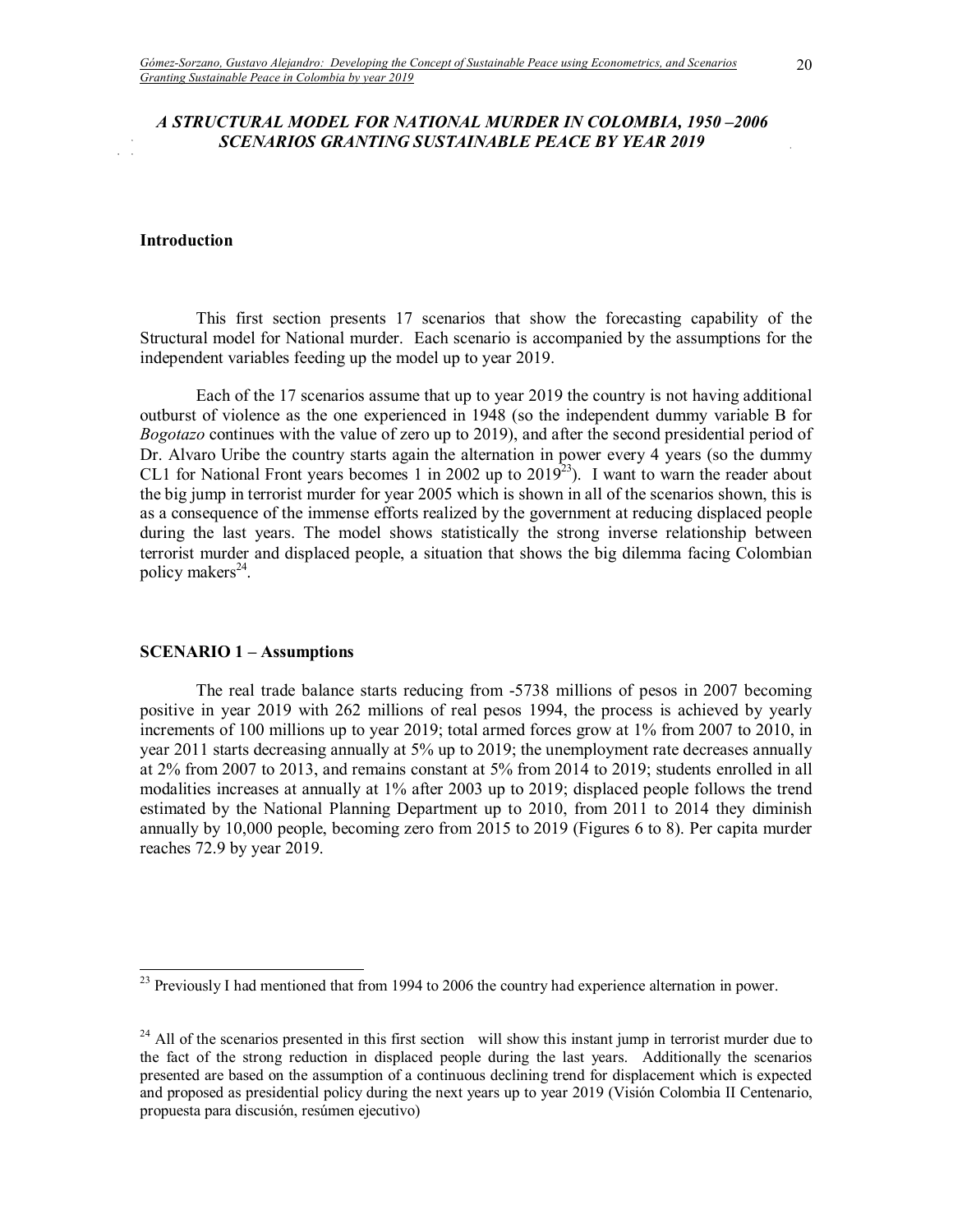



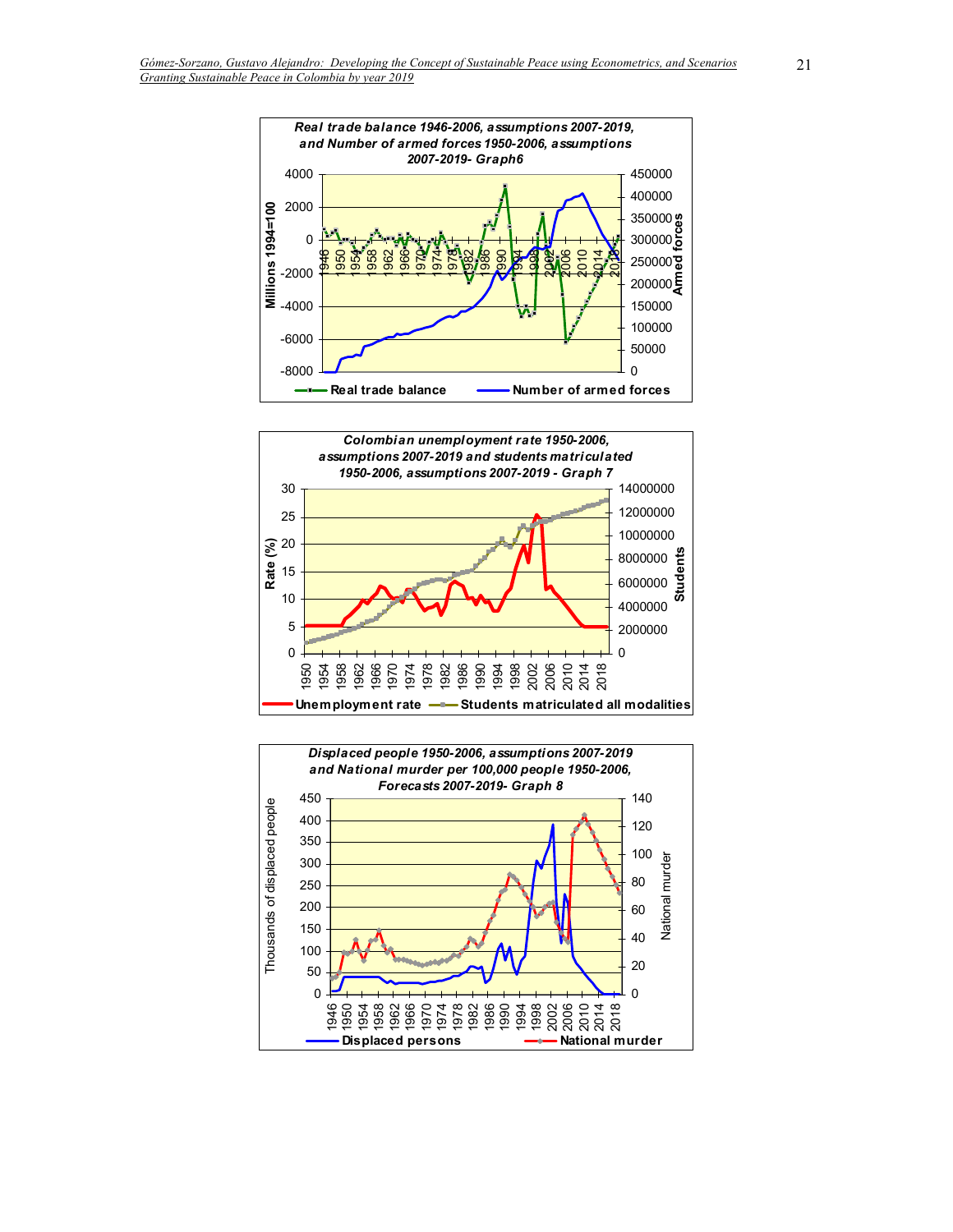# **SCENARIO 2 – Assumptions – Moderate disarmament, Army troops diminishing at 5% from 2007 to 2019**

The only change in this scenario compared to the last one, is army troops diminishing at 5% annually from 2007 to 2019.

Real trade balance increases by 100 millions annually from 2007 to 2019; students enrolled grow at 1% annually from 2007 to 2013, and stays at 5% from 2014 to 2019; displaced people follows the forecasts by DNP. As conclusion this scenario reduces National murder to 47.9 per capita in year 2019. Figures 9 to 11.



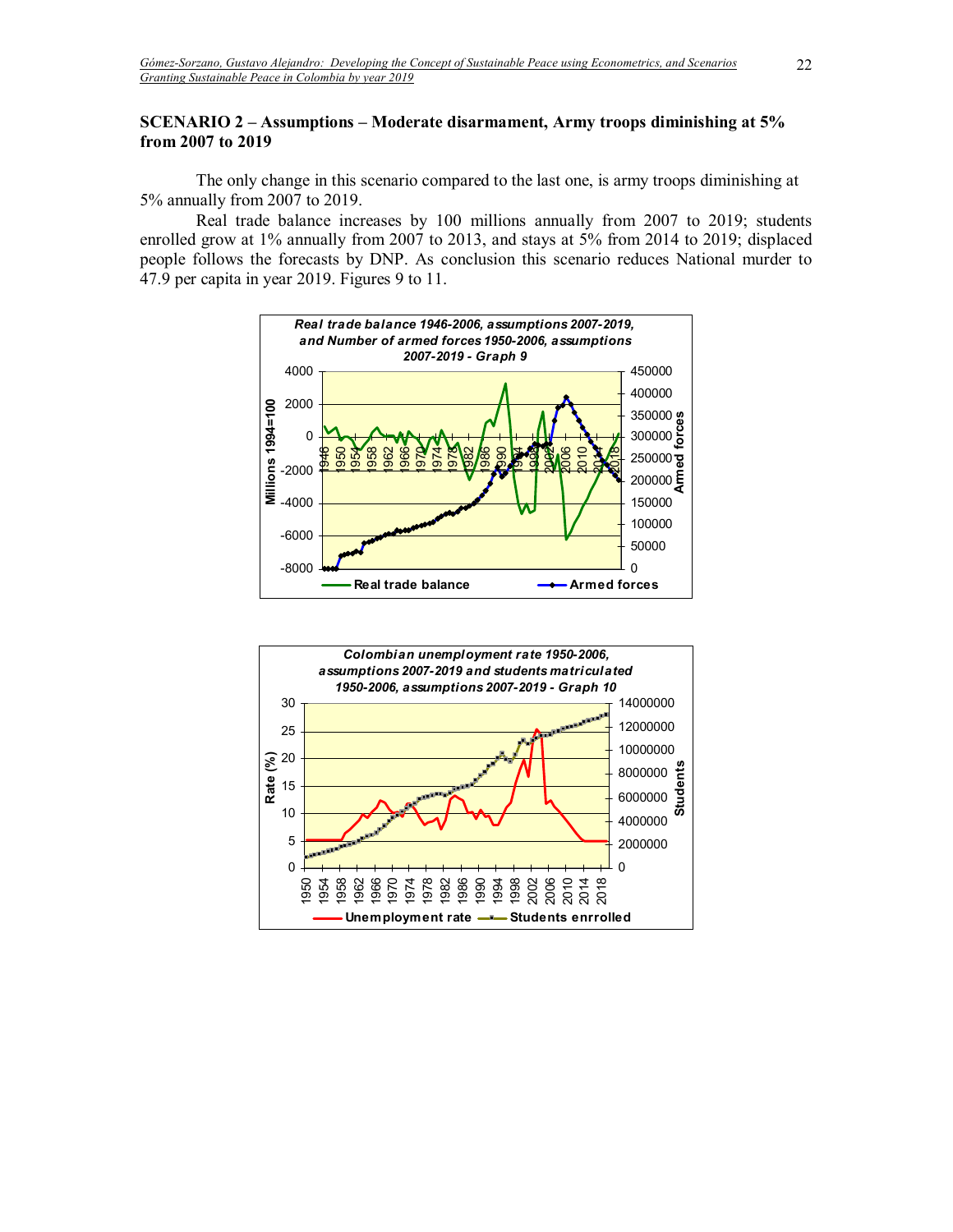

#### **SCENARIO 3 - Assumptions. Army troops diminishing**

Army troops diminish 9.7% in 2008, 4% from 2009 to 2012; 3% from 2013 to 2015; and 2% from 2016 to 2019.

Real trade balance increases annually by 100 millions up to year 2019, a situation implying is still negative in 2019 with -4,538 millions; students enrolled grows at 1% annually; displacement follows the forecasts estimated by DNP becoming cero from 2015 to 2019; the unemployment rates falling annually by 1 percent point from 2008 to 2013, remaining constant at 3% from 2014 to 2019. National murder remains at 58.3 by 2019, and so scenario #2 proves better when compared with this one. Figures 12 to 14.

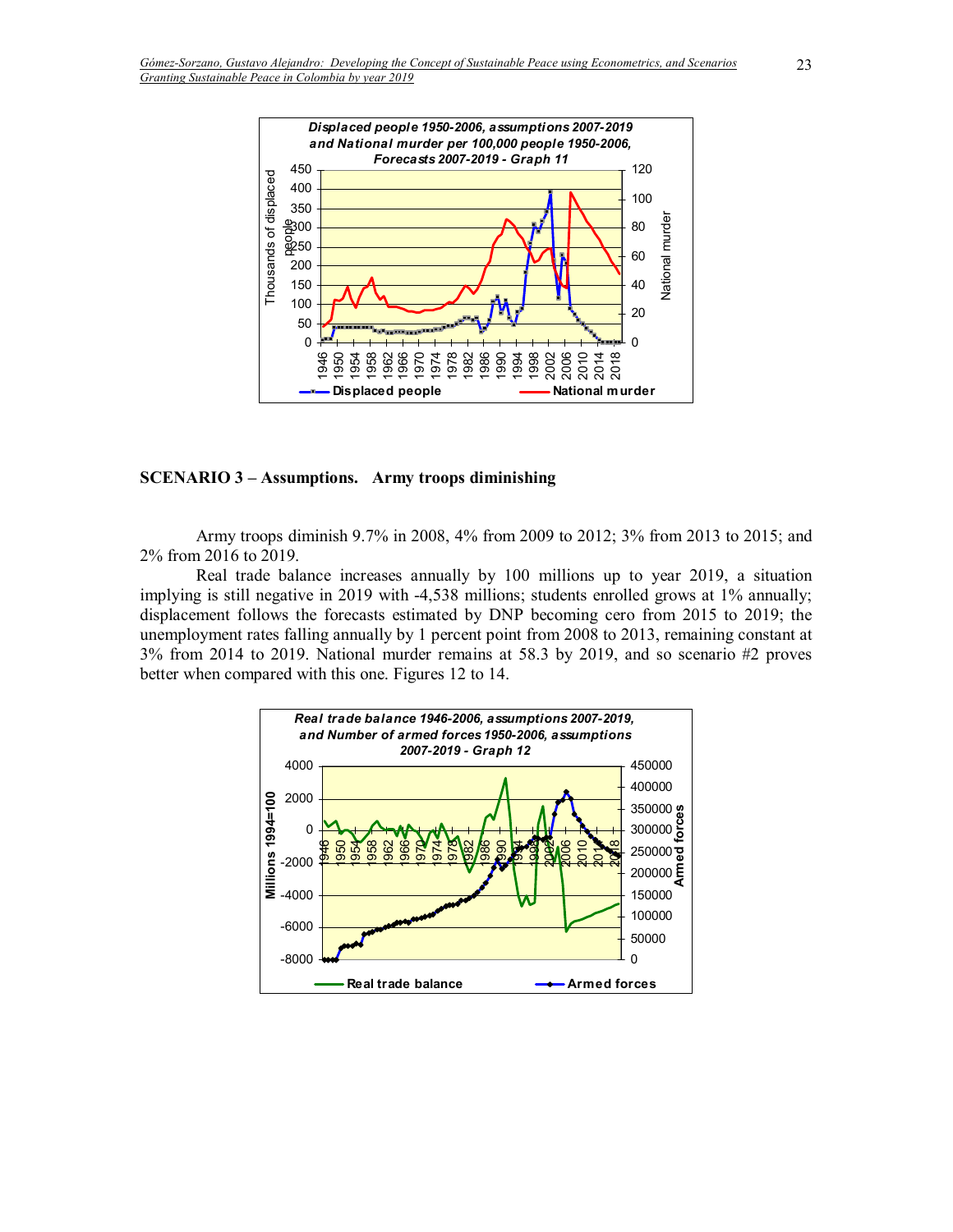

**SCENARIO 4 – Social content introduced: students enrolled in all modalities increase annually at 3% from 2004 to 2019, while army forces diminish according to changes in last scenario.** 

Armed forces diminish at 5%(2007-2008); 4%(2009-2012); 3%(2013-2015); 2%(2016- 2018). Students matriculated increases annually at 3% annually from 2004 onward. The other variables remain the same compared to last scenario. Real trade balance increases annually 100 millions from 2008 to 2019 (still negative -4,538 by 2019); displacement follows assumptions by DNP; and the unemployment rate falling at 2% from 2007 to 2009 remaining constant at 4.35 from 2010 to 2019. As conclusion keeping the reduction in armed forces plus increasing enrollment reduces national murder to 42.3 per capita in year 2019.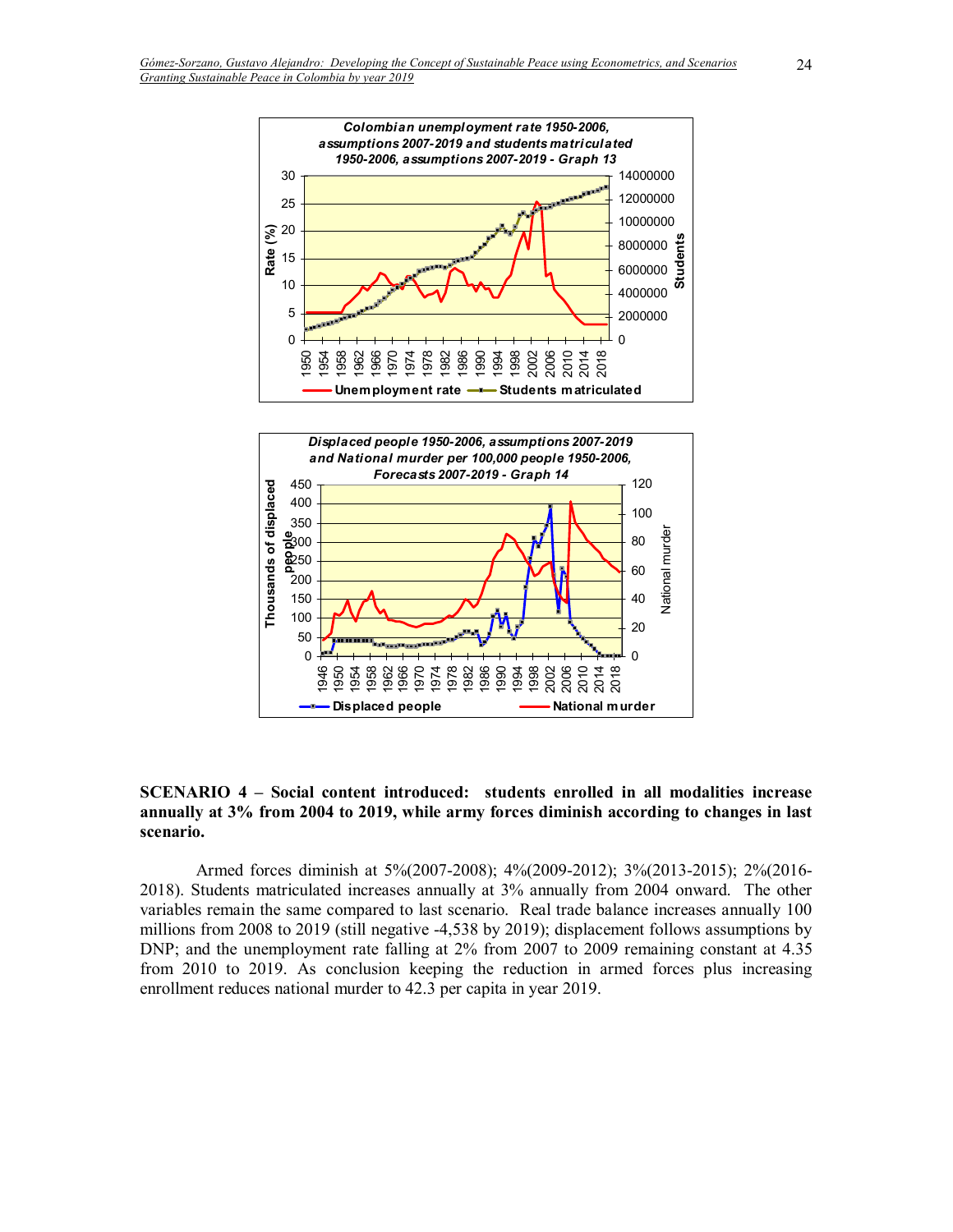



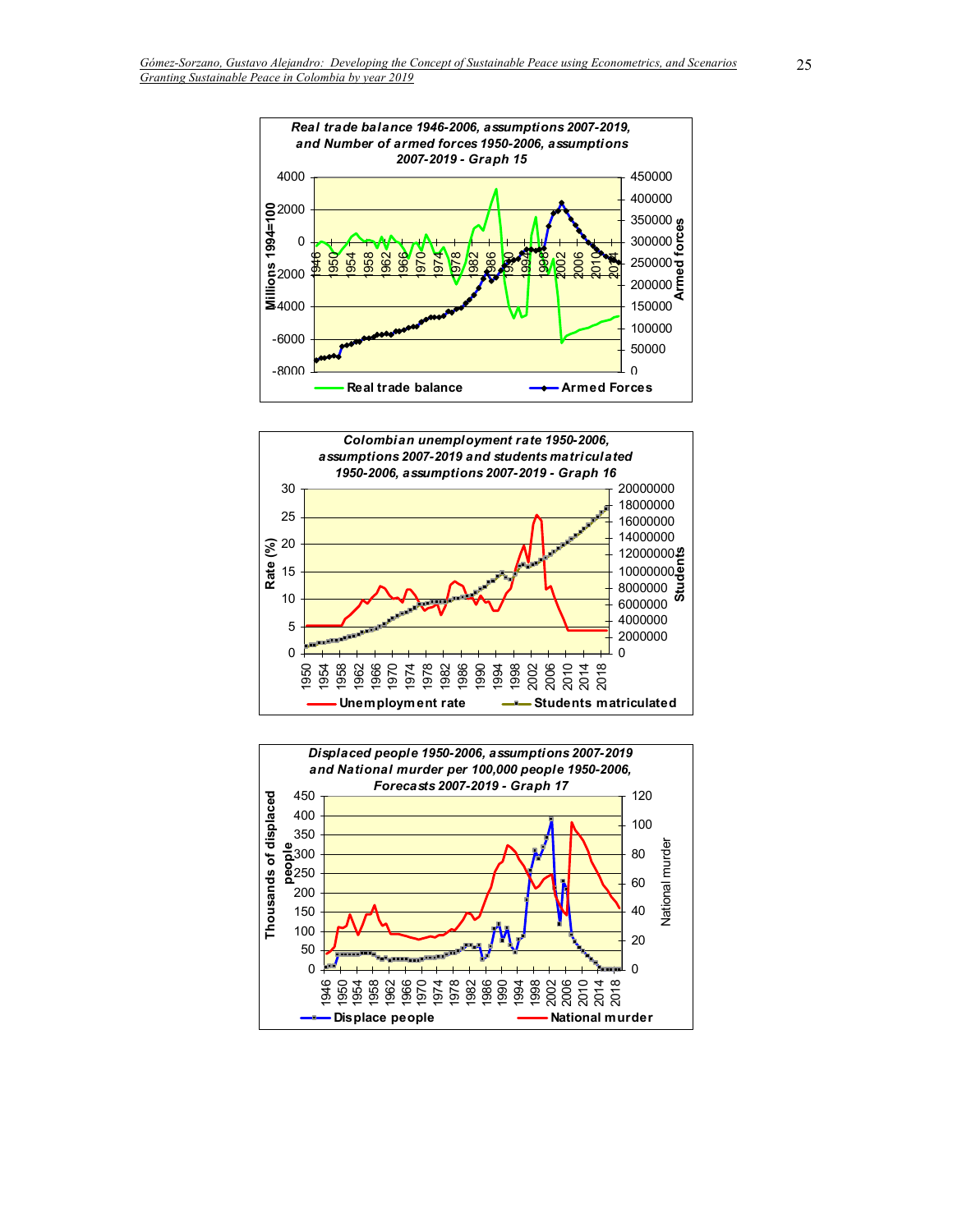#### **SCENARIO 5 – Pursuing further reduction in army troops, assumptions.**

Army troops diminishing annually at 6% from 2007 to 2008; 5% from 2009 to 2012, 4% from 2013 to 2015; from 2016 onward remains constant with 248,965 men.

Real trade balance increases by 100 millions annually; students enrolled grows at 3% annually, displacement of people follows the forecasts estimated by DNP; the unemployment rate falls annually 2%. As conclusion a further disarmament reduces National murder to 45.1 per capita by 2019. Figures 18 to 20.



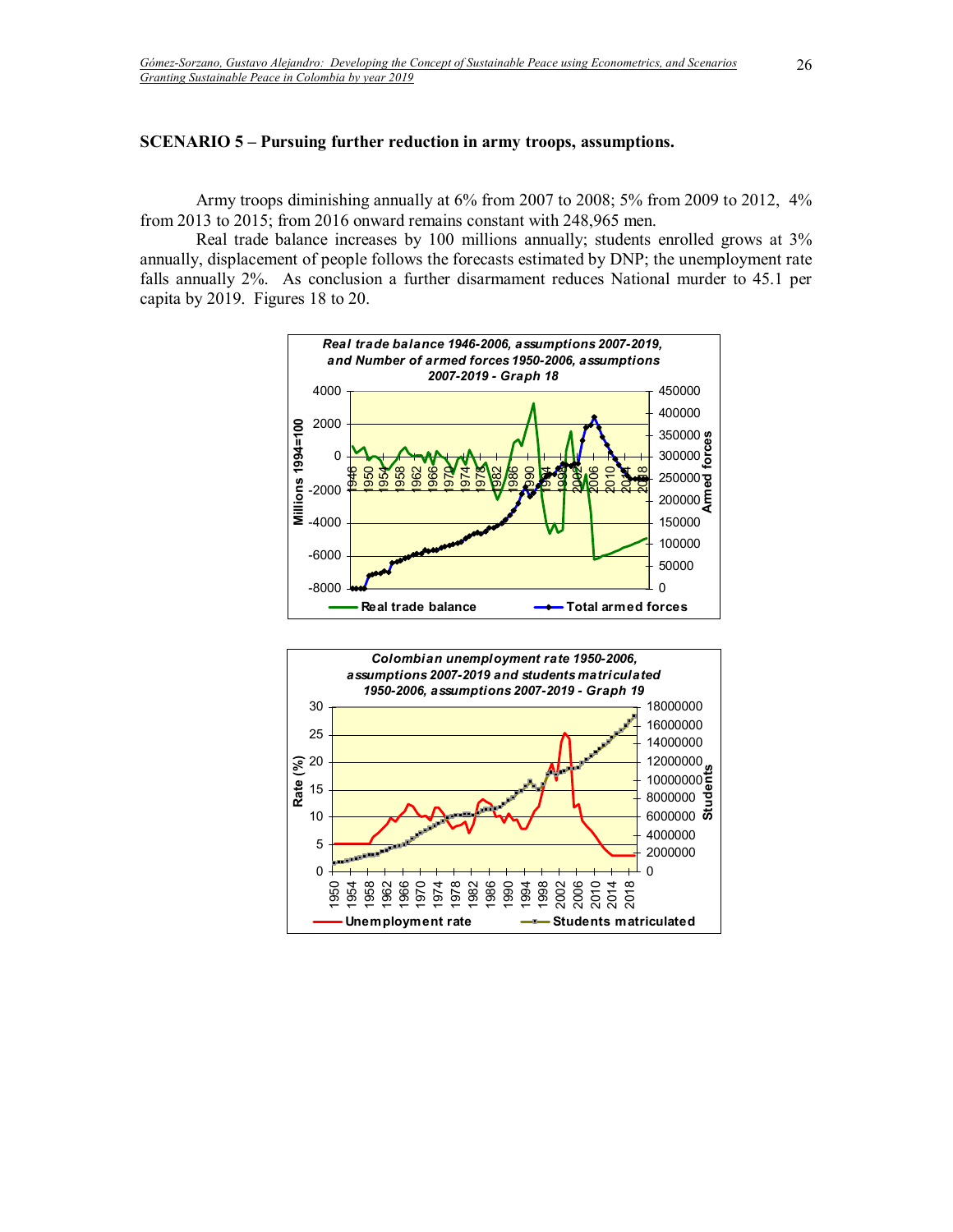

### **SCENARIO 6. Modeling the impact of a negative real trade balance 2007-2011, becoming positive for 2012-2019; and as well increasing armed forces.**

The only change in this scenario is real trade balance. I assume the real trade balance is identical to what Colombia experienced during the "National Front Years", basically replicating what happened to the real trade balance from 1960 to 1964, so starting in 2007, I model the impact of an oscillatory negative real trade balance, with -54 millions in 2007, -64 millions in 2008, -70 millions in 2009, -59 in 2010, and -38 in 2011. Later in 2012 becomes positive at 100 millions and start increasing that quantity annually up to 2019 getting 450 millions that year.

Armed forces increases annually at 6% (2007-2008), 5% (2009-2012), 4% (2013-2015), and remains constant with 600,689 men from 2016 to 2019; students enrolled grows at 3% annually, displaced people follows the pattern estimated by DNP and, the unemployment rates diminish at 2% annually. This scenario increases National murder to 215.10 per capita by year 2019. Figures 21 to 23.

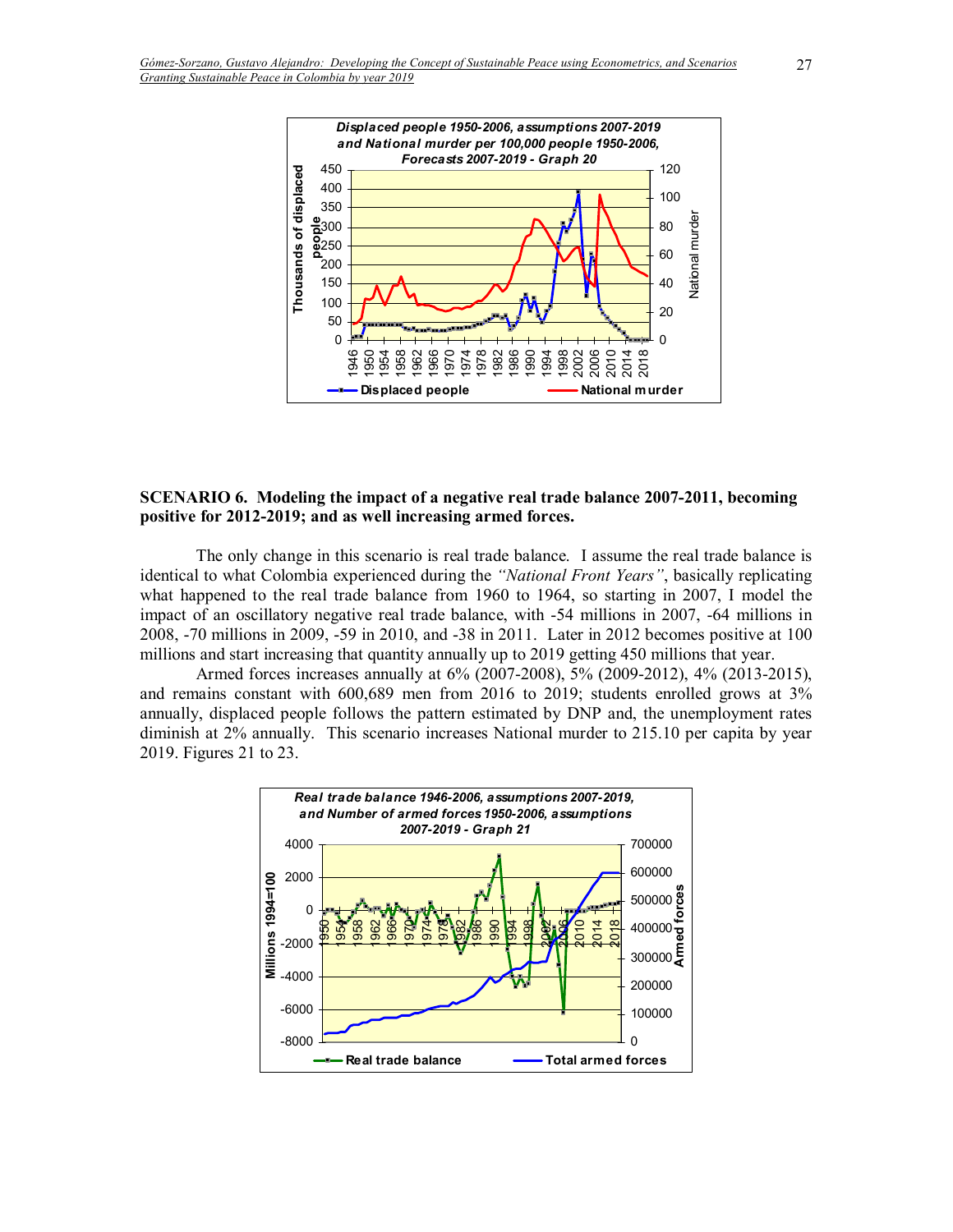

**SCENARIO 7 – Moderate disarmament continued up to 2019. Assumptions** 

888 8 8 7 8 1<br>9 9 9 9 9 9 1<br>1 1 1 1 2 1

> 

Armed forces diminish 5% in 2007; 4% 2008, 3% 2009, 2% 2010, 1% 2011, 2% in 2012, 2% 2012, 2% 2013, 5% 2014, 6% 2015, 10% 2016, 9% 2017, from 2018 to 2019 I keep the forces from 2017 (235,717 men).

 

**Displaced people National murder** 

2014 2018

 $\Omega$ 

The real trade balance remains at the same figures of the National Front years; students enrolled growing at 3% annually; displacement follows the assumptions by DNP; unemployment rate falling at 2% annually, staying constant at 4.35% from 2010 to 2019. National murder gets 46.8 per capita by 2019. Figures 24 to 26.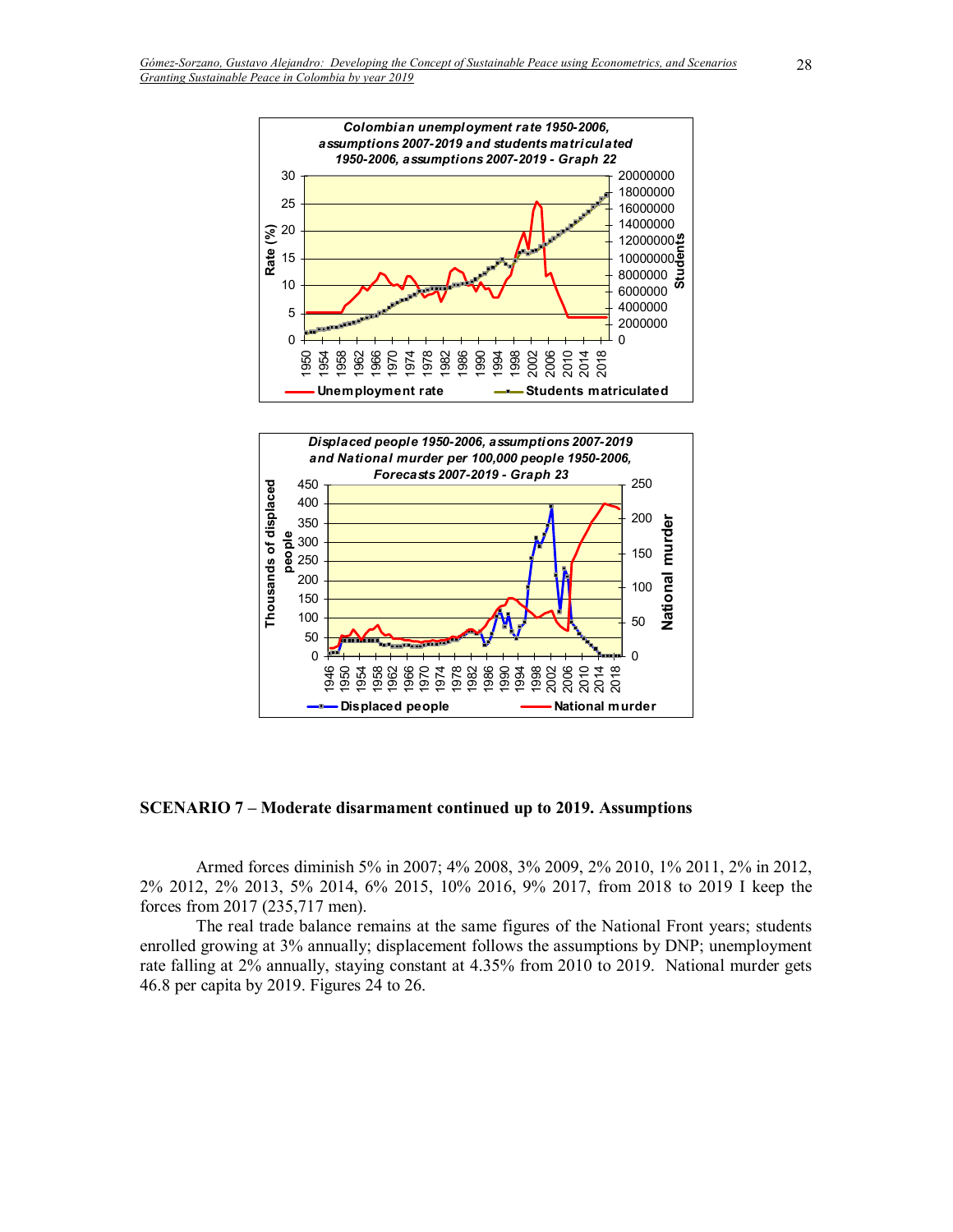



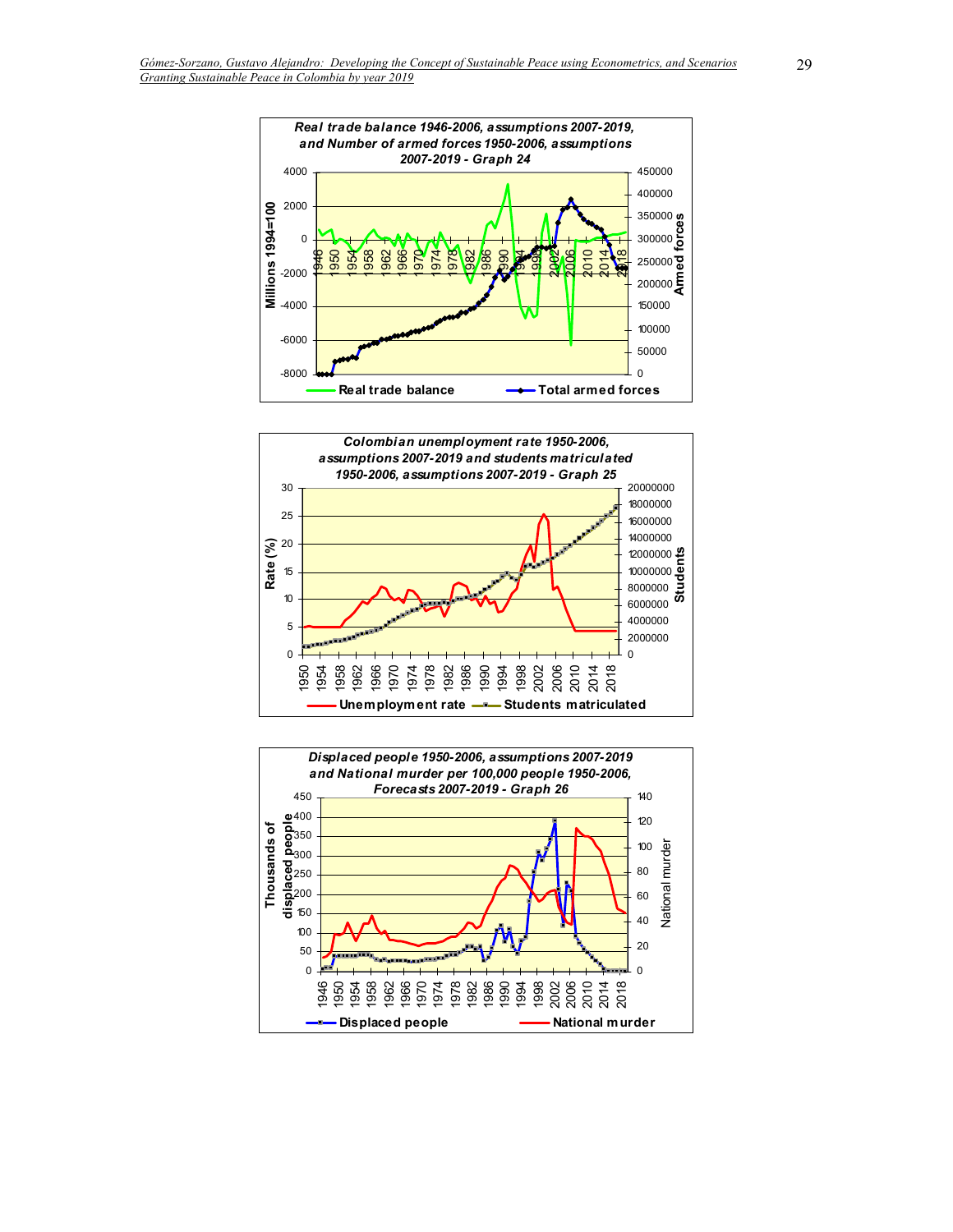# **SCENARIO 8 – Beginning strong disarmament – army troops decreasing 20% in 2007. Assumptions**

Armed forces diminish in this scenario variably: 20% in 2007 , 8% on 2008; then remain constant from 2009 to 2011. In 2012 they diminish 20%, and 5% in 2013, in 2014 they remain constant; in 2015 they reduce again by 2% and, from 2016 to 2019 they remain constant at 214,337 men. . The real trade balance remains at the same figures of the National Front years; students enrolled growing at 3% annually; displacement follows the assumptions by DNP; unemployment rate falling at 2% annually. As conclusion further reduction in disarmament reduces National murder accordingly to 36.9 per capita. Figures 27 to 29.



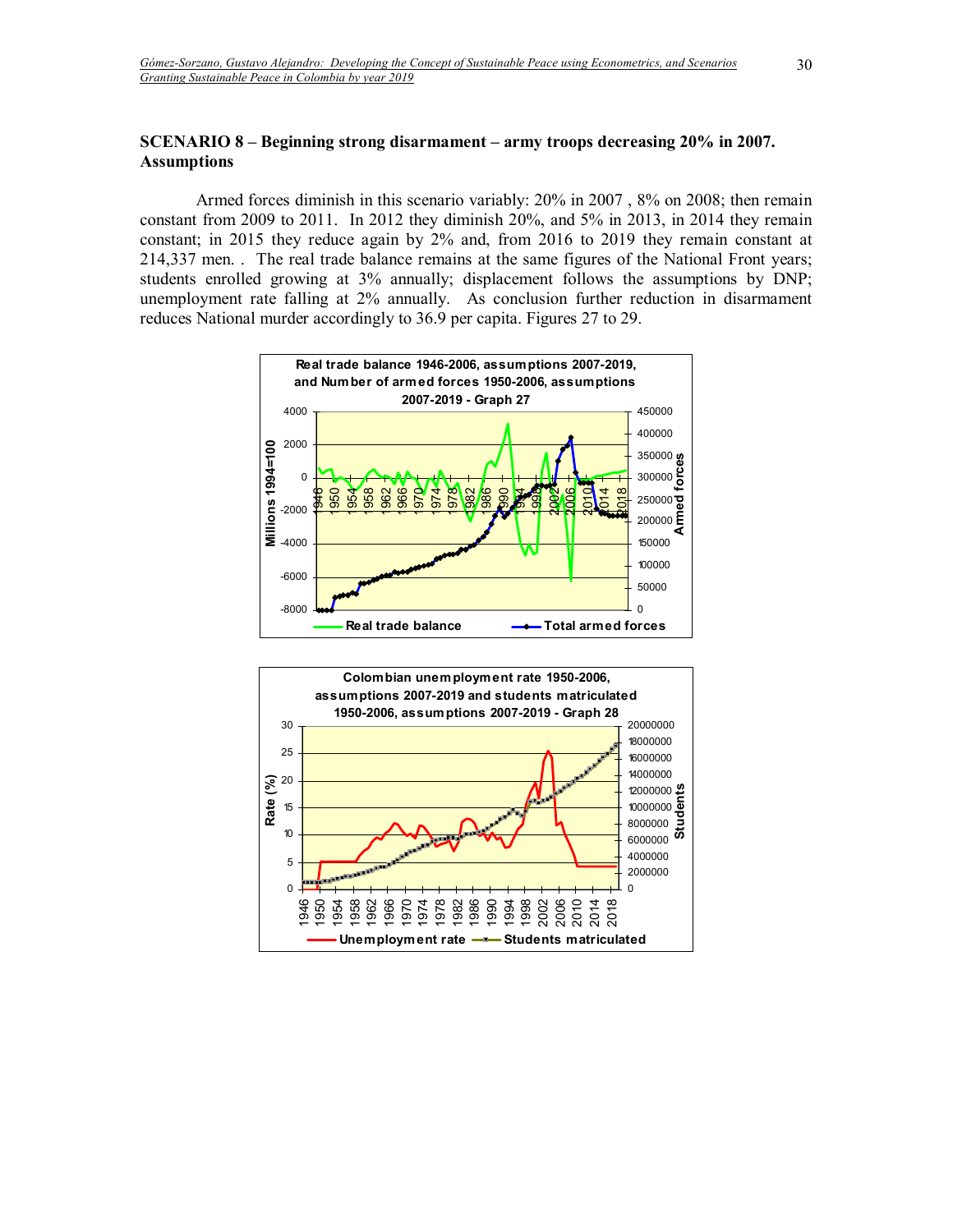

## **SCENARIO 9 – Increasing social content: Students enrolled growing at 4% annually. Assumptions**

Armed forces diminish in this scenario variably identically as last scenario: 20% in 2007 , 8% on 2008; then remain constant from 2009 to 2011. In 2012 they diminish 20%, and 5% in 2013, in 2014 they remain constant; in 2015 they reduce again by 2% and, from 2016 to 2019 they remain constant at 214,337 men. The real trade balance remains at the same figures of the National Front years; students enrolled growing at 4% annually; displacement follows the assumptions by DNP; unemployment rate falling at 2% annually. As conclusion further reduction in disarmament reduces plus the increase in enrollment reduce National murder, according to this scenario it appears that if we do not want to sacrifice troops we have to pursue further increases in enrollment. National murder reaches 36.9 per capita in 2019. Figures 31 to 32

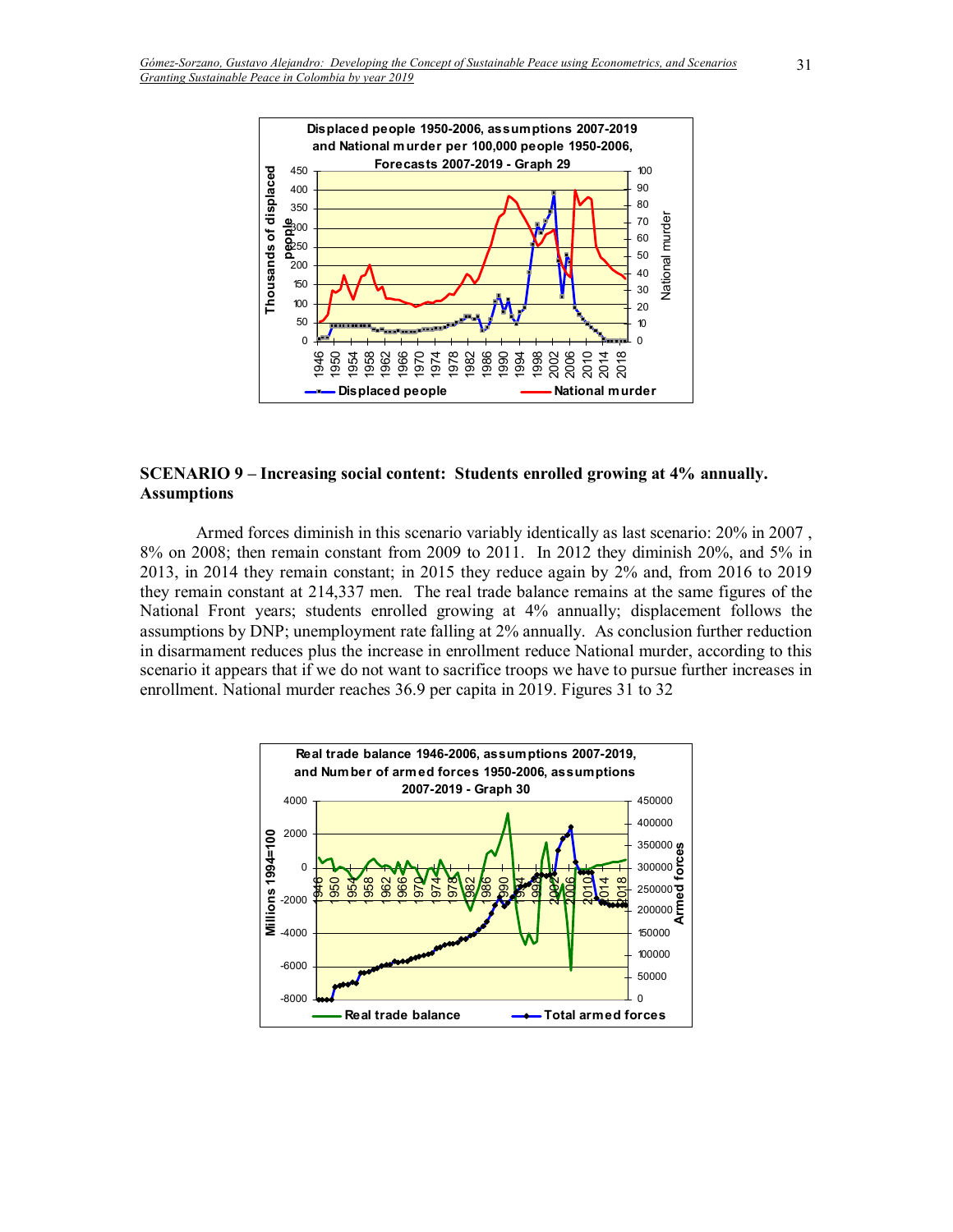

**SCENARIO 10 – Modeling moderate disarmament, 10% in 2007** 

Armed forces decrease by 10% in 2007, 8% in 2008, 7% in 2009, and 2% in 2010; continuous from 2011 to 2019 with 295,381 men. The real trade balance remains at the same figures of the National Front years but from 2012 to 2019 becomes positive ending up in 1019 with 450 millions; students enrolled growing at 4% annually; displacement follows the assumptions by DNP; unemployment rate falling at 2% annually. National murder gets 62.8 per capita in 2019.

**Displaced people National murder**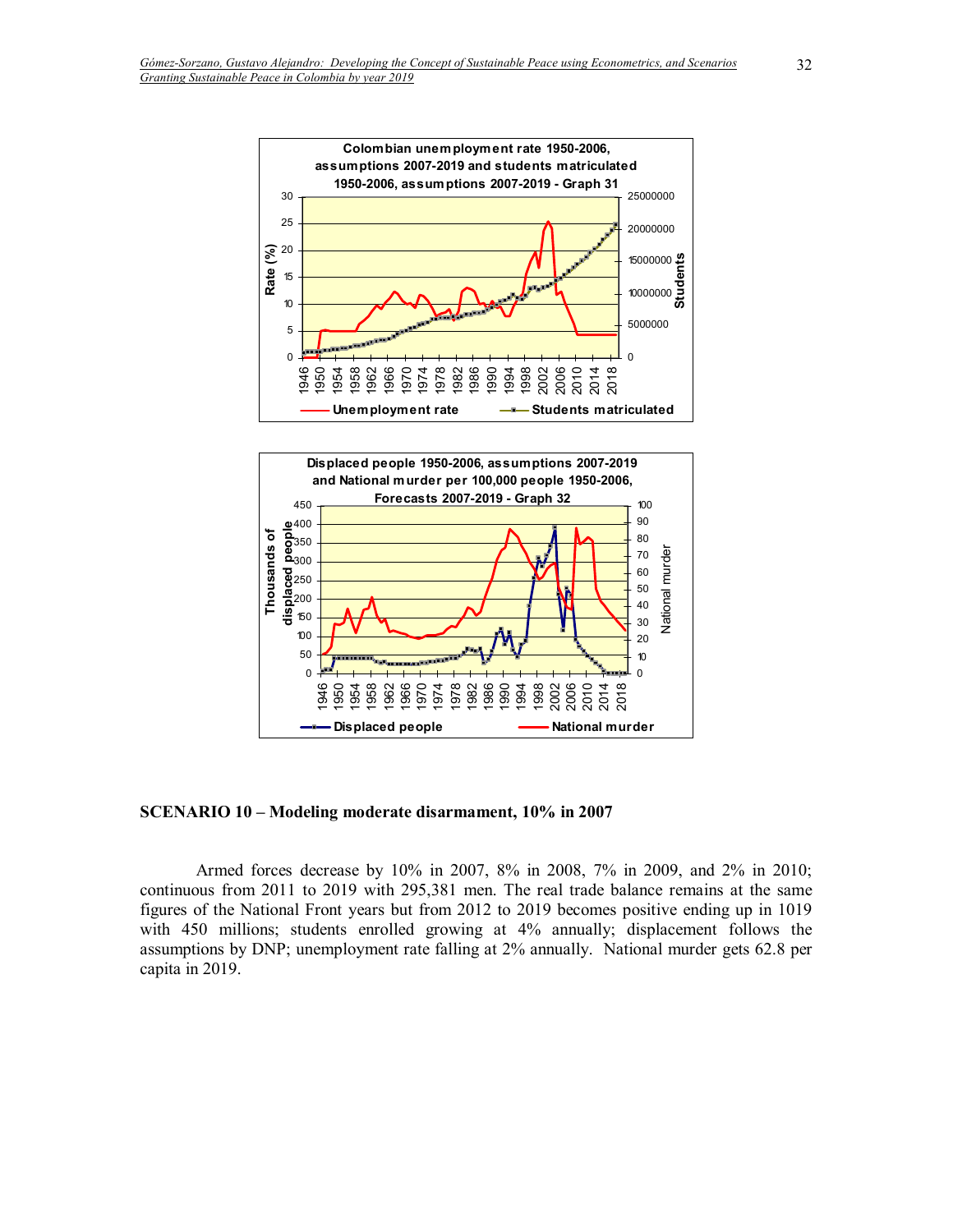



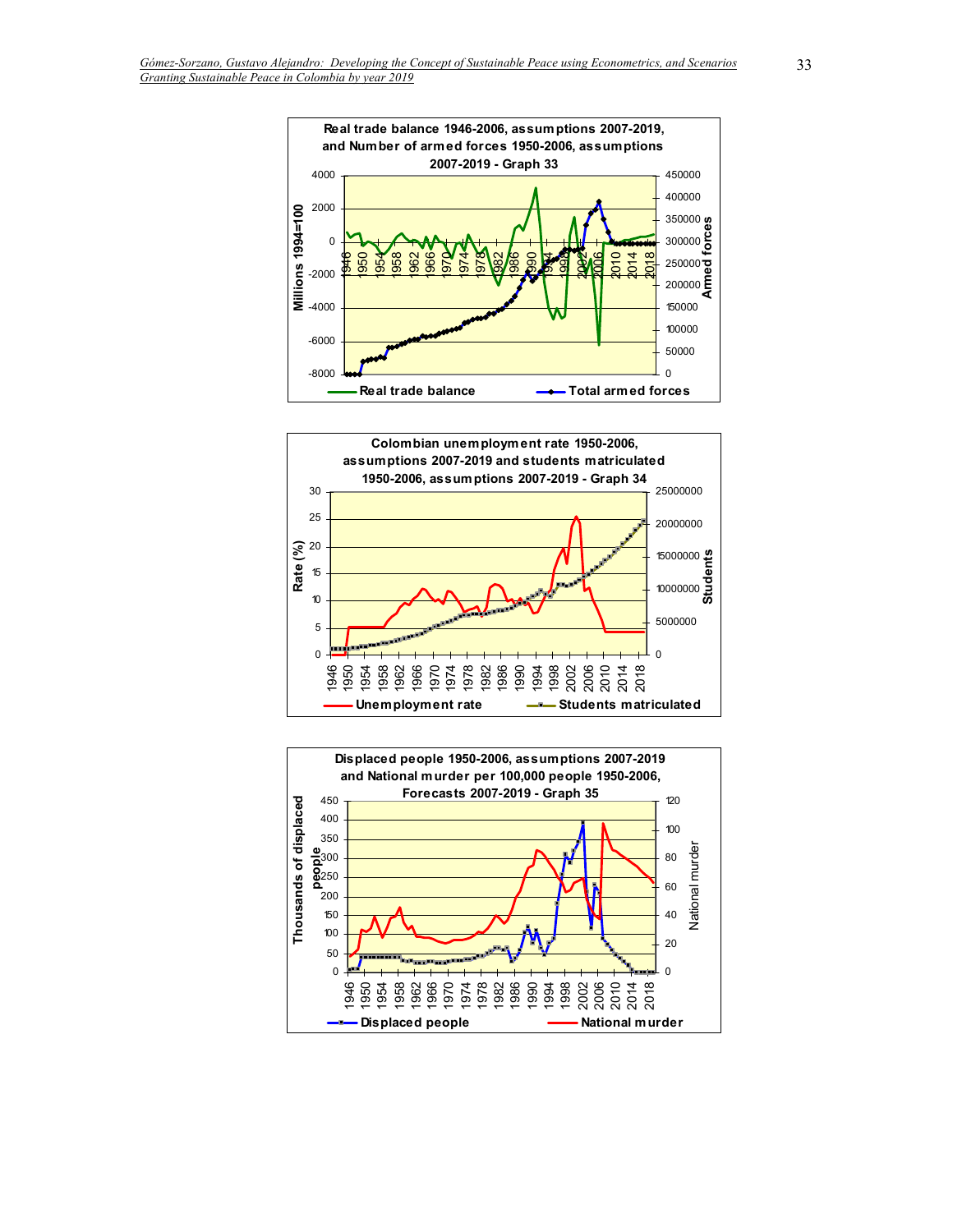# **SCENARIO 11 – Increasing social content, students growing at 5% annually, and strong disarmament of 40% in 2007.**

In this scenario, students enrolled are growing at 3% from 2004 to 2010, and at 5% from 2011 to 2019. The armed forces are disarmed at 40% in 2007, 20% in 2008, 5% in 2009, 2% in 2010, and 1% in 2011; from 2012 to 2019 remain constant at 172,982 men. The real trade balance oscillates around negative figures form 2007 to 2010 and becomes positive from 2011 to 2019; displacement follows the assumptions by DNP. As conclusion the policy mixture appears optimal, reducing National murder to 4.8 per capita in 2019. Figures 36 to 38.



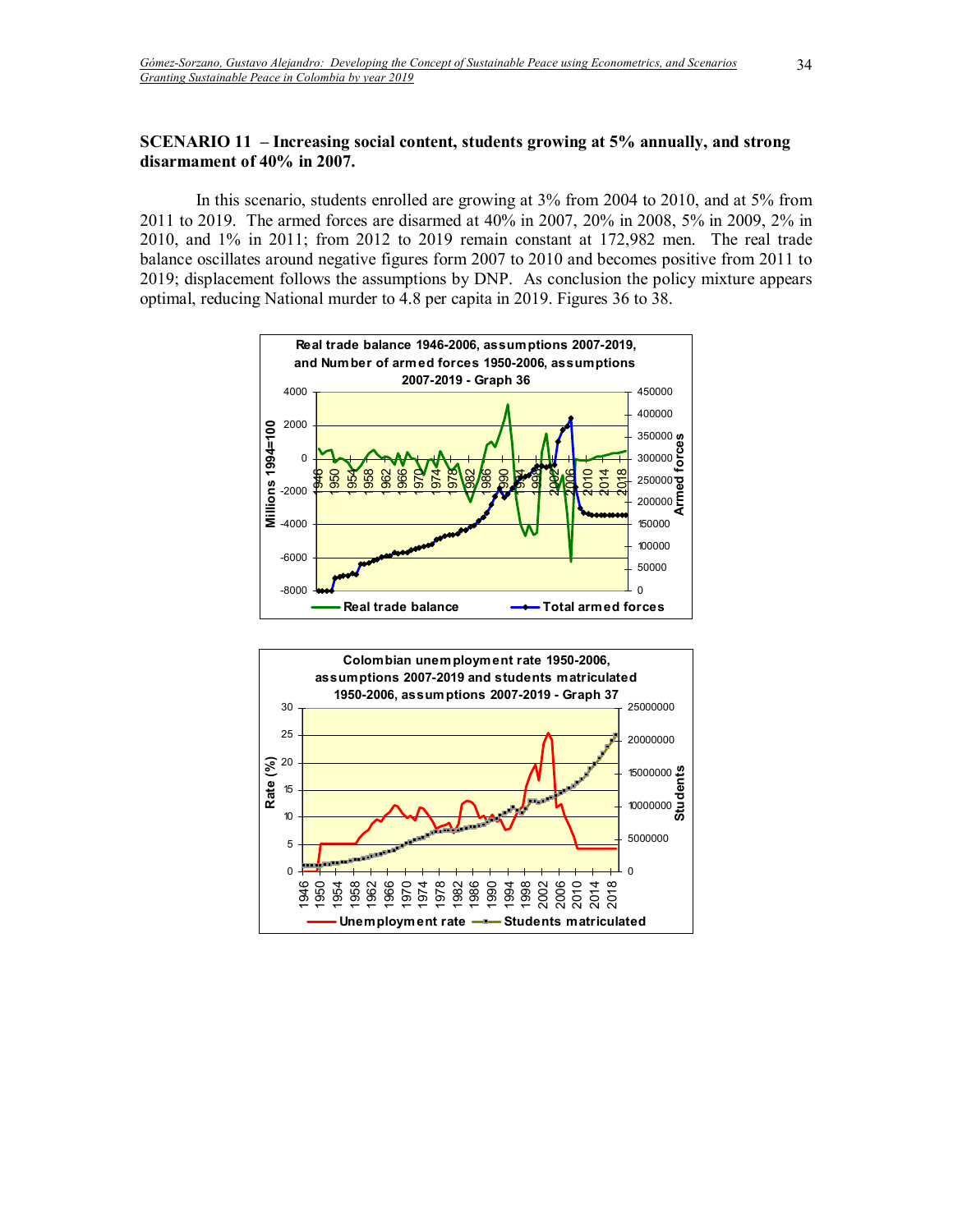

#### **SCENARIO 12. Disarmament. Assumptions**

Armed forces diminish 20% in 2007, 10% in 2008, and 5% in 2009; from 2010 to 2019 they remain constant with 267,465 men. Students growing at 3% from 2004 to 2010, and at 5% from 2011 to 2019; the real trade balance oscillates around negative figures form 2007 to 2010 and becomes positive from 2011 to 2019; displacement follows the assumptions by DNP. National murder reaches 48.41 by 2019. Figures 39 to 41

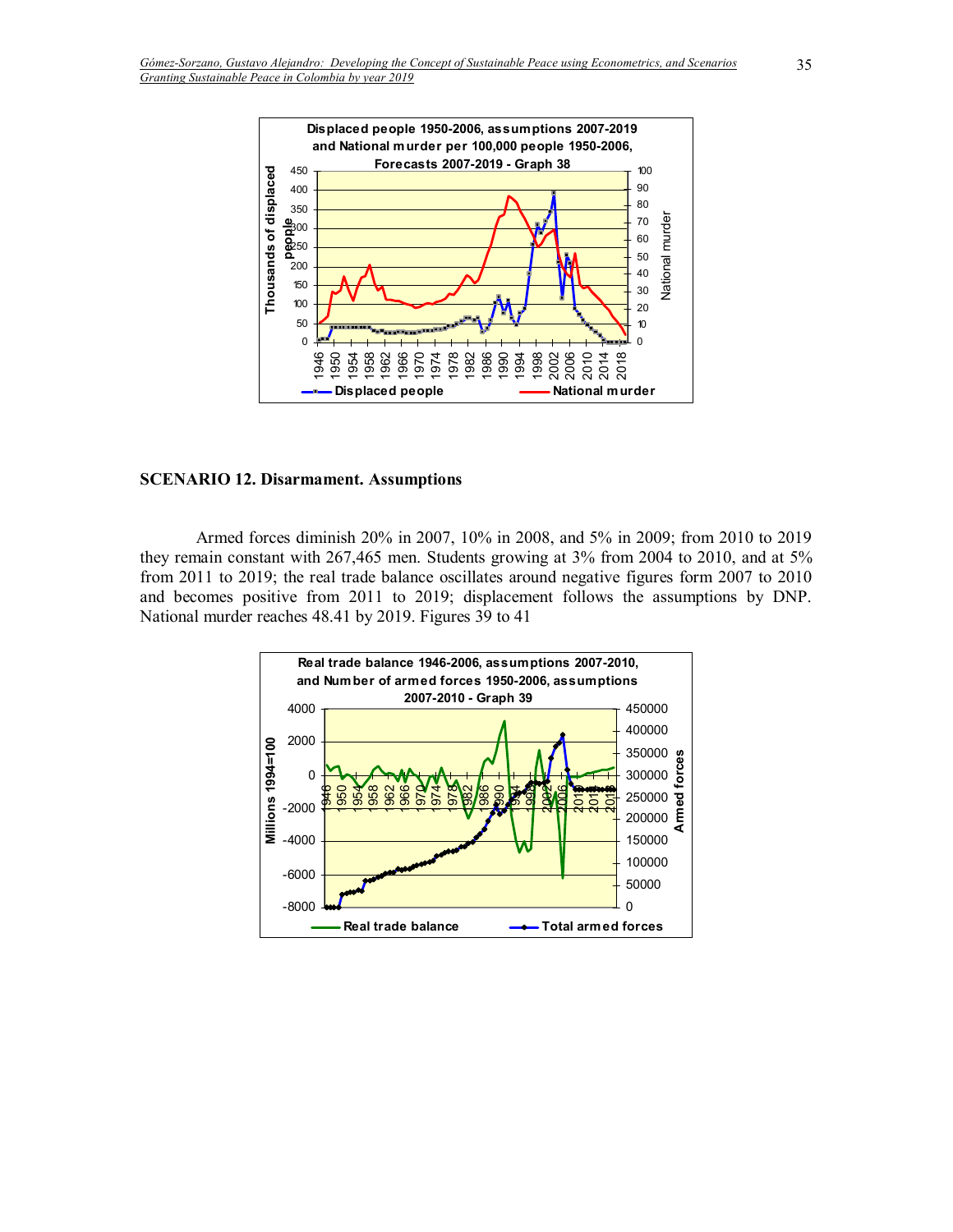

#### **SCENARIO 13 – More than moderate disarmament. Armed forces diminish 25% the first year**

Armed forces diminish 25% in 2007, 15% in 2008, 10% in 2009, 8% on 2010, 4% in 2011, and remains constant from 2012 to 2019 with 198,134 men. Students growing at 3% from 2004 to 2010, and at 5% from 2011 to 2019; the real trade balance oscillates around negative figures form 2006 to 2010 and becomes positive from 2011 to 2019; displacement follows the assumptions by DNP. As conclusion this scenario reduces National murder to 16.4 per capita in 2019 Figures 42 to 44.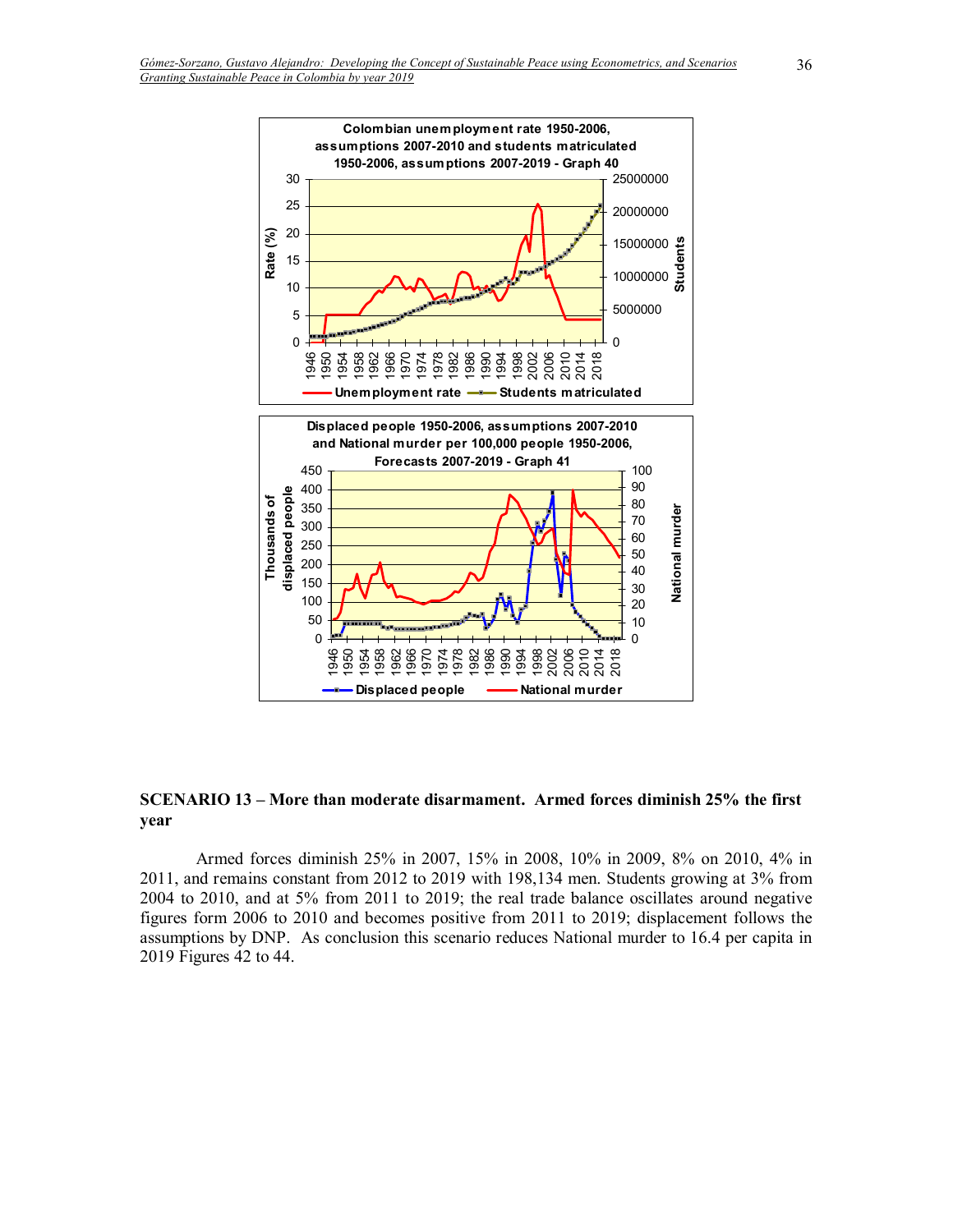



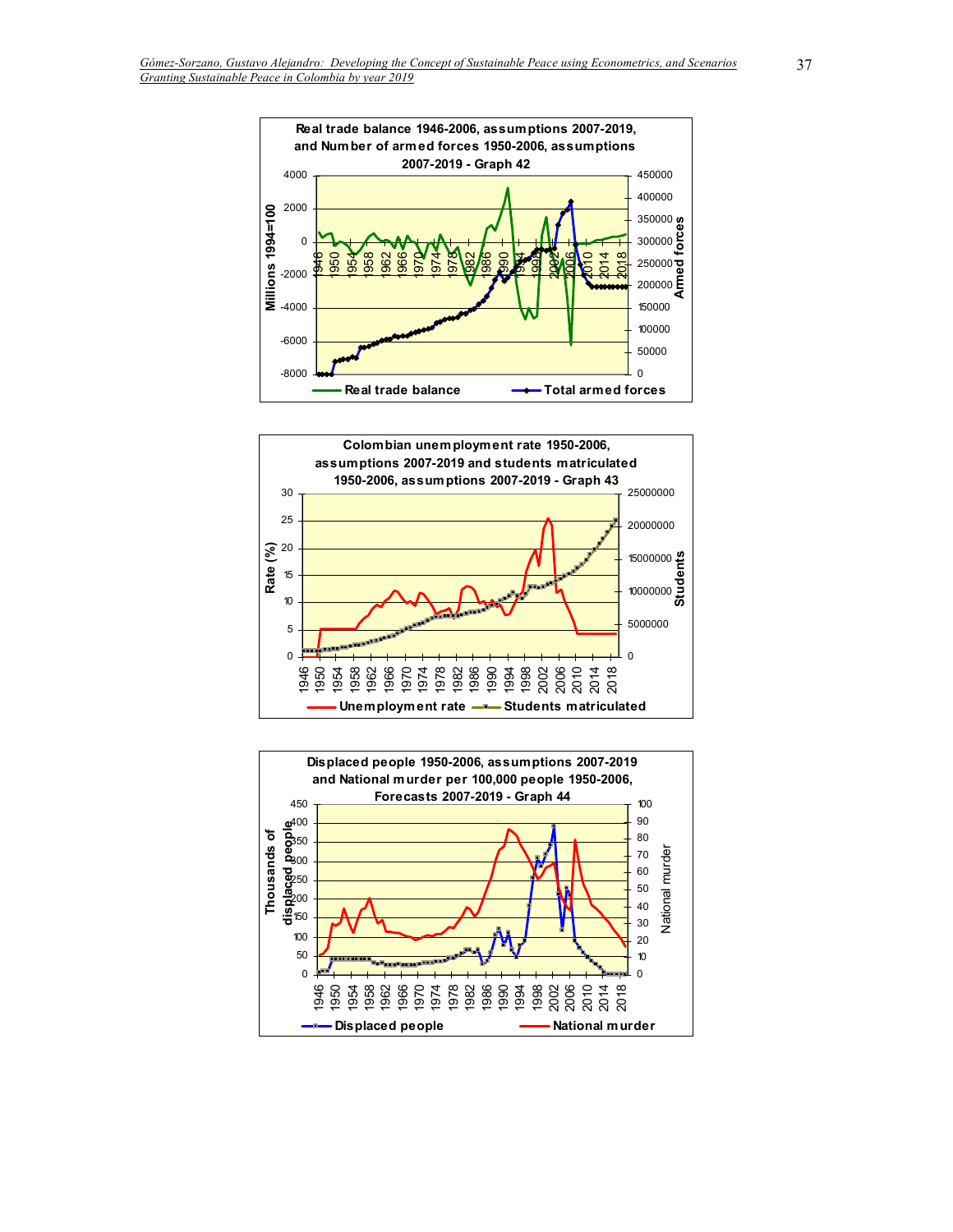#### **SCENARIO 14. Disarmament**

Armed forces diminish by 20% in 2006, 10% in 2008, 8% in 2009, 4% in 2010, and 1% in 2011; from 2012 to 2019 they remain constant with 243,476 men. Students growing at 3% from 2004 to 2010, and at 5% from 2011 to 2019; the real trade balance oscillates around negative figures form 2007 to 2010, and becomes positive from 2011 to 2019; displacement follows the assumptions by DNP. This scenario reduces National murder to 37.6. Figures 45 to 47.



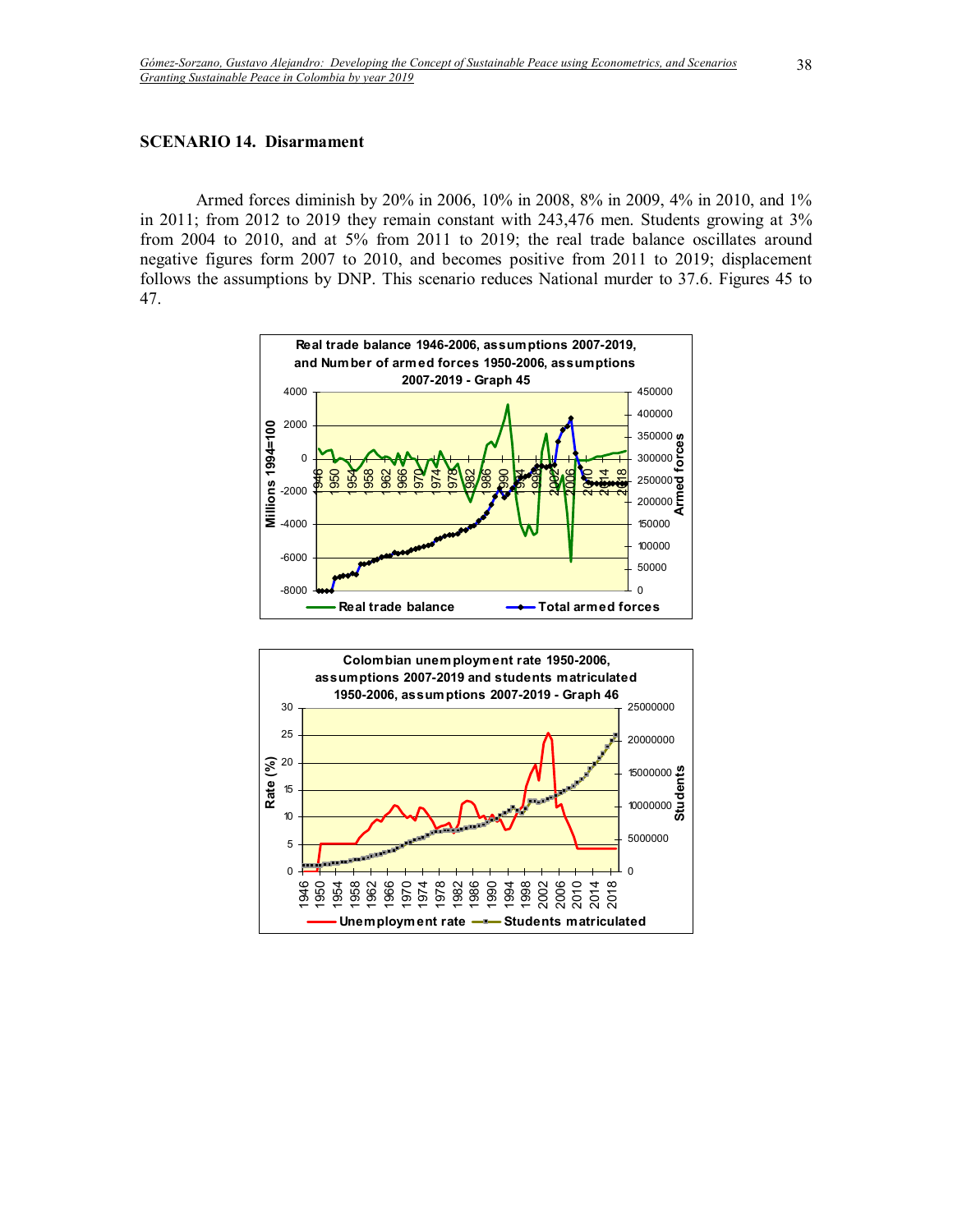

#### **SCENARIO 15. Pessimistic scenario. The existence of displaced people by year 2018**

For didactic purposes I model a slow reduction of displaced people, and its existence up to year 2018. According to this, displaced people diminish 10% in 2007, 6% in 2008, 4% in 2009, 3% in 2010, 10% in 2011, 15% in 2012, 10% in 2013, 10% in 2014, 10% in 2015, 10% in 2016, 10% in 2017, 50% in 2018, and becomes cero in 2019..

Armed forces also diminish by 20% in 2007, 10% on 2008, 8% on 2009, 4% on 2010, and 1% on 2011, from 2011 to 2019 they remain constant at 243,476. Students growing at 3% from 2004 to 2010, and at 5% from 2011 to 2019; the real trade balance oscillates around negative figures form 2007 to 2010, becoming positive from 2011 to 2019 with 450 millions. National murder gets 37.36 by year 2019. Figures 48 to 50.

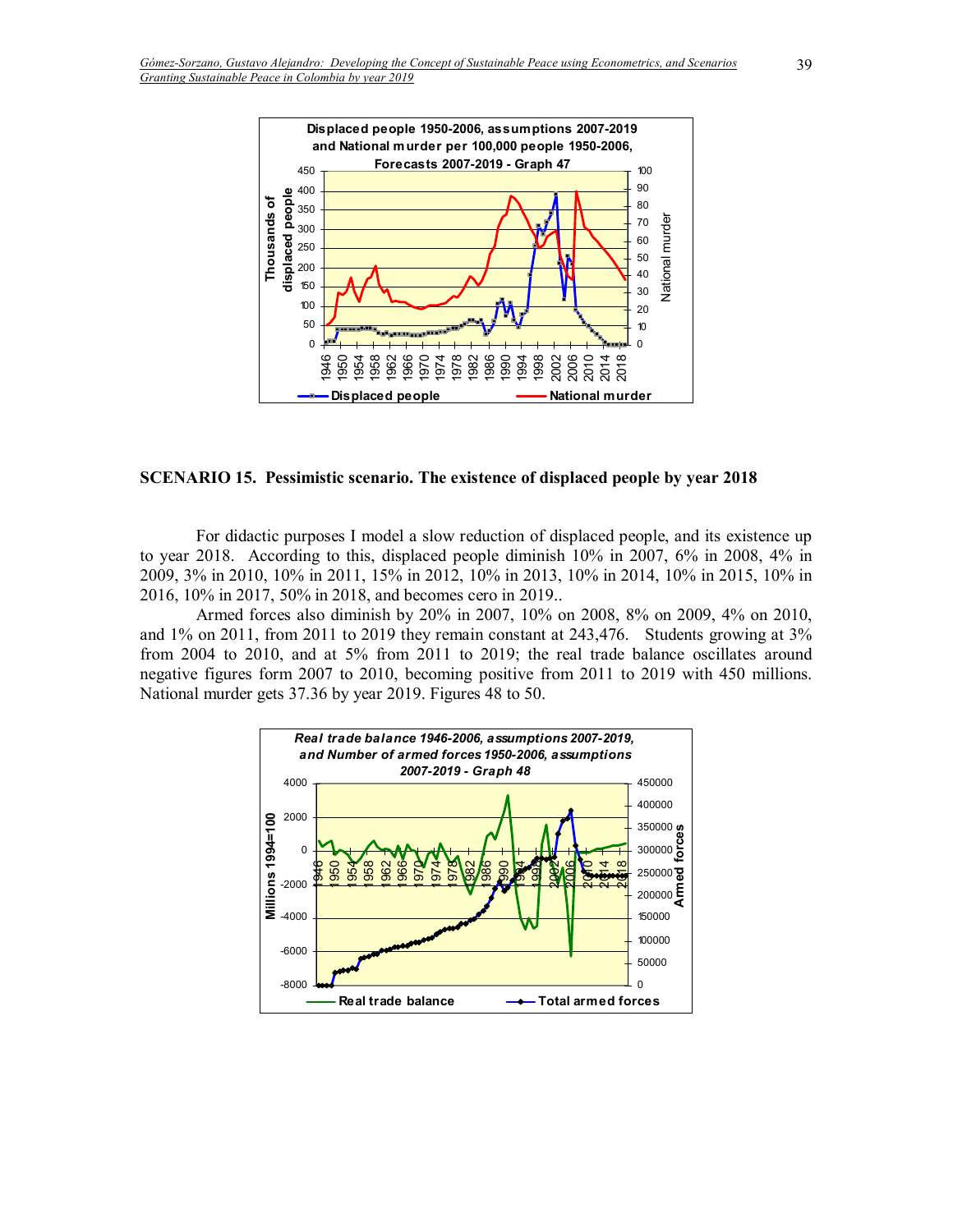

**SCENARIO 16. Pessimistic scenario. High unemployment rate, displacement continues, armed forces increases** 

**Displaced people National murder** 

 $\Omega$ 

 $\overline{0}$ 

> 20<br>2014<br>2014

I model the assumption of a high unemployment rate up to year 2019, so it becomes 13.35 in 2007, increasing 1% by year getting 25.35 in 2019. Displaced people diminish 10% in 2007, 6% in 2008, 4% in 2009, 3% in 2010, 10% in 2011, 15% in 2012, 10% in 2013, 10% in 2014, 10% in 2014, 15% in 2015, 10% in 2016, 50% in 2018, becoming zero in 2019.

Armed forces also diminish by 20% in 2007, 10% in 2008, 8% in 2009, 4% in 2010, and 1% in 2011. Students growing at 3% from 2004 to 2010, and at 5% from 2011 to 2019; the real trade balance oscillates around negative figures form 2007 to 2010 and becomes positive from 2011 to 2019. The scenario places National murder at 38.51 by year 2019. Figures 51 to 53.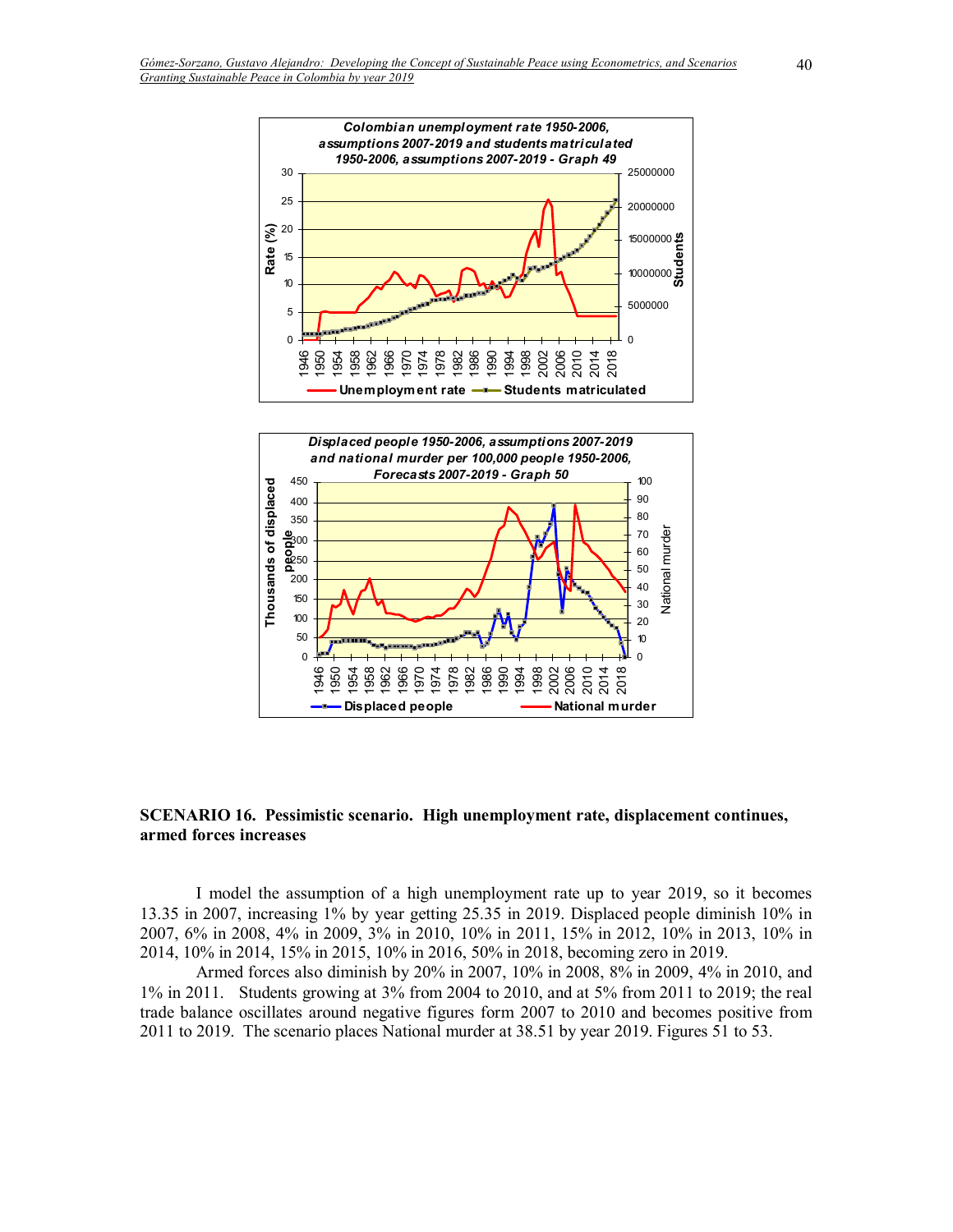



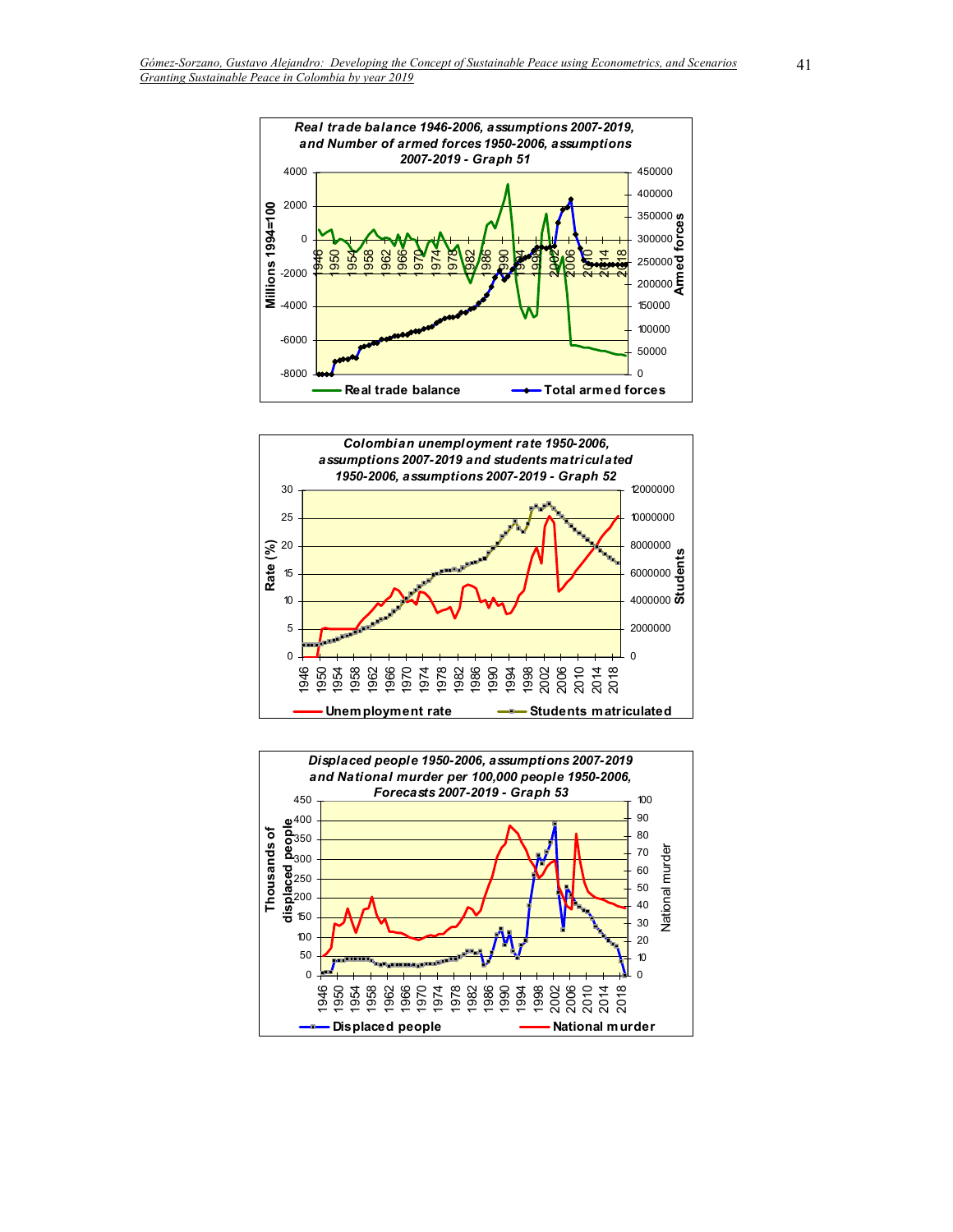#### **SCENARIO 17. PESSIMISTIC SCENARIO. A situation where everything shifts for the worst**

In this hypothetic scenario, I assume there is no alternation in power, real trade balance starts deteriorating, students enrolled diminish, armed forces and displaced people continue increasing and the country keeps the high unemployment rate from last scenario.

Real trade balance continues its negative trend from 2007 to 2019, becoming -6,888 this last year, total armed forces increase at 4% annually from 2007 to 2019, displaced people increase at 5% annually from 2007 to 2019, students enrolled diminish at 4% annually from 2004 to 2019. As conclusion National murder jumps to 220.7 by year 2019. Figures 54 to 56.



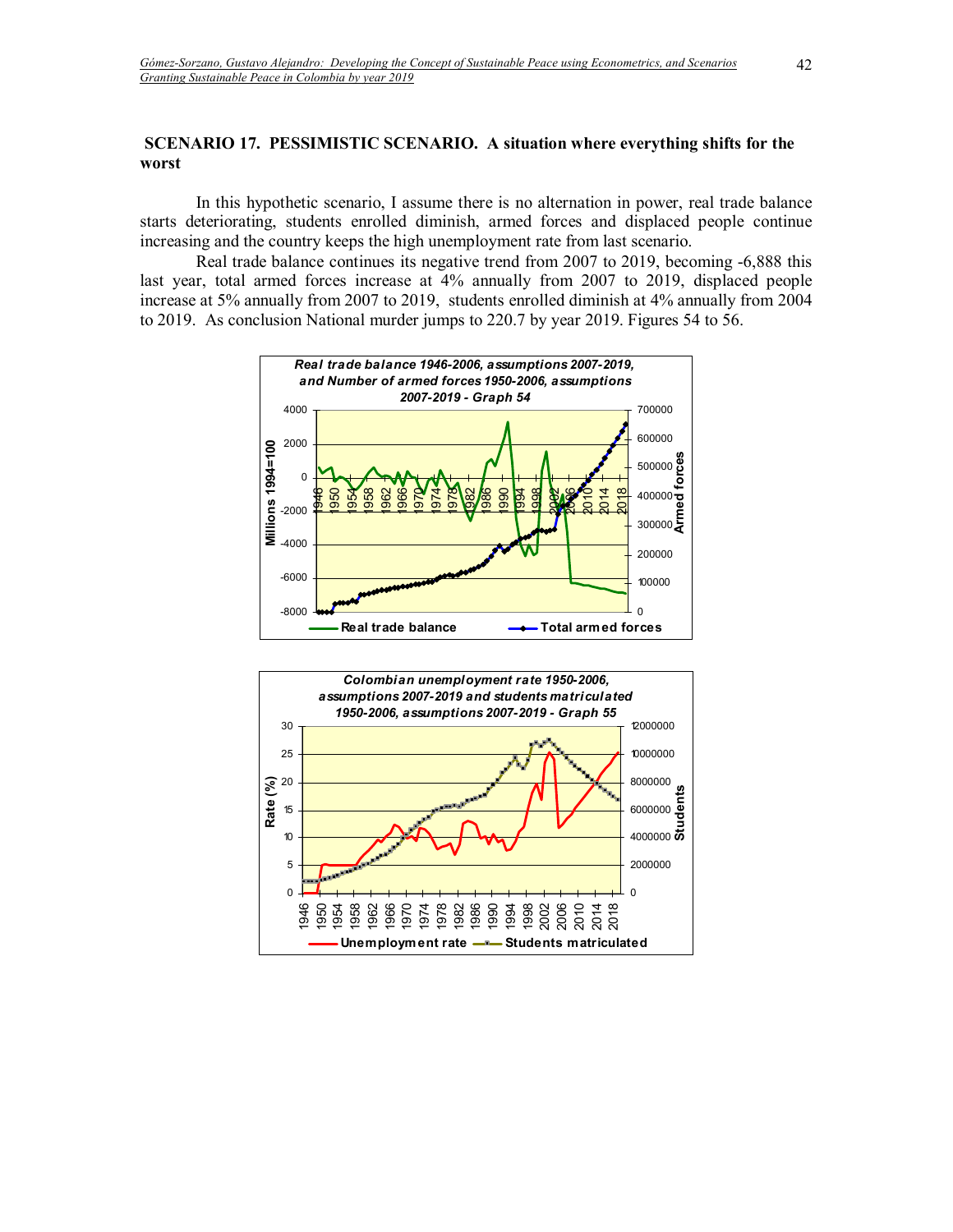

## *A MODEL FOR CYCLICAL TERRORIST MURDER IN COLOMBIA, 1950-2006 SCENARIOS BREAKING THE CYCLE OF TERRORIST MURDER BEFORE YEAR 2019*

This second section presents 17 additional scenarios that show the forecasting capability of the model for cyclical terrorist murder. Each scenario is accompanied by the assumptions for the independent variables feeding up the model up to year 2019 (same assumptions as the model for National murder). The picking out and implementation for Colombia of one scenarios from the first section plus the scenario chosen for breaking the cycle of terrorist murder, and attacks gives born to the elected strategy reaching Sustainable Peace before year 2019.

Each of the 17 scenarios assume that up to year 2019 the country is not having additional outburst of violence as the one experienced in 1948 (so the independent dummy variable B for *Bogotazo* continues with the value of zero up to 2019), and after the second presidential period of Dr. Alvaro Uribe the country starts again the alternation in power every 4 years (so the dummy CL1 for National Front years becomes 1 in 2002 up to 2019<sup>25</sup>). I want to warn the reader about the big jump in terrorist murder for year 2005 which is shown in all of the scenarios shown, this is as a consequence of the immense efforts realized by the government at reducing displaced people during the last years. The model shows statistically the strong inverse relationship between terrorist murder and displaced people, a situation that shows the big dilemma facing Colombian policy makers<sup>26</sup>.

 $\overline{a}$ 

<sup>&</sup>lt;sup>25</sup> Previously I had mentioned that from 1994 to 2006 the country had experience alternation in power.

 $^{26}$  All of the scenarios presented in this first section will show this instant jump in terrorist murder due to the fact of the strong reduction in displaced people during the last years. Additionally the scenarios presented are based on the assumption of a continuous declining trend for displacement which is expected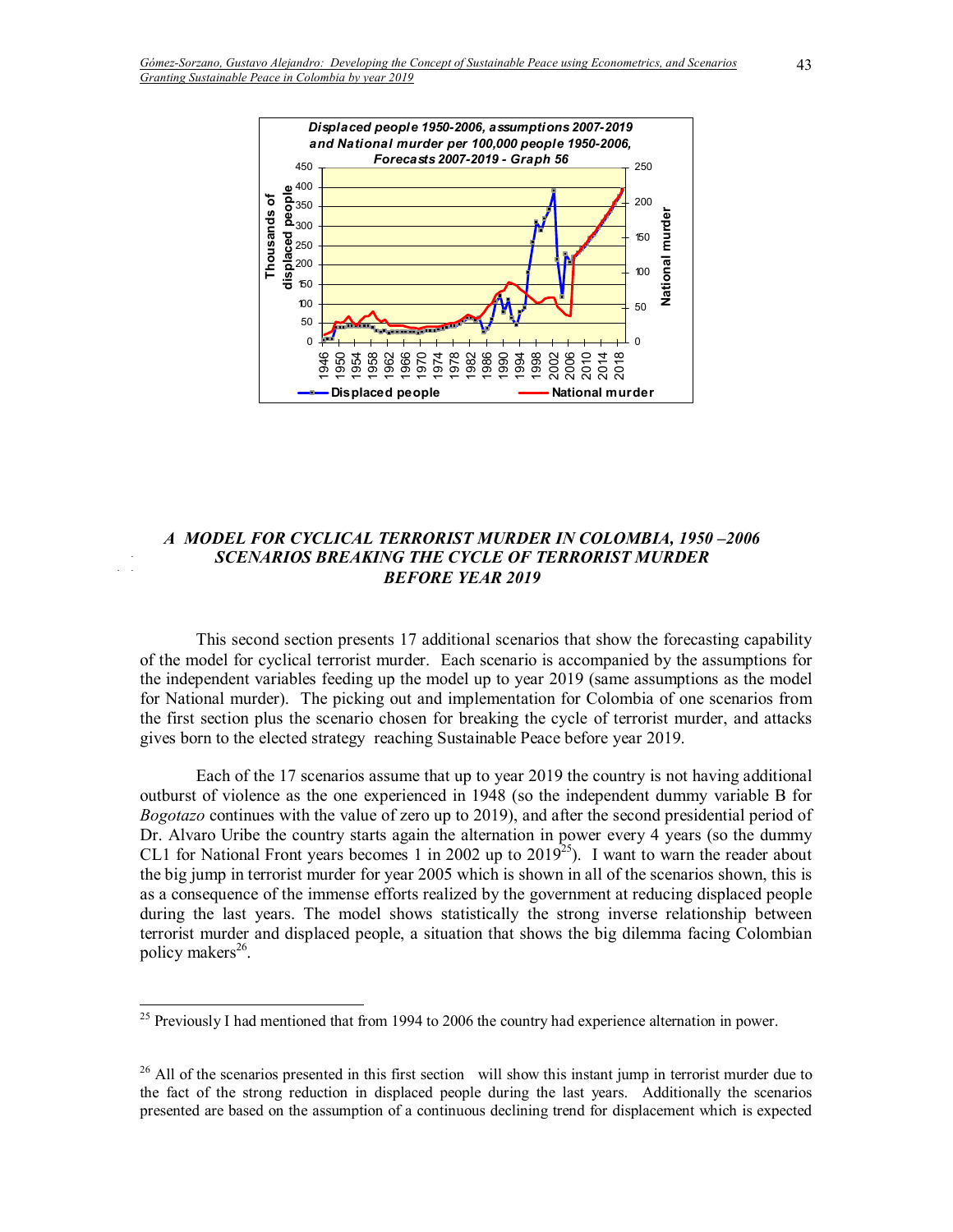#### **SCENARIO 1A – Assumptions**

 $\overline{a}$ 

The real trade balance starts reducing from -5738 millions of pesos in 2007 becoming positive in year 2019 with 262 millions of real pesos 1994, the process is achieved by yearly increments of 100 millions up to year 2019; total armed forces grow at 1% from 2007 to 2010, in year 2011 starts decreasing annually at 5% up to 2019; the unemployment rate decreases annually at 2% from 2007 to 2013, and remains constant at 5% from 2014 to 2019; students enrolled in all modalities increases at annually at 1% after 2003 up to 2019; displaced people follows the trend estimated by the National Planning Department up to 2010, from 2011 to 2014 they diminish annually by 10,000 people, becoming zero from 2015 to 2019 (Figures 6 to 8). Per capita murder reaches 72.9 by year 2019.



and proposed as presidential policy during the next years up to year 2019 (Visión Colombia II Centenario, propuesta para discusión, resúmen ejecutivo)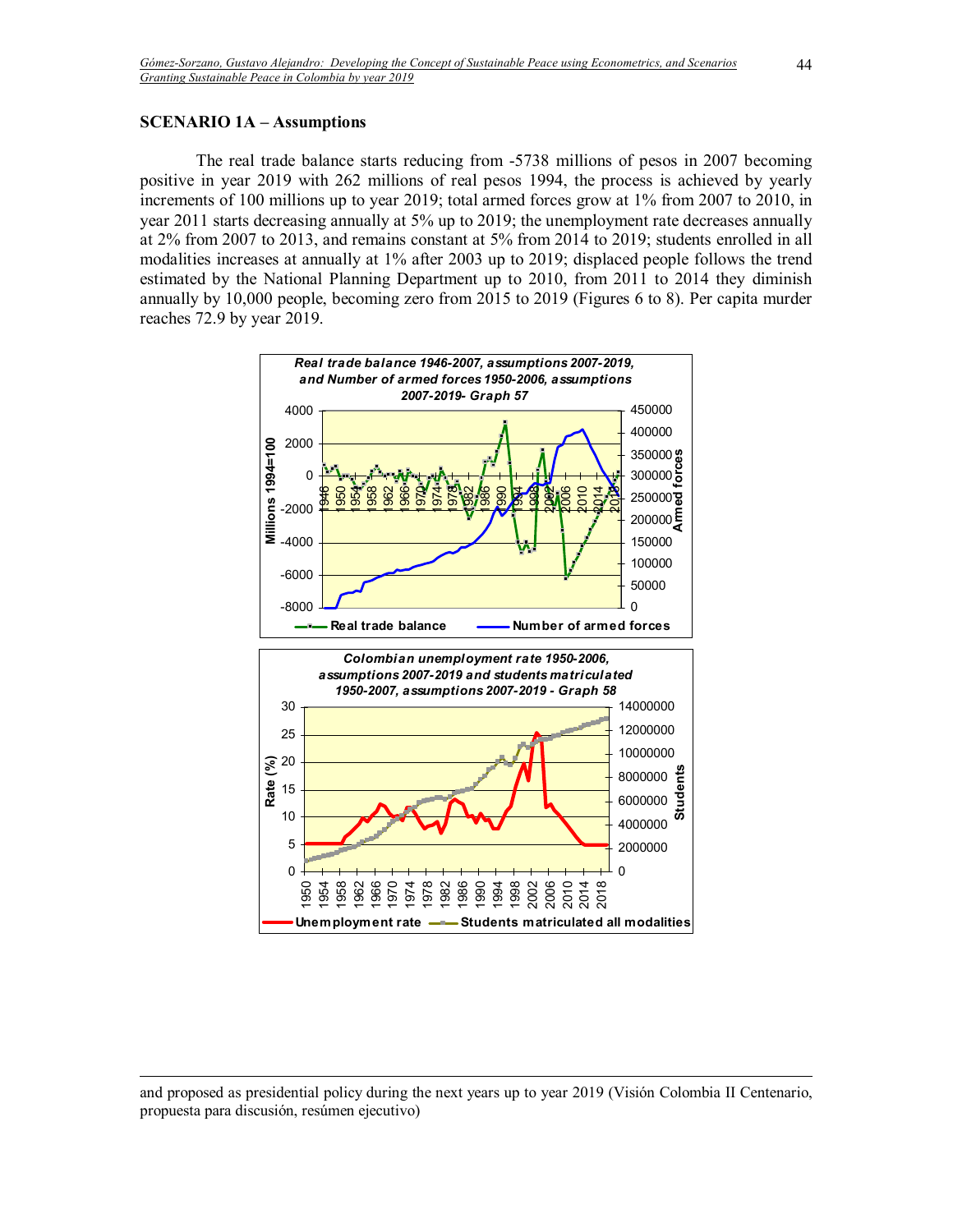

# **SCENARIO 2A – Assumptions – Moderate disarmament, Army troops diminishing at 5% from 2007 to 2019.**

The only change in this scenario compared to the last one, is army troops diminishing at 5% annually from 2007 to 2019.

Real trade balance increases by 100 millions annually from 2007 to 2019; students enrolled grow at 1% annually from 2007 to 2013, and stays at 5% from 2014 to 2019; displaced people follows the forecasts by DNP. As conclusion this scenario reduces National murder to 47.9 per capita in year 2019. Figures 9 to 11.

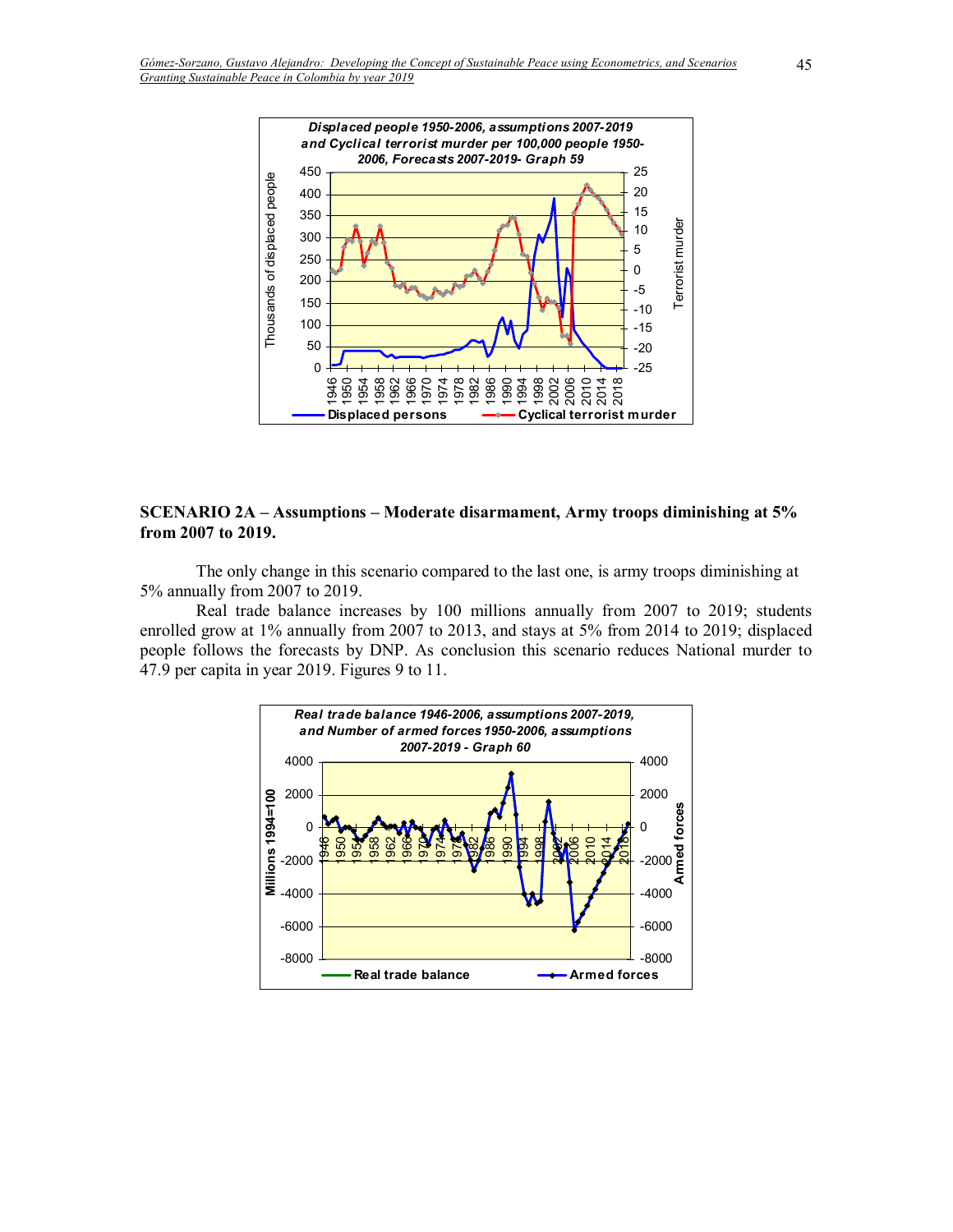

**SCENARIO 3A – Assumptions. Army troops diminishing** 

Army troops diminish 9.7% in 2008, 4% from 2009 to 2012; 3% from 2013 to 2015; and 2% from 2016 to 2019.

Real trade balance increases annually by 100 millions up to year 2019, a situation implying is still negative in 2019 with -4,538 millions; students enrolled grows at 1% annually; displacement follows the forecasts estimated by DNP becoming cero from 2015 to 2019; the unemployment rates falling annually by 1 percent point from 2008 to 2013, remaining constant at 3% from 2014 to 2019. National murder remains at 58.3 by 2019, and so scenario #2 proves better when compared with this one. Figures 12 to 14.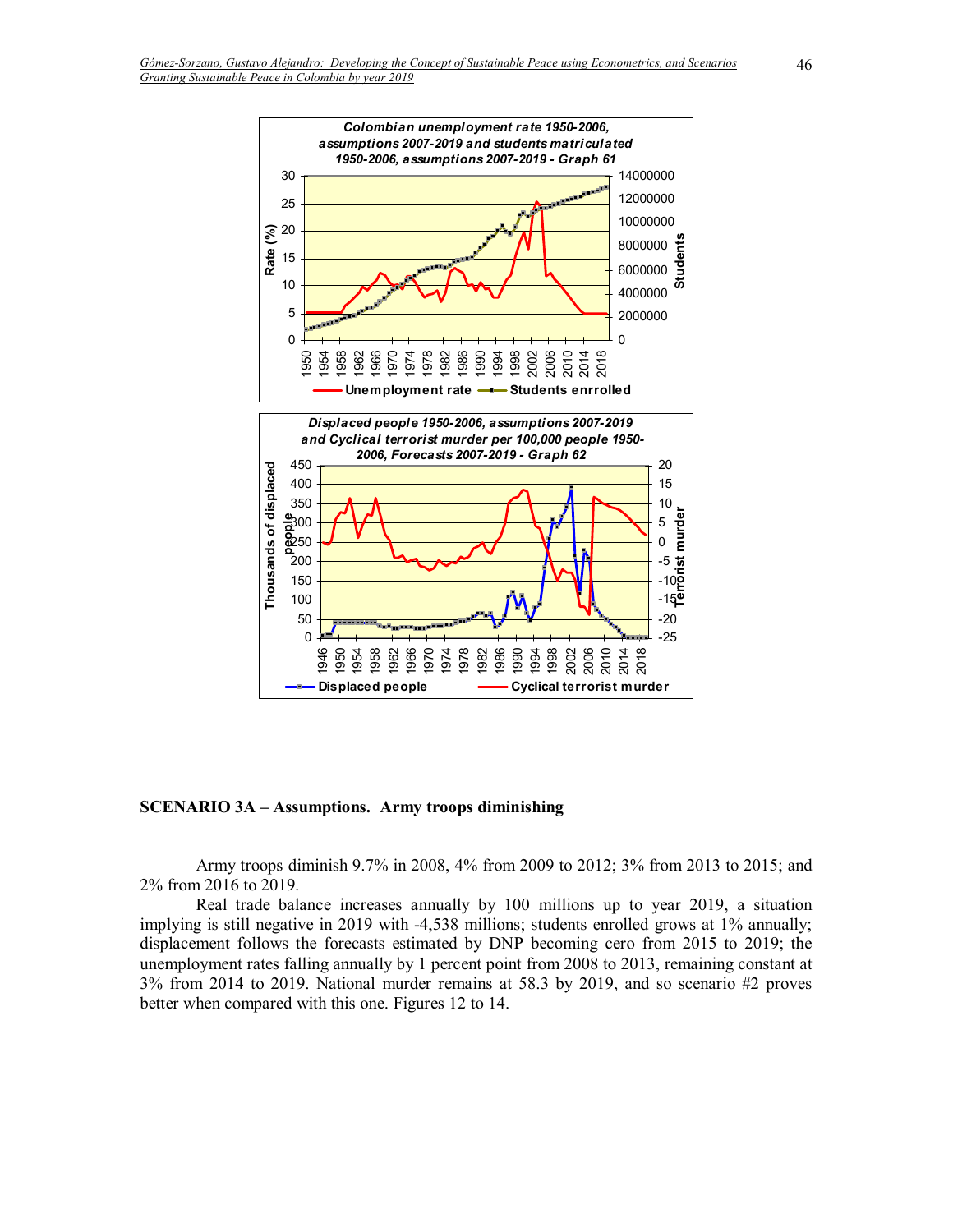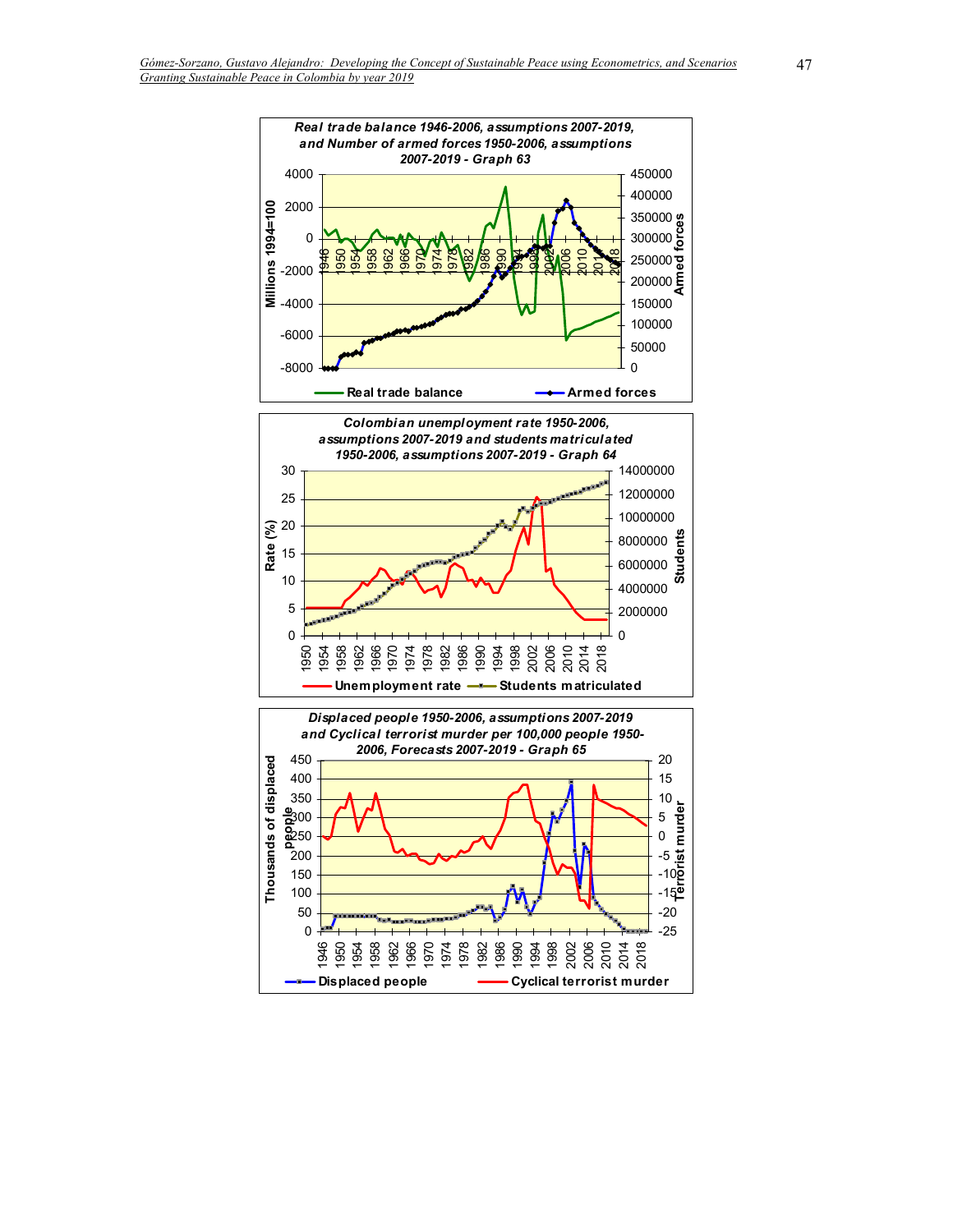# **SCENARIO 4A – Social content introduced: students enrolled in all modalities increase annually at 3% from 2004 to 2019, while army forces diminish according to changes in last scenario.**

Armed forces diminish at 5%(2007-2008); 4%(2009-2012); 3%(2013-2015); 2%(2016- 2018). Students matriculated increases annually at 3% annually from 2004 onward. The other variables remain the same compared to last scenario. Real trade balance increases annually 100 millions from 2008 to 2019 (still negative -4,538 by 2019); displacement follows assumptions by DNP; and the unemployment rate falling at 2% from 2007 to 2009 remaining constant at 4.35 from 2010 to 2019. As conclusion keeping the reduction in armed forces plus increasing enrollment reduces national murder to 42.3 per capita in year 2019.

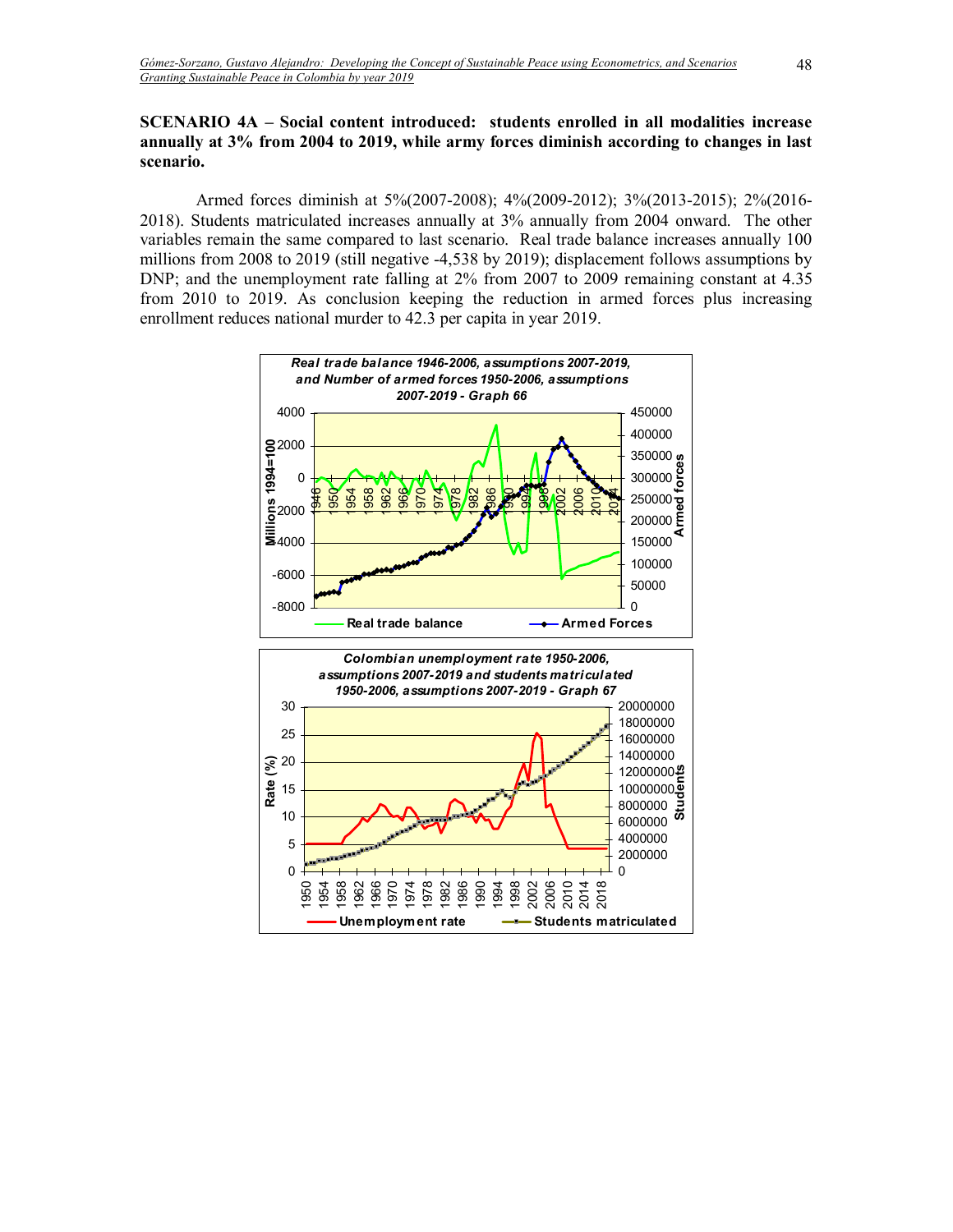

#### **SCENARIO 5A – Pursuing further reduction in army troops, assumptions.**

Army troops diminishing annually at 6% from 2007 to 2008; 5% from 2009 to 2012, 4% from 2013 to 2015; from 2016 onward remains constant with 248,965 men.

Real trade balance increases by 100 millions annually; students enrolled grows at 3% annually, displacement of people follows the forecasts estimated by DNP; the unemployment rate falls annually 2%. As conclusion a further disarmament reduces National murder to 45.1 per capita by 2019. Figures 18 to 20.

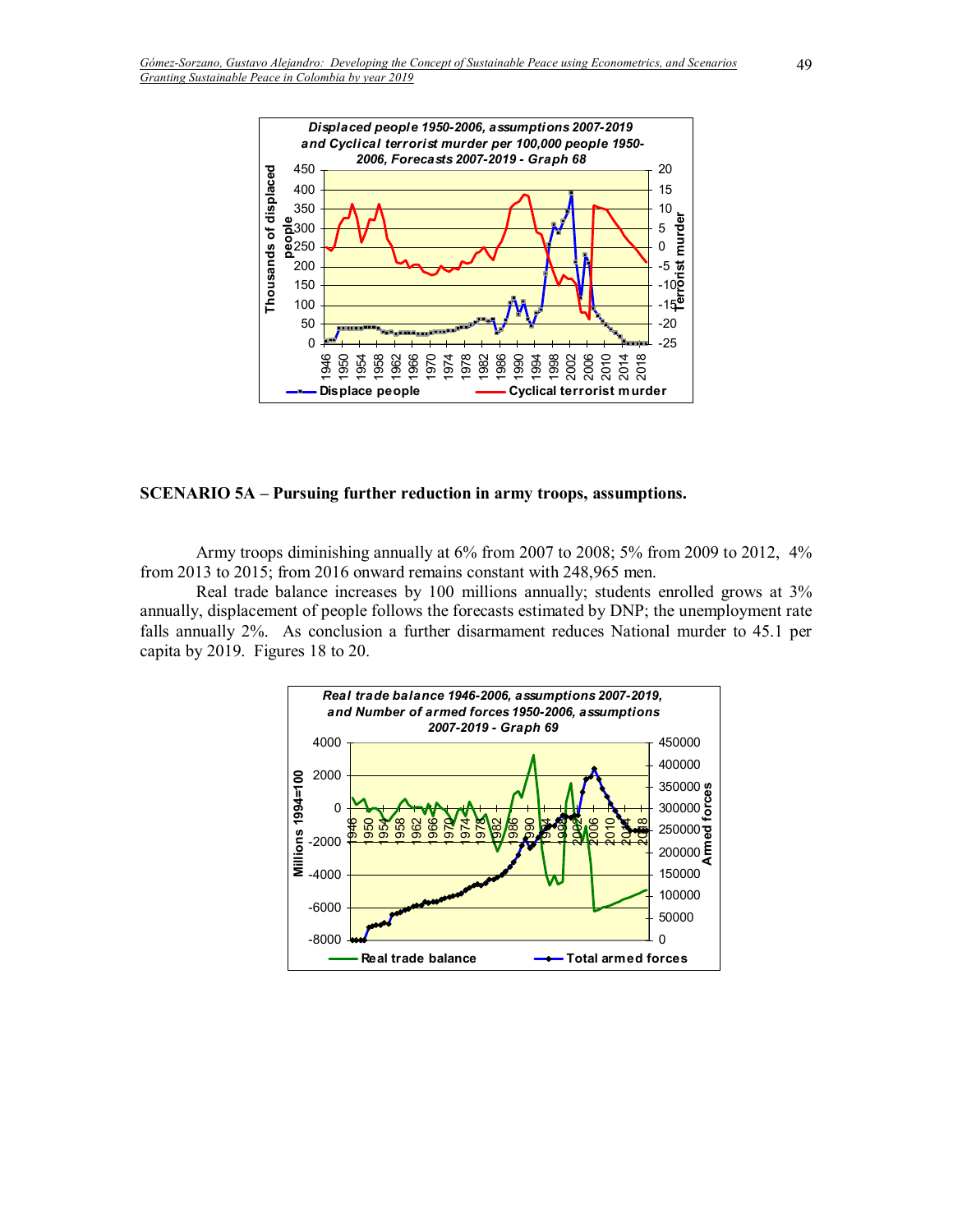

**SCENARIO 6A - Modeling the impact of a negative real trade balance 2007-2011, becoming positive for 2012-2019; and as well increasing armed forces.** 

The only change in this scenario is real trade balance. I assume the real trade balance is identical to what Colombia experienced during the "National Front Years", basically replicating what happened to the real trade balance from 1960 to 1964, so starting in 2007, I model the impact of an oscillatory negative real trade balance, with -54 millions in 2007, -64 millions in 2008, -70 millions in 2009, -59 in 2010, and -38 in 2011. Later in 2012 becomes positive at 100 millions and start increasing that quantity annually up to 2019 getting 450 millions that year.

Armed forces increases annually at 6% (2007-2008), 5% (2009-2012), 4% (2013-2015), and remains constant with 600,689 men from 2016 to 2019; students enrolled grows at 3% annually, displaced people follows the pattern estimated by DNP and, the unemployment rates diminish at 2% annually. This scenario increases National murder to 215.10 per capita by year 2019. Figures 21 to 23.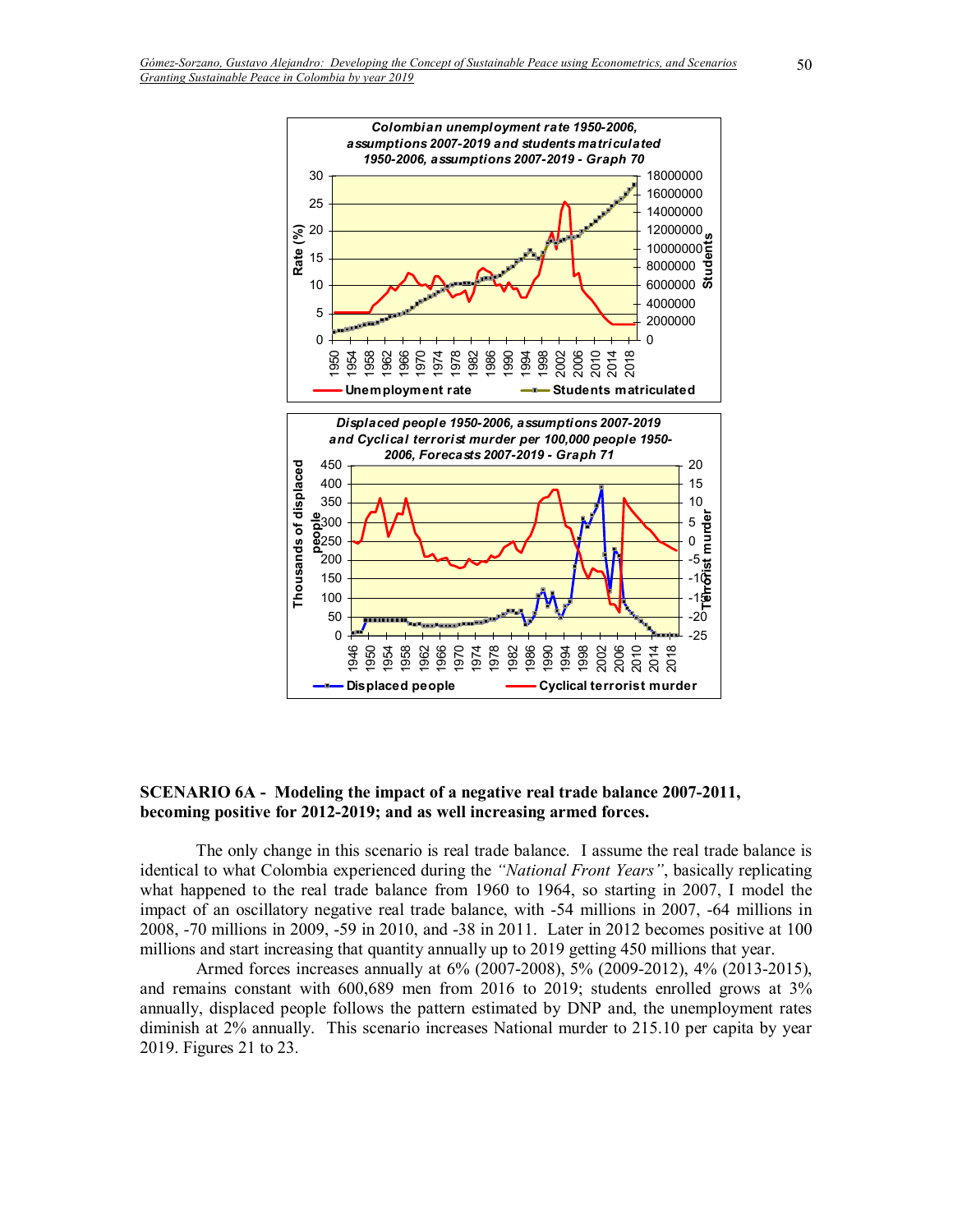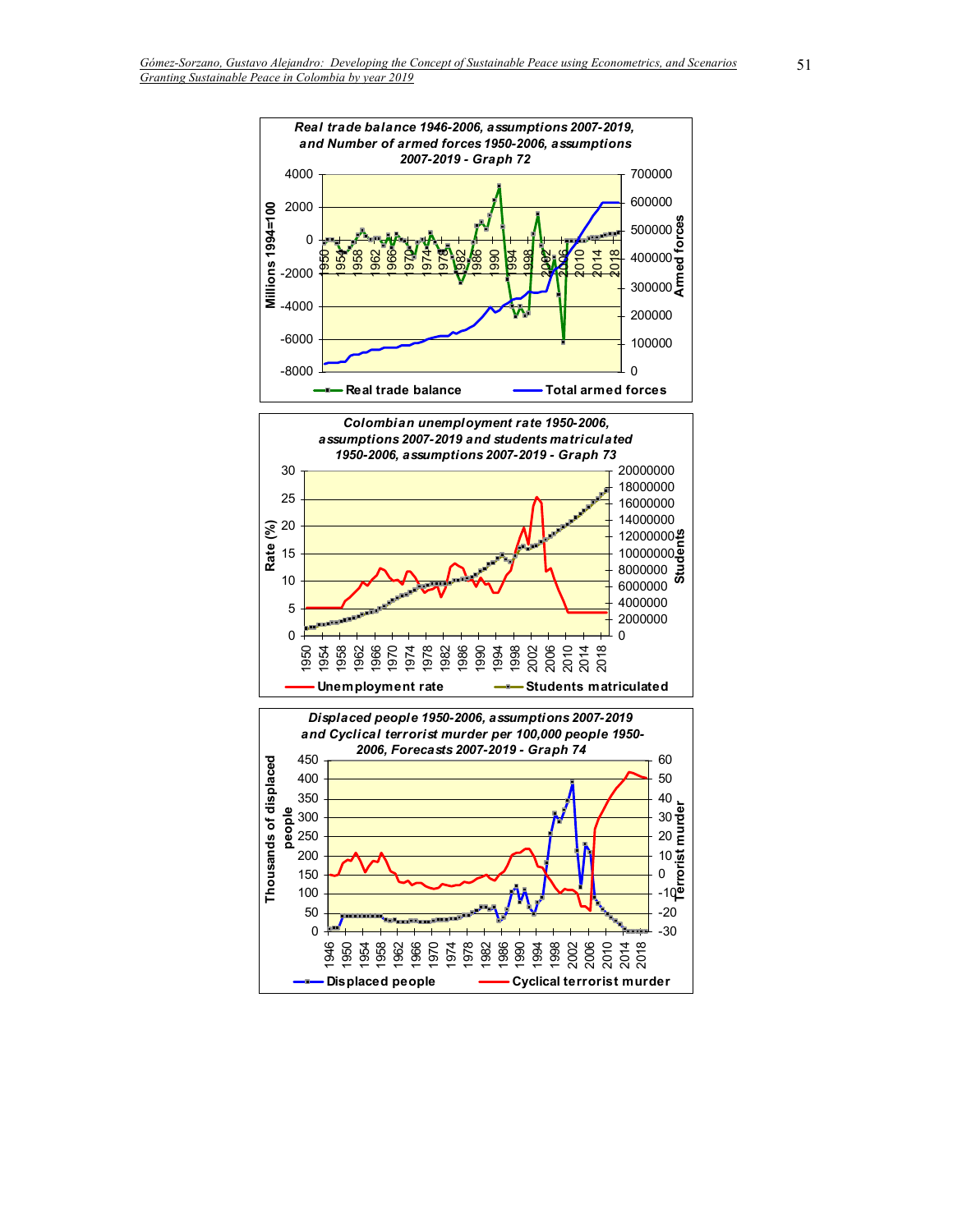## **SCENARIO 7A – Moderate disarmament continued up to 2019. Assumptions**

Armed forces diminish 5% in 2007; 4% 2008, 3% 2009, 2% 2010, 1% 2011, 2% in 2012, 2% 2012, 2% 2013, 5% 2014, 6% 2015, 10% 2016, 9% 2017, from 2018 to 2019 I keep the forces from 2017 (235,717 men).

The real trade balance remains at the same figures of the National Front years; students enrolled growing at 3% annually; displacement follows the assumptions by DNP; unemployment rate falling at 2% annually, staying constant at 4.35% from 2010 to 2019. National murder gets 46.8 per capita by 2019. Figures 24 to 26.

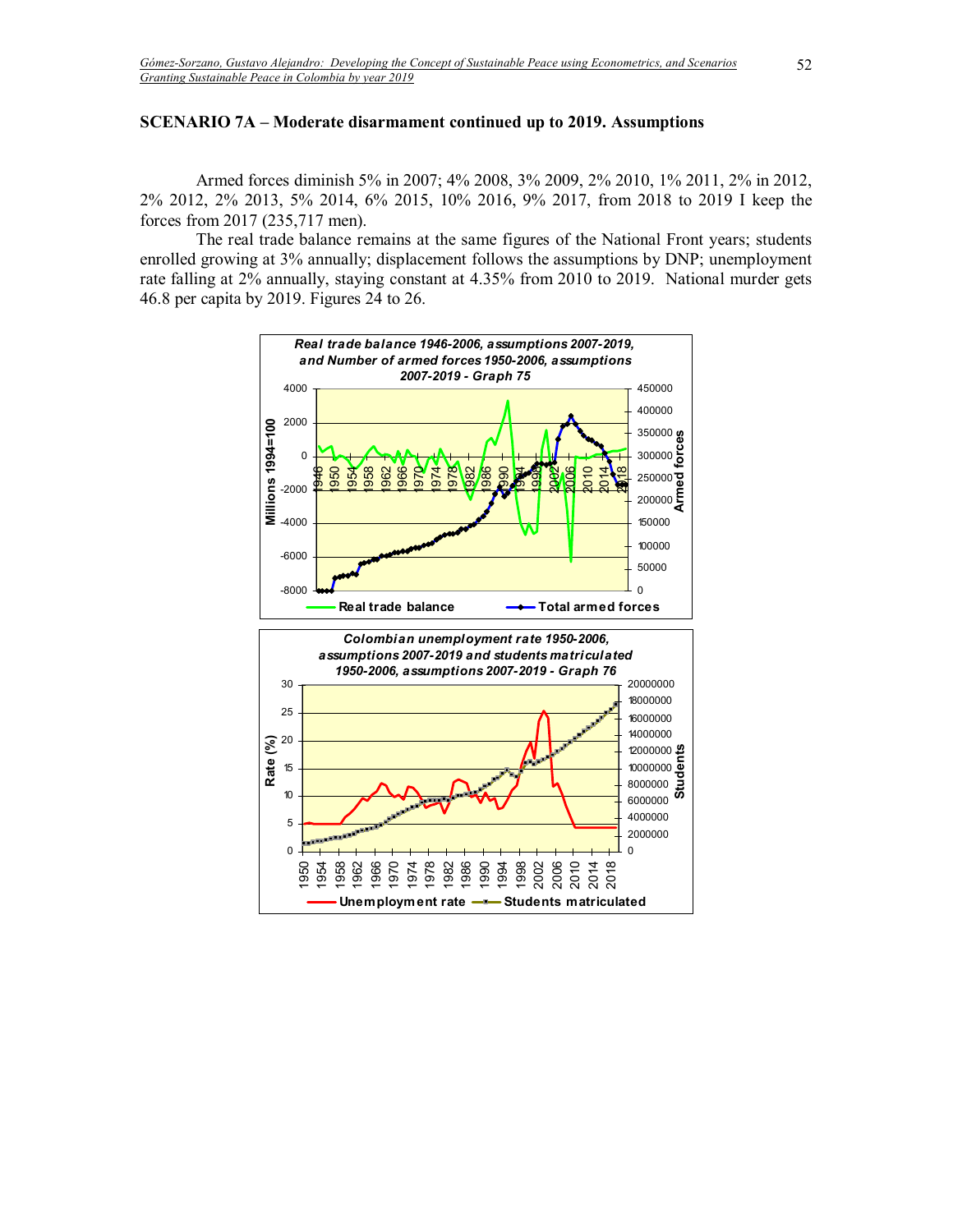

### **SCENARIO 8A** – Beginning strong disarmament – army troops decreasing 20% in 2007. **Assumptions**

Armed forces diminish in this scenario variably: 20% in 2007 , 8% on 2008; then remain constant from 2009 to 2011. In 2012 they diminish 20%, and 5% in 2013, in 2014 they remain constant; in 2015 they reduce again by 2% and, from 2016 to 2019 they remain constant at 214,337 men. . The real trade balance remains at the same figures of the National Front years; students enrolled growing at 3% annually; displacement follows the assumptions by DNP; unemployment rate falling at 2% annually. As conclusion further reduction in disarmament reduces National murder accordingly to 36.9 per capita. Figures 27 to 29.

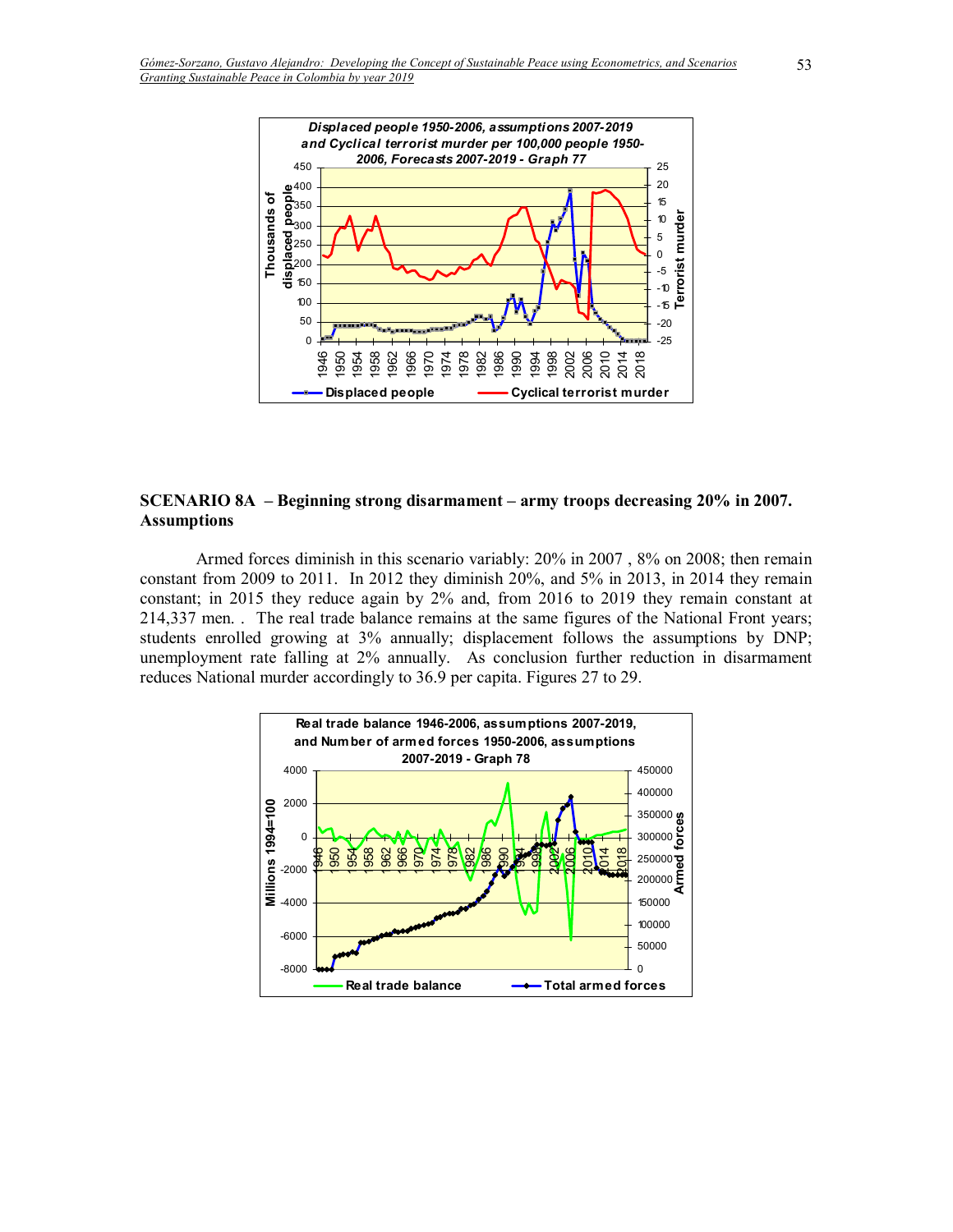

#### **SCENARIO 9A – Increasing social content: Students enrolled growing at 4% annually. Assumptions**

Armed forces diminish in this scenario variably identically as last scenario: 20% in 2007 , 8% on 2008; then remain constant from 2009 to 2011. In 2012 they diminish 20%, and 5% in 2013, in 2014 they remain constant; in 2015 they reduce again by 2% and, from 2016 to 2019 they remain constant at 214,337 men. The real trade balance remains at the same figures of the National Front years; students enrolled growing at 4% annually; displacement follows the assumptions by DNP; unemployment rate falling at 2% annually. As conclusion further reduction in disarmament reduces plus the increase in enrollment reduce National murder, according to this scenario it appears that if we do not want to sacrifice troops we have to pursue further increases in enrollment. National murder reaches 36.9 per capita in 2019. Figures 31 to 32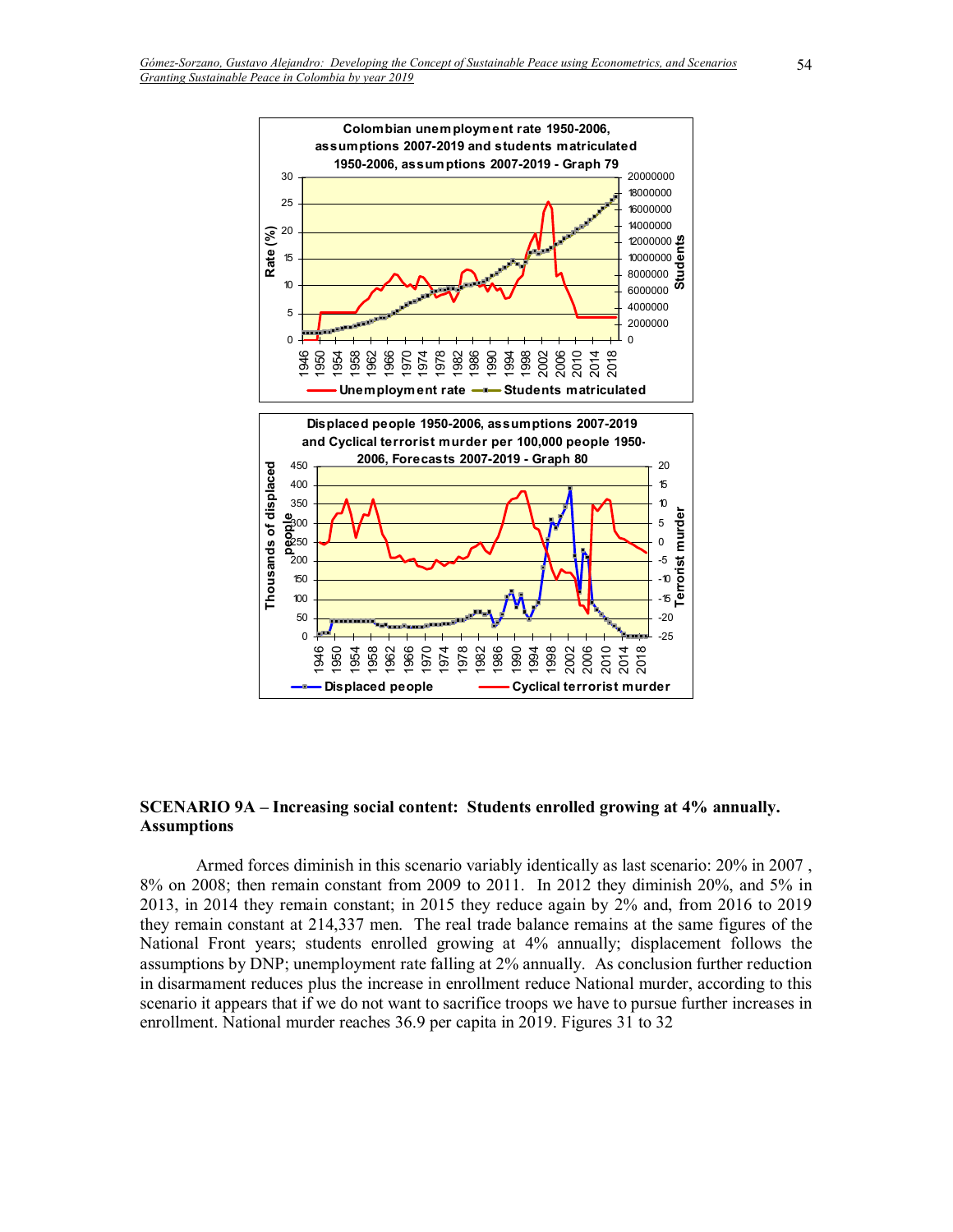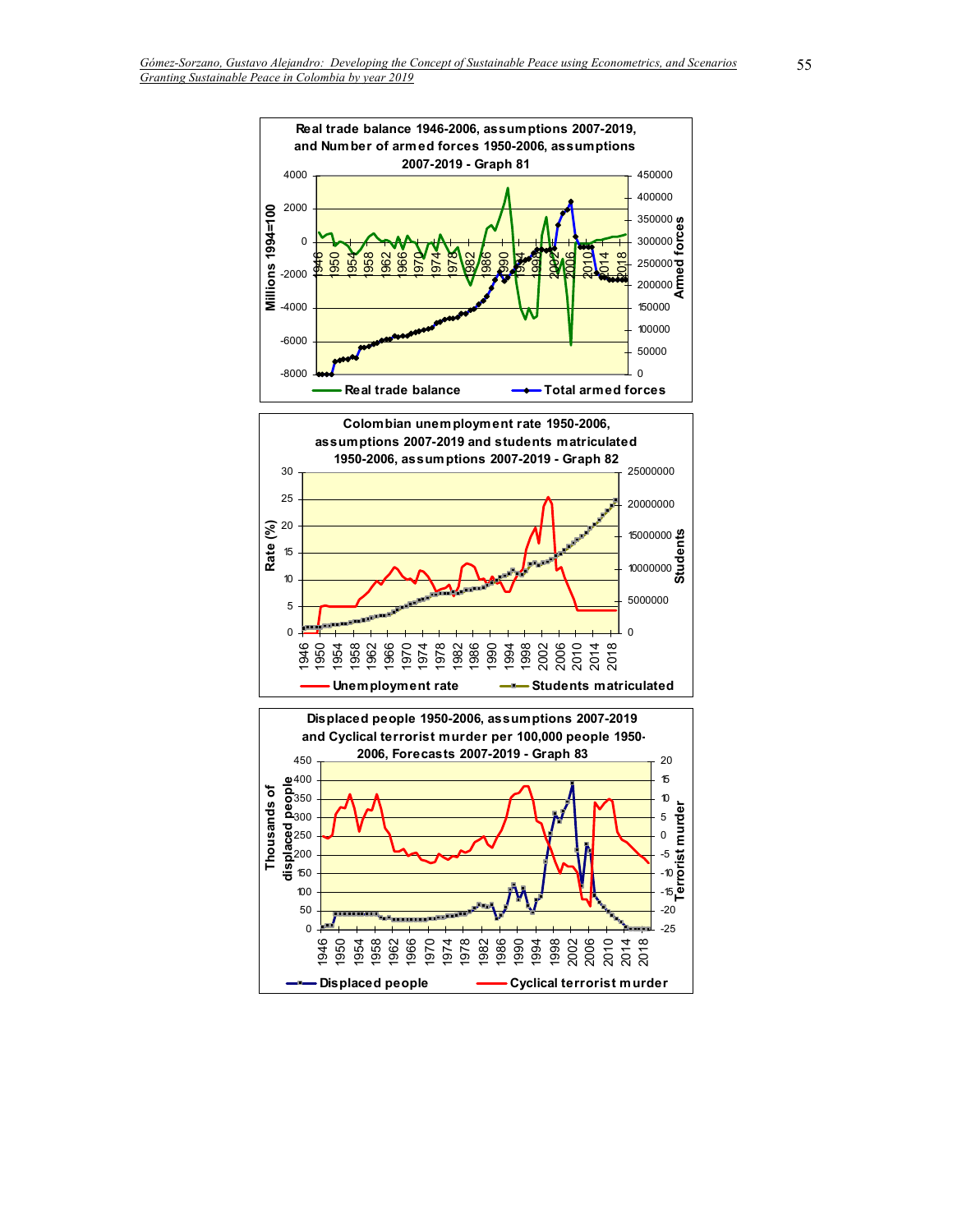## **SCENARIO 10A – Modeling moderate disarmament, 10% in 2007.**

Armed forces decrease by 10% in 2007, 8% in 2008, 7% in 2009, and 2% in 2010; continuous from 2011 to 2019 with 295,381 men. The real trade balance remains at the same figures of the National Front years but from 2012 to 2019 becomes positive ending up in 1019 with 450 millions; students enrolled growing at 4% annually; displacement follows the assumptions by DNP; unemployment rate falling at 2% annually. National murder gets 62.8 per capita in 2019.

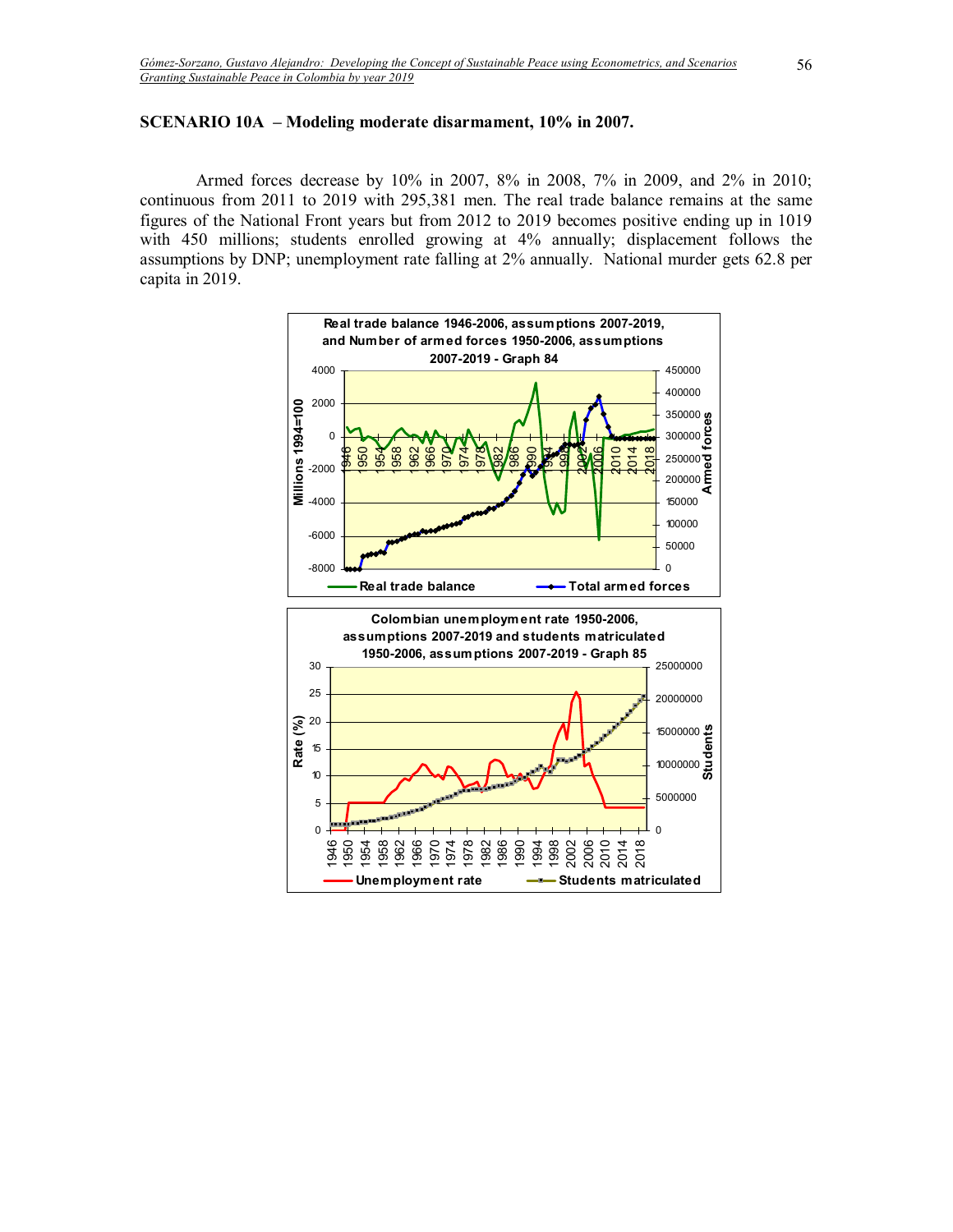

### **SCENARIO 11A** – Increasing social content, students growing at 5% annually, and strong **disarmament of 40% in 2007.**

In this scenario, students enrolled are growing at 3% from 2004 to 2010, and at 5% from 2011 to 2019. The armed forces are disarmed at 40% in 2007, 20% in 2008, 5% in 2009, 2% in 2010, and 1% in 2011; from 2012 to 2019 remain constant at 172,982 men. The real trade balance oscillates around negative figures form 2007 to 2010 and becomes positive from 2011 to 2019; displacement follows the assumptions by DNP. As conclusion the policy mixture appears optimal, reducing National murder to 4.8 per capita in 2019. Figures 36 to 38.

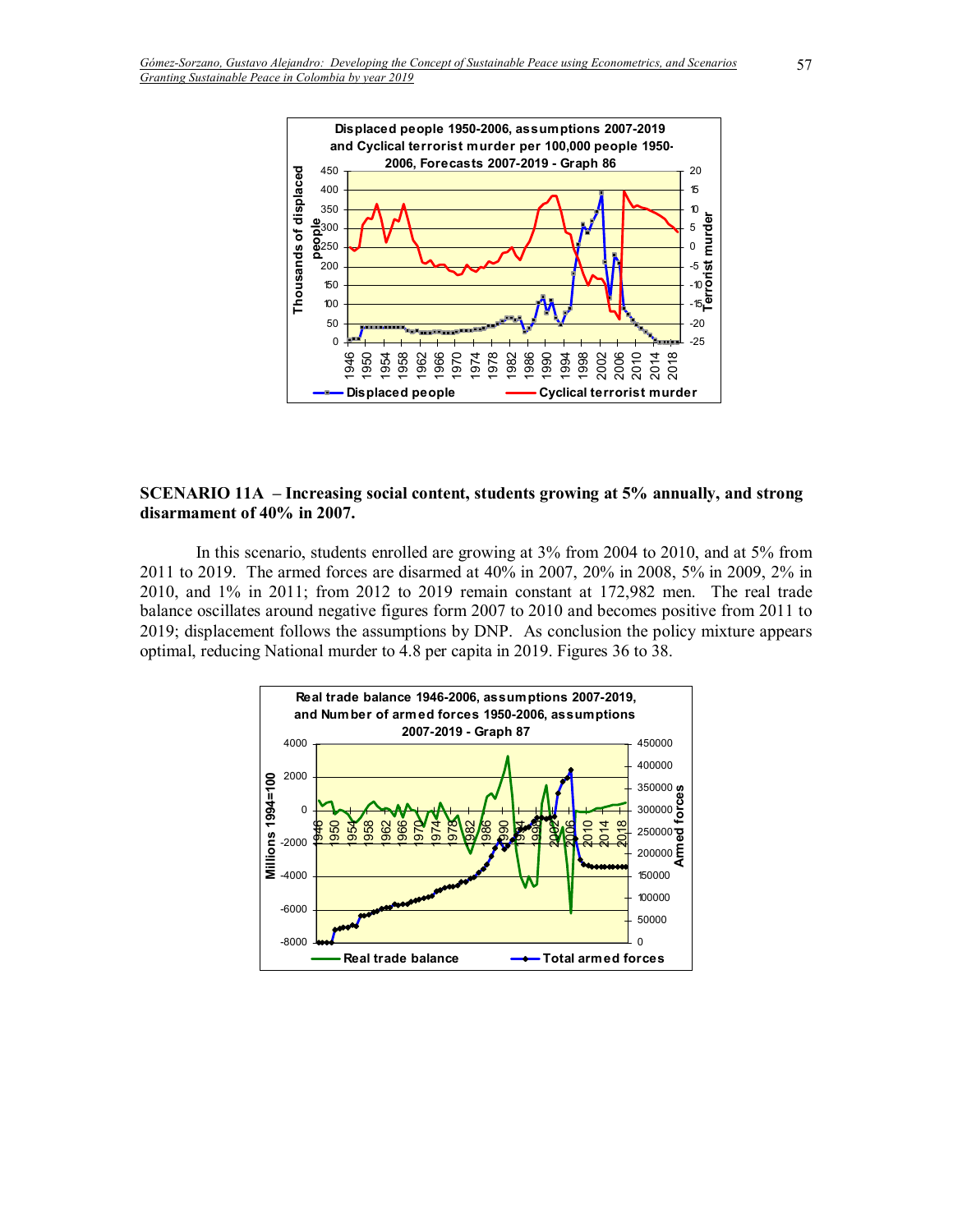

#### **SCENARIO 12A Disarmament. Assumptions**

Armed forces diminish 20% in 2007, 10% in 2008, and 5% in 2009; from 2010 to 2019 they remain constant with 267,465 men. Students growing at 3% from 2004 to 2010, and at 5% from 2011 to 2019; the real trade balance oscillates around negative figures form 2007 to 2010 and becomes positive from 2011 to 2019; displacement follows the assumptions by DNP. National murder reaches 48.41 by 2019. Figures 39 to 41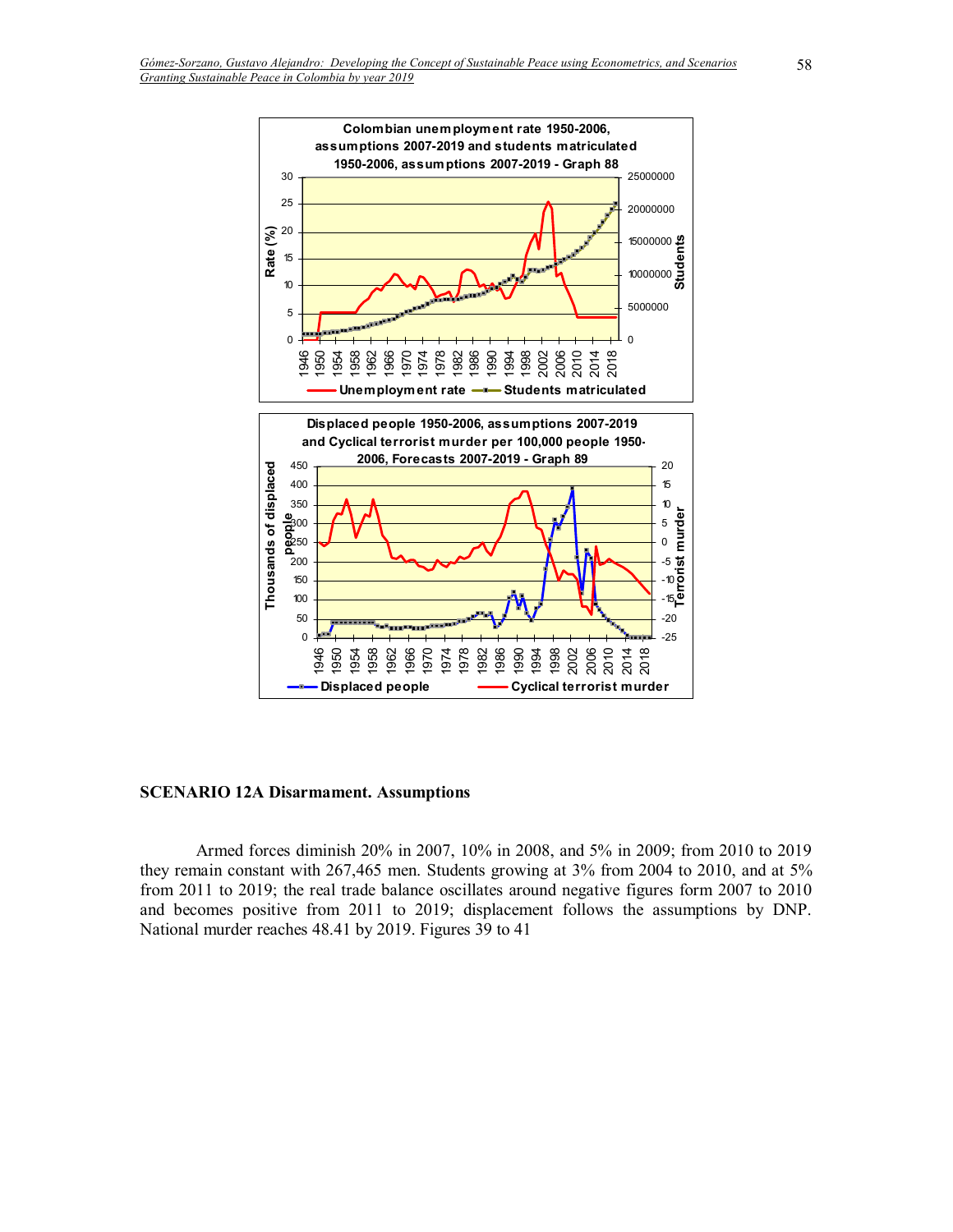



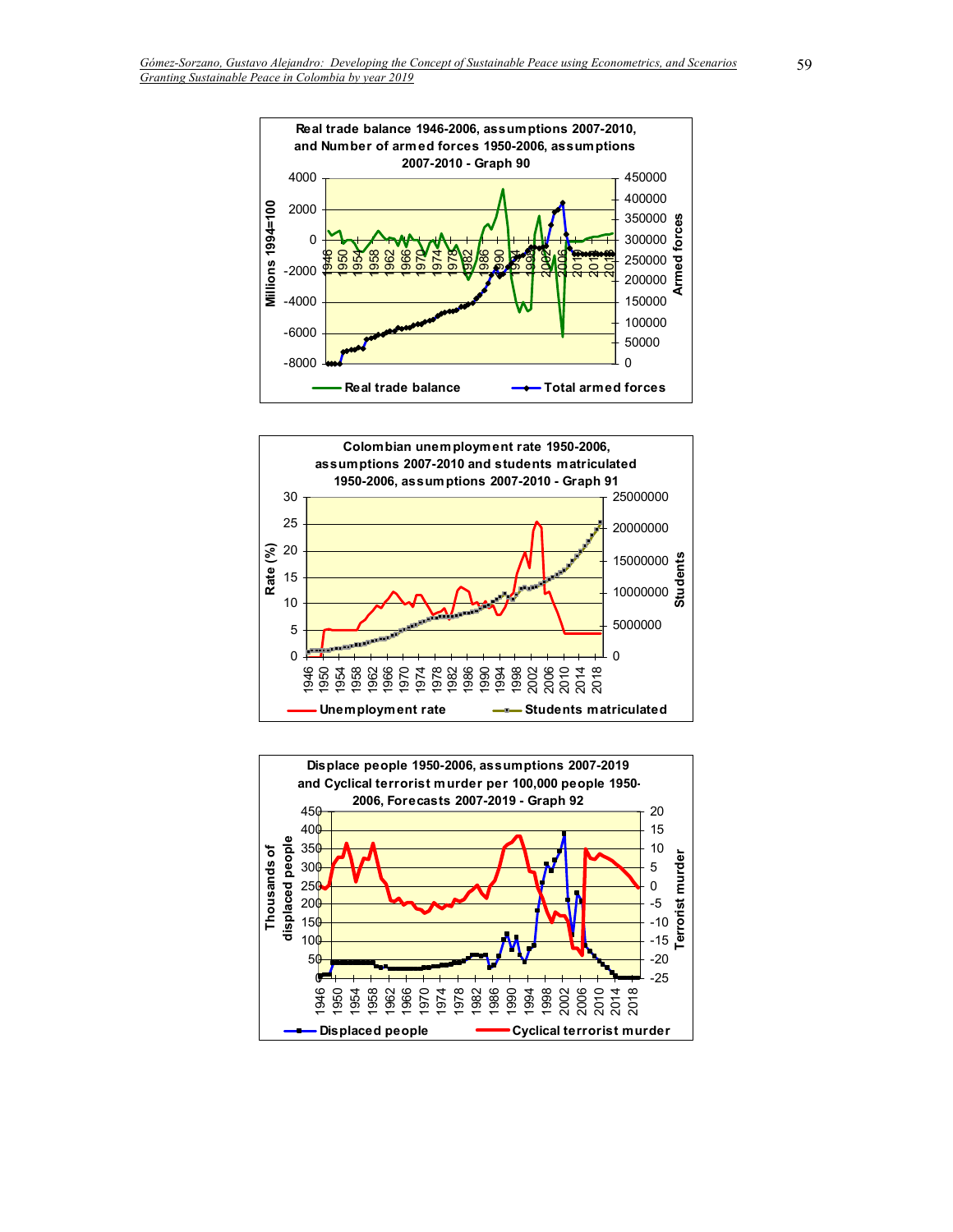# **SCENARIO 13A – More than moderate disarmament. Armed forces diminish 25% the first year.**

Armed forces diminish 25% in 2007, 15% in 2008, 10% in 2009, 8% on 2010, 4% in 2011, and remains constant from 2012 to 2019 with 198,134 men. Students growing at 3% from 2004 to 2010, and at 5% from 2011 to 2019; the real trade balance oscillates around negative figures form 2006 to 2010 and becomes positive from 2011 to 2019; displacement follows the assumptions by DNP. As conclusion this scenario reduces National murder to 16.4 per capita in 2019 Figures 42 to 44.

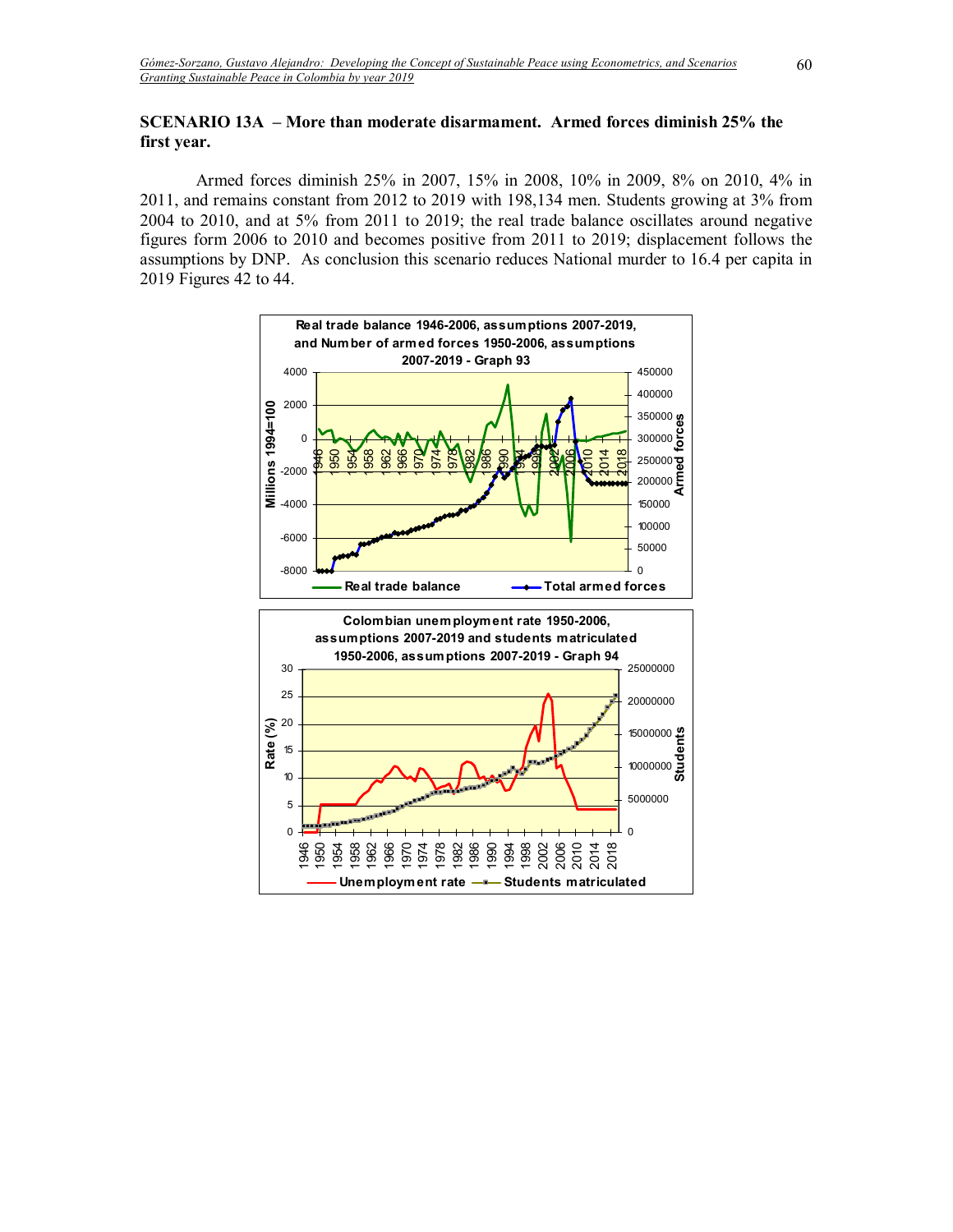

#### **SCENARIO 14A - Disarmament**

Armed forces diminish by 20% in 2006, 10% in 2008, 8% in 2009, 4% in 2010, and 1% in 2011; from 2012 to 2019 they remain constant with 243,476 men. Students growing at 3% from 2004 to 2010, and at 5% from 2011 to 2019; the real trade balance oscillates around negative figures form 2007 to 2010, and becomes positive from 2011 to 2019; displacement follows the assumptions by DNP. This scenario reduces National murder to 37.6. Figures 45 to 47.

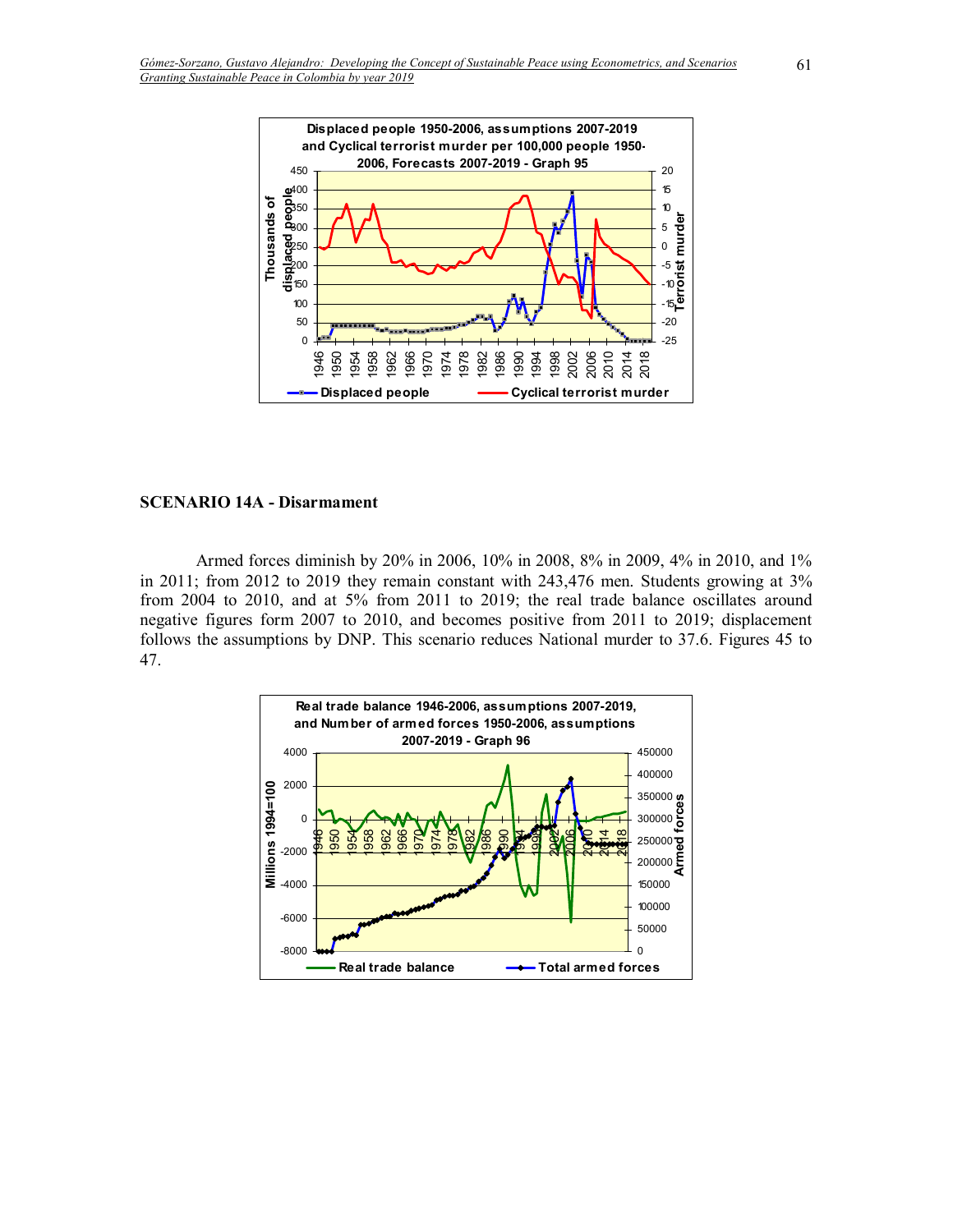

**SCENARIO 15A - Pessimistic scenario. The existence of displaced people by year 2018** 

For didactic purposes I model a slow reduction of displaced people, and its existence up to year 2018. According to this, displaced people diminish 10% in 2007, 6% in 2008, 4% in 2009, 3% in 2010, 10% in 2011, 15% in 2012, 10% in 2013, 10% in 2014, 10% in 2015, 10% in 2016, 10% in 2017, 50% in 2018, and becomes cero in 2019..

Armed forces also diminish by 20% in 2007, 10% on 2008, 8% on 2009, 4% on 2010, and 1% on 2011, from 2011 to 2019 they remain constant at 243,476. Students growing at 3% from 2004 to 2010, and at 5% from 2011 to 2019; the real trade balance oscillates around negative figures form 2007 to 2010, becoming positive from 2011 to 2019 with 450 millions. National murder gets 37.36 by year 2019. Figures 48 to 50.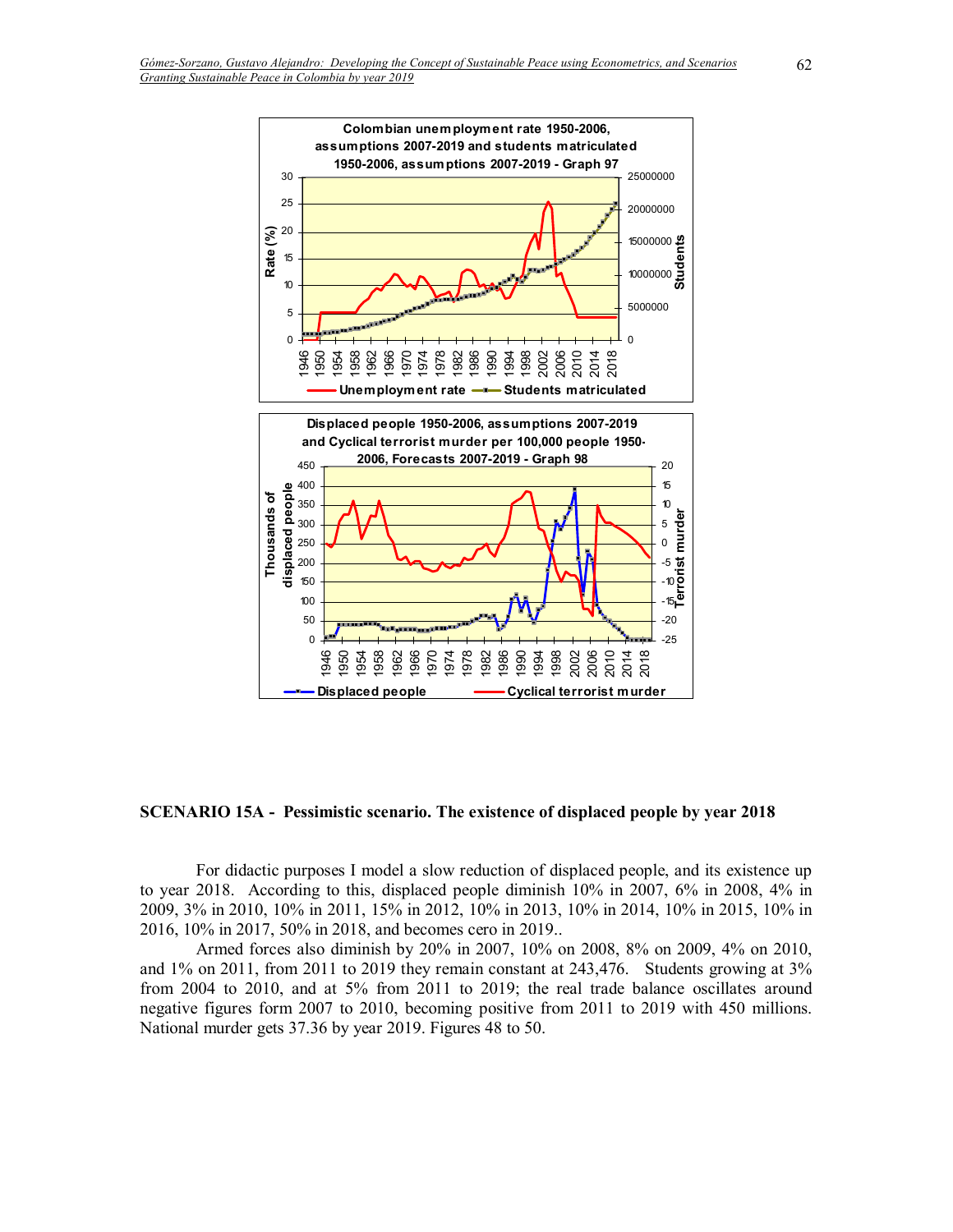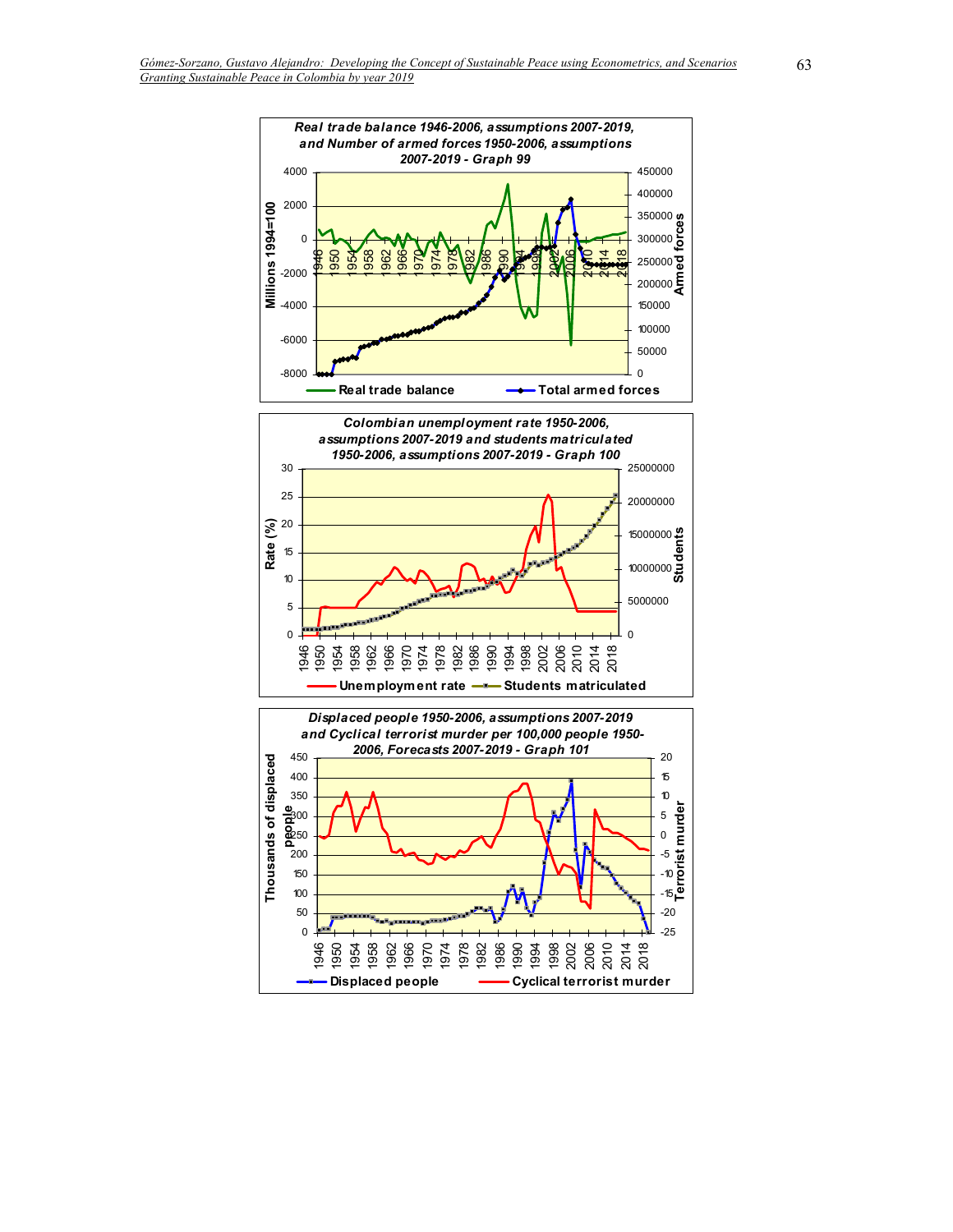## **SCENARIO 16A - Pessimistic scenario. High unemployment rate, displacement continues, armed forces increases**

I model the assumption of a high unemployment rate up to year 2019, so it becomes 13.35 in 2007, increasing 1% by year getting 25.35 in 2019. Displaced people diminish 10% in 2007, 6% in 2008, 4% in 2009, 3% in 2010, 10% in 2011, 15% in 2012, 10% in 2013, 10% in 2014, 10% in 2014, 15% in 2015, 10% in 2016, 50% in 2018, becoming zero in 2019..

Armed forces also diminish by 20% in 2007, 10% in 2008, 8% in 2009, 4% in 2010, and 1% in 2011. Students growing at 3% from 2004 to 2010, and at 5% from 2011 to 2019; the real trade balance oscillates around negative figures form 2007 to 2010 and becomes positive from 2011 to 2019. The scenario places National murder at 38.51 by year 2019. Figures 51 to 53.

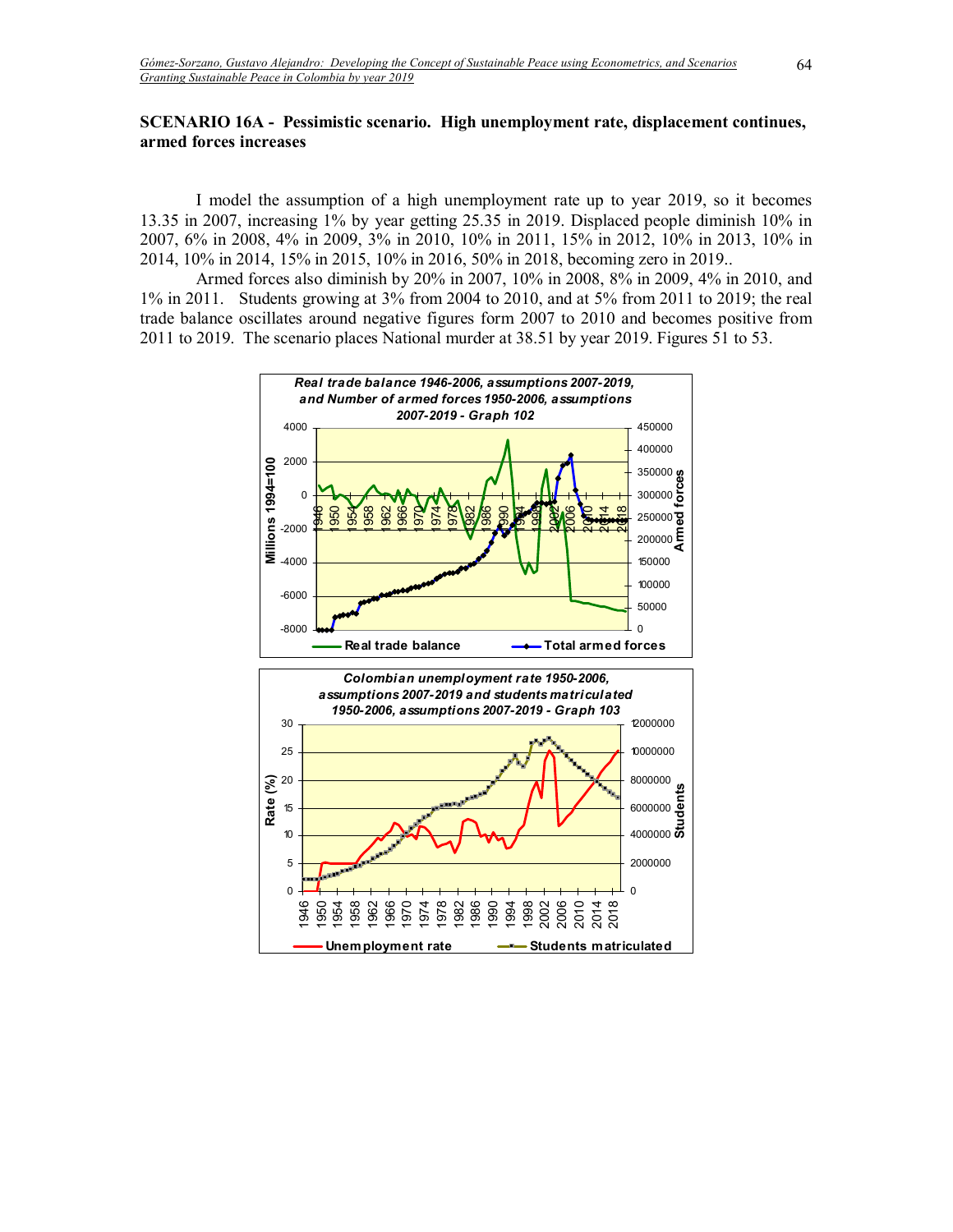

## **SCENARIO 17A - PESSIMISTIC SCENARIO. A situation where everything shifts for the worst.**

In this hypothetic scenario, I assume there is no alternation in power, real trade balance starts deteriorating, students enrolled diminish, armed forces and displaced people continue increasing and the country keeps the high unemployment rate from last scenario.

Real trade balance continues its negative trend from 2007 to 2019, becoming -6,888 this last year, total armed forces increase at 4% annually from 2007 to 2019, displaced people increase at 5% annually from 2007 to 2019, students enrolled diminish at 4% annually from 2004 to 2019. As conclusion National murder jumps to 220.7 by year 2019. Figures 54 to 56.

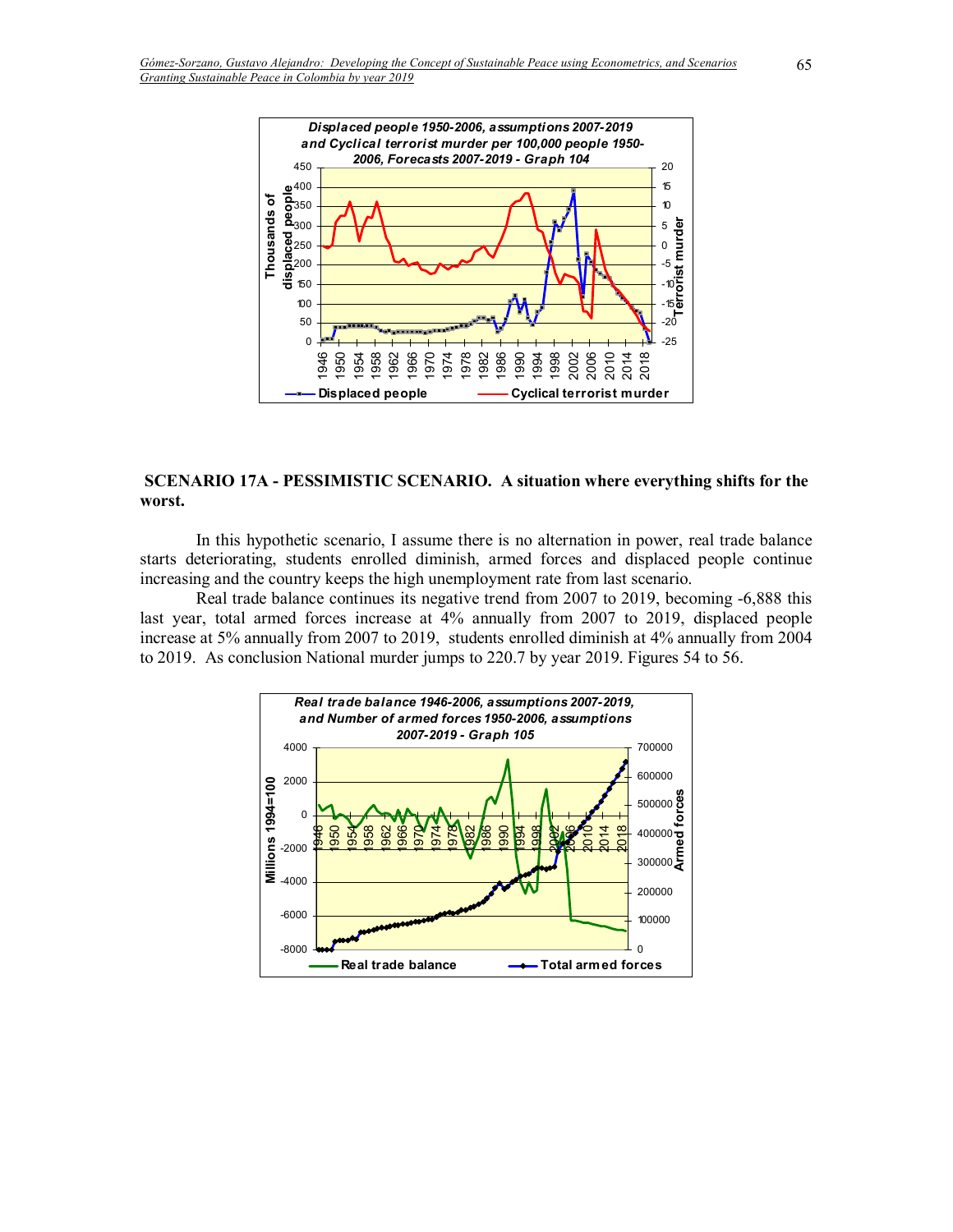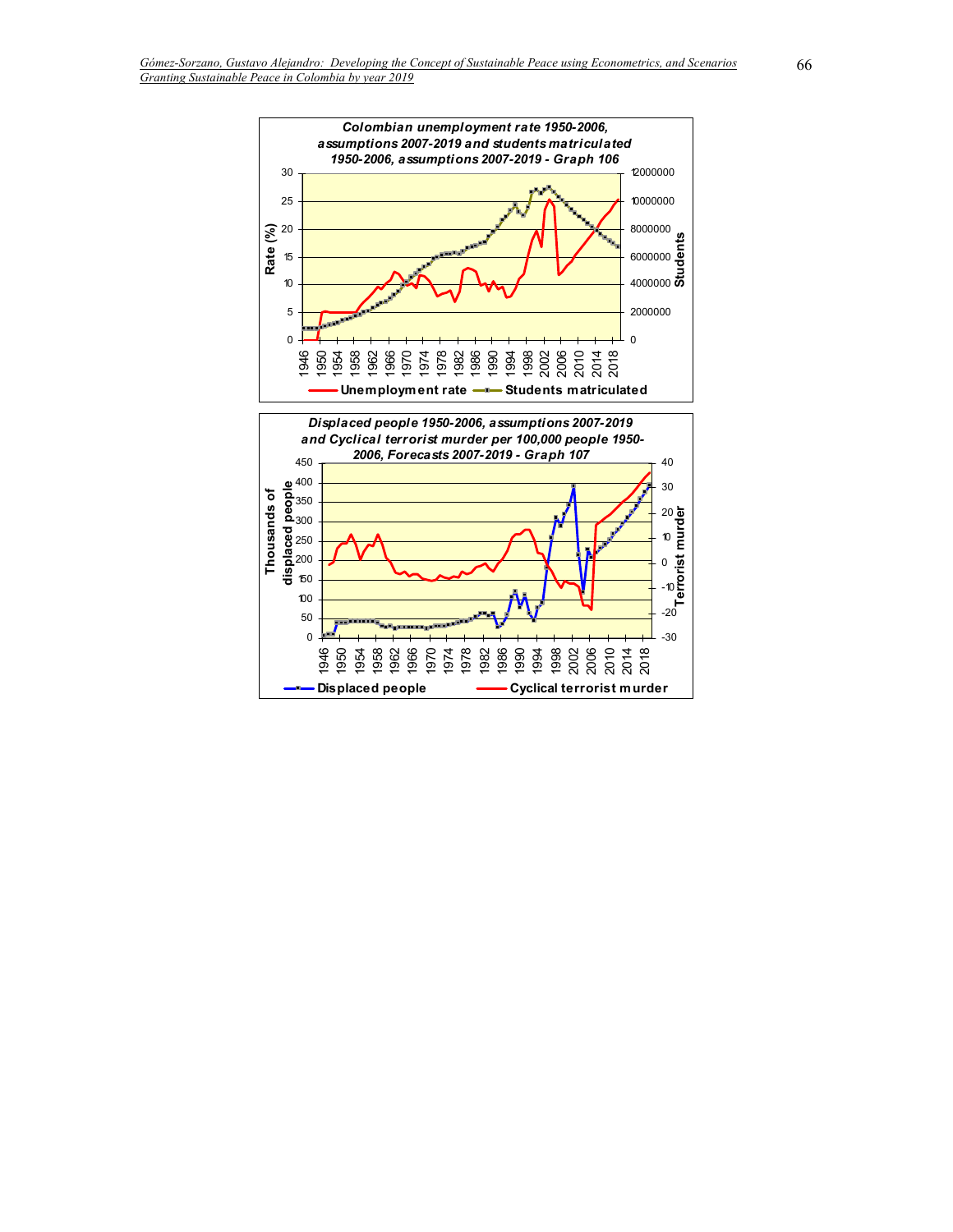# **Conclusion**

The concept of Sustainable Peace has been technically defined through the developing of a structural model for National murder, and a model for cyclical terrorist murder. The development of this concept was accomplished after 14 years of uninterrupted research, using advanced econometric techniques. The Scenarios for Sustainable Peace has been re-estimated using these models. The paper has been designed following recommendations from Víctor G. Ricardo Ex-High Commissioner for Peace, Colombia 1999 following his instructions as to the necessity of having an econometric model supporting the design of State Policy for Peace in Colombia.

#### **Acknowledgments**

I thank Major Alexander Useche Buitrago from DIJIN for supplying Revista de Criminalidad, Dr. Alicia Arango Olmos Private Secretary Colombian Presidency, Carolina Rentería, Director DNP, and Dr. Mauricio Vargas Vergnaud, Sub-director of Security and Defense DNP. For comments on a draft paper I thank participants at the Cowles Conference on the Econometrics of Strategy and Decision Making, Yale University 2000; Peace Science Conference, Middlesex University, London 2001 and, the First International Conference on: Defense, Security and Economic Development in the Balkans and Eastern Mediterranean, Larissa, Greece, 2001. Many other professionals contributed during the last 14 years, particularly Eugenia Almand from *Margaret Ann Isely Foundation* in Denver, Dr. Manuel Ramírez Gómez, officers of the National Planning Department (DNP), in particular Dr. Amanda Rocío Molina, Dr. Carlos Zarruk Gómez, and Dr. Alvaro Uribe and Eduardo González - Colombian Presidency Office of the High Commissioner for Peace as well as high ranking officers of the Ministry of Defense, both gave me important directions at a colloquiums held in Colombia in 1999. I also thank Regis University, University of Pennsylvania ñ Jerry Lee Center of Criminology (Dr. Lawrence W. Sherman), Upenn Department of Economics, The Stockholm Criminology Symposium organizers, Dr. Lina Nilsson. Finally I specially thank Reuters United Kingdom and Reuters, Lipper, Denver, Colorado, U.S.

#### **Appendix: data sources**

All monetary variables were obtained in nominal terms and converted with the implicit GDP deflactor (1994=100). The deflactor is obtained for 1946-49 from CEPAL, for 1950-1980 from Banco de la República (Central Bank of Colombia), and for 1981-1999 from Departamento Administrativo Nacional de Estadística (DANE).

 Per capita adjustments are made on the basis of total population (millions) counts coming from the censuses of 1953, 1968, 1973, 1978, 1983, 1985, 1993 and projections by DANE.

 Nominal social expenses (in millions of Colombian pesos) consist of health expenditures and education expenditures. For 1946-1970, taken from "Estado y Hacienda Pública en Colombia, 1934-1990," by César Giraldo (Contraloría General de la República); for 1971-1999, taken from financial reports of the General Comptrollers Office of Colombia.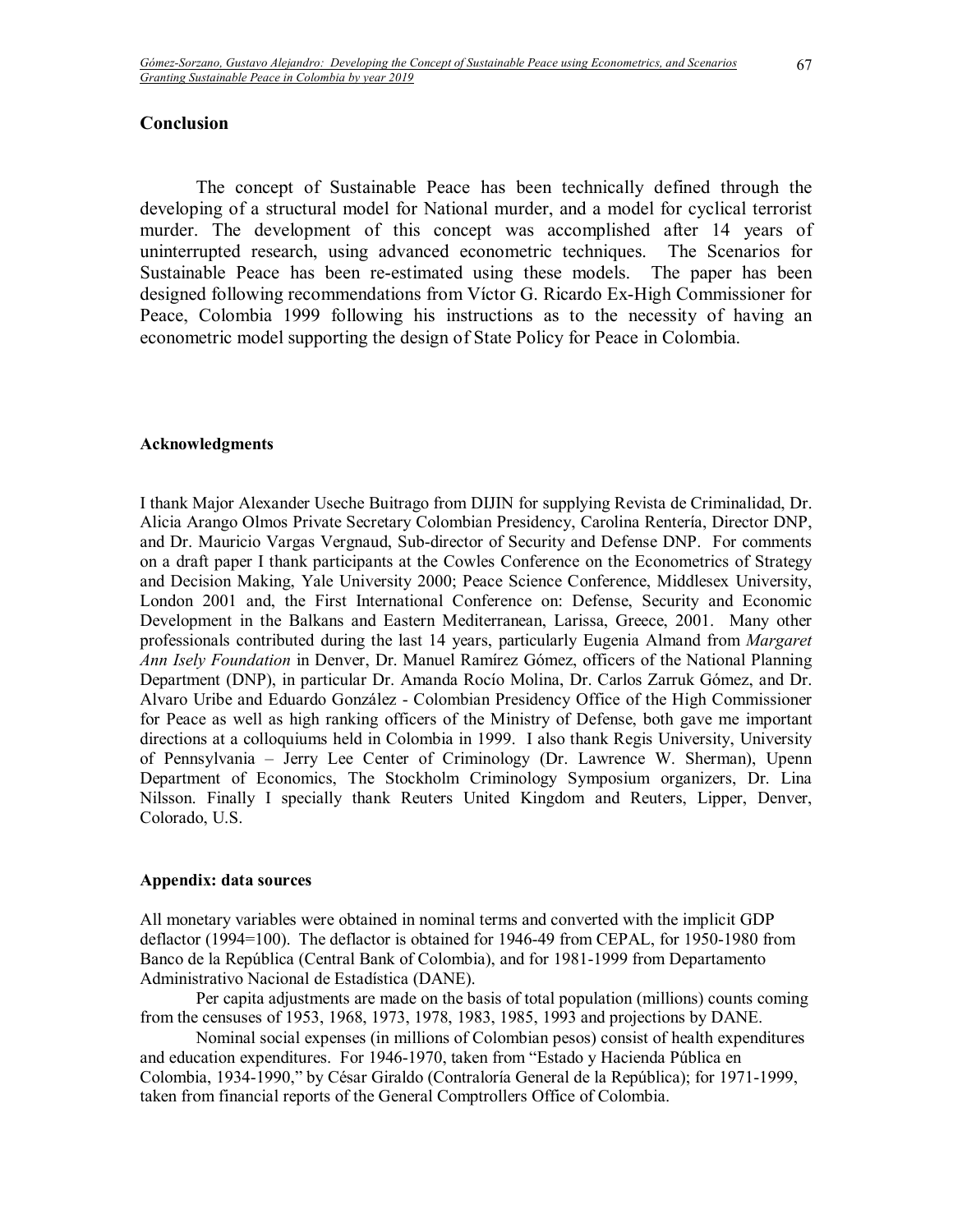Nominal trade balance data (millions of colombian pesos) is obtained as the difference of exports and imports of goods and services; Banco de la República (Colombian Central Bank), DANE, and calculations by the Departamento Nacional de Planeación (National Planning Department), Macroeconomics Studies Unit. Nominal private consumption (millions of Colombian pesos); Banco de la República, DANE, and calculations by the National Planning Department, Macroeconomic Studies Unit. Nominal government consumption (millions of Colombian pesos); Banco de la República, DANE, and calculations by the National Planning Department, Macroeconomic Studies Unit.

 The data for the total number of personnel of the Colombian police (PF) and for the total number of members of the armed forces both come up to year 1989 from the National Planning Department, Justice and Security Unit; from 1999 and projections to 2006 come from the National Ministry of Defense.

 The coding for the years of *La Violencia* and the *National Front* years are taken from Bushnell, 1993.

 Total homicides are the sum of four murder series: murder (*homicidio*), aggravated murder (*homicidio agravado*), murder with cyclical intent (*homicidio con fin cyclicala*), and death associated with the exercise of official duties (*homicidio con función, razón cargo o ejercicio de sus funciones*). The data are taken from various issues of *Revista Criminalidad*; Colombian National Police. Finally, the cyclical component of total homicides is computed by and reported in Gómez-Sorzano (2005).

 The unemployment rate for the period 1950-54 comes from the monthly bulletins of statistics (DANE), for the period 1955-1976 it was taken from Londoño (1990) and, since 1977 it corresponds to the unemployment rate in the four largest Colombian cities (Bogotá, Cali, Medellín and Barranquilla) the source is DANE.

 The number of students enrolled in all modalities (pre-elementary, elementary, high school, university) are taken from 1946-1990 from Londoño (1990), for 1987-2002 from the Ministry of National Education and the ICFES (Colombian Institute for the Promotion of Higher Education).

 The data for displaced families are taken from Revista Criminalidad #45, 2002 p.p. 86- 92; and Justice and Security Unit National Planning Department (DNP).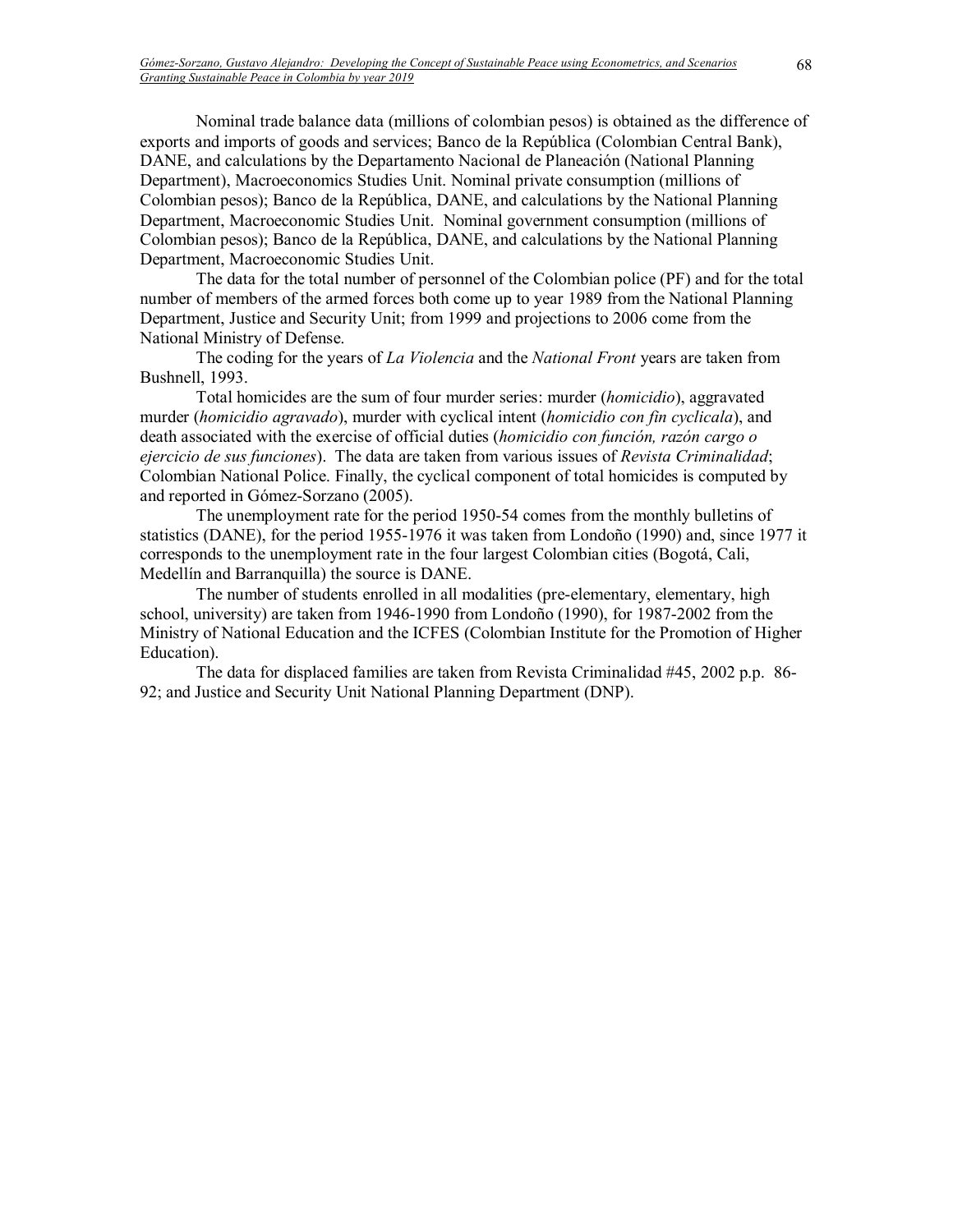**Appendix A.** The Beveridge & Nelson decomposition of economic time series applied to decomposing the Colombian per capita homicides from 1946 to 2006

I denote the observations of a stationary series of the logarithm of per capita homicides by *Lthom* and its first differences by  $W_t$ . Following Beveridge–Nelson, BN for short, (1981, p.154), many economic times series require transformation to natural logs before the first differences exhibit stationarity, so the  $W_t$ 's, then are continuous rates of change.

$$
W_t = Lt \text{hom}_t - Lt \text{hom}_{t-1} \tag{1}
$$

If the w's are stationary in the sense of fluctuating around a zero mean with stable autocovariance structure, then the decomposition theorem due to Wold (1938) implies that  $W_t$  maybe expressed as

$$
W_t = \mu + \lambda_0 \varepsilon_t + \lambda_1 \varepsilon_{t-1} + \dots , \quad \text{where } \lambda_0 \equiv 1 \tag{2}
$$

where,  $\mu$  the  $\lambda$ 's are constants, and the  $\varepsilon$ 's are uncorrelated disturbances. According to BN, the expectation of *Lt* hom<sub>t+k</sub> conditional on data for *Lt* hom through time t is denoted by *Lt* hom(*k*), and is given by

hom )1( ..... )( hom ( ..... .,...| , ) hom( ) ( hom ,........| hom , hom ) )3( 1 1 1 *Lt W W k Lt E W W W W Lt k E Lt Lt Lt t t t t kt t t kt t t* ∧ ∧ + + + + − ∧ = + + + = + + =

Since the  $Z_t$ 's can be expressed as accumulations of the  $W_t$ 's. Now from (2) it is easy to see that the forecasts of  $W_{t+i}$  at time t are

$$
\hat{W}_t(i) = \mu + \lambda_i \varepsilon_t + \lambda_{i+1} \varepsilon_{t-1} + \dots \tag{4}
$$
\n
$$
\mu + \sum_{j=1}^{\infty} \lambda_j \varepsilon_{t+1-j} ,
$$

Now substituting (4) in (3), and gathering terms in each  $\varepsilon_t$ , I get

$$
L \hat{\text{hom}}_t(k) = L \text{ hom}_t + \hat{W}_t(i)
$$
\n
$$
= L \text{ hom}_t + \left[ \mu + \sum_{j=1}^{\infty} \lambda_j \varepsilon_{t+1-j} \right]
$$
\n
$$
= k\mu + L \text{ hom}_t + \left( \sum_{i=1}^k \lambda_i \right) \varepsilon_t + \left( \sum_{i=1}^{k+1} \lambda_i \right) \varepsilon_{t-1} + \dots
$$
\n(5)

And considering long forecasts, I approximately have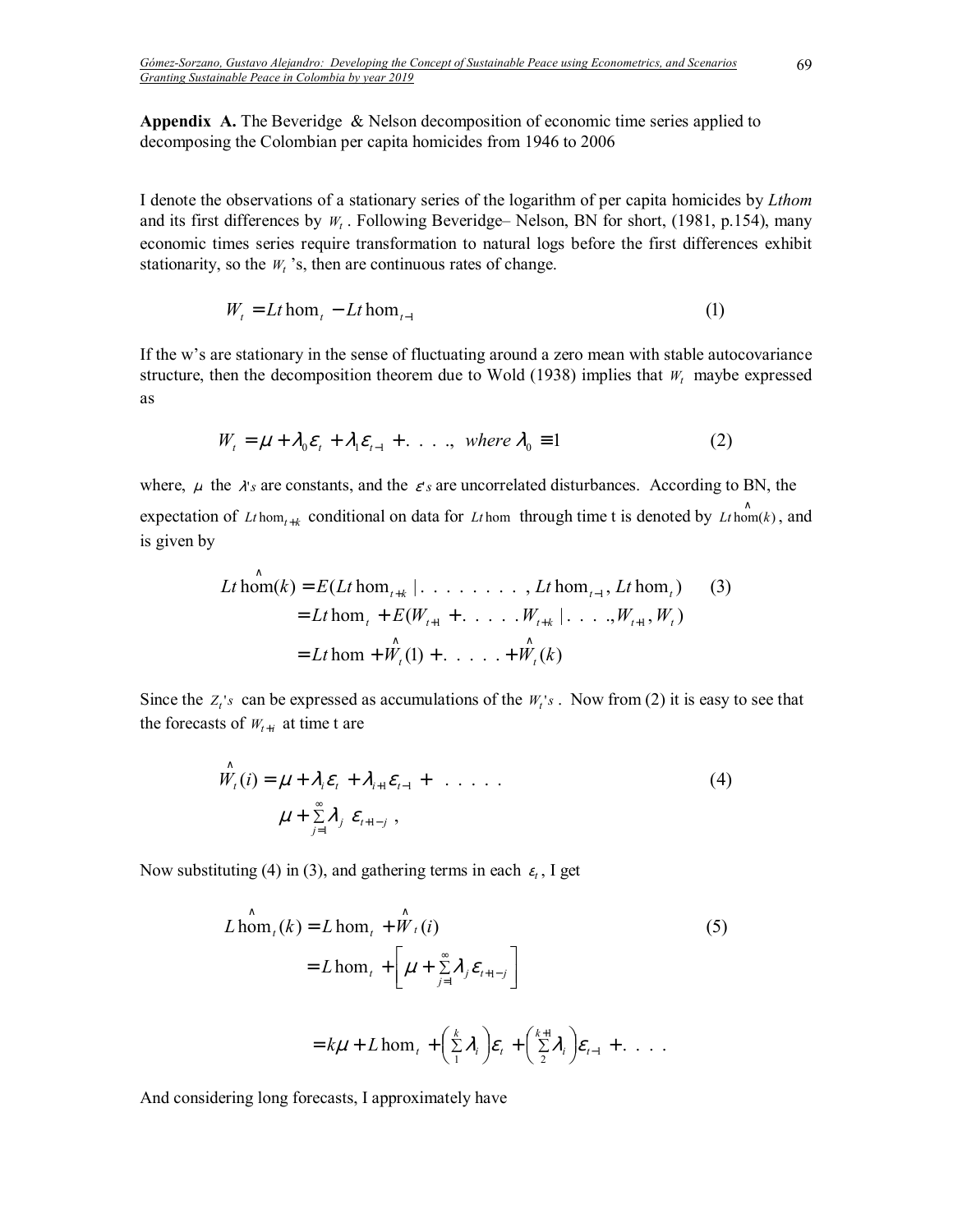$$
L \lim_{t \to \infty} (k) \cong k\mu + L \hom_t + \left(\sum_{i=1}^{\infty} \lambda_i\right) \varepsilon_t + \left(\sum_{i=1}^{\infty} \lambda_i\right) \varepsilon_{t-1} + \dots \tag{6}
$$

According to (6), it is clearly seen that the forecasts of homicide in period (k) is asymptotic to a linear function with slope equal to  $\mu$  (constant), and a level  $L$  *hom* (intercept or first value of the series).

Denoting this level by  $L \text{hom}_t$  I have

$$
L\overline{\text{hom}_{t}} = L\text{ hom}_{t} + \left(\sum_{1}^{\infty} \lambda_{i}\right) \varepsilon_{t} + \left(\sum_{2}^{\infty} \lambda_{i}\right) \varepsilon_{t-1} + \dots \quad \dots \quad . \tag{7}
$$

The unknown  $\mu$  and  $\lambda$ 's in Eq. (6) must be estimated. Beveridge and Nelson suggest and ARIMA procedure of order  $(p,1,q)$  with drift  $\mu$ .

$$
W_t = \mu + \frac{\left(1 - \theta_1 L^1 - \ldots - \theta_q L^q\right)}{\left(1 - \varphi_1 L^1 - \ldots - \varphi_p L^p\right)} \varepsilon_t = \mu + \frac{\theta(L)}{\varphi(L)} \varepsilon_t
$$
\n(8)

Cuddington and Winters (1987, p.22, Eq. 7) realized that in the steady state, i.e.,  $L=1$ , Eq. (9) converts to

$$
\overline{L \hom}_{t} - \overline{L \hom}_{t-1} = \mu + \frac{(1 - \theta_1 - \dots \theta_q)}{(1 - \phi_1 - \dots \phi_p)} \varepsilon_t = \mu + \frac{\theta(1)}{\varphi(1)} \varepsilon_t (9)
$$

The next step requires replacing the parameters of the ARIMA model (Table 6) and iterating Eq.(9) recursively, i.e., replace t by  $(t-1)$ , and  $(t-1)$  by  $(t-2)$ , etc, I get

$$
W_{t} = \overline{L \text{ hom}_{t}} - \overline{L \text{ hom}_{t-1}} = \mu + \frac{\theta(1)}{\phi(1)} \varepsilon_{t}
$$
(10)  

$$
W_{t-1} = \overline{L \text{ hom}_{t-1}} - \overline{L \text{ hom}_{t-2}} = \mu + \frac{\theta(1)}{\phi(1)} \varepsilon_{t-1}
$$
  

$$
W_{t} = \overline{L \text{ hom}_{t}} = \overline{L \text{ hom}_{t}} + \mu + \frac{\theta(1)}{\phi(1)} \varepsilon_{t}
$$
(this is the value for year 1947)  

$$
W_{60} = \overline{L \text{ hom}_{82}} = \overline{L \text{ hom}_{0}} + \mu + \frac{\theta(1)}{\phi(1)} \varepsilon_{2}
$$
(this is the value for year 2006)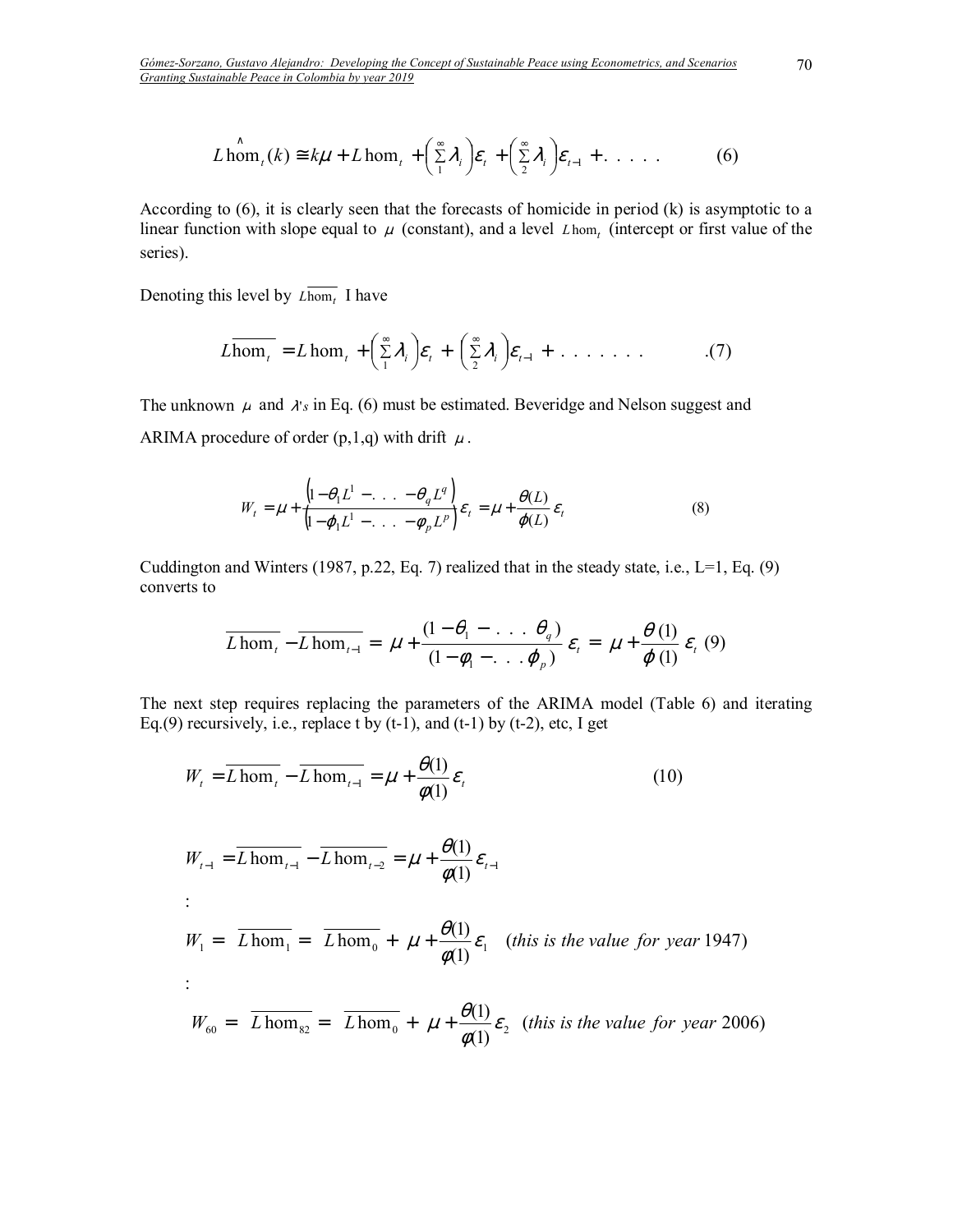Adding these equations I obtain  $W_1$  (the value for year 1947), and  $W_{60}$  (the value for year 2006), on the right hand side  $\mu$  is added "t" times, and the fraction following  $\mu$  is a constant multiplied by the sum of error terms. I obtain

$$
\overline{L \hom_t} = \overline{L \hom_0} + \mu \cdot t + \frac{\theta(1)}{\phi(1)} \sum_{i=1}^t \varepsilon_i
$$
 (11)

This is, Newbold's (1990, 457, Eq. $(6)$ , which is a differential equations that solves after replacing the initial value for  $\overline{L \text{hom}_{0}}$ , which is the logarithm of per capita murder in year 1923.

Cárdenas (1991), suggests that Eq.(11), should be changed when the ARIMA model includes autoregressive components. Since the ARIMA developed for the U.S' case (Table 2), includes autoregressive, and moving average components, I formally show this now.

$$
L \text{ hom}_{t} - L \text{ hom}_{t-1} = \mu + \sum_{i=1}^{p} \phi_{i} W_{t-i} + \sum_{j=1}^{q} \theta_{j} \varepsilon_{t-j} + \varepsilon_{t}
$$
\n
$$
\Delta L \text{ hom}_{t} = W_{t} = Lt \text{ hom}_{t} - Lt \text{ hom}_{t-1}
$$
\n(12)

$$
L \text{hom}_{t} - L \text{hom}_{t-1} = \mu + \sum_{i=1}^{p} \phi_{i} \Delta L \text{hom}_{t-i} + \sum_{j=1}^{q} \theta_{j} \varepsilon_{t-j} + \varepsilon_{t}
$$

Bringing the moving average components to the LHS, I get

$$
L \operatorname{hom}_{t} - L \operatorname{hom}_{t-1} - \left( \sum_{i=1}^{p} \phi_i \Delta L \operatorname{hom}_{t-1} \right) = \mu + \sum_{i=1}^{q} \theta_i \varepsilon_{t-j} + \varepsilon_t \tag{13}
$$

Expanding summation terms

$$
(1 - \phi_1 L^1 - \phi_2 L^2 - \ldots - \phi_p L^p)(L \hom_t - L \hom_{t-1}) = \mu + (1 + \theta_1 L^1 + \ldots + \theta_q L^q) \varepsilon_t \tag{14}
$$

For the Colombian case, Arima model from table 6, does not include autoregressive components, so equation (14) becomes,

$$
(L \text{hom}_{t} - L \text{hom}_{t-1}) = \mu + (1 + \theta_1 L^1 + ... + \theta_q L^q) \varepsilon_t
$$
 (14*A*)

And after replacing parameters, I get the following equation,

$$
(L \text{hom}_{t} - L \text{hom}_{t-1}) = 0.0220 + (1 + 0.2729 - 0.2701 - 0.2744)\varepsilon_{t} \quad (14B)
$$

Equation (14B) yields the permanent component of the per capita murder for Colombia; the last step requires taking the exponential to the LHS of 14B, getting the level for the permanent component. The cyclical component is finally obtained by the difference of the level of the observed per capita murder minus the level of the permanent component of murder, and is shown respectively on figures 1A and 1B.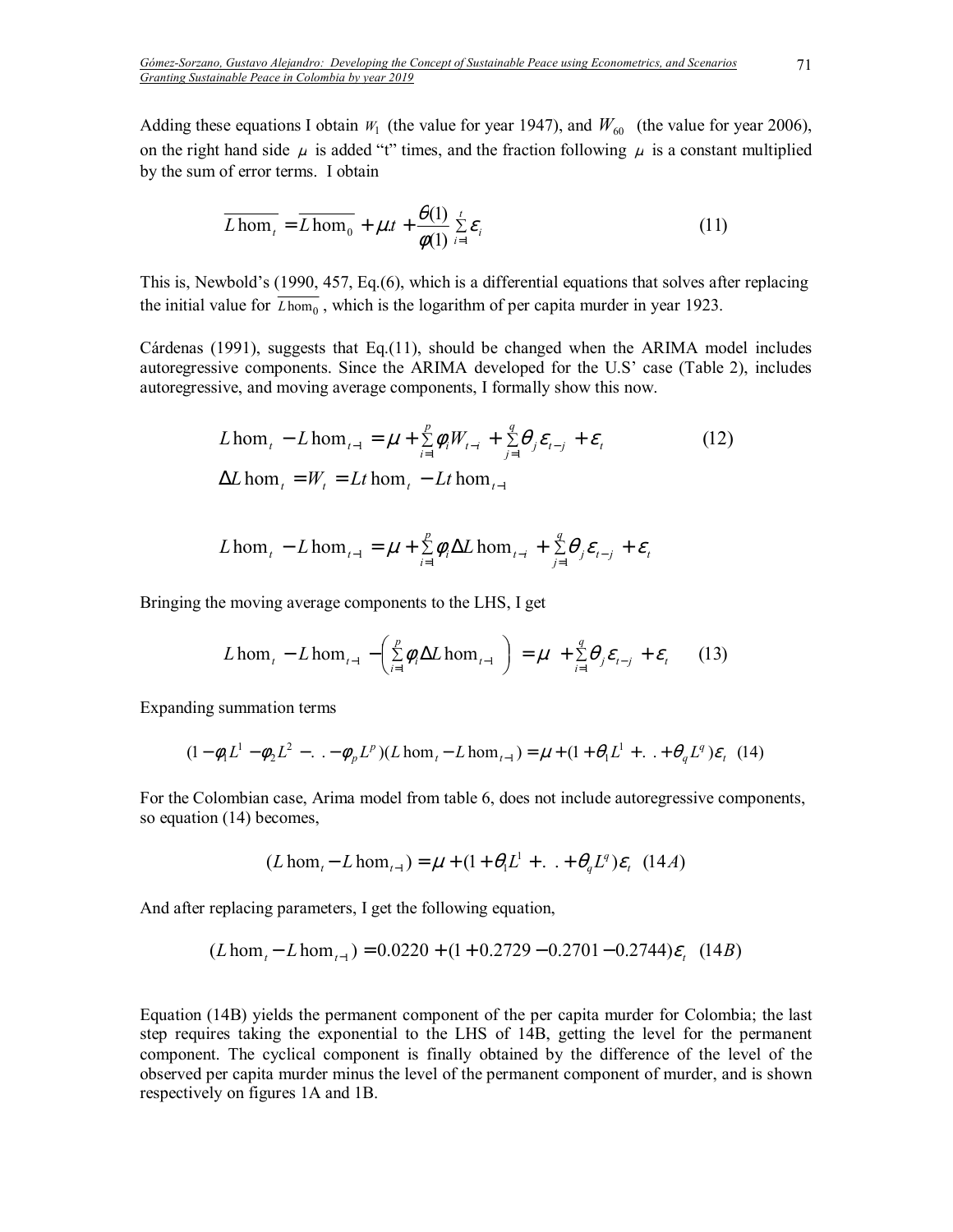## Appendix  $B -$  Scenarios 2007 – 2019 – A MODEL FOR NATIONAL MURDER

| Table 1 |   |                 |                  |        |    |                  |                 |        |
|---------|---|-----------------|------------------|--------|----|------------------|-----------------|--------|
| year    | в | CL <sub>1</sub> | RTB <sub>9</sub> | TAF99  | U9 | <b>STUDENTS9</b> | <b>DESPLA99</b> | THOMPC |
| 2005    | 0 | 1               | $-3308$          | 372611 | 12 | 11210917         | 229.3           | 39.88  |
| 2006    | 0 | 1               | -6238            | 391004 | 12 | 11323026         | 208.2           | 37.90  |
| 2007    | 0 | 1               | -5738            | 394672 | 11 | 11539371         | 89.6            | 113.92 |
| 2008    | 0 | 1               | -5238            | 398618 | 10 | 11654764         | 72.4            | 118.71 |
| 2009    | 0 | 1               | -4738            | 402604 | 9  | 11771311         | 58.5            | 123.47 |
| 2010    | 0 | 1               | $-4238$          | 406630 | 8  | 11889024         | 47.3            | 128.21 |
| 2011    | 0 | 1               | -3738            | 386298 | 7  | 12007914         | 37.3            | 121.70 |
| 2012    | 0 | 1               | $-3238$          | 366983 | 6  | 12127993         | 27.3            | 115.65 |
| 2013    | 0 | 1               | $-2738$          | 348634 | 5  | 12249272         | 17.3            | 110.04 |
| 2014    | 0 | 1               | -2238            | 331202 | 5  | 12371764         | 7.3             | 103.57 |
| 2015    | 0 | 1               | $-1738$          | 314642 | 5  | 12495481         | 0               | 96.77  |
| 2016    | 0 | 1               | -1238            | 298910 | 5  | 12620435         | $\Omega$        | 90.25  |
| 2017    | 0 | 1               | $-738$           | 283964 | 5  | 12746639         | $\Omega$        | 84.08  |
| 2018    | 0 | 1               | $-238$           | 269766 | 5  | 12874105         | 0               | 78.25  |
| 2019    | 0 | 1               | 262              | 256278 | 5  | 13002846         | 0               | 72.75  |

B: Bogotazo years, CL1: Alternation in power, Rtb9: Real trade balance (millions of pesos 1994). Taf99: Total armed forces (Police+Army) U9: Unemployment rate, Students9: Students enrrolled in all modalities Despla99 : Displaced people (thousands). Thompc: National murder per 100,000

Table 2

| year | в        | CL <sub>1</sub> | RTB <sub>9</sub> | TAF99    | U9 | <b>STUDENTS9</b> | <b>DESPLA99</b> | THOMPC |
|------|----------|-----------------|------------------|----------|----|------------------|-----------------|--------|
| 2005 | 0        | 1               | $-3308$          | 372611   | 12 | 11210917         | 229.3           | 39.88  |
| 2006 | $\Omega$ | 1               | $-6238$          | 391004   | 12 | 11323026         | 208.2           | 37.90  |
| 2007 | 0        | 1               | -5738            | 374938.4 | 11 | 11539371         | 89.6            | 104.82 |
| 2008 | 0        | 1               | $-5238$          | 356191.5 | 10 | 11654764         | 72.4            | 99.15  |
| 2009 | 0        | 1               | $-4738$          | 338381.9 | 9  | 11771311         | 58.5            | 93.87  |
| 2010 | 0        | 1               | $-4238$          | 321462.8 | 8  | 11889024         | 47.3            | 88.95  |
| 2011 | 0        | 1               | $-3738$          | 305389.7 | 7  | 12007914         | 37.3            | 84.40  |
| 2012 | 0        | 1               | $-3238$          | 290120.2 | 6  | 12127993         | 27.3            | 80.21  |
| 2013 | $\Omega$ | 1               | $-2738$          | 275614.2 | 5  | 12249272         | 17.3            | 76.37  |
| 2014 | 0        | 1               | $-2238$          | 261833.5 | 5  | 12371764         | 7.3             | 71.59  |
| 2015 | $\Omega$ | 1               | $-1738$          | 248741.8 | 5  | 12495481         | $\mathbf{0}$    | 66.39  |
| 2016 | $\Omega$ | 1               | $-1238$          | 236304.7 | 5  | 12620435         | 0               | 61.38  |
| 2017 | 0        | 1               | $-738$           | 224489.5 | 5  | 12746639         | 0               | 56.66  |
| 2018 | $\Omega$ | 1               | $-238$           | 213265   | 5  | 12874105         | 0               | 52.20  |
| 2019 | 0        | 1               | 262              | 202601.7 | 5  | 13002846         | 0               | 48.00  |

B: Bogotazo years, CL1: Alternation in power, Rtb9: Real trade balance

(millions of pesos 1994). Taf99: Total armed forces (Police+Army)

U9: Unemployment rate, Students9: Students enrrolled in all modalities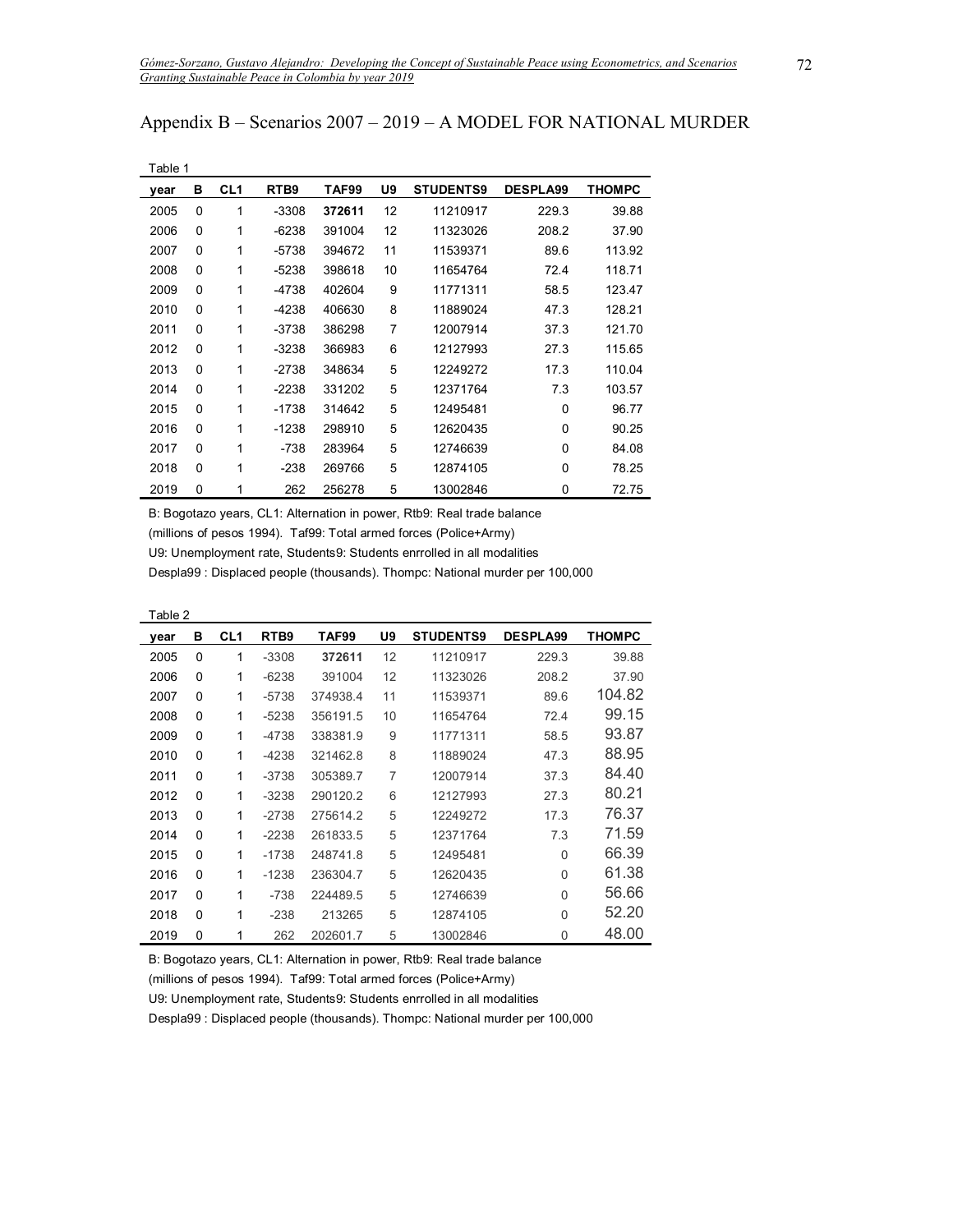|      | Tabla 3 |                 |                  |          |                |                  |                 |               |  |  |  |  |
|------|---------|-----------------|------------------|----------|----------------|------------------|-----------------|---------------|--|--|--|--|
| year | в       | CL <sub>1</sub> | RTB <sub>9</sub> | TAF99    | U9             | <b>STUDENTS9</b> | <b>DESPLA99</b> | <b>THOMPC</b> |  |  |  |  |
| 2005 | 0       | 1               | $-3308$          | 372611   | 12             | 11210917         | 229.3           | 39.88         |  |  |  |  |
| 2006 | 0       | 1               | $-6238$          | 391004   | 12             | 11323026         | 208.2           | 37.90         |  |  |  |  |
| 2007 | 0       | 1               | $-5738$          | 374938.4 | 9              | 11539371         | 89.6            | 108.74        |  |  |  |  |
| 2008 | 0       | 1               | $-5638$          | 338381.9 | 8              | 11654764         | 72.4            | 93.89         |  |  |  |  |
| 2009 | 0       | 1               | $-5538$          | 324846.6 | 7              | 11771311         | 58.5            | 89.60         |  |  |  |  |
| 2010 | 0       | 1               | $-5438$          | 311852.8 | 6              | 11889024         | 47.3            | 85.52         |  |  |  |  |
| 2011 | 0       | 1               | $-5338$          | 299378.7 | 5              | 12007914         | 37.3            | 81.65         |  |  |  |  |
| 2012 | 0       | 1               | $-5238$          | 287403.5 | $\overline{4}$ | 12127993         | 27.3            | 78.01         |  |  |  |  |
| 2013 | 0       | 1               | $-5138$          | 278781.4 | 3              | 12249272         | 17.3            | 75.91         |  |  |  |  |
| 2014 | 0       | 1               | $-5038$          | 270418   | 3              | 12371764         | 7.3             | 72.65         |  |  |  |  |
| 2015 | 0       | 1               | -4938            | 262305.4 | 3              | 12495481         | 0               | 68.78         |  |  |  |  |
| 2016 | 0       | 1               | -4838            | 257059.3 | 3              | 12620435         | 0               | 66.11         |  |  |  |  |
| 2017 | 0       | 1               | -4738            | 251918.1 | 3              | 12746639         | 0               | 63.49         |  |  |  |  |
| 2018 | 0       | 1               | $-4638$          | 246879.8 | 3              | 12874105         | 0               | 60.91         |  |  |  |  |
| 2019 | 0       | 1               | $-4538$          | 241942.2 | 3              | 13002846         | 0               | 58.38         |  |  |  |  |

(millions of pesos 1994). Taf99: Total armed forces (Police+Army)

U9: Unemployment rate, Students9: Students enrrolled in all modalities

Despla99 : Displaced people (thousands). Thompc: National murder per 100,000

|--|--|

| year | в | CL <sub>1</sub> | RTB <sub>9</sub> | TAF99  | U9             | <b>STUDENTS9</b> | <b>DESPLA99</b> | <b>THOMPC</b> |
|------|---|-----------------|------------------|--------|----------------|------------------|-----------------|---------------|
| 2005 | 0 | 1               | $-3308$          | 372611 | 12             | 11659309         | 229.3           | 39.88         |
| 2006 | 0 | 1               | $-6238$          | 391004 | 12             | 12009088         | 208.2           | 37.90         |
| 2007 | 0 | 1               | $-5738$          | 371453 | 10             | 12369360         | 89.6            | 101.92        |
| 2008 | 0 | 1               | $-5638$          | 352880 | 8              | 12740440         | 72.4            | 96.32         |
| 2009 | 0 | 1               | $-5538$          | 338764 | 6              | 13122653         | 58.5            | 92.69         |
| 2010 | 0 | 1               | $-5438$          | 325213 | 4              | 13516332         | 47.3            | 89.23         |
| 2011 | 0 | 1               | $-5338$          | 312204 | 4              | 13921821         | 37.3            | 82.03         |
| 2012 | 0 | 1               | $-5238$          | 299715 | $\overline{4}$ | 14339475         | 27.3            | 75.02         |
| 2013 | 0 | 1               | $-5138$          | 290723 | $\overline{4}$ | 14769659         | 17.3            | 69.58         |
| 2014 | 0 | 1               | $-5038$          | 282001 | 4              | 15212748         | 7.3             | 64.21         |
| 2015 | 0 | 1               | -4938            | 273540 | $\overline{4}$ | 15669130         | 0               | 58.87         |
| 2016 | 0 | 1               | -4838            | 268069 | 4              | 16139203         | 0               | 54.75         |
| 2017 | 0 | 1               | $-4738$          | 262707 | 4              | 16623379         | 0               | 50.63         |
| 2018 | 0 | 1               | $-4638$          | 257452 | 4              | 17122080         | 0               | 46.49         |
| 2019 | 0 | 1               | $-4538$          | 252302 | 4              | 17635742         | 0               | 42.35         |

B: Bogotazo years, CL1: Alternation in power, Rtb9: Real trade balance

(millions of pesos 1994). Taf99: Total armed forces (Police+Army)

U9: Unemployment rate, Students9: Students enrrolled in all modalities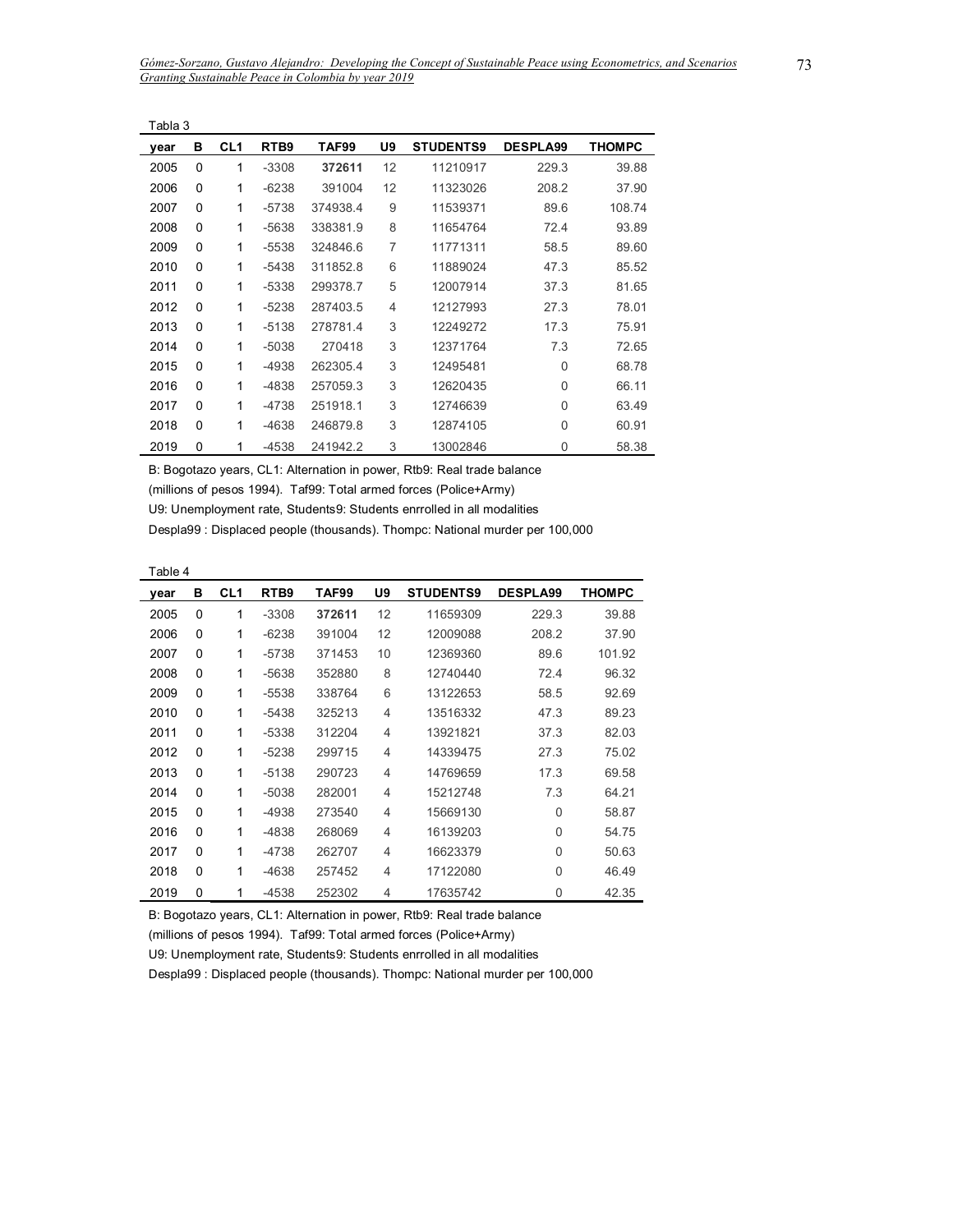| Table 5 |   |                 |                  |        |    |                  |                 |        |
|---------|---|-----------------|------------------|--------|----|------------------|-----------------|--------|
| year    | в | CL <sub>1</sub> | RTB <sub>9</sub> | TAF99  | U9 | <b>STUDENTS9</b> | <b>DESPLA99</b> | THOMPC |
| 2005    | 0 | 1               | $-3308$          | 372611 | 12 | 11210917         | 229.3           | 39.88  |
| 2006    | 0 | 1               | $-6238$          | 391004 | 12 | 11323026         | 208.2           | 37.90  |
| 2007    | 0 | 1               | $-6138$          | 367543 | 9  | 11885552.13      | 89.6            | 103.00 |
| 2008    | 0 | 1               | $-6038$          | 345490 | 8  | 12242118.69      | 72.4            | 93.90  |
| 2009    | 0 | 1               | $-5938$          | 328215 | 7  | 12609382.25      | 58.5            | 86.90  |
| 2010    | 0 | 1               | $-5838$          | 311804 | 6  | 12987663.72      | 47.3            | 80.22  |
| 2011    | 0 | 1               | $-5738$          | 296213 | 5  | 13377293.63      | 37.3            | 73.86  |
| 2012    | 0 | 1               | $-5638$          | 281402 | 4  | 13778612.44      | 27.3            | 67.81  |
| 2013    | 0 | 1               | $-5538$          | 270145 | 3  | 14191970.82      | 17.3            | 63.35  |
| 2014    | 0 | 1               | $-5438$          | 259339 | 3  | 14617729.94      | 7.3             | 57.77  |
| 2015    | 0 | 1               | $-5338$          | 248965 | 3  | 15056261.84      | 0               | 51.62  |
| 2016    | 0 | 1               | $-5238$          | 248965 | 3  | 15507949.69      | 0               | 50.09  |
| 2017    | 0 | 1               | $-5138$          | 248965 | 3  | 15973188.19      | 0               | 48.52  |
| 2018    | 0 | 1               | $-5038$          | 248965 | 3  | 16452383.83      | 0               | 46.88  |
| 2019    | 0 | 1               | $-4938$          | 248965 | 3  | 16945955.35      | 0               | 45.19  |

(millions of pesos 1994). Taf99: Total armed forces (Police+Army)

U9: Unemployment rate, Students9: Students enrrolled in all modalities

Despla99 : Displaced people (thousands). Thompc: National murder per 100,000

| abie |  |
|------|--|
|------|--|

| vear | в | CL <sub>1</sub> | RTB <sub>9</sub> | TAF99  | U9 | <b>STUDENTS9</b> | <b>DESPLA99</b> | <b>THOMPC</b> |
|------|---|-----------------|------------------|--------|----|------------------|-----------------|---------------|
| 2005 | 0 | 1               | $-3308$          | 372611 | 12 | 11659309         | 229.3           | 39.88         |
| 2006 | 0 | 1               | $-6238$          | 391004 | 12 | 12009088         | 208.2           | 37.90         |
| 2007 | 0 | 1               | $-54$            | 414464 | 10 | 12369360         | 89.6            | 135.59        |
| 2008 | 0 | 1               | -64              | 439332 | 8  | 12740440         | 72.4            | 149.75        |
| 2009 | 0 | 1               | $-70$            | 461298 | 6  | 13122653         | 58.5            | 162.49        |
| 2010 | 0 | 1               | -59              | 484363 | 4  | 13516332         | 47.3            | 175.69        |
| 2011 | 0 | 1               | $-38$            | 508581 | 4  | 13921821         | 37.3            | 185.47        |
| 2012 | 0 | 1               | 100              | 534010 | 4  | 14339475         | 27.3            | 196.03        |
| 2013 | 0 | 1               | 150              | 555371 | 4  | 14769659         | 17.3            | 204.46        |
| 2014 | 0 | 1               | 200              | 577586 | 4  | 15212748         | 7.3             | 213.23        |
| 2015 | 0 | 1               | 250              | 600689 | 4  | 15669130         | $\Omega$        | 222.32        |
| 2016 | 0 | 1               | 300              | 600689 | 4  | 16139203         | $\mathbf{0}$    | 220.60        |
| 2017 | 0 | 1               | 350              | 600689 | 4  | 16623379         | $\Omega$        | 218.83        |
| 2018 | 0 | 1               | 400              | 600689 | 4  | 17122080         | 0               | 217.00        |
| 2019 | 0 | 1               | 450              | 600689 | 4  | 17635742         | 0               | 215.11        |

B: Bogotazo years, CL1: Alternation in power, Rtb9: Real trade balance

(millions of pesos 1994). Taf99: Total armed forces (Police+Army)

U9: Unemployment rate, Students9: Students enrrolled in all modalities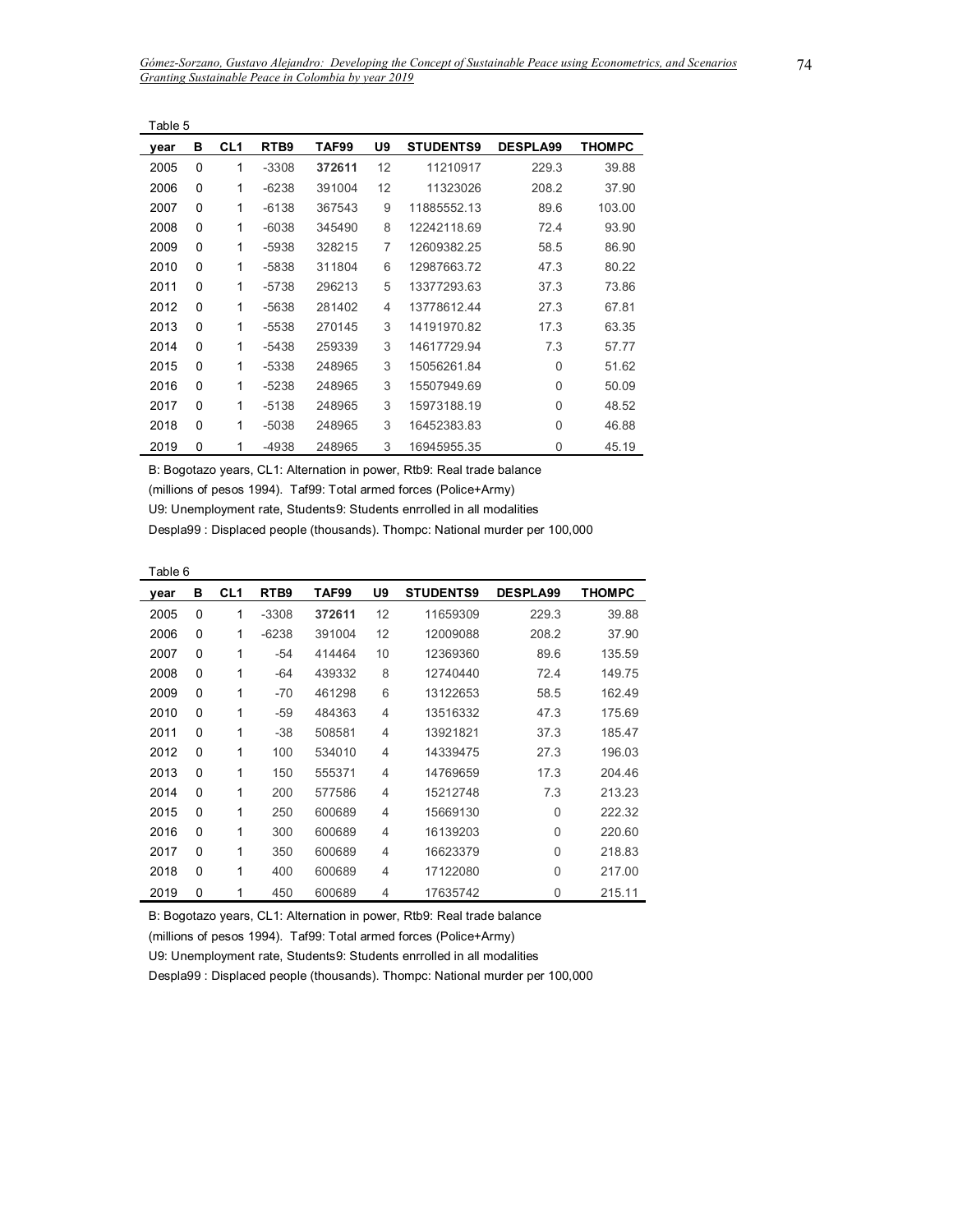|      | Table 7 |                 |                  |        |                |                  |                 |        |  |  |  |
|------|---------|-----------------|------------------|--------|----------------|------------------|-----------------|--------|--|--|--|
| year | в       | CL <sub>1</sub> | RTB <sub>9</sub> | TAF99  | U9             | <b>STUDENTS9</b> | <b>DESPLA99</b> | THOMPC |  |  |  |
| 2005 | 0       | 1               | $-3308$          | 372611 | 12             | 11659309         | 229.3           | 39.88  |  |  |  |
| 2006 | 0       | 1               | $-6238$          | 391004 | 12             | 12009088         | 208.2           | 37.90  |  |  |  |
| 2007 | 0       | 1               | -54              | 371453 | 10             | 12369360         | 89.6            | 115.76 |  |  |  |
| 2008 | 0       | 1               | -64              | 356594 | 8              | 12740440         | 72.4            | 111.61 |  |  |  |
| 2009 | 0       | 1               | $-70$            | 345896 | 6              | 13122653         | 58.5            | 109.29 |  |  |  |
| 2010 | 0       | 1               | -59              | 338978 | $\overline{4}$ | 13516332         | 47.3            | 108.67 |  |  |  |
| 2011 | 0       | 1               | -38              | 335588 | $\overline{4}$ | 13921821         | 37.3            | 105.71 |  |  |  |
| 2012 | 0       | 1               | 100              | 328876 | 4              | 14339475         | 27.3            | 101.46 |  |  |  |
| 2013 | 0       | 1               | 150              | 322298 | $\overline{4}$ | 14769659         | 17.3            | 97.01  |  |  |  |
| 2014 | 0       | 1               | 200              | 306183 | $\overline{4}$ | 15212748         | 7.3             | 88.11  |  |  |  |
| 2015 | 0       | 1               | 250              | 287812 | $\overline{4}$ | 15669130         | $\mathbf{0}$    | 78.08  |  |  |  |
| 2016 | 0       | 1               | 300              | 259030 | 4              | 16139203         | $\theta$        | 63.09  |  |  |  |
| 2017 | 0       | 1               | 350              | 235717 | $\overline{4}$ | 16623379         | $\theta$        | 50.57  |  |  |  |
| 2018 | 0       | 1               | 400              | 235717 | 4              | 17122080         | $\theta$        | 48.74  |  |  |  |
| 2019 | 0       | 1               | 450              | 235717 | 4              | 17635742         | $\overline{0}$  | 46.85  |  |  |  |

(millions of pesos 1994). Taf99: Total armed forces (Police+Army)

U9: Unemployment rate, Students9: Students enrrolled in all modalities

Despla99 : Displaced people (thousands). Thompc: National murder per 100,000

Table 8

Ĭ.

| year | в | CL <sub>1</sub> | RTB <sub>9</sub> | TAF99  | U9 | <b>STUDENTS9</b> | <b>DESPLA99</b> | <b>THOMPC</b> |
|------|---|-----------------|------------------|--------|----|------------------|-----------------|---------------|
| 2005 | 0 | 1               | $-3308$          | 372611 | 12 | 11659309         | 229.3           | 39.88         |
| 2006 | 0 | 1               | $-6238$          | 391004 | 12 | 12009088         | 208.2           | 37.90         |
| 2007 | 0 | 1               | -54              | 312803 | 10 | 12369360         | 89.6            | 88.72         |
| 2008 | 0 | 1               | -64              | 287778 | 8  | 12740440         | 72.4            | 79.88         |
| 2009 | 0 | 1               | $-70$            | 287778 | 6  | 13122653         | 58.5            | 82.49         |
| 2010 | 0 | 1               | $-59$            | 287778 | 4  | 13516332         | 47.3            | 85.06         |
| 2011 | 0 | 1               | -38              | 287778 | 4  | 13921821         | 37.3            | 83.67         |
| 2012 | 0 | 1               | 100              | 230224 | 4  | 14339475         | 27.3            | 55.98         |
| 2013 | 0 | 1               | 150              | 218712 | 4  | 14769659         | 17.3            | 49.26         |
| 2014 | 0 | 1               | 200              | 218712 | 4  | 15212748         | 7.3             | 47.79         |
| 2015 | 0 | 1               | 250              | 214337 | 4  | 15669130         | $\Omega$        | 44.21         |
| 2016 | 0 | 1               | 300              | 214337 | 4  | 16139203         | $\Omega$        | 42.49         |
| 2017 | 0 | 1               | 350              | 214337 | 4  | 16623379         | $\Omega$        | 40.71         |
| 2018 | 0 | 1               | 400              | 214337 | 4  | 17122080         | $\Omega$        | 38.88         |
| 2019 | 0 | 1               | 450              | 214337 | 4  | 17635742         | $\theta$        | 36.99         |

B: Bogotazo years, CL1: Alternation in power, Rtb9: Real trade balance

(millions of pesos 1994). Taf99: Total armed forces (Police+Army)

U9: Unemployment rate, Students9: Students enrrolled in all modalities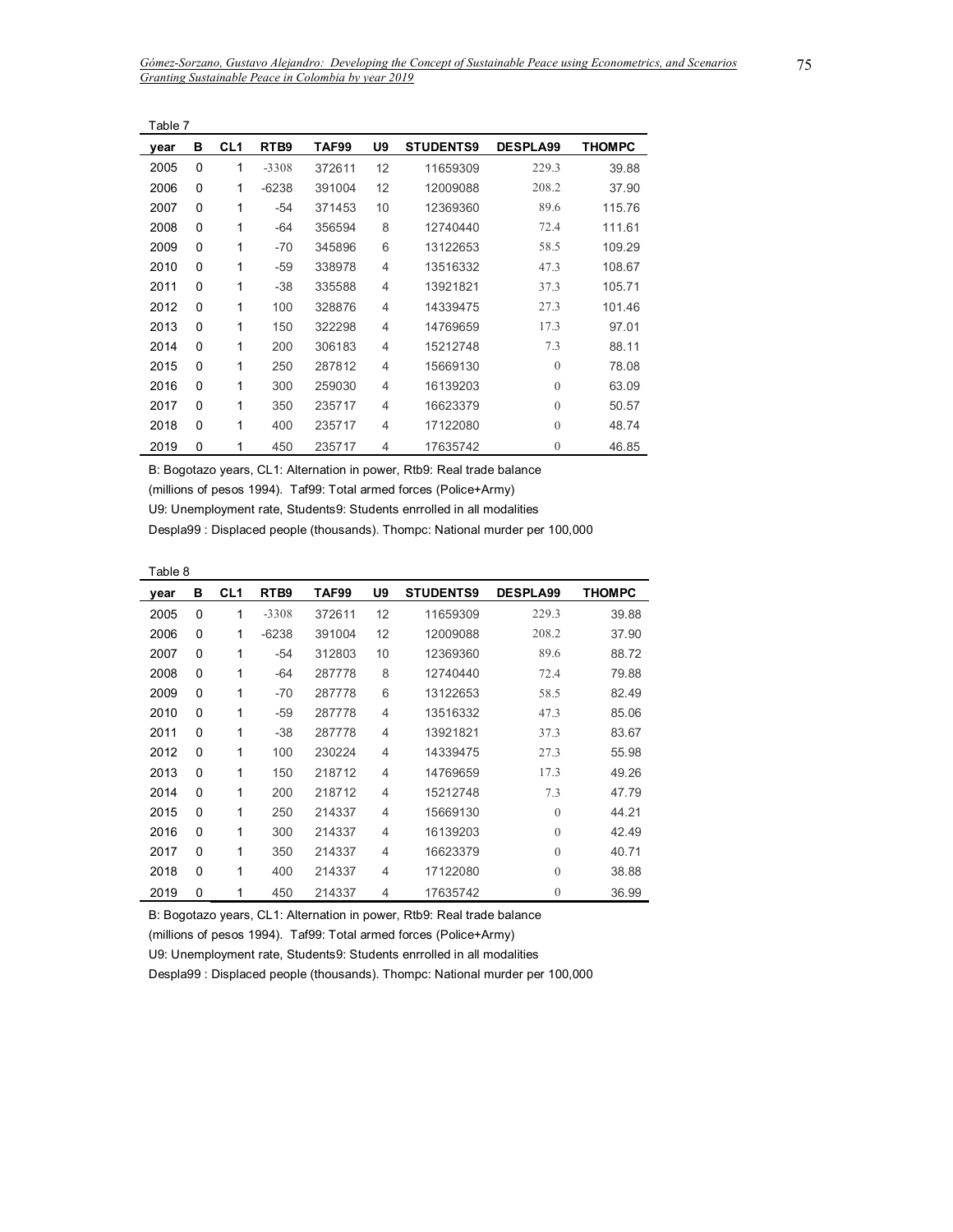| Table 9 |          |                 |                  |        |                |                  |                 |               |
|---------|----------|-----------------|------------------|--------|----------------|------------------|-----------------|---------------|
| year    | в        | CL <sub>1</sub> | RTB <sub>9</sub> | TAF99  | U9             | <b>STUDENTS9</b> | <b>DESPLA99</b> | <b>THOMPC</b> |
| 2005    | 0        | 1               | $-3308$          | 372611 | 12             | 11886802         | 229.3           | 39.88         |
| 2006    | $\Omega$ | 1               | $-6238$          | 391004 | 12             | 12362274         | 208.2           | 37.90         |
| 2007    | 0        | 1               | $-54$            | 312803 | 10             | 12856764         | 89.6            | 86.81         |
| 2008    | 0        | 1               | -64              | 287778 | 8              | 13371034         | 72.4            | 77.41         |
| 2009    | 0        | 1               | $-70$            | 287778 | 6              | 13905875         | 58.5            | 79.43         |
| 2010    | 0        | 1               | -59              | 287778 | $\overline{4}$ | 14462110         | 47.3            | 81.36         |
| 2011    | 0        | 1               | $-38$            | 287778 | 4              | 15040594         | 37.3            | 79.29         |
| 2012    | 0        | 1               | 100              | 230224 | 4              | 15642217         | 27.3            | 50.88         |
| 2013    | $\Omega$ | 1               | 150              | 218712 | $\overline{4}$ | 16267905         | 17.3            | 43.39         |
| 2014    | $\Omega$ | 1               | 200              | 218712 | $\overline{4}$ | 16918621         | 7.3             | 41.10         |
| 2015    | 0        | 1               | 250              | 214337 | $\overline{4}$ | 17595365         | $\mathbf{0}$    | 36.66         |
| 2016    | 0        | 1               | 300              | 214337 | $\overline{4}$ | 18299179         | $\overline{0}$  | 34.03         |
| 2017    | 0        | 1               | 350              | 214337 | $\overline{4}$ | 19031146         | $\overline{0}$  | 31.28         |
| 2018    | 0        | 1               | 400              | 214337 | 4              | 19792391         | $\theta$        | 28.42         |
| 2019    | 0        | 1               | 450              | 214337 | 4              | 20584082         | $\mathbf{0}$    | 25.44         |

(millions of pesos 1994). Taf99: Total armed forces (Police+Army)

U9: Unemployment rate, Students9: Students enrrolled in all modalities

Despla99 : Displaced people (thousands). Thompc: National murder per 100,000

Table 10

| year | в | CL <sub>1</sub> | RTB <sub>9</sub> | TAF99  | U9 | <b>STUDENTS9</b> | <b>DESPLA99</b> | <b>THOMPC</b> |
|------|---|-----------------|------------------|--------|----|------------------|-----------------|---------------|
| 2005 | 0 | 1               | $-3308$          | 372611 | 12 | 11886802         | 229.3           | 39.88         |
| 2006 | 0 | 1               | $-6238$          | 391004 | 12 | 12362274         | 208.2           | 37.90         |
| 2007 | 0 | 1               | -54              | 351903 | 10 | 12856764         | 89.6            | 104.84        |
| 2008 | 0 | 1               | $-64$            | 323750 | 8  | 13371034         | 72.4            | 93.99         |
| 2009 | 0 | 1               | $-70$            | 301410 | 6  | 13905875         | 58.5            | 85.71         |
| 2010 | 0 | 1               | -59              | 295381 | 4  | 14462110         | 47.3            | 84.86         |
| 2011 | 0 | 1               | -38              | 295381 | 4  | 15040594         | 37.3            | 82.79         |
| 2012 | 0 | 1               | 100              | 295381 | 4  | 15642217         | 27.3            | 80.92         |
| 2013 | 0 | 1               | 150              | 295381 | 4  | 16267905         | 17.3            | 78.73         |
| 2014 | 0 | 1               | 200              | 295381 | 4  | 16918621         | 7.3             | 76.45         |
| 2015 | 0 | 1               | 250              | 295381 | 4  | 17595365         | $\Omega$        | 74.03         |
| 2016 | 0 | 1               | 300              | 295381 | 4  | 18299179         | $\Omega$        | 71.39         |
| 2017 | 0 | 1               | 350              | 295381 | 4  | 19031146         | $\Omega$        | 68.64         |
| 2018 | 0 | 1               | 400              | 295381 | 4  | 19792391         | $\Omega$        | 65.78         |
| 2019 | 0 | 1               | 450              | 295381 | 4  | 20584082         | $\theta$        | 62.80         |

B: Bogotazo years, CL1: Alternation in power, Rtb9: Real trade balance

(millions of pesos 1994). Taf99: Total armed forces (Police+Army)

U9: Unemployment rate, Students9: Students enrrolled in all modalities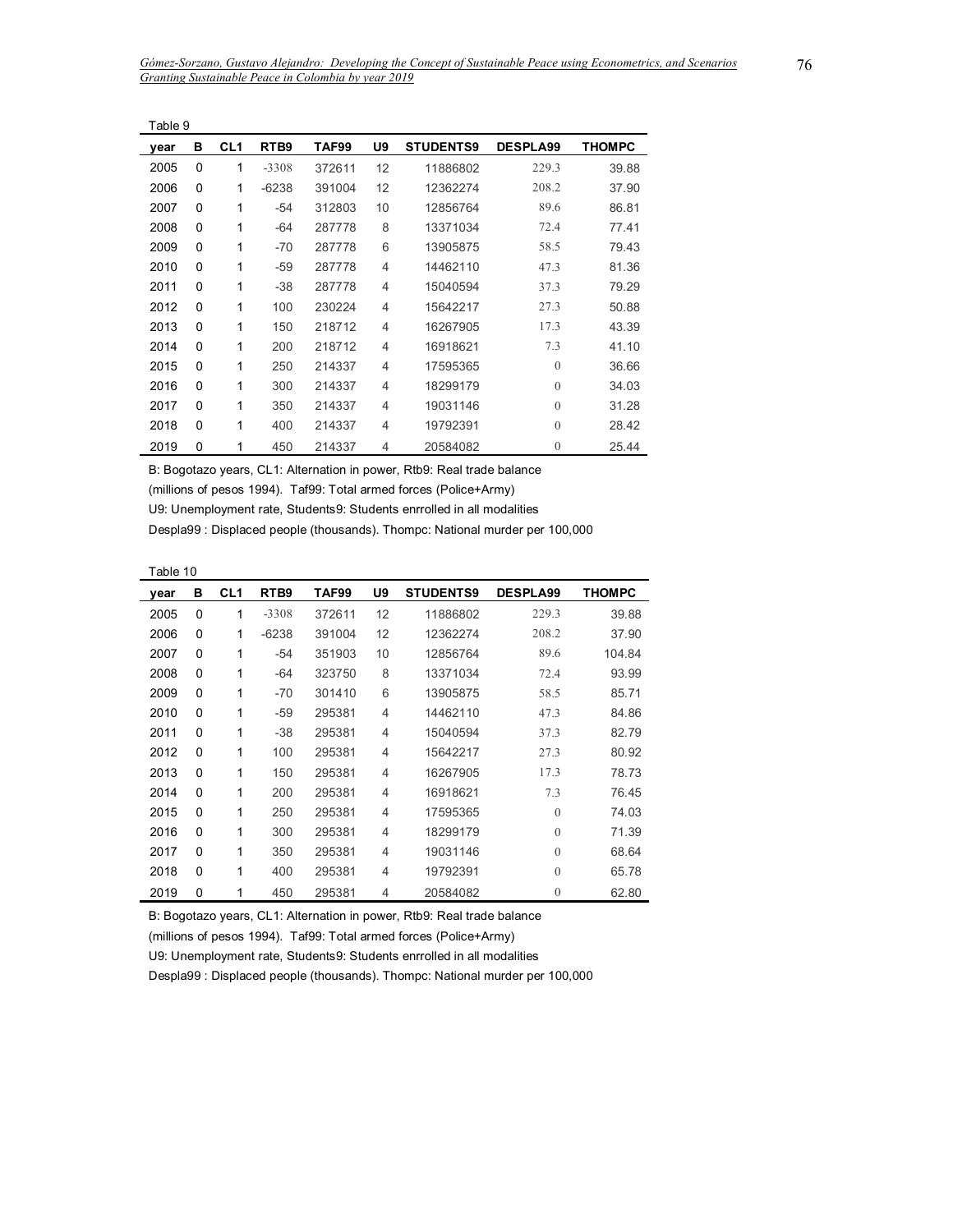| Table 11 |              |                 |                  |        |       |                  |                 |               |  |
|----------|--------------|-----------------|------------------|--------|-------|------------------|-----------------|---------------|--|
| year     | в            | CL <sub>1</sub> | RTB <sub>9</sub> | TAF99  | U9    | <b>STUDENTS9</b> | <b>DESPLA99</b> | <b>THOMPC</b> |  |
| 2005     | $\mathbf{0}$ | 1               | $-3308$          | 372611 | 11.8  | 11659309         | 229.3           | 39.88         |  |
| 2006     | 0            | 1               | $-6238$          | 391004 | 12.35 | 12009088         | 208.2           | 37.90         |  |
| 2007     | $\Omega$     | 1               | $-54$            | 234602 | 10.35 | 12369360         | 89.6            | 52.67         |  |
| 2008     | 0            | 1               | -64              | 187681 | 8.35  | 12740440         | 72.4            | 33.73         |  |
| 2009     | $\mathbf{0}$ | 1               | -70              | 178296 | 6.35  | 13122653         | 58.5            | 32.02         |  |
| 2010     | $\mathbf{0}$ | 1               | $-59$            | 174730 | 4.35  | 13516332         | 47.3            | 32.95         |  |
| 2011     | 0            | 1               | -38              | 172982 | 4.35  | 14192148         | 37.3            | 29.69         |  |
| 2012     | $\Omega$     | 1               | 100              | 172982 | 4.35  | 14901755         | 27.3            | 27.39         |  |
| 2013     | $\Omega$     | 1               | 150              | 172982 | 4.35  | 15646842         | 17.3            | 24.74         |  |
| 2014     | 0            | 1               | 200              | 172982 | 4.35  | 16429184         | 7.3             | 21.94         |  |
| 2015     | $\mathbf{0}$ | 1               | 250              | 172982 | 4.35  | 17250643         | $\theta$        | 18.95         |  |
| 2016     | 0            | 1               | 300              | 172982 | 4.35  | 18113175         | $\mathbf{0}$    | 15.69         |  |
| 2017     | $\Omega$     | 1               | 350              | 172982 | 4.35  | 19018833         | $\theta$        | 12.26         |  |
| 2018     | 0            | 1               | 400              | 172982 | 4.35  | 19969774         | $\theta$        | 8.66          |  |
| 2019     | 0            | 1               | 450              | 172982 | 4.35  | 20968262         | $\mathbf{0}$    | 4.87          |  |

(millions of pesos 1994). Taf99: Total armed forces (Police+Army)

U9: Unemployment rate, Students9: Students enrrolled in all modalities

Despla99 : Displaced people (thousands). Thompc: National murder per 100,000

| abie |  |
|------|--|
|------|--|

÷,

| vear | в        | CL <sub>1</sub> | RTB <sub>9</sub> | TAF99  | U9    | <b>STUDENTS9</b> | <b>DESPLA99</b> | <b>THOMPC</b> |
|------|----------|-----------------|------------------|--------|-------|------------------|-----------------|---------------|
| 2005 | 0        | 1               | $-3308$          | 372611 | 11.8  | 11659309         | 229.3           | 39.88         |
| 2006 | 0        | 1               | $-6238$          | 391004 | 12.35 | 12009088         | 208.2           | 37.90         |
| 2007 | $\Omega$ | 1               | $-54$            | 312803 | 10.35 | 12369360         | 89.6            | 88.72         |
| 2008 | $\Omega$ | 1               | -64              | 281522 | 8.35  | 12740440         | 72.4            | 77.00         |
| 2009 | 0        | 1               | $-70$            | 267445 | 6.35  | 13122653         | 58.5            | 73.12         |
| 2010 | $\Omega$ | 1               | -59              | 267445 | 4.35  | 13516332         | 47.3            | 75.69         |
| 2011 | $\Omega$ | 1               | $-38$            | 267445 | 4.35  | 14192148         | 37.3            | 73.24         |
| 2012 | $\Omega$ | 1               | 100              | 267445 | 4.35  | 14901755         | 27.3            | 70.94         |
| 2013 | $\Omega$ | 1               | 150              | 267445 | 4.35  | 15646842         | 17.3            | 68.29         |
| 2014 | $\Omega$ | 1               | 200              | 267445 | 4.35  | 16429184         | 7.3             | 65.49         |
| 2015 | 0        | 1               | 250              | 267445 | 4.35  | 17250643         | $\Omega$        | 62.50         |
| 2016 | $\Omega$ | 1               | 300              | 267445 | 4.35  | 18113175         | $\Omega$        | 59.24         |
| 2017 | $\Omega$ | 1               | 350              | 267445 | 4.35  | 19018833         | $\Omega$        | 55.81         |
| 2018 | $\Omega$ | 1               | 400              | 267445 | 4.35  | 19969774         | $\Omega$        | 52.21         |
| 2019 | 0        | 1               | 450              | 267445 | 4.35  | 20968262         | $\theta$        | 48.42         |

B: Bogotazo years, CL1: Alternation in power, Rtb9: Real trade balance

(millions of pesos 1994). Taf99: Total armed forces (Police+Army)

U9: Unemployment rate, Students9: Students enrrolled in all modalities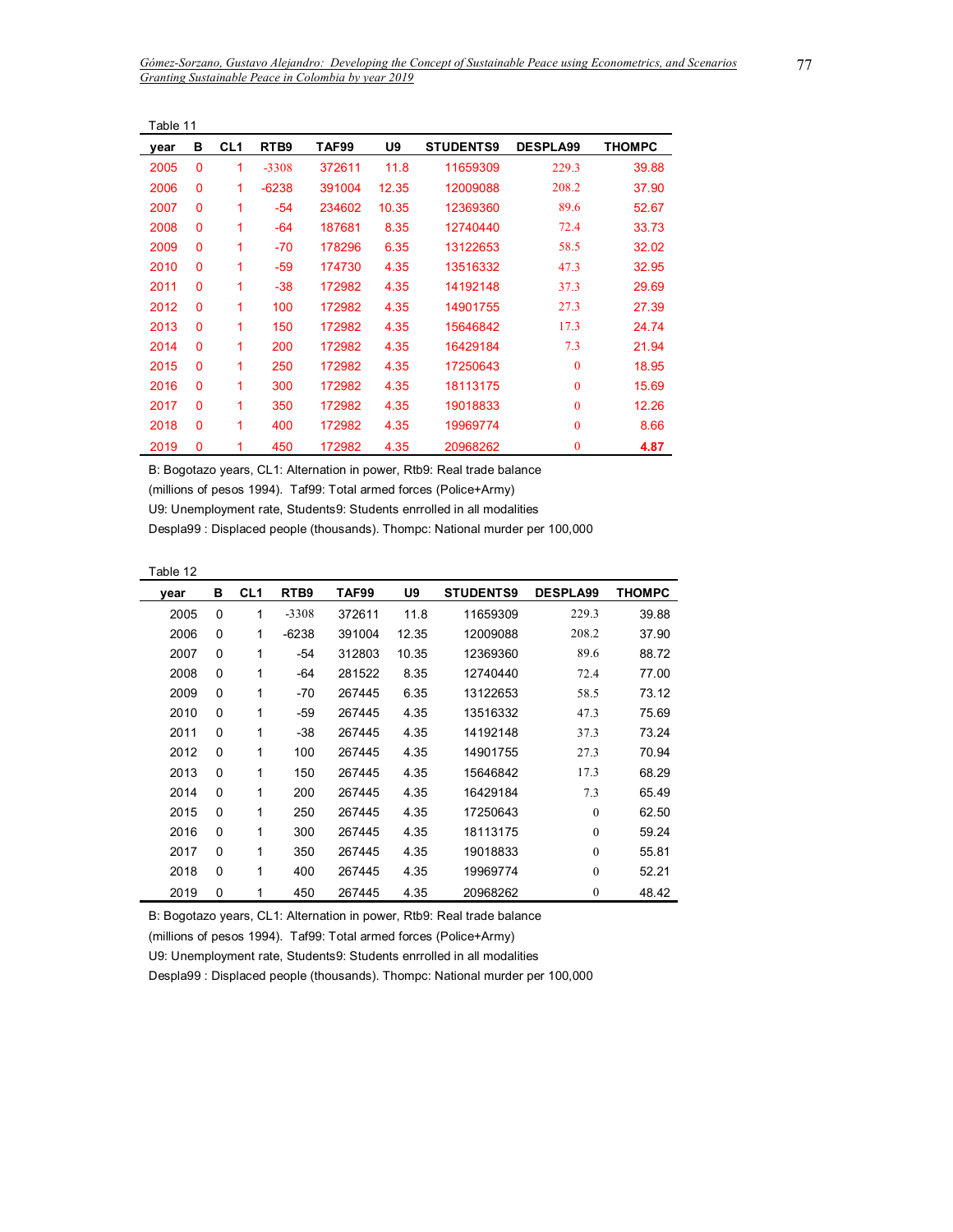| Table 13 |          |                 |         |        |       |                  |                 |               |
|----------|----------|-----------------|---------|--------|-------|------------------|-----------------|---------------|
| year     | в        | CL <sub>1</sub> | RTB9    | TAF99  | U9    | <b>STUDENTS9</b> | <b>DESPLA99</b> | <b>THOMPC</b> |
| 2005     | $\Omega$ | 1               | $-3308$ | 372611 | 11.8  | 11659309         | 229.3           | 39.88         |
| 2006     | 0        | 1               | $-6238$ | 391004 | 12.35 | 12009088         | 208.2           | 37.90         |
| 2007     | $\Omega$ | 1               | -54     | 293253 | 10.35 | 12369360         | 89.6            | 79.71         |
| 2008     | $\Omega$ | 1               | -64     | 249265 | 8.35  | 12740440         | 72.4            | 62.13         |
| 2009     | $\Omega$ | 1               | $-70$   | 224338 | 6.35  | 13122653         | 58.5            | 53.25         |
| 2010     | $\Omega$ | 1               | -59     | 206390 | 4.35  | 13516332         | 47.3            | 47.54         |
| 2011     | 0        | 1               | -38     | 198134 | 4.35  | 14192148         | 37.3            | 41.29         |
| 2012     | $\Omega$ | 1               | 100     | 198134 | 4.35  | 14901755         | 27.3            | 38.99         |
| 2013     | $\Omega$ | 1               | 150     | 198134 | 4.35  | 15646842         | 17.3            | 36.33         |
| 2014     | $\Omega$ | 1               | 200     | 198134 | 4.35  | 16429184         | 7.3             | 33.54         |
| 2015     | $\Omega$ | 1               | 250     | 198134 | 4.35  | 17250643         | $\mathbf{0}$    | 30.54         |
| 2016     | 0        | 1               | 300     | 198134 | 4.35  | 18113175         | $\Omega$        | 27.29         |
| 2017     | $\Omega$ | 1               | 350     | 198134 | 4.35  | 19018833         | $\mathbf{0}$    | 23.86         |
| 2018     | $\Omega$ | 1               | 400     | 198134 | 4.35  | 19969774         | $\theta$        | 20.26         |
| 2019     | 0        | 1               | 450     | 198134 | 4.35  | 20968262         | $\mathbf{0}$    | 16.47         |

(millions of pesos 1994). Taf99: Total armed forces (Police+Army)

U9: Unemployment rate, Students9: Students enrrolled in all modalities

Despla99 : Displaced people (thousands). Thompc: National murder per 100,000

|--|--|

| vear | в        | CL <sub>1</sub> | RTB <sub>9</sub> | TAF99  | U9    | <b>STUDENTS9</b> | <b>DESPLA99</b> | THOMPC |
|------|----------|-----------------|------------------|--------|-------|------------------|-----------------|--------|
| 2005 | 0        | 1               | $-3308$          | 372611 | 11.8  | 11659309         | 229.3           | 39.88  |
| 2006 | 0        | 1               | $-6238$          | 391004 | 12.35 | 12009088         | 208.2           | 37.90  |
| 2007 | 0        | 1               | -54              | 312803 | 10.35 | 12369360         | 89.6            | 88.72  |
| 2008 | 0        | 1               | $-64$            | 281522 | 8.35  | 12740440         | 72.4            | 77.00  |
| 2009 | 0        | 1               | -70              | 256184 | 6.35  | 13122653         | 58.5            | 67.93  |
| 2010 | 0        | 1               | -59              | 245936 | 4.35  | 13516332         | 47.3            | 65.77  |
| 2011 | 0        | 1               | $-38$            | 243476 | 4.35  | 14192148         | 37.3            | 62.19  |
| 2012 | $\Omega$ | 1               | 100              | 243476 | 4.35  | 14901755         | 27.3            | 59.89  |
| 2013 | 0        | 1               | 150              | 243476 | 4.35  | 15646842         | 17.3            | 57.24  |
| 2014 | 0        | 1               | 200              | 243476 | 4.35  | 16429184         | 7.3             | 54.44  |
| 2015 | 0        | 1               | 250              | 243476 | 4.35  | 17250643         | $\theta$        | 51.45  |
| 2016 | 0        | 1               | 300              | 243476 | 4.35  | 18113175         | $\theta$        | 48.19  |
| 2017 | 0        | 1               | 350              | 243476 | 4.35  | 19018833         | $\theta$        | 44.76  |
| 2018 | 0        | 1               | 400              | 243476 | 4.35  | 19969774         | $\theta$        | 41.16  |
| 2019 | 0        | 1               | 450              | 243476 | 4.35  | 20968262         | $\mathbf{0}$    | 37.37  |

B: Bogotazo years, CL1: Alternation in power, Rtb9: Real trade balance

(millions of pesos 1994). Taf99: Total armed forces (Police+Army)

U9: Unemployment rate, Students9: Students enrrolled in all modalities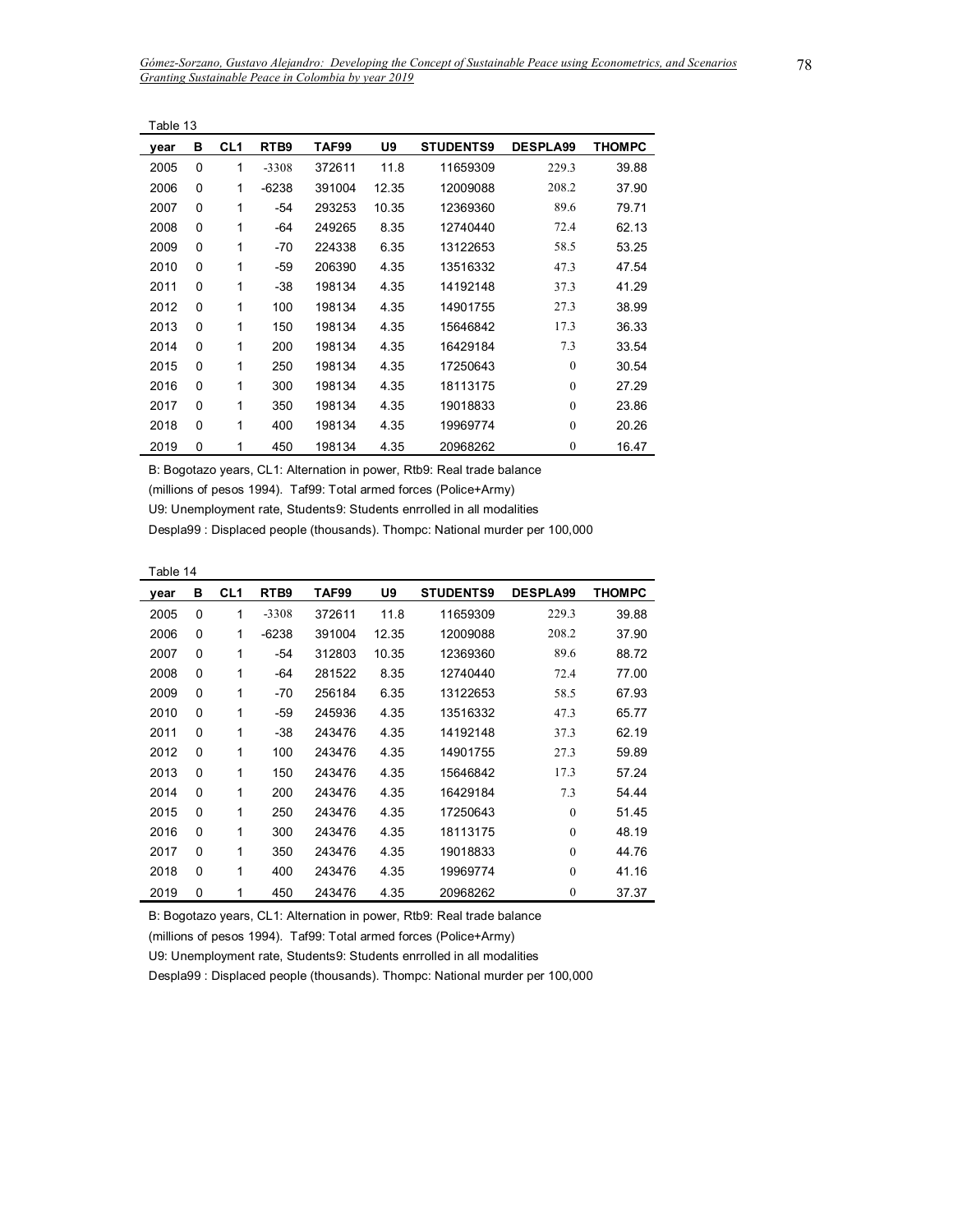| Table 15 |          |                 |         |        |       |                  |                 |               |
|----------|----------|-----------------|---------|--------|-------|------------------|-----------------|---------------|
| year     | в        | CL <sub>1</sub> | RTB9    | TAF99  | U9    | <b>STUDENTS9</b> | <b>DESPLA99</b> | <b>THOMPC</b> |
| 2005     | 0        | 1               | $-3308$ | 372611 | 11.8  | 11659309         | 229.3           | 39.88         |
| 2006     | $\Omega$ | 1               | $-6238$ | 391004 | 12.35 | 12009088         | 208.2           | 37.90         |
| 2007     | 0        | 1               | -54     | 312803 | 10.35 | 12369360         | 187.38          | 87.31         |
| 2008     | $\Omega$ | 1               | -64     | 281522 | 8.35  | 12740440         | 176.13          | 75.49         |
| 2009     | 0        | 1               | -70     | 256184 | 6.35  | 13122653         | 169.08          | 66.33         |
| 2010     | $\Omega$ | 1               | -59     | 245936 | 4.35  | 13516332         | 164             | 64.08         |
| 2011     | 0        | 1               | -38     | 243476 | 4.35  | 14192148         | 147.6           | 60.59         |
| 2012     | $\Omega$ | 1               | 100     | 243476 | 4.35  | 14901755         | 125.46          | 58.47         |
| 2013     | 0        | 1               | 150     | 243476 | 4.35  | 15646842         | 112.91          | 55.85         |
| 2014     | $\Omega$ | 1               | 200     | 243476 | 4.35  | 16429184         | 101.6           | 53.07         |
| 2015     | 0        | 1               | 250     | 243476 | 4.35  | 17250643         | 91.43           | 50.12         |
| 2016     | 0        | 1               | 300     | 243476 | 4.35  | 18113175         | 82.28           | 47.00         |
| 2017     | 0        | 1               | 350     | 243476 | 4.35  | 19018833         | 74.05           | 43.69         |
| 2018     | $\Omega$ | 1               | 400     | 243476 | 4.35  | 19969774         | 37              | 40.62         |
| 2019     | 0        | 1               | 450     | 243476 | 4.35  | 20968262         | $\mathbf{0}$    | 37.37         |

(millions of pesos 1994). Taf99: Total armed forces (Police+Army)

U9: Unemployment rate, Students9: Students enrrolled in all modalities

Despla99 : Displaced people (thousands). Thompc: National murder per 100,000

Table 16

| year | в | CL <sub>1</sub> | RTB9    | TAF99  | U9    | <b>STUDENTS9</b> | <b>DESPLA99</b> | <b>THOMPC</b> |
|------|---|-----------------|---------|--------|-------|------------------|-----------------|---------------|
| 2005 | 0 | 1               | $-3308$ | 372611 | 11.8  | 10340509         | 229.3           | 39.88         |
| 2006 | 0 | 1               | $-6238$ | 391004 | 12.35 | 10030294         | 208.2           | 37.90         |
| 2007 | 0 | 1               | $-6288$ | 312803 | 13.35 | 9729386          | 187.38          | 81.09         |
| 2008 | 0 | 1               | $-6338$ | 281522 | 14.35 | 9437504          | 176.13          | 65.90         |
| 2009 | 0 | 1               | $-6388$ | 256184 | 15.35 | 9154378          | 169.08          | 53.34         |
| 2010 | 0 | 1               | $-6438$ | 245936 | 16.35 | 8879746          | 164             | 47.68         |
| 2011 | 0 | 1               | $-6488$ | 243476 | 17.35 | 8613353          | 147.6           | 45.75         |
| 2012 | 0 | 1               | $-6538$ | 243476 | 18.35 | 8354952          | 125.46          | 45.00         |
| 2013 | 0 | 1               | -6588   | 243476 | 19.35 | 8104303          | 112.91          | 44.08         |
| 2014 | 0 | 1               | $-6638$ | 243476 | 20.35 | 7861117          | 101.6           | 43.11         |
| 2015 | 0 | 1               | -6688   | 243476 | 21.35 | 7625281          | 91.43           | 42.10         |
| 2016 | 0 | 1               | $-6738$ | 243476 | 22.35 | 7396522          | 82.28           | 41.04         |
| 2017 | 0 | 1               | -6788   | 243476 | 23.35 | 7174626          | 74.05           | 39.95         |
| 2018 | 0 | 1               | -6838   | 243476 | 24.35 | 6959387          | 37              | 39.24         |
| 2019 | 0 | 1               | $-6888$ | 243476 | 25.35 | 6750605          | $\mathbf{0}$    | 38.51         |

B: Bogotazo years, CL1: Alternation in power, Rtb9: Real trade balance

(millions of pesos 1994). Taf99: Total armed forces (Police+Army)

U9: Unemployment rate, Students9: Students enrrolled in all modalities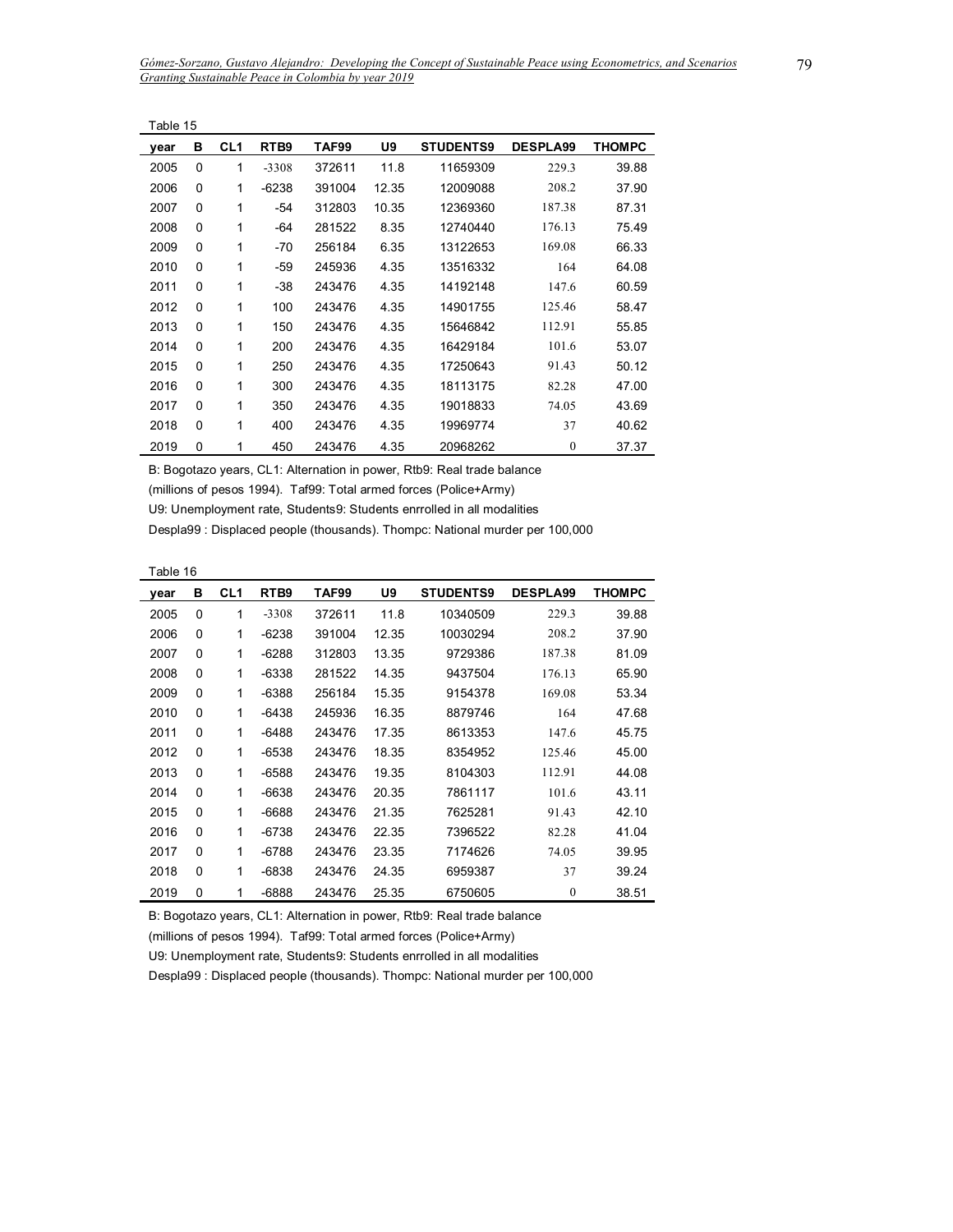| Table 17 |          |                 |                  |        |    |                  |                 |               |
|----------|----------|-----------------|------------------|--------|----|------------------|-----------------|---------------|
| year     | в        | CL <sub>1</sub> | RTB <sub>9</sub> | TAF99  | U9 | <b>STUDENTS9</b> | <b>DESPLA99</b> | <b>THOMPC</b> |
| 2005     | 0        | 1               | $-3308$          | 372611 | 12 | 10340509         | 229.3           | 39.88         |
| 2006     | $\Omega$ | 1               | $-6238$          | 391004 | 12 | 10030294         | 208.2           | 37.90         |
| 2007     | 0        | 1               | -6288            | 406644 | 13 | 9729386          | 218.61          | 123.90        |
| 2008     | 0        | 1               | $-6338$          | 422909 | 14 | 9437504          | 229.54          | 130.30        |
| 2009     | 0        | 1               | -6388            | 439826 | 15 | 9154378          | 241             | 136.96        |
| 2010     | 0        | 1               | $-6438$          | 457419 | 16 | 8879746          | 253             | 143.89        |
| 2011     | 0        | 1               | $-6488$          | 475716 | 17 | 8613353          | 265.72          | 151.10        |
| 2012     | 0        | 1               | -6538            | 494744 | 18 | 8354952          | 279             | 158.61        |
| 2013     | $\Omega$ | 1               | $-6588$          | 514534 | 19 | 8104303          | 292.95          | 166.43        |
| 2014     | 0        | 1               | -6638            | 535115 | 20 | 7861117          | 307.6           | 174.57        |
| 2015     | 0        | 1               | $-6688$          | 556520 | 21 | 7625281          | 322.9           | 183.06        |
| 2016     | 0        | 1               | -6738            | 578781 | 22 | 7396522          | 339.13          | 191.90        |
| 2017     | 0        | 1               | $-6788$          | 601932 | 23 | 7174626          | 356             | 201.12        |
| 2018     | 0        | 1               | $-6838$          | 626009 | 24 | 6959387          | 373.89          | 210.72        |
| 2019     | 0        | 1               | $-6888$          | 651050 | 25 | 6750605          | 392.59          | 220.72        |

(millions of pesos 1994). Taf99: Total armed forces (Police+Army)

U9: Unemployment rate, Students9: Students enrrolled in all modalities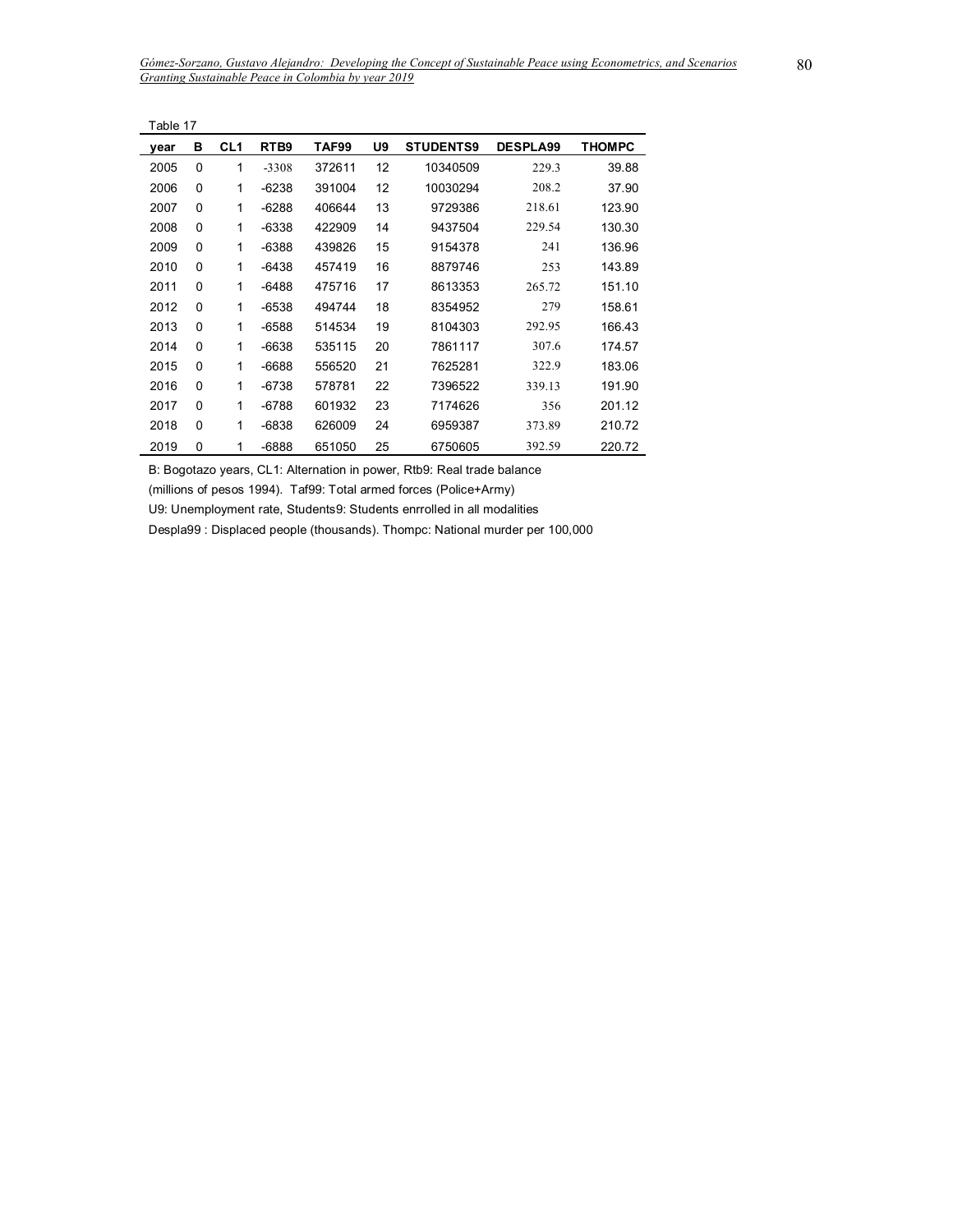| Table 1A |   |                 |         |        |    |                  |                 |               |  |  |
|----------|---|-----------------|---------|--------|----|------------------|-----------------|---------------|--|--|
| vear     | в | CL <sub>1</sub> | RTB9    | TAF99  | U9 | <b>STUDENTS9</b> | <b>DESPLA99</b> | <b>CVPC1B</b> |  |  |
| 2005     | 0 | 1               | $-3308$ | 372611 | 12 | 11210917         | 229.3           | $-16.80$      |  |  |
| 2006     | 0 | 1               | $-6238$ | 391004 | 12 | 11323026         | 208.2           | $-18.77$      |  |  |
| 2007     | 0 | 1               | $-5738$ | 394672 | 11 | 11539371         | 89.6            | 14.50         |  |  |
| 2008     | 0 | 1               | $-5238$ | 398618 | 10 | 11654764         | 72.4            | 16.97         |  |  |
| 2009     | 0 | 1               | $-4738$ | 402604 | 9  | 11771311         | 58.5            | 19.32         |  |  |
| 2010     | 0 | 1               | $-4238$ | 406630 | 8  | 11889024         | 47.3            | 21.58         |  |  |
| 2011     | 0 | 1               | -3738   | 386298 | 7  | 12007914         | 37.3            | 20.42         |  |  |
| 2012     | 0 | 1               | $-3238$ | 366983 | 6  | 12127993         | 27.3            | 19.39         |  |  |
| 2013     | 0 | 1               | $-2738$ | 348634 | 5  | 12249272         | 17.3            | 18.50         |  |  |
| 2014     | 0 | 1               | $-2238$ | 331202 | 5  | 12371764         | 7.3             | 17.17         |  |  |
| 2015     | 0 | 1               | $-1738$ | 314642 | 5  | 12495481         | 0               | 15.55         |  |  |
| 2016     | 0 | 1               | $-1238$ | 298910 | 5  | 12620435         | 0               | 13.81         |  |  |
| 2017     | 0 | 1               | $-738$  | 283964 | 5  | 12746639         | 0               | 12.18         |  |  |
| 2018     | 0 | 1               | $-238$  | 269766 | 5  | 12874105         | 0               | 10.64         |  |  |
| 2019     | 0 | 1               | 262     | 256278 | 5  | 13002846         | 0               | 9.21          |  |  |

## Appendix B – Scenarios 2007 – 2019 – A MODEL FOR CYCLICAL TERRORIST MURDER

B: Bogotazo years, CL1: Alternation in power, Rtb9: Real trade balance

(millions of pesos 1994). Taf99: Total armed forces (Police+Army)

U9: Unemployment rate, Students9: Students enrrolled in all modalities

Despla99 : Displaced people (thousands).

CVPC1B: Cyclical terrorist murder index

| Table 2A |   |                 |                  |         |    |                  |                 |               |  |
|----------|---|-----------------|------------------|---------|----|------------------|-----------------|---------------|--|
| vear     | в | CL <sub>1</sub> | RTB <sub>9</sub> | TAF99   | U9 | <b>STUDENTS9</b> | <b>DESPLA99</b> | <b>CVPC1B</b> |  |
| 2005     | 0 | 1               | $-3308$          | $-3308$ | 12 | 11210917         | 229.3           | $-16.80$      |  |
| 2006     | 0 | 1               | $-6238$          | $-6238$ | 12 | 11323026         | 208.2           | $-18.77$      |  |
| 2007     | 0 | 1               | $-5738$          | $-5738$ | 11 | 11539371         | 89.6            | 11.77         |  |
| 2008     | 0 | 1               | $-5238$          | $-5238$ | 10 | 11654764         | 72.4            | 11.07         |  |
| 2009     | 0 | 1               | $-4738$          | -4738   | 9  | 11771311         | 58.5            | 10.39         |  |
| 2010     | 0 | 1               | $-4238$          | $-4238$ | 8  | 11889024         | 47.3            | 9.75          |  |
| 2011     | 0 | 1               | -3738            | -3738   | 7  | 12007914         | 37.3            | 9.17          |  |
| 2012     | 0 | 1               | $-3238$          | $-3238$ | 6  | 12127993         | 27.3            | 8.71          |  |
| 2013     | 0 | 1               | $-2738$          | $-2738$ | 5  | 12249272         | 17.3            | 8.36          |  |
| 2014     | 0 | 1               | $-2238$          | $-2238$ | 5  | 12371764         | 7.3             | 7.53          |  |
| 2015     | 0 | 1               | $-1738$          | $-1738$ | 5  | 12495481         | $\Omega$        | 6.40          |  |
| 2016     | 0 | 1               | $-1238$          | $-1238$ | 5  | 12620435         | 0               | 5.11          |  |
| 2017     | 0 | 1               | -738             | -738    | 5  | 12746639         | 0               | 3.91          |  |
| 2018     | 0 | 1               | $-238$           | $-238$  | 5  | 12874105         | $\Omega$        | 2.79          |  |
| 2019     | 0 | 1               | 262              | 262     | 5  | 13002846         | $\Omega$        | 1.75          |  |

B: Bogotazo years, CL1: Alternation in power, Rtb9: Real trade balance

(millions of pesos 1994). Taf99: Total armed forces (Police+Army)

U9: Unemployment rate, Students9: Students enrrolled in all modalities

Despla99 : Displaced people (thousands).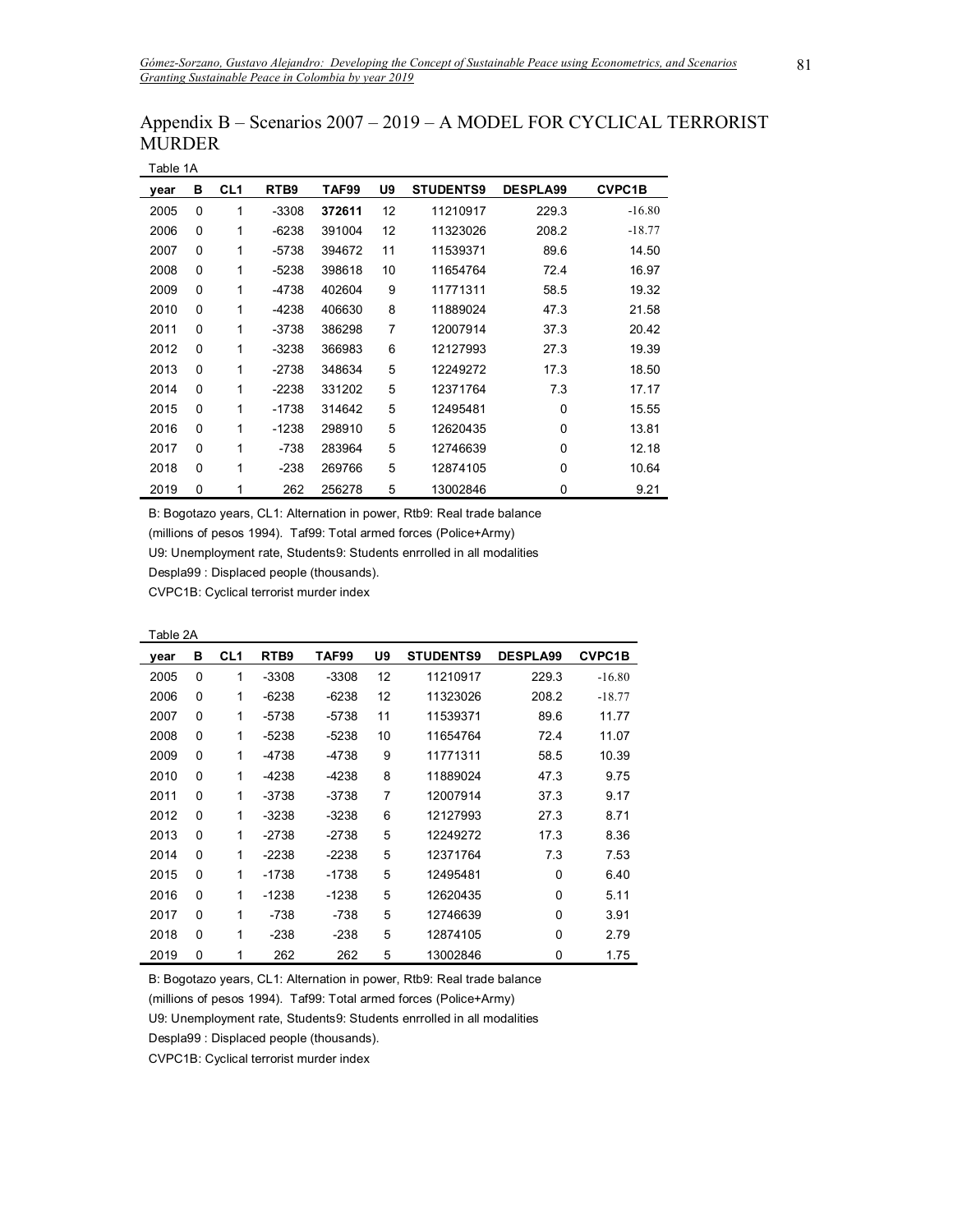|      | Tabla 3A |                 |                  |          |    |                  |                 |               |  |  |  |
|------|----------|-----------------|------------------|----------|----|------------------|-----------------|---------------|--|--|--|
| year | в        | CL <sub>1</sub> | RTB <sub>9</sub> | TAF99    | U9 | <b>STUDENTS9</b> | <b>DESPLA99</b> | <b>CVPC1B</b> |  |  |  |
| 2005 | 0        | 1               | $-3308$          | 372611   | 12 | 11210917         | 229.3           | $-16.80$      |  |  |  |
| 2006 | 0        | 1               | $-6238$          | 391004   | 12 | 11323026         | 208.2           | $-18.77$      |  |  |  |
| 2007 | 0        | 1               | -5738            | 374938.4 | 9  | 11539371         | 89.6            | 13.52         |  |  |  |
| 2008 | 0        | 1               | -5638            | 338381.9 | 8  | 11654764         | 72.4            | 9.85          |  |  |  |
| 2009 | 0        | 1               | -5538            | 324846.6 | 7  | 11771311         | 58.5            | 9.26          |  |  |  |
| 2010 | 0        | 1               | -5438            | 311852.8 | 6  | 11889024         | 47.3            | 8.65          |  |  |  |
| 2011 | 0        | 1               | -5338            | 299378.7 | 5  | 12007914         | 37.3            | 8.07          |  |  |  |
| 2012 | 0        | 1               | -5238            | 287403.5 | 4  | 12127993         | 27.3            | 7.57          |  |  |  |
| 2013 | 0        | 1               | $-5138$          | 278781.4 | 3  | 12249272         | 17.3            | 7.52          |  |  |  |
| 2014 | 0        | 1               | $-5038$          | 270418   | 3  | 12371764         | 7.3             | 6.94          |  |  |  |
| 2015 | 0        | 1               | $-4938$          | 262305.4 | 3  | 12495481         | $\Omega$        | 6.00          |  |  |  |
| 2016 | 0        | 1               | $-4838$          | 257059.3 | 3  | 12620435         | $\Omega$        | 5.21          |  |  |  |
| 2017 | 0        | 1               | $-4738$          | 251918.1 | 3  | 12746639         | $\Omega$        | 4.43          |  |  |  |
| 2018 | 0        | 1               | $-4638$          | 246879.8 | 3  | 12874105         | 0               | 3.67          |  |  |  |
| 2019 | 0        | 1               | $-4538$          | 241942.2 | 3  | 13002846         | 0               | 2.92          |  |  |  |

(millions of pesos 1994). Taf99: Total armed forces (Police+Army)

U9: Unemployment rate, Students9: Students enrrolled in all modalities

Despla99 : Displaced people (thousands).

CVPC1B: Cyclical terrorist murder index

| Table 4A |
|----------|
|----------|

| year | в | CL1 | RTB <sub>9</sub> | TAF99  | U9 | <b>STUDENTS9</b> | <b>DESPLA99</b> | <b>CVPC1B</b> |
|------|---|-----|------------------|--------|----|------------------|-----------------|---------------|
| 2005 | 0 | 1   | $-3308$          | 372611 | 12 | 11659309         | 229.3           | $-16.80$      |
| 2006 | 0 | 1   | $-6238$          | 391004 | 12 | 12009088         | 208.2           | $-18.77$      |
| 2007 | 0 | 1   | -5738            | 371453 | 10 | 12369360         | 89.6            | 10.92         |
| 2008 | 0 | 1   | $-5638$          | 352880 | 8  | 12740440         | 72.4            | 10.24         |
| 2009 | 0 | 1   | $-5538$          | 338764 | 6  | 13122653         | 58.5            | 10.05         |
| 2010 | 0 | 1   | -5438            | 325213 | 4  | 13516332         | 47.3            | 9.83          |
| 2011 | 0 | 1   | $-5338$          | 312204 | 4  | 13921821         | 37.3            | 7.88          |
| 2012 | 0 | 1   | $-5238$          | 299715 | 4  | 14339475         | 27.3            | 5.98          |
| 2013 | 0 | 1   | $-5138$          | 290723 | 4  | 14769659         | 17.3            | 4.54          |
| 2014 | 0 | 1   | $-5038$          | 282001 | 4  | 15212748         | 7.3             | 3.13          |
| 2015 | 0 | 1   | -4938            | 273540 | 4  | 15669130         | 0               | 1.64          |
| 2016 | 0 | 1   | -4838            | 268069 | 4  | 16139203         | 0               | 0.31          |
| 2017 | 0 | 1   | $-4738$          | 262707 | 4  | 16623379         | 0               | $-1.04$       |
| 2018 | 0 | 1   | -4638            | 257452 | 4  | 17122080         | 0               | $-2.38$       |
| 2019 | 0 | 1   | $-4538$          | 252302 | 4  | 17635742         | 0               | $-3.74$       |

B: Bogotazo years, CL1: Alternation in power, Rtb9: Real trade balance

(millions of pesos 1994). Taf99: Total armed forces (Police+Army)

U9: Unemployment rate, Students9: Students enrrolled in all modalities

Despla99 : Displaced people (thousands).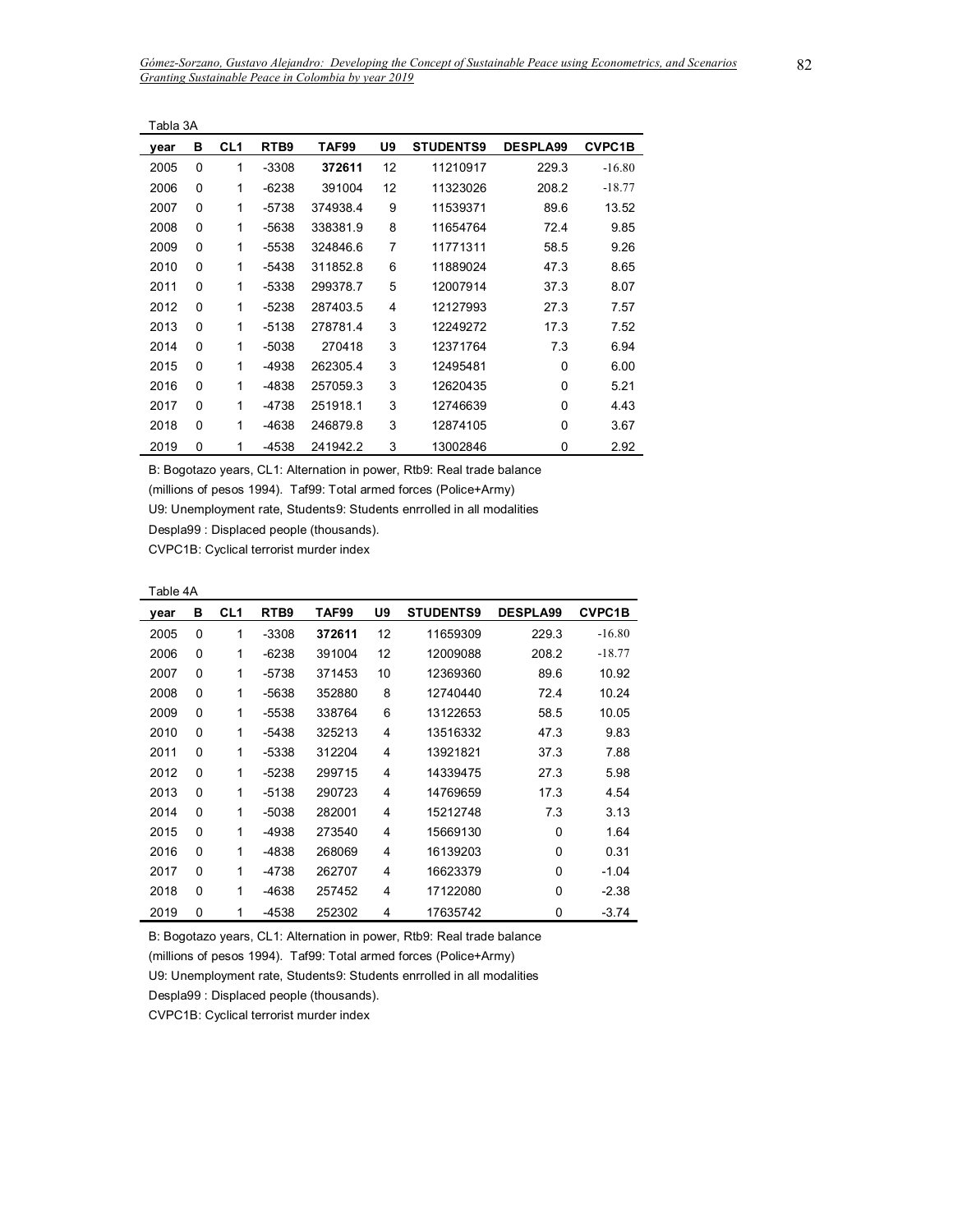| Table 5A |   |                 |       |              |    |                  |                 |               |
|----------|---|-----------------|-------|--------------|----|------------------|-----------------|---------------|
| year     | в | CL <sub>1</sub> | RTB9  | <b>TAF99</b> | U9 | <b>STUDENTS9</b> | <b>DESPLA99</b> | <b>CVPC1B</b> |
| 2005     | 0 | 1               | 1,040 | 386,897      | 22 | 11,659,309       | 137.3           | 16            |
| 2006     | 0 | 1               | 100   | 363,683      | 20 | 12,009,088       | 110.9           | 16            |
| 2007     | 0 | 1               | 200   | 341,862      | 18 | 12,369,360       | 89.6            | 14            |
| 2008     | 0 | 1               | 300   | 321,350      | 16 | 12,740,440       | 72.4            | 12            |
| 2009     | 0 | 1               | 400   | 305,282      | 14 | 13, 122, 653     | 58.5            | 11            |
| 2010     | 0 | 1               | 500   | 290,018      | 12 | 13,516,332       | 47.3            | 10            |
| 2011     | 0 | 1               | 600   | 275,517      | 10 | 13,921,821       | 37.3            | 9             |
| 2012     | 0 | 1               | 700   | 261,739      | 8  | 14,339,475       | 27.3            | 8             |
| 2013     | 0 | 1               | 800   | 251,269      | 6  | 14,769,659       | 17.3            | 8             |
| 2014     | 0 | 1               | 900   | 241,218      | 5  | 15,212,748       | 7.3             | 7             |
| 2015     | 0 | 1               | 1,000 | 231,569      | 5  | 15,669,130       | 0               | 4             |
| 2016     | 0 | 1               | 1,100 | 231,569      | 5  | 16,139,203       | $\Omega$        | 4             |
| 2017     | 0 | 1               | 1,200 | 231,569      | 5  | 16,623,379       | $\Omega$        | 3             |
| 2018     | 0 | 1               | 1,300 | 231,569      | 5  | 17,122,080       | $\Omega$        | 2             |
| 2019     | 0 | 1               | 1,400 | 231,569      | 5  | 17,635,742       | 0               | 1             |

(millions of pesos 1994). Taf99: Total armed forces (Police+Army)

U9: Unemployment rate, Students9: Students enrrolled in all modalities

Despla99 : Displaced people (thousands).

CVPC1B: Cyclical terrorist murder index

| Table 6A |
|----------|
|----------|

| year | в        | CL <sub>1</sub> | RTB <sub>9</sub> | TAF99  | U9 | <b>STUDENTS9</b> | <b>DESPLA99</b> | <b>CVPC1B</b> |
|------|----------|-----------------|------------------|--------|----|------------------|-----------------|---------------|
| 2005 | 0        | 1               | $-3308$          | 372611 | 12 | 11659309         | 229.3           | $-16.80$      |
| 2006 | 0        | 1               | $-6238$          | 391004 | 12 | 12009088         | 208.2           | $-18.77$      |
| 2007 | 0        | 1               | $-54.00$         | 414464 | 10 | 12369360         | 89.6            | 24.06         |
| 2008 | 0        | 1               | $-64.00$         | 439332 | 8  | 12740440         | 72.4            | 29.28         |
| 2009 | 0        | 1               | $-70.00$         | 461298 | 6  | 13122653         | 58.5            | 33.97         |
| 2010 | $\Omega$ | 1               | $-59.00$         | 484363 | 4  | 13516332         | 47.3            | 38.72         |
| 2011 | 0        | 1               | $-38.00$         | 508581 | 4  | 13921821         | 37.3            | 41.84         |
| 2012 | 0        | 1               | 100.00           | 534010 | 4  | 14339475         | 27.3            | 45.26         |
| 2013 | $\Omega$ | 1               | 150.00           | 555371 | 4  | 14769659         | 17.3            | 47.98         |
| 2014 | 0        | 1               | 200.00           | 577586 | 4  | 15212748         | 7.3             | 50.80         |
| 2015 | 0        | 1               | 250.00           | 600689 | 4  | 15669130         | 0               | 53.64         |
| 2016 | $\Omega$ | 1               | 300.00           | 600689 | 4  | 16139203         | $\mathbf{0}$    | 53.00         |
| 2017 | 0        | 1               | 350.00           | 600689 | 4  | 16623379         | 0               | 52.34         |
| 2018 | 0        | 1               | 400.00           | 600689 | 4  | 17122080         | $\mathbf{0}$    | 51.66         |
| 2019 | 0        | 1               | 450.00           | 600689 | 4  | 17635742         | 0               | 50.95         |

B: Bogotazo years, CL1: Alternation in power, Rtb9: Real trade balance

(millions of pesos 1994). Taf99: Total armed forces (Police+Army)

U9: Unemployment rate, Students9: Students enrrolled in all modalities

Despla99 : Displaced people (thousands).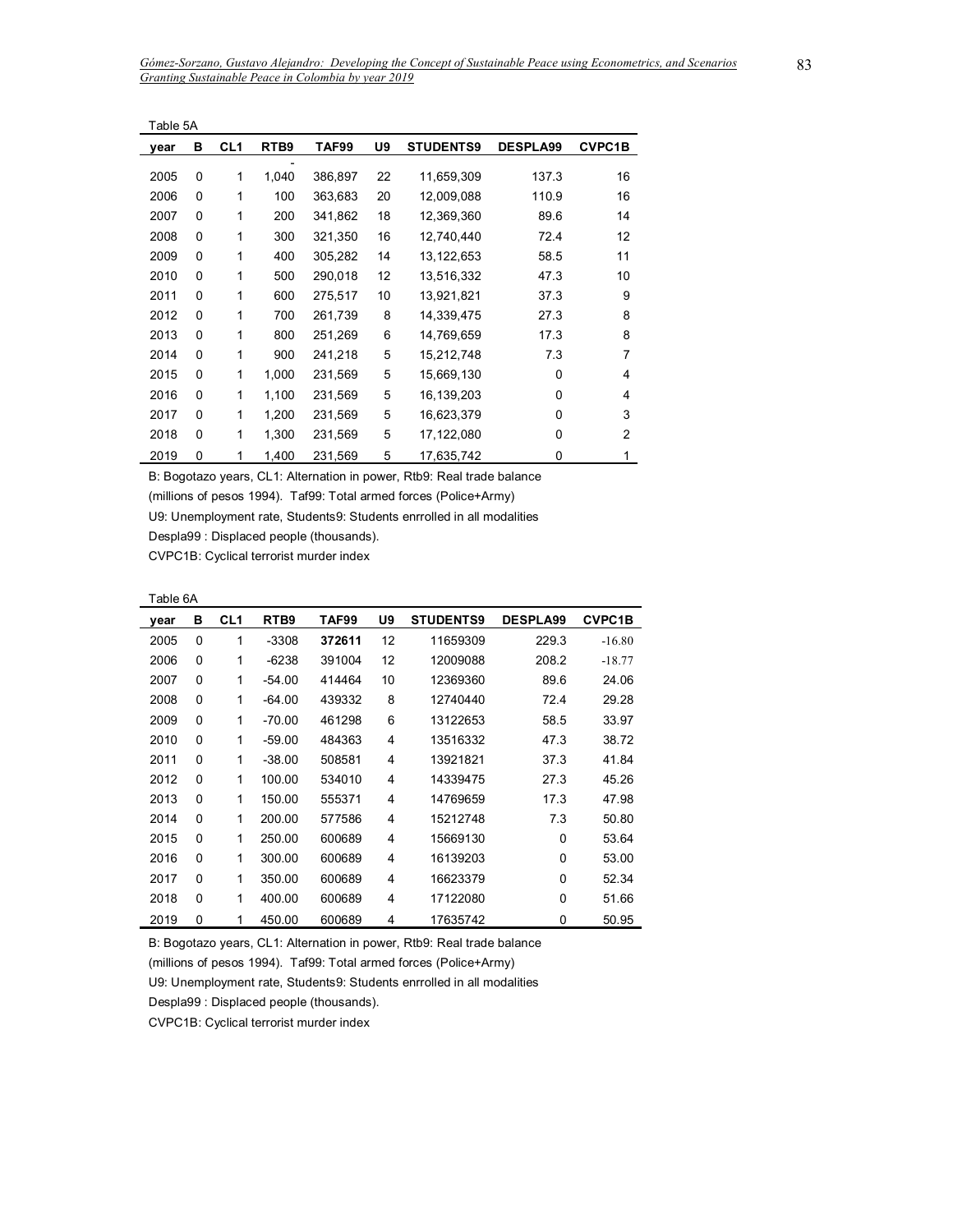| Table 7A |          |                 |                  |        |    |                  |                 |               |
|----------|----------|-----------------|------------------|--------|----|------------------|-----------------|---------------|
| vear     | в        | CL <sub>1</sub> | RTB <sub>9</sub> | TAF99  | U9 | <b>STUDENTS9</b> | <b>DESPLA99</b> | <b>CVPC1B</b> |
| 2005     | $\Omega$ | 1               | $-3308$          | 372611 | 12 | 11659309         | 229.3           | $-16.80$      |
| 2006     | $\Omega$ | 1               | $-6238$          | 391004 | 12 | 12009088         | 208.2           | $-18.77$      |
| 2007     | $\Omega$ | 1               | -54              | 371453 | 10 | 12369360         | 89.6            | 18.09         |
| 2008     | 0        | 1               | $-64$            | 356594 | 8  | 12740440         | 72.4            | 17.78         |
| 2009     | $\Omega$ | 1               | -70              | 345896 | 6  | 13122653         | 58.5            | 17.93         |
| 2010     | $\Omega$ | 1               | -59              | 338978 | 4  | 13516332         | 47.3            | 18.52         |
| 2011     | 0        | 1               | -38              | 335588 | 4  | 13921821         | 37.3            | 17.80         |
| 2012     | $\Omega$ | 1               | 100              | 328876 | 4  | 14339475         | 27.3            | 16.76         |
| 2013     | $\Omega$ | 1               | 150              | 322298 | 4  | 14769659         | 17.3            | 15.60         |
| 2014     | $\Omega$ | 1               | 200              | 306183 | 4  | 15212748         | 7.3             | 13.09         |
| 2015     | $\Omega$ | 1               | 250              | 287812 | 4  | 15669130         | $\theta$        | 10.16         |
| 2016     | 0        | 1               | 300              | 259030 | 4  | 16139203         | $\theta$        | 5.53          |
| 2017     | 0        | 1               | 350              | 235717 | 4  | 16623379         | $\theta$        | 1.63          |
| 2018     | $\Omega$ | 1               | 400              | 235717 | 4  | 17122080         | $\theta$        | 0.95          |
| 2019     | 0        | 1               | 450              | 235717 | 4  | 17635742         | $\mathbf{0}$    | 0.24          |

(millions of pesos 1994). Taf99: Total armed forces (Police+Army)

U9: Unemployment rate, Students9: Students enrrolled in all modalities

Despla99 : Displaced people (thousands).

CVPC1B: Cyclical terrorist murder index

| year | в        | CL1 | RTB9    | TAF99  | U9 | <b>STUDENTS9</b> | <b>DESPLA99</b> | <b>CVPC1B</b> |
|------|----------|-----|---------|--------|----|------------------|-----------------|---------------|
| 2005 | 0        | 1   | $-3308$ | 372611 | 12 | 11659309         | 229.3           | $-16.80$      |
| 2006 | 0        | 1   | $-6238$ | 391004 | 12 | 12009088         | 208.2           | $-18.77$      |
| 2007 | 0        | 1   | -54     | 312803 | 10 | 12369360         | 89.6            | 9.94          |
| 2008 | 0        | 1   | -64     | 287778 | 8  | 12740440         | 72.4            | 8.22          |
| 2009 | 0        | 1   | -70     | 287778 | 6  | 13122653         | 58.5            | 9.86          |
| 2010 | 0        | 1   | -59     | 287778 | 4  | 13516332         | 47.3            | 11.41         |
| 2011 | 0        | 1   | -38     | 287778 | 4  | 13921821         | 37.3            | 11.16         |
| 2012 | 0        | 1   | 100     | 230224 | 4  | 14339475         | 27.3            | 3.05          |
| 2013 | 0        | 1   | 150     | 218712 | 4  | 14769659         | 17.3            | 1.20          |
| 2014 | 0        | 1   | 200     | 218712 | 4  | 15212748         | 7.3             | 0.94          |
| 2015 | 0        | 1   | 250     | 214337 | 4  | 15669130         | $\Omega$        | $-0.04$       |
| 2016 | $\Omega$ | 1   | 300     | 214337 | 4  | 16139203         | $\Omega$        | $-0.68$       |
| 2017 | 0        | 1   | 350     | 214337 | 4  | 16623379         | $\mathbf{0}$    | $-1.34$       |
| 2018 | $\Omega$ | 1   | 400     | 214337 | 4  | 17122080         | $\theta$        | $-2.02$       |
| 2019 | 0        | 1   | 450     | 214337 | 4  | 17635742         | $\mathbf{0}$    | $-2.73$       |

B: Bogotazo years, CL1: Alternation in power, Rtb9: Real trade balance

(millions of pesos 1994). Taf99: Total armed forces (Police+Army)

U9: Unemployment rate, Students9: Students enrrolled in all modalities

Despla99 : Displaced people (thousands).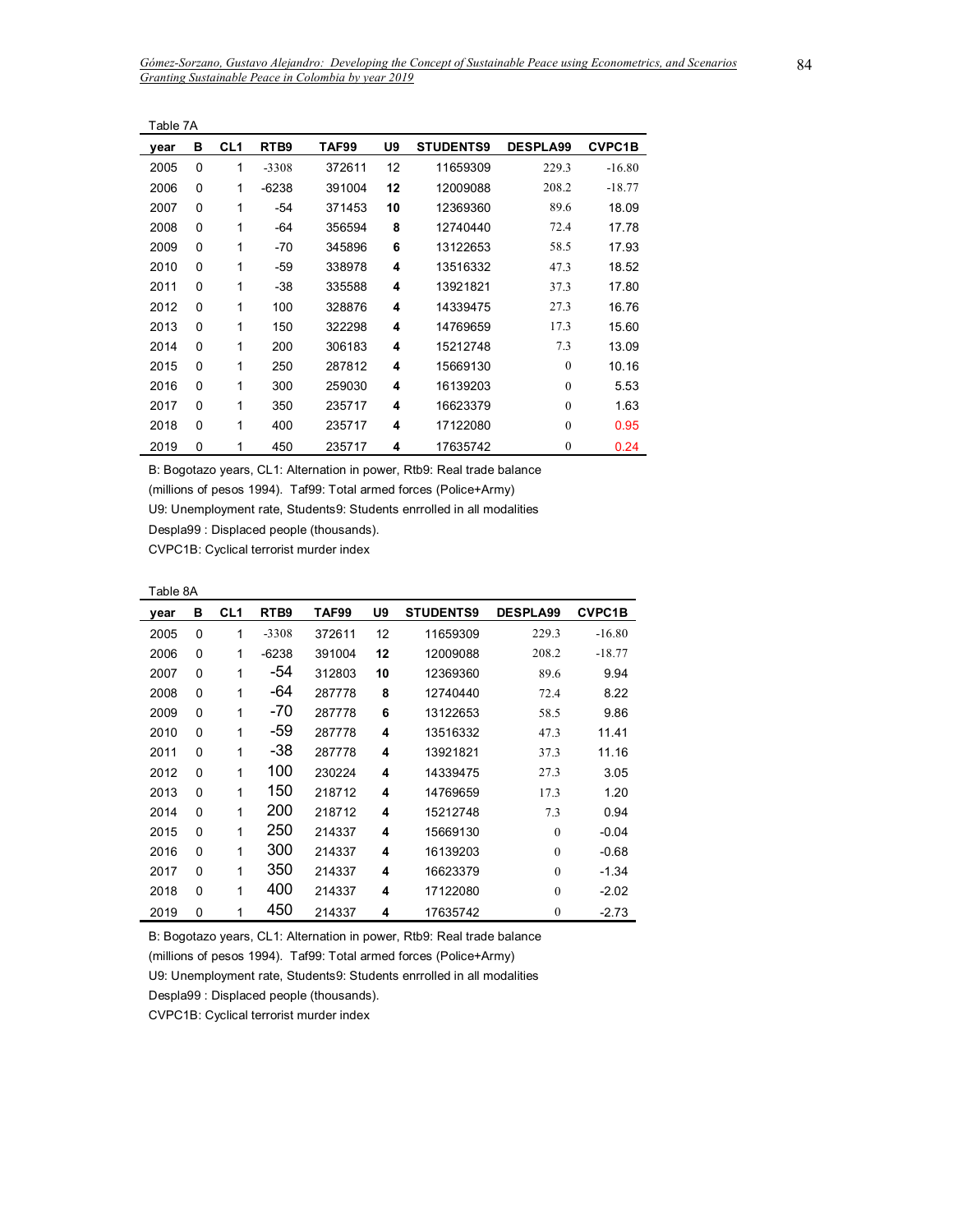| Table 9A |   |                 |         |        |    |                  |                 |               |
|----------|---|-----------------|---------|--------|----|------------------|-----------------|---------------|
| year     | в | CL <sub>1</sub> | RTB9    | TAF99  | U9 | <b>STUDENTS9</b> | <b>DESPLA99</b> | <b>CVPC1B</b> |
| 2005     | 0 | 1               | $-3308$ | 372611 | 12 | 11886802         | 229.3           | $-16.7966$    |
| 2006     | 0 | 1               | $-6238$ | 391004 | 12 | 12362274         | 208.2           | $-18.7716$    |
| 2007     | 0 | 1               | $-54$   | 312803 | 10 | 12856764         | 89.6            | 9.21224       |
| 2008     | 0 | 1               | -64     | 287778 | 8  | 13371034         | 72.4            | 7.2793        |
| 2009     | 0 | 1               | -70     | 287778 | 6  | 13905875         | 58.5            | 8.68785       |
| 2010     | 0 | 1               | -59     | 287778 | 4  | 14462110         | 47.3            | 9.99595       |
| 2011     | 0 | 1               | -38     | 287778 | 4  | 15040594         | 37.3            | 9.49211       |
| 2012     | 0 | 1               | 100     | 230224 | 4  | 15642217         | 27.3            | 1.10445       |
| 2013     | 0 | 1               | 150     | 218712 | 4  | 16267905         | 17.3            | $-1.03281$    |
| 2014     | 0 | 1               | 200     | 218712 | 4  | 16918621         | 7.3             | $-1.6079$     |
| 2015     | 0 | 1               | 250     | 214337 | 4  | 17595365         | $\Omega$        | $-2.91966$    |
| 2016     | 0 | 1               | 300     | 214337 | 4  | 18299179         | $\Omega$        | $-3.90712$    |
| 2017     | 0 | 1               | 350     | 214337 | 4  | 19031146         | $\Omega$        | $-4.93659$    |
| 2018     | 0 | 1               | 400     | 214337 | 4  | 19792391         | $\Omega$        | $-6.00976$    |
| 2019     | 0 | 1               | 450     | 214337 | 4  | 20584082         | $\mathbf{0}$    | $-7.12837$    |

(millions of pesos 1994). Taf99: Total armed forces (Police+Army)

U9: Unemployment rate, Students9: Students enrrolled in all modalities

Despla99 : Displaced people (thousands).

CVPC1B: Cyclical terrorist murder index

| Table 10A |  |
|-----------|--|
|-----------|--|

| vear | в | CL1 | RTB <sub>9</sub> | TAF99  | U9 | <b>STUDENTS9</b> | <b>DESPLA99</b> | <b>CVPC1B</b> |
|------|---|-----|------------------|--------|----|------------------|-----------------|---------------|
| 2005 | 0 | 1   | $-3308$          | 372611 | 12 | 11886802         | 229.3           | $-16.7966$    |
| 2006 | 0 | 1   | $-6238$          | 391004 | 12 | 12362274         | 208.2           | $-18.7716$    |
| 2007 | 0 | 1   | -54              | 351903 | 10 | 12856764         | 89.6            | 14.6449       |
| 2008 | 0 | 1   | -64              | 323750 | 8  | 13371034         | 72.4            | 12.2774       |
| 2009 | 0 | 1   | -70              | 301410 | 6  | 13905875         | 58.5            | 10.5819       |
| 2010 | 0 | 1   | -59              | 295381 | 4  | 14462110         | 47.3            | 11.0523       |
| 2011 | 0 | 1   | -38              | 295381 | 4  | 15040594         | 37.3            | 10.5485       |
| 2012 | 0 | 1   | 100              | 295381 | 4  | 15642217         | 27.3            | 10.1576       |
| 2013 | 0 | 1   | 150              | 295381 | 4  | 16267905         | 17.3            | 9.61986       |
| 2014 | 0 | 1   | 200              | 295381 | 4  | 16918621         | 7.3             | 9.04476       |
| 2015 | 0 | 1   | 250              | 295381 | 4  | 17595365         | $\theta$        | 8.34088       |
| 2016 | 0 | 1   | 300              | 295381 | 4  | 18299179         | $\theta$        | 7.35343       |
| 2017 | 0 | 1   | 350              | 295381 | 4  | 19031146         | $\mathbf{0}$    | 6.32396       |
| 2018 | 0 | 1   | 400              | 295381 | 4  | 19792391         | $\mathbf{0}$    | 5.25079       |
| 2019 | 0 | 1   | 450              | 295381 | 4  | 20584082         | $\mathbf{0}$    | 4.13217       |

B: Bogotazo years, CL1: Alternation in power, Rtb9: Real trade balance

(millions of pesos 1994). Taf99: Total armed forces (Police+Army)

U9: Unemployment rate, Students9: Students enrrolled in all modalities

Despla99 : Displaced people (thousands).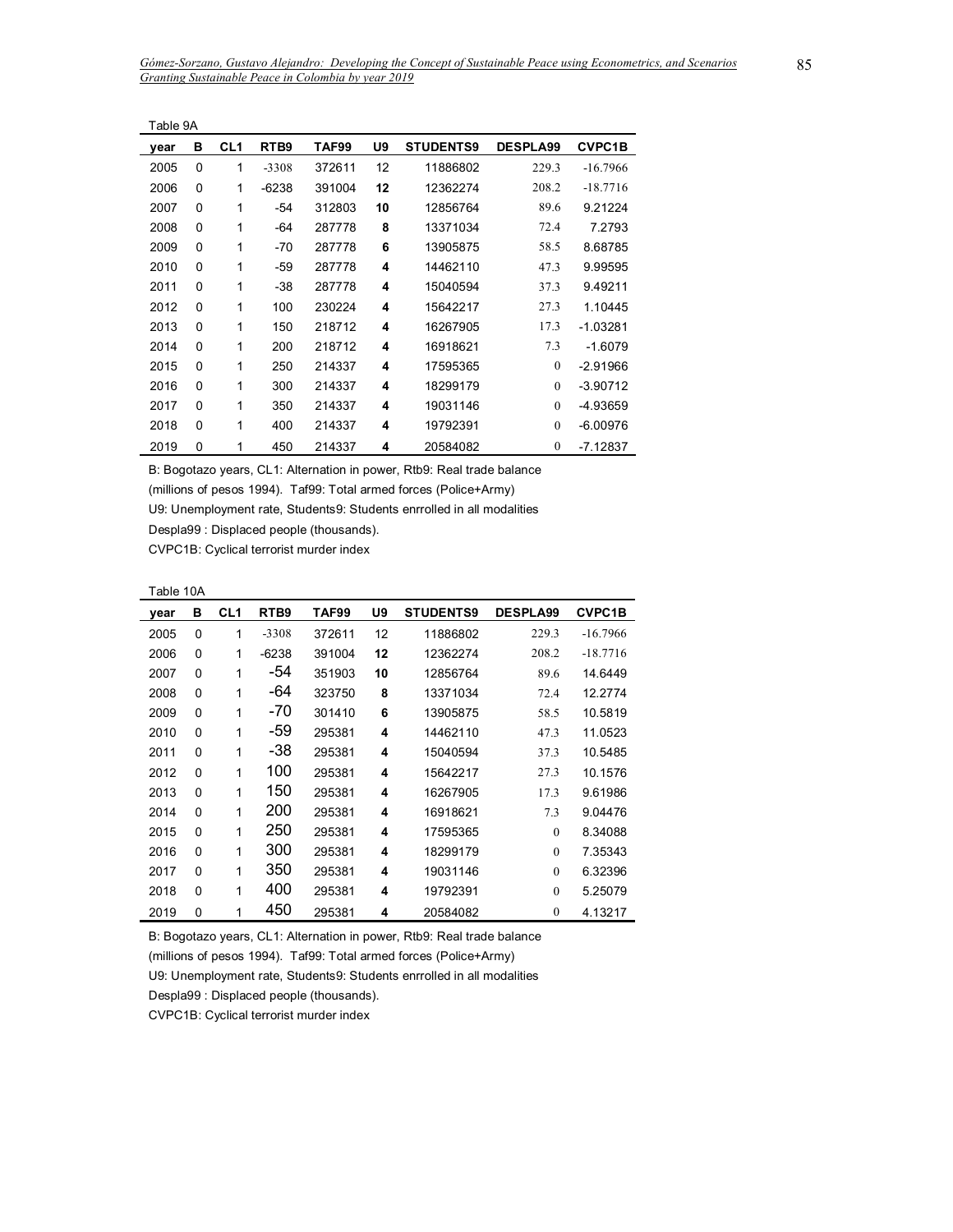| Table 11A |          |                 |                  |        |       |                  |                  |               |
|-----------|----------|-----------------|------------------|--------|-------|------------------|------------------|---------------|
| year      | в        | CL <sub>1</sub> | RTB <sub>9</sub> | TAF99  | U9    | <b>STUDENTS9</b> | <b>DESPLA99</b>  | <b>CVPC1B</b> |
| 2005      | $\Omega$ | 1               | $-3308$          | 372611 | 11.8  | 11659309         | 229.3            | $-16.80$      |
| 2006      | 0        | 1               | $-6238$          | 391004 | 12.35 | 12009088         | 208.2            | $-18.77$      |
| 2007      | 0        | 1               | -54              | 234602 | 10.35 | 12369360         | 89.6             | $-0.93$       |
| 2008      | 0        | 1               | -64              | 187681 | 8.35  | 12740440         | 72.4             | $-5.69$       |
| 2009      | 0        | 1               | -70              | 178296 | 6.35  | 13122653         | 58.5             | $-5.35$       |
| 2010      | $\Omega$ | 1               | $-59$            | 174730 | 4.35  | 13516332         | 47.3             | $-4.30$       |
| 2011      | 0        | 1               | $-38$            | 172982 | 4.35  | 14192148         | 37.3             | $-5.19$       |
| 2012      | 0        | 1               | 100              | 172982 | 4.35  | 14901755         | 27.3             | $-5.74$       |
| 2013      | $\Omega$ | 1               | 150              | 172982 | 4.35  | 15646842         | 17.3             | $-6.46$       |
| 2014      | $\Omega$ | 1               | 200              | 172982 | 4.35  | 16429184         | 7.3              | $-7.23$       |
| 2015      | 0        | 1               | 250              | 172982 | 4.35  | 17250643         | $\mathbf{0}$     | $-8.15$       |
| 2016      | 0        | 1               | 300              | 172982 | 4.35  | 18113175         | $\mathbf{0}$     | $-9.38$       |
| 2017      | $\Omega$ | 1               | 350              | 172982 | 4.35  | 19018833         | $\mathbf{0}$     | $-10.66$      |
| 2018      | 0        | 1               | 400              | 172982 | 4.35  | 19969774         | $\mathbf{0}$     | $-12.02$      |
| 2019      | 0        | 1               | 450              | 172982 | 4.35  | 20968262         | $\boldsymbol{0}$ | $-13.45$      |

(millions of pesos 1994). Taf99: Total armed forces (Police+Army)

U9: Unemployment rate, Students9: Students enrrolled in all modalities

Despla99 : Displaced people (thousands).

CVPC1B: Cyclical terrorist murder index

Table 12A

 $\overline{a}$ 

| vear | в        | CL <sub>1</sub> | RTB <sub>9</sub> | TAF99  | U9    | <b>STUDENTS9</b> | <b>DESPLA99</b> | <b>CVPC1B</b> |
|------|----------|-----------------|------------------|--------|-------|------------------|-----------------|---------------|
| 2005 | 0        | 1               | $-3308$          | 372611 | 11.8  | 11659309         | 229.3           | $-16.80$      |
| 2006 | 0        | 1               | $-6238$          | 391004 | 12.35 | 12009088         | 208.2           | $-18.77$      |
| 2007 | 0        | 1               | $-54$            | 312803 | 10.35 | 12369360         | 89.6            | 9.94          |
| 2008 | 0        | 1               | $-64$            | 281522 | 8.35  | 12740440         | 72.4            | 7.35          |
| 2009 | 0        | 1               | $-70$            | 267445 | 6.35  | 13122653         | 58.5            | 7.03          |
| 2010 | 0        | 1               | $-59$            | 267445 | 4.35  | 13516332         | 47.3            | 8.58          |
| 2011 | 0        | 1               | $-38$            | 267445 | 4.35  | 14192148         | 37.3            | 7.93          |
| 2012 | 0        | 1               | 100              | 267445 | 4.35  | 14901755         | 27.3            | 7.38          |
| 2013 | 0        | 1               | 150              | 267445 | 4.35  | 15646842         | 17.3            | 6.67          |
| 2014 | $\Omega$ | 1               | 200              | 267445 | 4.35  | 16429184         | 7.3             | 5.89          |
| 2015 | 0        | 1               | 250              | 267445 | 4.35  | 17250643         | $\mathbf{0}$    | 4.97          |
| 2016 | 0        | 1               | 300              | 267445 | 4.35  | 18113175         | $\theta$        | 3.75          |
| 2017 | 0        | 1               | 350              | 267445 | 4.35  | 19018833         | $\theta$        | 2.46          |
| 2018 | 0        | 1               | 400              | 267445 | 4.35  | 19969774         | $\theta$        | 1.10          |
| 2019 | 0        | 1               | 450              | 267445 | 4.35  | 20968262         | $\theta$        | $-0.32$       |

B: Bogotazo years, CL1: Alternation in power, Rtb9: Real trade balance

(millions of pesos 1994). Taf99: Total armed forces (Police+Army)

U9: Unemployment rate, Students9: Students enrrolled in all modalities

Despla99 : Displaced people (thousands).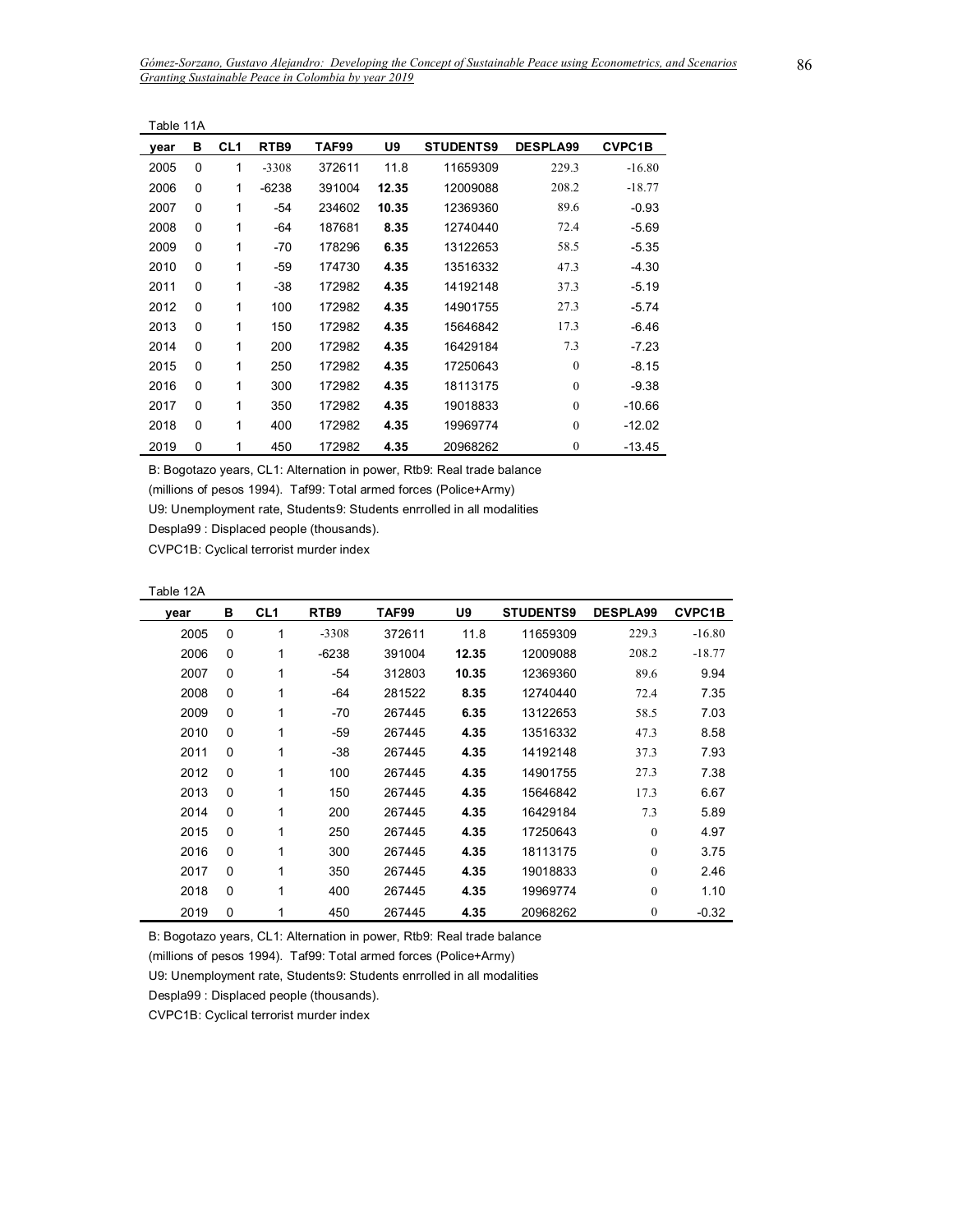| Table 13A |          |                 |                  |        |       |                  |                  |               |
|-----------|----------|-----------------|------------------|--------|-------|------------------|------------------|---------------|
| year      | в        | CL <sub>1</sub> | RTB <sub>9</sub> | TAF99  | U9    | <b>STUDENTS9</b> | <b>DESPLA99</b>  | <b>CVPC1B</b> |
| 2005      | 0        | 1               | $-3308$          | 372611 | 11.8  | 11659309         | 229.3            | $-16.80$      |
| 2006      | $\Omega$ | 1               | $-6238$          | 391004 | 12.35 | 12009088         | 208.2            | $-18.77$      |
| 2007      | 0        | 1               | -54              | 293253 | 10.35 | 12369360         | 89.6             | 7.22          |
| 2008      | 0        | 1               | -64              | 249265 | 8.35  | 12740440         | 72.4             | 2.87          |
| 2009      | $\Omega$ | 1               | -70              | 224338 | 6.35  | 13122653         | 58.5             | 1.04          |
| 2010      | $\Omega$ | 1               | -59              | 206390 | 4.35  | 13516332         | 47.3             | 0.10          |
| 2011      | $\Omega$ | 1               | $-38$            | 198134 | 4.35  | 14192148         | 37.3             | $-1.70$       |
| 2012      | $\Omega$ | 1               | 100              | 198134 | 4.35  | 14901755         | 27.3             | $-2.25$       |
| 2013      | $\Omega$ | 1               | 150              | 198134 | 4.35  | 15646842         | 17.3             | $-2.97$       |
| 2014      | $\Omega$ | 1               | 200              | 198134 | 4.35  | 16429184         | 7.3              | $-3.74$       |
| 2015      | $\Omega$ | 1               | 250              | 198134 | 4.35  | 17250643         | $\theta$         | $-4.66$       |
| 2016      | 0        | 1               | 300              | 198134 | 4.35  | 18113175         | $\mathbf{0}$     | $-5.88$       |
| 2017      | $\Omega$ | 1               | 350              | 198134 | 4.35  | 19018833         | $\mathbf{0}$     | $-7.17$       |
| 2018      | $\Omega$ | 1               | 400              | 198134 | 4.35  | 19969774         | $\mathbf{0}$     | $-8.53$       |
| 2019      | 0        | 1               | 450              | 198134 | 4.35  | 20968262         | $\boldsymbol{0}$ | $-9.95$       |

(millions of pesos 1994). Taf99: Total armed forces (Police+Army)

U9: Unemployment rate, Students9: Students enrrolled in all modalities

Despla99 : Displaced people (thousands).

CVPC1B: Cyclical terrorist murder index

Table 14A

| vear | в | CL <sub>1</sub> | RTB <sub>9</sub> | TAF99  | U9    | <b>STUDENTS9</b> | <b>DESPLA99</b> | <b>CVPC1B</b> |
|------|---|-----------------|------------------|--------|-------|------------------|-----------------|---------------|
| 2005 | 0 | 1               | $-3308$          | 372611 | 11.8  | 11659309         | 229.3           | $-16.80$      |
| 2006 | 0 | 1               | $-6238$          | 391004 | 12.35 | 12009088         | 208.2           | $-18.77$      |
| 2007 | 0 | 1               | -54              | 312803 | 10.35 | 12369360         | 89.6            | 9.94          |
| 2008 | 0 | 1               | -64              | 281522 | 8.35  | 12740440         | 72.4            | 7.35          |
| 2009 | 0 | 1               | -70              | 256184 | 6.35  | 13122653         | 58.5            | 5.47          |
| 2010 | 0 | 1               | -59              | 245936 | 4.35  | 13516332         | 47.3            | 5.59          |
| 2011 | 0 | 1               | $-38$            | 243476 | 4.35  | 14192148         | 37.3            | 4.60          |
| 2012 | 0 | 1               | 100              | 243476 | 4.35  | 14901755         | 27.3            | 4.05          |
| 2013 | 0 | 1               | 150              | 243476 | 4.35  | 15646842         | 17.3            | 3.33          |
| 2014 | 0 | 1               | 200              | 243476 | 4.35  | 16429184         | 7.3             | 2.56          |
| 2015 | 0 | 1               | 250              | 243476 | 4.35  | 17250643         | $\theta$        | 1.64          |
| 2016 | 0 | 1               | 300              | 243476 | 4.35  | 18113175         | $\theta$        | 0.42          |
| 2017 | 0 | 1               | 350              | 243476 | 4.35  | 19018833         | $\mathbf{0}$    | $-0.87$       |
| 2018 | 0 | 1               | 400              | 243476 | 4.35  | 19969774         | $\mathbf{0}$    | $-2.23$       |
| 2019 | 0 | 1               | 450              | 243476 | 4.35  | 20968262         | $\mathbf{0}$    | $-3.65$       |

B: Bogotazo years, CL1: Alternation in power, Rtb9: Real trade balance

(millions of pesos 1994). Taf99: Total armed forces (Police+Army)

U9: Unemployment rate, Students9: Students enrrolled in all modalities

Despla99 : Displaced people (thousands).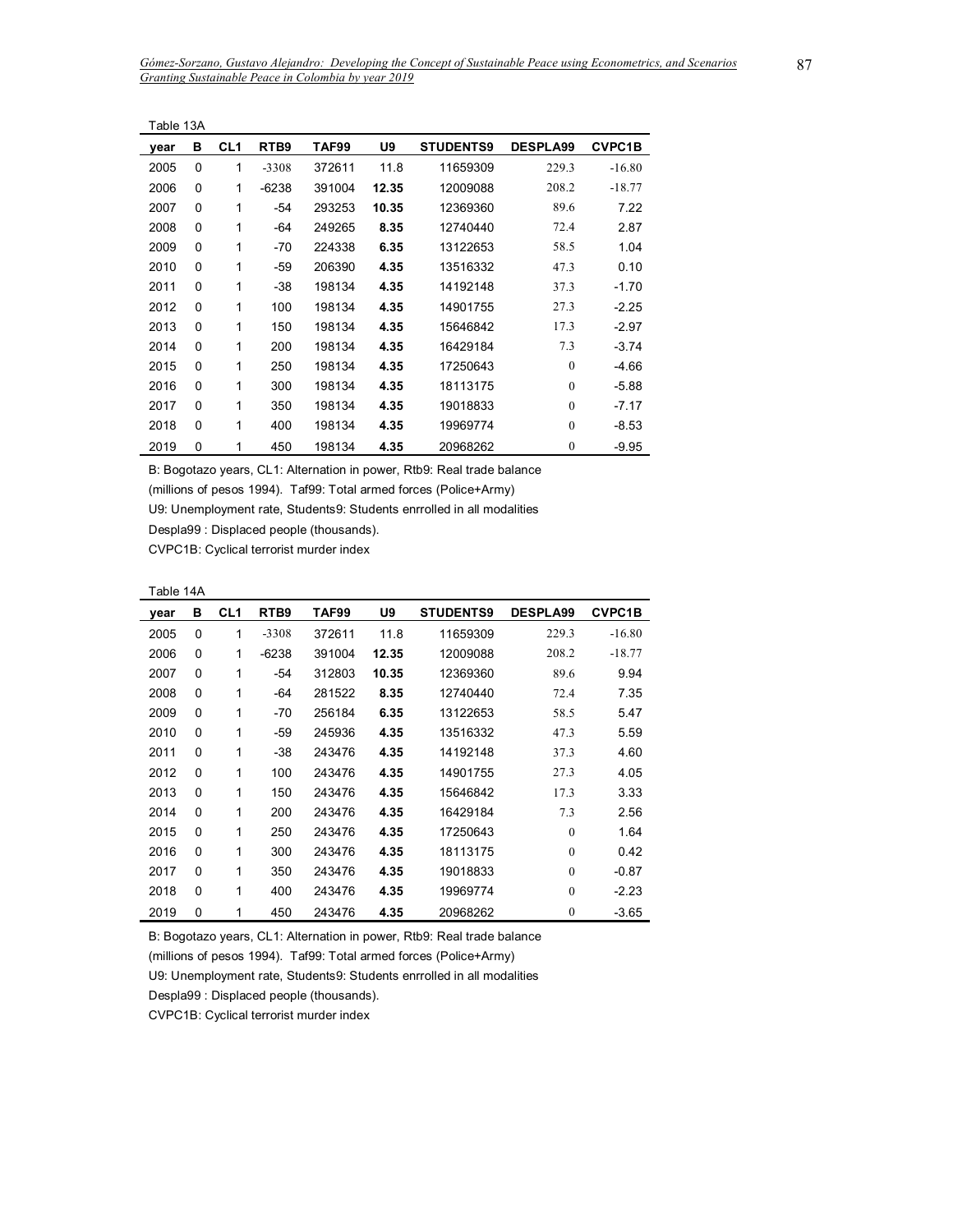| Table 15A |          |                 |                  |        |       |                  |                  |               |
|-----------|----------|-----------------|------------------|--------|-------|------------------|------------------|---------------|
| year      | в        | CL <sub>1</sub> | RTB <sub>9</sub> | TAF99  | U9    | <b>STUDENTS9</b> | <b>DESPLA99</b>  | <b>CVPC1B</b> |
| 2005      | 0        | 1               | $-3308$          | 372611 | 11.8  | 11659309         | 229.3            | $-16.80$      |
| 2006      | 0        | 1               | $-6238$          | 391004 | 12.35 | 12009088         | 208.2            | $-18.77$      |
| 2007      | 0        | 1               | -54              | 312803 | 10.35 | 12369360         | 187.38           | 6.68          |
| 2008      | 0        | 1               | -64              | 281522 | 8.35  | 12740440         | 176.13           | 3.90          |
| 2009      | 0        | 1               | -70              | 256184 | 6.35  | 13122653         | 169.08           | 1.78          |
| 2010      | $\Omega$ | 1               | -59              | 245936 | 4.35  | 13516332         | 164              | 1.71          |
| 2011      | 0        | 1               | -38              | 243476 | 4.35  | 14192148         | 147.6            | 0.93          |
| 2012      | $\Omega$ | 1               | 100              | 243476 | 4.35  | 14901755         | 125.46           | 0.78          |
| 2013      | $\Omega$ | 1               | 150              | 243476 | 4.35  | 15646842         | 112.91           | 0.15          |
| 2014      | 0        | 1               | 200              | 243476 | 4.35  | 16429184         | 101.6            | $-0.58$       |
| 2015      | $\Omega$ | 1               | 250              | 243476 | 4.35  | 17250643         | 91.43            | $-1.40$       |
| 2016      | 0        | 1               | 300              | 243476 | 4.35  | 18113175         | 82.28            | $-2.32$       |
| 2017      | 0        | 1               | 350              | 243476 | 4.35  | 19018833         | 74.05            | $-3.34$       |
| 2018      | $\Omega$ | 1               | 400              | 243476 | 4.35  | 19969774         | 37               | $-3.46$       |
| 2019      | 0        | 1               | 450              | 243476 | 4.35  | 20968262         | $\boldsymbol{0}$ | $-3.65$       |

(millions of pesos 1994). Taf99: Total armed forces (Police+Army)

U9: Unemployment rate, Students9: Students enrrolled in all modalities

Despla99 : Displaced people (thousands).

CVPC1B: Cyclical terrorist murder index

| Table 16A |  |
|-----------|--|
|-----------|--|

| vear | в | CL1 | RTB <sub>9</sub> | TAF99  | U9    | <b>STUDENTS9</b> | <b>DESPLA99</b> | <b>CVPC1B</b> |
|------|---|-----|------------------|--------|-------|------------------|-----------------|---------------|
| 2005 | 0 | 1   | $-3308$          | 372611 | 11.8  | 10340509         | 229.3           | $-16.80$      |
| 2006 | 0 | 1   | $-6238$          | 391004 | 12.35 | 10030294         | 208.2           | $-18.77$      |
| 2007 | 0 | 1   | $-6288$          | 312803 | 13.35 | 9729386          | 187.38          | 4.06          |
| 2008 | 0 | 1   | -6338            | 281522 | 14.35 | 9437504          | 176.13          | $-1.36$       |
| 2009 | 0 | 1   | $-6388$          | 256184 | 15.35 | 9154378          | 169.08          | $-6.10$       |
| 2010 | 0 | 1   | $-6438$          | 245936 | 16.35 | 8879746          | 164             | $-8.80$       |
| 2011 | 0 | 1   | $-6488$          | 243476 | 17.35 | 8613353          | 147.6           | $-10.46$      |
| 2012 | 0 | 1   | $-6538$          | 243476 | 18.35 | 8354952          | 125.46          | $-11.48$      |
| 2013 | 0 | 1   | $-6588$          | 243476 | 19.35 | 8104303          | 112.91          | $-12.99$      |
| 2014 | 0 | 1   | $-6638$          | 243476 | 20.35 | 7861117          | 101.6           | $-14.59$      |
| 2015 | 0 | 1   | -6688            | 243476 | 21.35 | 7625281          | 91.43           | $-16.29$      |
| 2016 | 0 | 1   | -6738            | 243476 | 22.35 | 7396522          | 82.28           | $-18.08$      |
| 2017 | 0 | 1   | $-6788$          | 243476 | 23.35 | 7174626          | 74.05           | $-19.97$      |
| 2018 | 0 | 1   | -6838            | 243476 | 24.35 | 6959387          | 37              | $-20.97$      |
| 2019 | 0 | 1   | $-6888$          | 243476 | 25.35 | 6750605          | $\mathbf{0}$    | $-22.04$      |

B: Bogotazo years, CL1: Alternation in power, Rtb9: Real trade balance

(millions of pesos 1994). Taf99: Total armed forces (Police+Army)

U9: Unemployment rate, Students9: Students enrrolled in all modalities

Despla99 : Displaced people (thousands).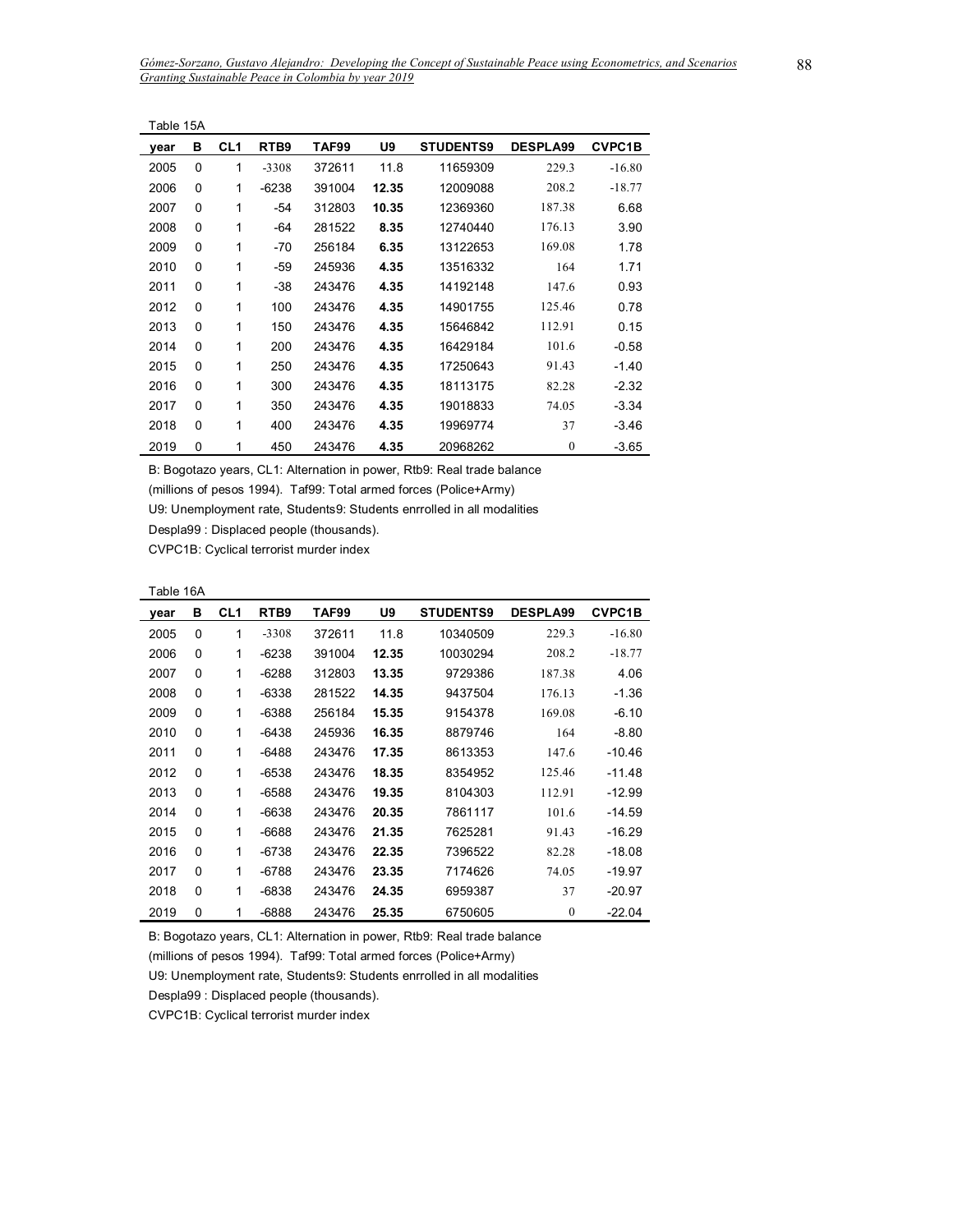| Table 17A |          |                 |                  |        |    |                  |                 |               |
|-----------|----------|-----------------|------------------|--------|----|------------------|-----------------|---------------|
| year      | в        | CL <sub>1</sub> | RTB <sub>9</sub> | TAF99  | U9 | <b>STUDENTS9</b> | <b>DESPLA99</b> | <b>CVPC1B</b> |
| 2005      | 0        | 1               | $-3308$          | 372611 | 12 | 10340509         | 229             | $-16.80$      |
| 2006      | 0        | 1               | $-6238$          | 391004 | 12 | 10030294         | 208             | $-18.77$      |
| 2007      | 0        | 1               | $-6288$          | 406644 | 13 | 9729386          | 219             | 15.08         |
| 2008      | 0        | 1               | -6338            | 422909 | 14 | 9437504          | 230             | 16.47         |
| 2009      | 0        | 1               | $-6388$          | 439826 | 15 | 9154378          | 241             | 17.93         |
| 2010      | 0        | 1               | $-6438$          | 457419 | 16 | 8879746          | 253             | 19.44         |
| 2011      | 0        | 1               | $-6488$          | 475716 | 17 | 8613353          | 266             | 21.02         |
| 2012      | 0        | 1               | $-6538$          | 494744 | 18 | 8354952          | 279             | 22.67         |
| 2013      | 0        | 1               | $-6588$          | 514534 | 19 | 8104303          | 293             | 24.39         |
| 2014      | $\Omega$ | 1               | $-6638$          | 535115 | 20 | 7861117          | 308             | 26.18         |
| 2015      | 0        | 1               | $-6688$          | 556520 | 21 | 7625281          | 323             | 28.06         |
| 2016      | 0        | 1               | -6738            | 578781 | 22 | 7396522          | 339             | 30.02         |
| 2017      | 0        | 1               | $-6788$          | 601932 | 23 | 7174626          | 356             | 32.06         |
| 2018      | 0        | 1               | $-6838$          | 626009 | 24 | 6959387          | 374             | 34.20         |
| 2019      | 0        | 1               | $-6888$          | 651050 | 25 | 6750605          | 393             | 36.43         |

(millions of pesos 1994). Taf99: Total armed forces (Police+Army)

U9: Unemployment rate, Students9: Students enrrolled in all modalities

Despla99 : Displaced people (thousands).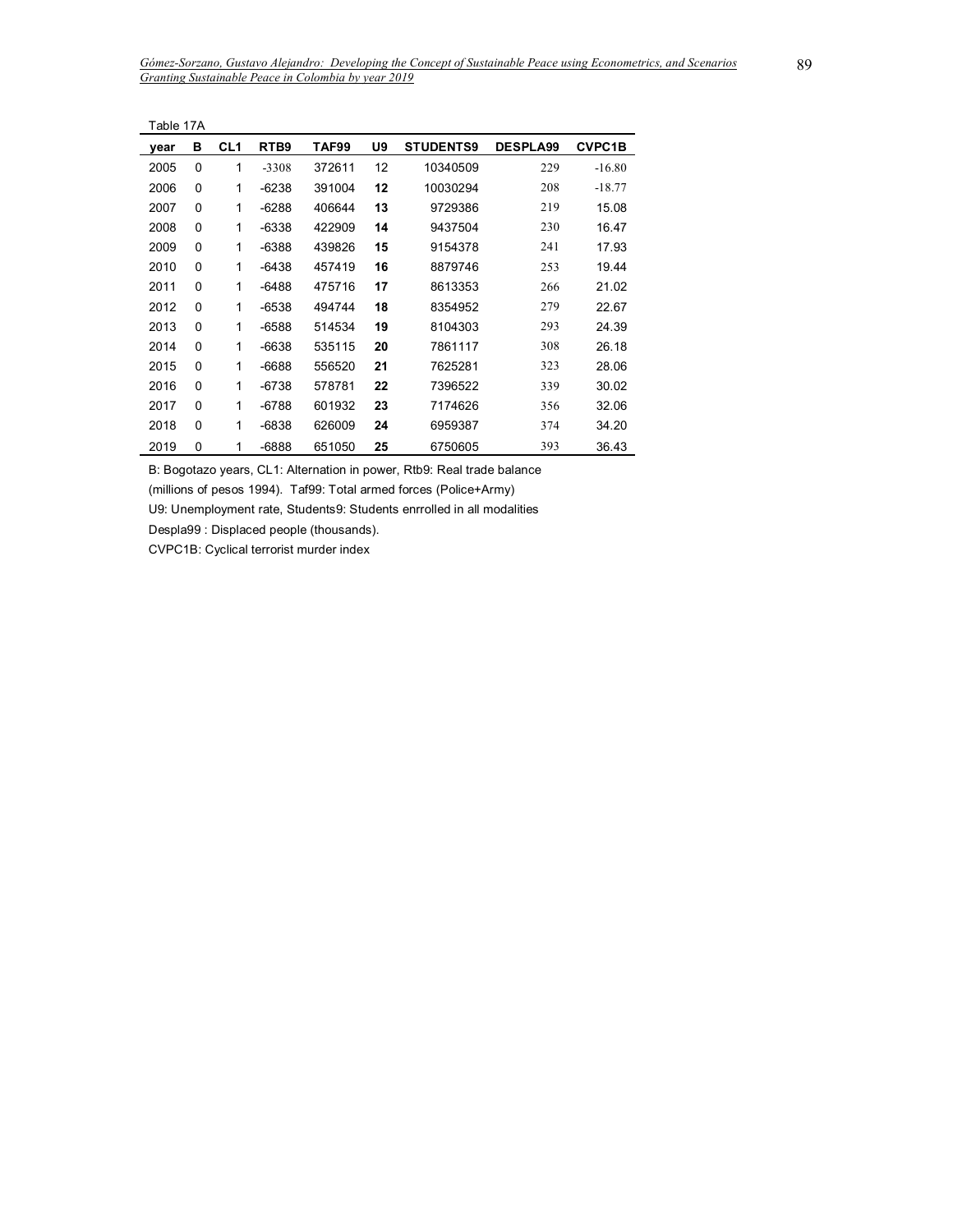## **References**

Bejarano, Jesús Antonio. 1997. "Inseguridad, violencia y actividad económica." Lecturas de *EconomÌa* [MedellÌn, Colombia] (July-December), pp. 7-24.

Bergquist, Charles W. 1992. "Violence in Colombia: The Contemporary Crisis in Historical Perspective. Latin American Silhouettes. Wilmington, DE, Scholarly Resources, Inc.

Bergquist, Charles, Ricardo Peñaranda, and Gonzalo Sánchez. 2001. "Violence in Colombia, 1990-2000: waging war and negotiating peace. Wilmington, DE, Scholarly Resources, Inc.

Box, G.E.P. and G.M. Jenkins. 1976. "Time series analysis: Forecasting and Control." San Francisco Holden Day (revised edition).

Brauer, Jurgen, Alejandro Gómez-Sorzano, and Sankar Sethuraman. 2004. "Decomposing Violence: Political Murder in Colombia, 1946-1999." *European Journal of Political Economy* Vol. 20, pp. 447-461. Online at www.sciencedirect.com

Brauer, Jurgen, Gustavo A Gómez-Sorzano. 2004. "Homicide Cycles in Colombia, 1950-2002. International Journal of Applied Econometrics and Quantitative Studies Vol. 1- Issue 1.

Brito, Dagobert L. and Michael D. Intriligator. 1992. "Narco-Traffic and Guerrilla Warfare: A New Symbiosis.î *Defense Economics* Vol.3, pp. 263-274.

Bushnell, David. 1993. The Making of Modern Colombia: A Nation in Spite of Itself. Berkeley, CA: University of California Press.

Campbell, J.Y., P, Perron., 1991. "Pitfalls and opportunities: What Macroeconomists Should Know about Unit Roots,î in O.J. Blanchard and S. Fisher (eds.), *NBER Macroeconomics Annual*, The MIT Press, 141-201.

Cárdenas, Mauricio. 1991. "Coffee exports, endogenous state policy and the business cycle", Ph.D. dissertation, Economics. University of California, Berkeley, CA.

Cuddington, John T and Urzúa, Carlos M. 1989. "Trends and cycles in Colombia's real GDP and fiscal deficit". Journal of Development Economics Vol.30, pp.325-343.

Dinar, Ariel and Andrew Keck. 1997. "Private Irrigation Investment in Colombia: Effects of Violence, Macroeconomic Policy, and Environmental Conditions." Agricultural Economics Vol.16 No.1, pp. 1-15.

Giraldo, Javier. 1996. Colombia: The Genocidal Democracy. Monroe, ME: Common Courage Press, 1996.

Gómez-Sorzano, Gustavo A. 2005. "A model of cyclical terrorist murder in Colombia,  $1950 -$ 2004. Forecasts 2005 – 2019". Unpublished paper, presented at the  $14<sup>th</sup>$  World Congress of Criminology, Jerry Lee Center of Criminology (nominated to the Stockholm Prize in Criminology 2006, Stockholm), University of Pennsylvania, Philadelphia, August. http://mpra.ub.uni-muenchen.de/134/01/MPRA\_paper\_134.pdf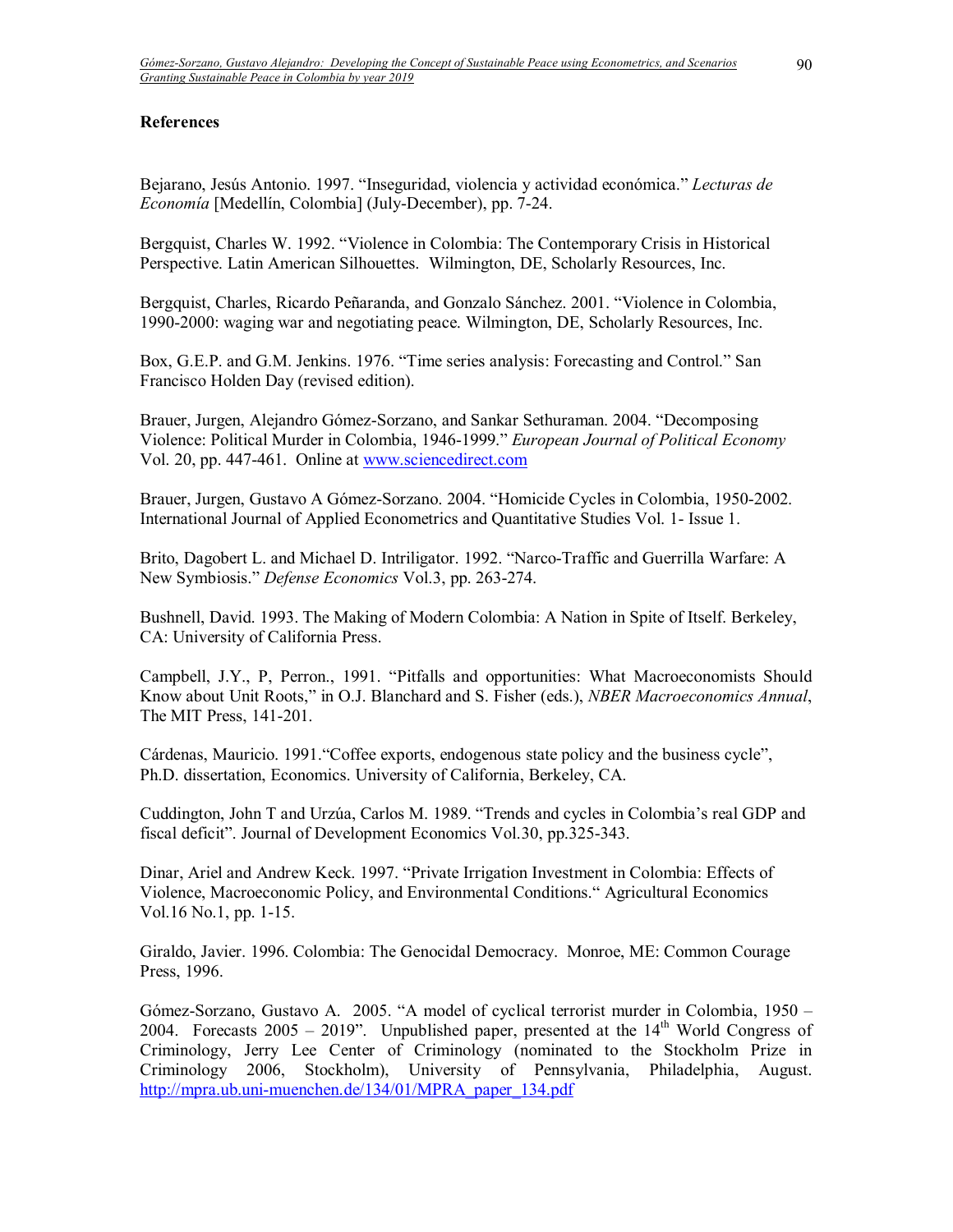Gómez-Sorzano, Gustavo A., 2006. Decomposing Violence: Crime Cycles in the Twentieth Century in the United States. Journal of Applied Econometrics and International Development Vol.7-1, pp.

\_\_\_\_\_\_\_\_\_\_\_\_\_\_\_\_\_\_\_\_\_\_\_, 2006A. ì Scenarios for sustainable peace in Colombia by year 2019." Unpublished paper, University of Pennsylvania, submitted to the Colombian Presidency, High Commissioner for Peace, Bogotá, Colombia, April. http://mpra.ub.uni-High Commissioner for Peace, Bogotá, Colombia, April. http://mpra.ub.unimuenchen.de/135/01/MPRA\_paper\_135.pdf

\_\_\_\_\_\_\_\_\_\_\_\_\_\_\_\_\_\_\_\_\_\_\_, 2006B. ìThe econometrics of violence, terrorism and scenarios for peace in Colombia from 1950 to 2019. Unpublished book, University of Pennsylvania, Philadelphia, October. http://mpra.ub.uni-muenchen.de/539/01/MPRA\_paper\_539.pdf

. 2006D. "Using the Beveridge and Nelson decomposition of economic time series for pointing out the occurrence of terrorist attacks". Unpublished paper, Stockholm Criminology Symposium 2007, Stockholm, http://mpra.ub.unimuenchen.de/3388/01/MPRA\_paper\_3388.pdf

\_\_\_\_\_\_\_\_\_\_\_\_\_\_\_\_\_\_\_\_\_\_\_,2006E. ìDecomposing violence: terrorist murder and attacks in New York State from 1933 to 2005". Unpublished paper, Stockholm Criminology Symposium 2007, Stockholm University, http://mpra.ub.uni-muenchen.de/3776/01/MPRA\_paper\_3776.pdf

, 2007A. "Terrorist murder, cycles of violence and terrorist attacks in New York City during the last two centuriesî. Unpublished paper, Stockholm Criminology Symposium 2008, Stockholm University, http://mpra.ub.unimuenchen.de/4200/01/MPRA\_paper\_4200.pdf

\_\_\_\_\_\_\_\_\_\_\_\_\_\_\_\_\_\_\_\_\_\_\_,2007B. ìCycles of violence and terrorist attacks index for the State of Massachusetts.î Unpublished paper, Stockholm Criminology Symposium 2008, Stockholm University, http://mpra.ub.uni-muenchen.de/4342/01/MPRA\_paper\_4342.pdf

2007C. "Cycles of violence and terrorist attacks index for the State<br>of Arizona." Unpublished paper, Stockholm Criminology Symposium 2008, Stockholm Unpublished paper, Stockholm Criminology Symposium 2008, Stockholm University, http://mpra.ub.uni-muenchen.de/4360/01/MPRA\_paper\_4360.pdf.

\_\_\_\_\_\_\_\_\_\_\_\_\_\_\_\_\_\_\_\_\_\_\_,2007D. ìCycles of violence and terrorist attacks index for the State of California.î Unpublished paper, Stockholm Criminology Symposium 2008, Stockholm University, http://mpra.ub.uni-muenchen.de/4547/01/MPRA\_paper\_4547.pdf.

\_\_\_\_\_\_\_\_\_\_\_\_\_\_\_\_\_\_\_\_\_\_\_,2007E. ìCycles of violence and terrorist attacks index for the State of Washington.î Unpublished paper, Stockholm Criminology Symposium 2008, Stockholm University, http://mpra.ub.uni-muenchen.de/4604/01/MPRA\_paper\_4604.pdf

\_\_\_\_\_\_\_\_\_\_\_\_\_\_\_\_\_\_\_\_\_\_\_,2007F. ìCycles of violence and terrorist attacks index for the State of Ohio.î Unpublished paper, Stockholm Criminology Symposium 2008, Stockholm University, http://mpra.ub.uni-muenchen.de/4605/01/MPRA\_paper\_4605.pdf

\_\_\_\_\_\_\_\_\_\_\_\_\_\_\_\_\_\_\_\_\_\_\_,2007G. ìCycles of violence and terrorist attacks index for the State of Arkansas.î Unpublished paper, Stockholm Criminology Symposium 2008, Stockholm University, http://mpra.ub.uni-muenchen.de/4606/01/MPRA\_paper\_4606.pdf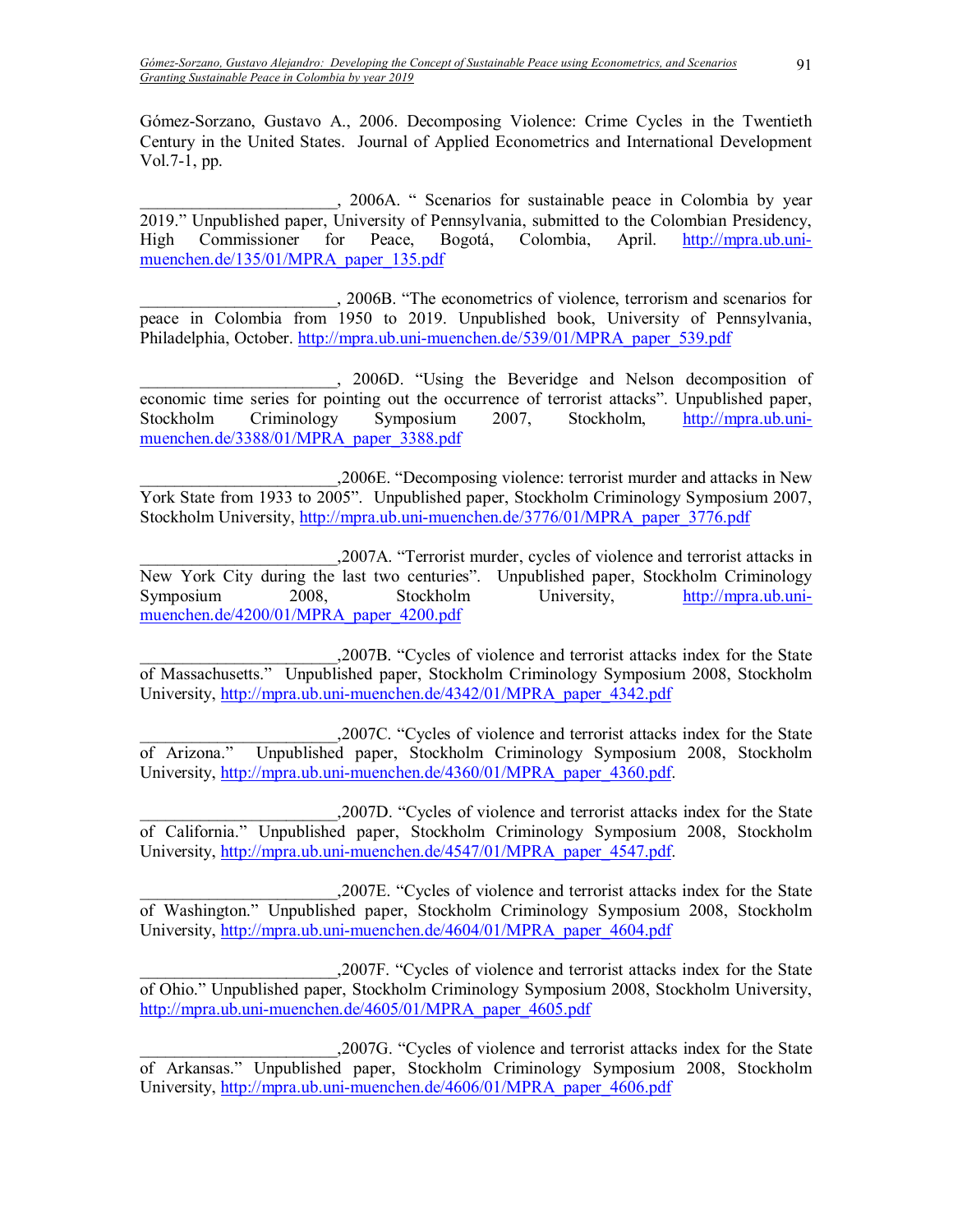\_\_\_\_\_\_\_\_\_\_\_\_\_\_\_\_\_\_\_\_\_\_\_,2007H. ìTerrorist murder, cycles of violence, and attacks index for the City of Philadelphia during the last two centuries." Unpublished paper, Stockholm Criminology Symposium 2008, Stockholm University, http://mpra.ub.unimuenchen.de/4783/01/MPRA\_paper\_4783.pdf

,2007I. "Cycles of violence, and terrorist attacks index for the State of Missouriî Unpublished paper, Stockholm Criminology Symposium 2008, Stockholm University, http://mpra.ub.uni-muenchen.de/4940/01/MPRA\_paper\_4940.pdf

\_\_\_\_\_\_\_\_\_\_\_\_\_\_\_\_\_\_\_\_\_\_\_,2007J. ìCycles of violence, and terrorist attacks index for the State of Floridaî Unpublished paper, Stockholm Criminology Symposium 2008, Stockholm University, http://mpra.ub.uni-muenchen.de/4941/01/MPRA\_paper\_4941.pdf

\_\_\_\_\_\_\_\_\_\_\_\_\_\_\_\_\_\_\_\_\_\_\_,2007K. ìCycles of violence, and terrorist attacks index for the State of Oklahomaî Unpublished paper, Stockholm Criminology Symposium 2008, Stockholm University, http://mpra.ub.uni-muenchen.de/5095/01/MPRA\_paper\_5095.pdf

\_\_\_\_\_\_\_\_\_\_\_\_\_\_\_\_\_\_\_\_\_\_\_,2007L. ìCycles of violence, and terrorist attacks index for the State of Michiganî Unpublished paper, Stockholm Criminology Symposium 2008, Stockholm University, http://mpra.ub.uni-muenchen.de/5094/01/MPRA\_paper\_5094.pdf

Guerrero, Rodrigo. 1998. "Epidemiology of Violence in the Americas: The Case of Colombia," pp. 95-100 in Shahid Jared Burki, Sri-Ram Aiyer, and Rudolf Homes (eds). Proceedings. Annual World Bank Conference on Development in Latin America and the Caribbean, 1996: Poverty and Inequality (Bogotá, Colombia). Washington, DC: The World Bank.

Jimeno, Myriam. 2001. "Violence and Social Life in Colombia." Critique of Anthropology Vol. 21 No.3, pp. 221-246.

Levitt, Steven and Rubio Mauricio. 2000. "Understanding Crime in Colombia and What Can Be Done About It." Working Papers Series, Fedesarrollo (Bogotá, Colombia) No. 20.

Londoño, Juan Luis. 1998."Violence, Psyche, and Social Capital," pp. 71-82 in Shahid Jared Burki, Sri-Ram Aiyer, and Rudolf Hommes (eds). Proceedings. Annual World Bank Conference on Development in Latin America and the Caribbean, 1996: Poverty and Inequality (Bogotá, Colombia). Washington, DC: The World Bank.

Londoño, Juan Luis. 1990. "Income Distribution during the Structural Transformation: Colombia 1938-1988." PhD thesis. Economics, Harvard University.

Nacla.2001. "Report on the Americas." Vol 35, No.1, pp. 24-27.

Richani, Nazih. 1997. "The Political Economy of violence: The War-System in Colombia." *Journal of Interamerican Studies and World Affairs* Vol. 39, No.2, pp. 37-81.

Restrepo, Jorge and Spagat, Michael. 2004. "The Colombian Conflict: Uribe's First 17 Months." Unpublished document.